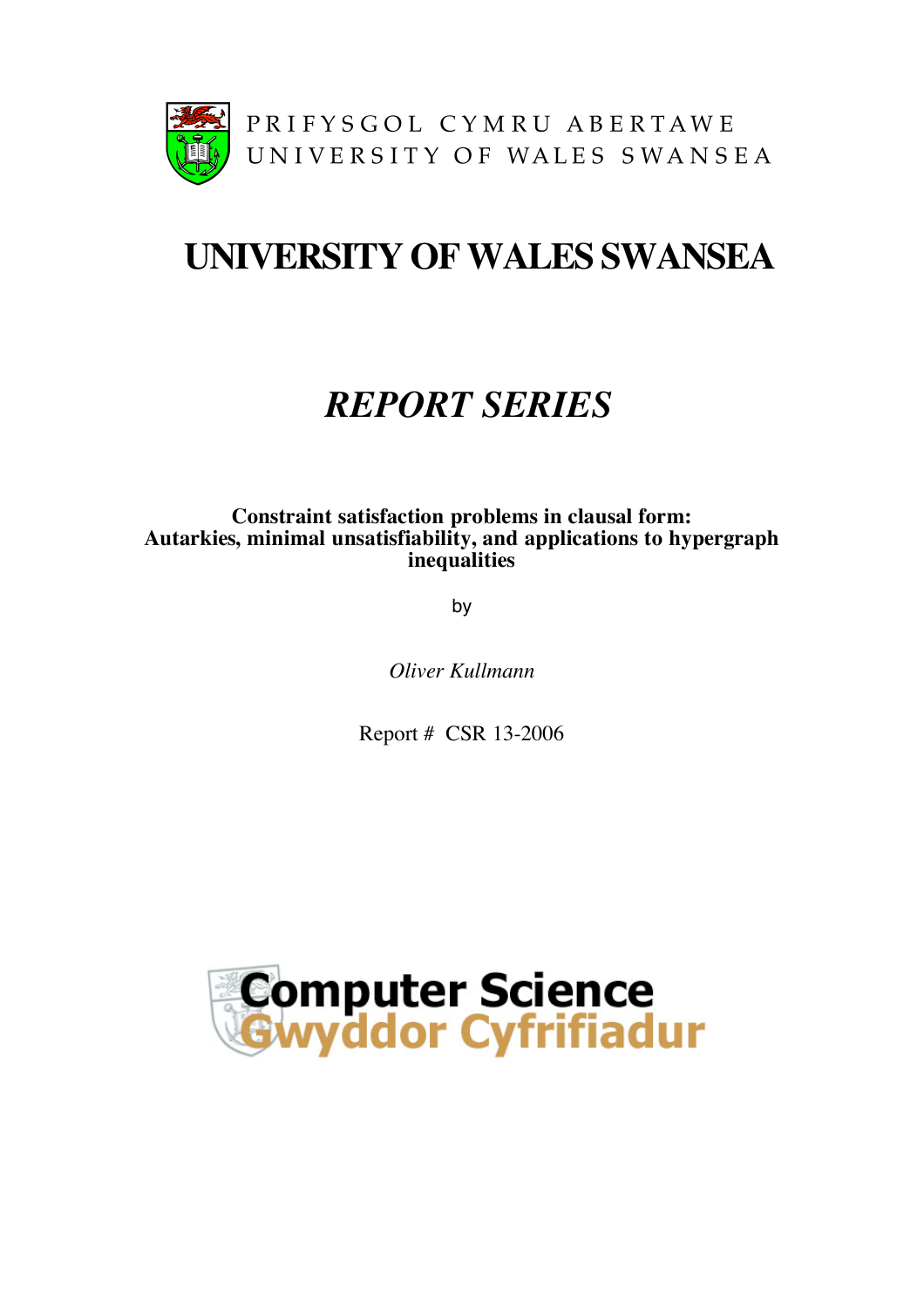## Constraint satisfaction problems in clausal form: Autarkies, minimal unsatisfiability, and applications to hypergraph inequalities

Oliver Kullmann<sup>∗</sup>

Computer Science Department University of Wales Swansea Swansea, SA2 8PP, UK

e-mail: O.Kullmann@Swansea.ac.uk http://cs.swan.ac.uk/ csoliver/~csoliver

September 23, 2006

#### Abstract

We investigate in depth a natural generalisation of boolean formulas in conjunctive normal forms (or "clause-sets") allowing non-boolean variables; this generalisation is closely related to "sets of no-goods" in the AI literature, and we will argue that it is the right generalisation of boolean clause-sets maintaining essential combinatorial properties. First we build up a solid foundation for (generalised) clause-sets, including the notion of autarky systems, the interplay between autarkies and resolution, and basic notions of (DP-)reductions. We obtain *fixed parameter tractability* (FPT) of satisfiability decision for generalised clause-sets, using as parameter a suitably generalised notion of maximal deficiency, where in the boolean case the deficiency is the difference between the number of clauses and the number of variables. Another central result in the boolean case regarding the deficiency is the classification of  $min$ *imally unsatisfiable clause-sets* with low deficiency  $(MU(1), MU(2), ...)$ . We generalise the well-known characterisations of boolean MU(1). The proofs for FPT and MU(1) are not straight-forward, but are obtained by an interplay between suitable generalisations of techniques and notions from the boolean case, and exploiting combinatorial properties of the natural translation of (generalised) clause-sets into boolean clause-sets. Of fundamental importance here is *autarky theory* (autarkies are generalisations of satisfying assignments), and we concentrate especially on *matching autarkies* (based on matching theory) and special cases of linear autarkies (based on linear programming and linear algebra). Minimally unsatisfiable (generalised) clause-sets are "lean", i.e., they do not admit non-trivial autarkies. Besides minimally unsatisfiable clause-sets we consider also "irredundant" clause-sets, which allow for satisfiable clause-sets, with a special emphasise on "hitting clause-sets" (which are irredundant in a very strong sense) and the generalisation to "multihitting" clause-sets.

Autarky theory provides methods for deriving lower bounds on the deficiency  $\delta(F)$  of generalised clause-sets F, where  $\delta(F)$  relates the number of

<sup>∗</sup>Supported by EPSRC Grant GR/S58393/01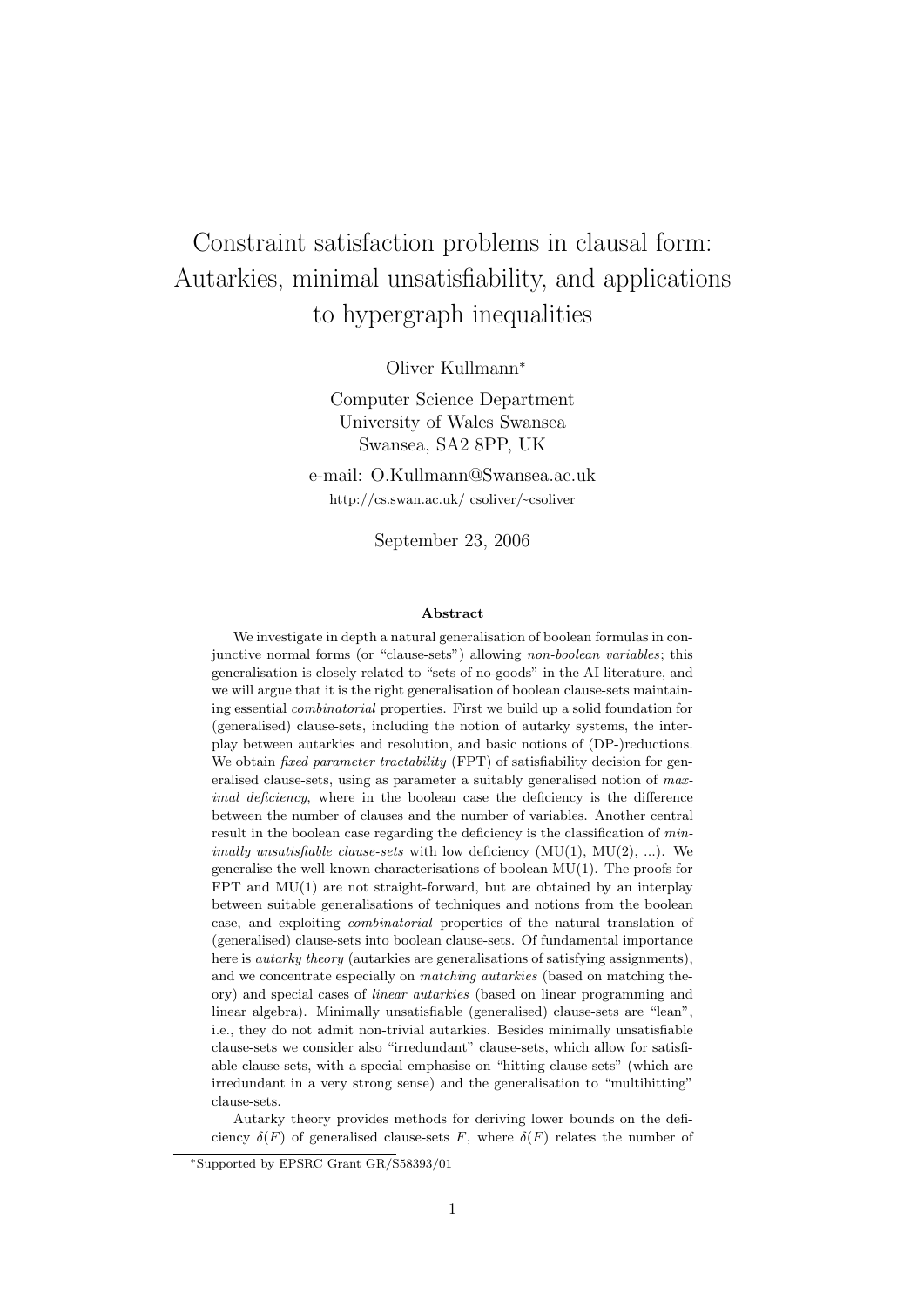clauses and the number of variables of  $F$ , while the structural properties of minimally unsatisfiable (generalised) clause-sets enable classifications of minimally unsatisfiable clause-sets of low deficiency. Using the canonical translation of hypergraph colouring problems into (generalised) clause-sets, we are able to interprete classical basic results from hypergraph theory within this more general framework. We provide a general method for proving the existence of a matching in the bipartite graph of a hypergraph G covering all vertex nodes (if such a matching exists, then  $G$  must have at least as meany hyperedges as vertices). This methods allows to derive the (generalised) Fisher inequality, that a non-trivial pairwise balanced design must have as least as many blocks as points, as well as a the bound by Seymour, that a minimally non-2-colourable hypergraph must have at least as many hyperedges as vertices. Regarding Seymour's inequality, without any additional work the result generalises to non-k-colourable hypergraphs for  $k \geq 2$ : Consider a hypergraph  $G$  and the canonical translation of the  $k$ -colouring problem for  $G$  into a (generalised) "colouring" clause-set  $F_{[k]}(G)$ . "Minimally non k-colourability" of G is equivalent to  $F_{[k]}(G)$  being minimally unsatisfiable, a complicated and "fragile" notion. But the lower bound on the deficiency on  $F_{[k]}(G)$  does actually not hinge on the minimal unsatisfiability, but only on the absence of a special class of linear autarkies (namely "balanced linear autarkies"), and so we can use the "smooth" generalisation of minimally unsatisfiable clause-sets by (balanced linearly) lean clause-sets. Finally we touch upon the characterisation of minimally unsatisfiable colouring clause-sets with minimal deficiency, recasting the characterisation of "self-blocking square condensers" by Seymour.

## Contents

| $\mathbf{1}$   | Introduction                          |                                                                                |    |  |  |
|----------------|---------------------------------------|--------------------------------------------------------------------------------|----|--|--|
|                | 1.1                                   | Generalising the notion of deficiency $\dots \dots \dots \dots \dots \dots$    | 5  |  |  |
|                | 1.2                                   | Translating hypergraph colouring $\dots \dots \dots \dots \dots \dots \dots$   | 6  |  |  |
|                | 1.3                                   |                                                                                | 8  |  |  |
|                | 1.4                                   | Signed formulas and resolution $\dots \dots \dots \dots \dots \dots \dots$     | 9  |  |  |
|                | 1.5                                   |                                                                                | 10 |  |  |
| $\overline{2}$ |                                       | <b>Preliminaries</b>                                                           | 11 |  |  |
|                | 2.1                                   |                                                                                | 11 |  |  |
|                | 2.2                                   |                                                                                | 12 |  |  |
| 3              | Generalised (multi-)clause-sets<br>13 |                                                                                |    |  |  |
|                | 3.1                                   | Syntax: The notion of "multi-clause-sets" $\ldots \ldots \ldots \ldots \ldots$ | 14 |  |  |
|                | 3.2                                   | Semantics: The operation of partial assignments $\ldots \ldots \ldots$         | 15 |  |  |
|                | 3.3                                   |                                                                                | 17 |  |  |
|                | 3.4                                   | Three operations of sets of variables on multi-clause-sets $\dots \dots$       | 17 |  |  |
|                | 3.5                                   | Autarkies for generalised multi-clause-sets                                    | 19 |  |  |
|                | 3.6                                   |                                                                                | 20 |  |  |
|                | 3.7                                   |                                                                                | 22 |  |  |
|                | $3.8\,$                               |                                                                                | 24 |  |  |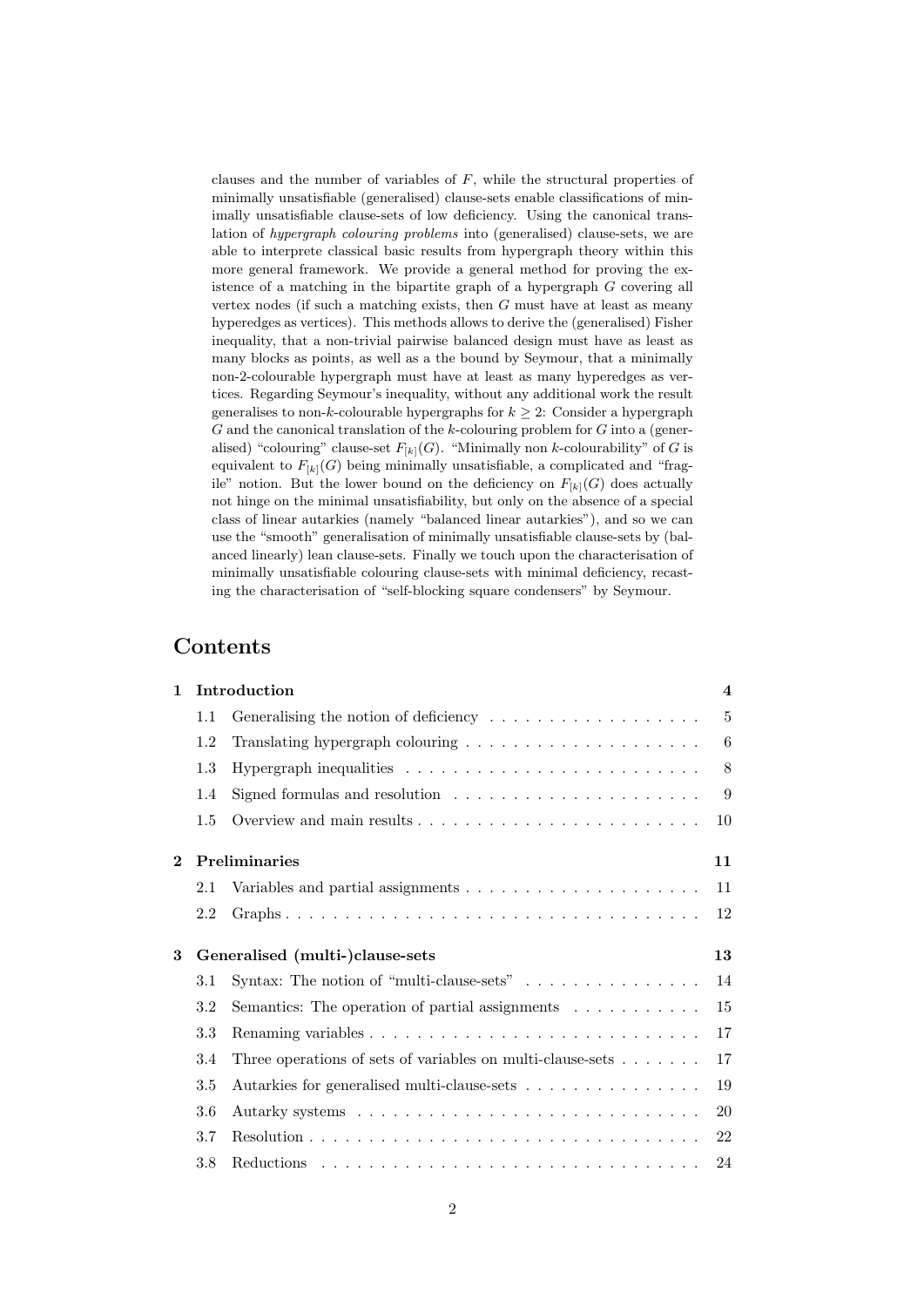|   | $3.9\,$                                                      |                                                                                  | 26 |  |  |
|---|--------------------------------------------------------------|----------------------------------------------------------------------------------|----|--|--|
| 4 |                                                              | Matching autarkies                                                               |    |  |  |
|   | 4.1                                                          | Matching satisfiable generalised clause-sets                                     | 28 |  |  |
|   | 4.2                                                          | Satisfying assignments versus matching satisfying assignments                    | 30 |  |  |
|   | 4.3                                                          | Matching autarkies for generalised clause-sets                                   | 33 |  |  |
|   | 4.4                                                          | Comparison with an earlier version of "matching autarkies" $\dots$ .             | 35 |  |  |
| 5 | Translating generalised clause-sets into boolean clause-sets |                                                                                  |    |  |  |
|   | 5.1                                                          | The details of the translation $\dots \dots \dots \dots \dots \dots \dots \dots$ | 37 |  |  |
|   | 5.2                                                          |                                                                                  | 37 |  |  |
|   | 5.3                                                          |                                                                                  | 39 |  |  |
| 6 |                                                              | Irredundant and minimally unsatisfiable generalised clause-sets                  | 41 |  |  |
|   | 6.1                                                          |                                                                                  | 41 |  |  |
|   | 6.2                                                          |                                                                                  | 43 |  |  |
|   | 6.3                                                          | Saturated minimally unsatisfiable clause-sets                                    | 45 |  |  |
|   | 6.4                                                          | Characterisation of the basic case of deficiency one                             | 46 |  |  |
| 7 |                                                              | Linear autarkies and hypergraph inequalities                                     | 50 |  |  |
|   | 7.1                                                          |                                                                                  | 50 |  |  |
|   | 7.2                                                          |                                                                                  | 52 |  |  |
|   | 7.3                                                          | Applications to hypergraph inequalities                                          | 54 |  |  |
|   | 7.4                                                          |                                                                                  | 57 |  |  |
| 8 |                                                              | Applications to/of hypergraph colouring                                          | 58 |  |  |
|   | 8.1                                                          | Translating hypergraph colouring problems $\ldots \ldots \ldots \ldots$          | 58 |  |  |
|   | 8.2                                                          |                                                                                  | 59 |  |  |
|   | 8.3                                                          | Characterising minimally unsatisfiable colouring clause-sets $\ldots$ .          | 60 |  |  |
| 9 | Conclusion and open problems                                 |                                                                                  |    |  |  |
|   | 9.1                                                          | Minimally unsatisfiable clause-sets of low deficiency                            | 64 |  |  |
|   | 9.2                                                          |                                                                                  | 65 |  |  |
|   | 9.3                                                          |                                                                                  | 65 |  |  |
|   | 9.4                                                          |                                                                                  | 65 |  |  |
|   | 9.5                                                          | Characterising minimally unsatisfiable colouring clause-sets of mini-            | 66 |  |  |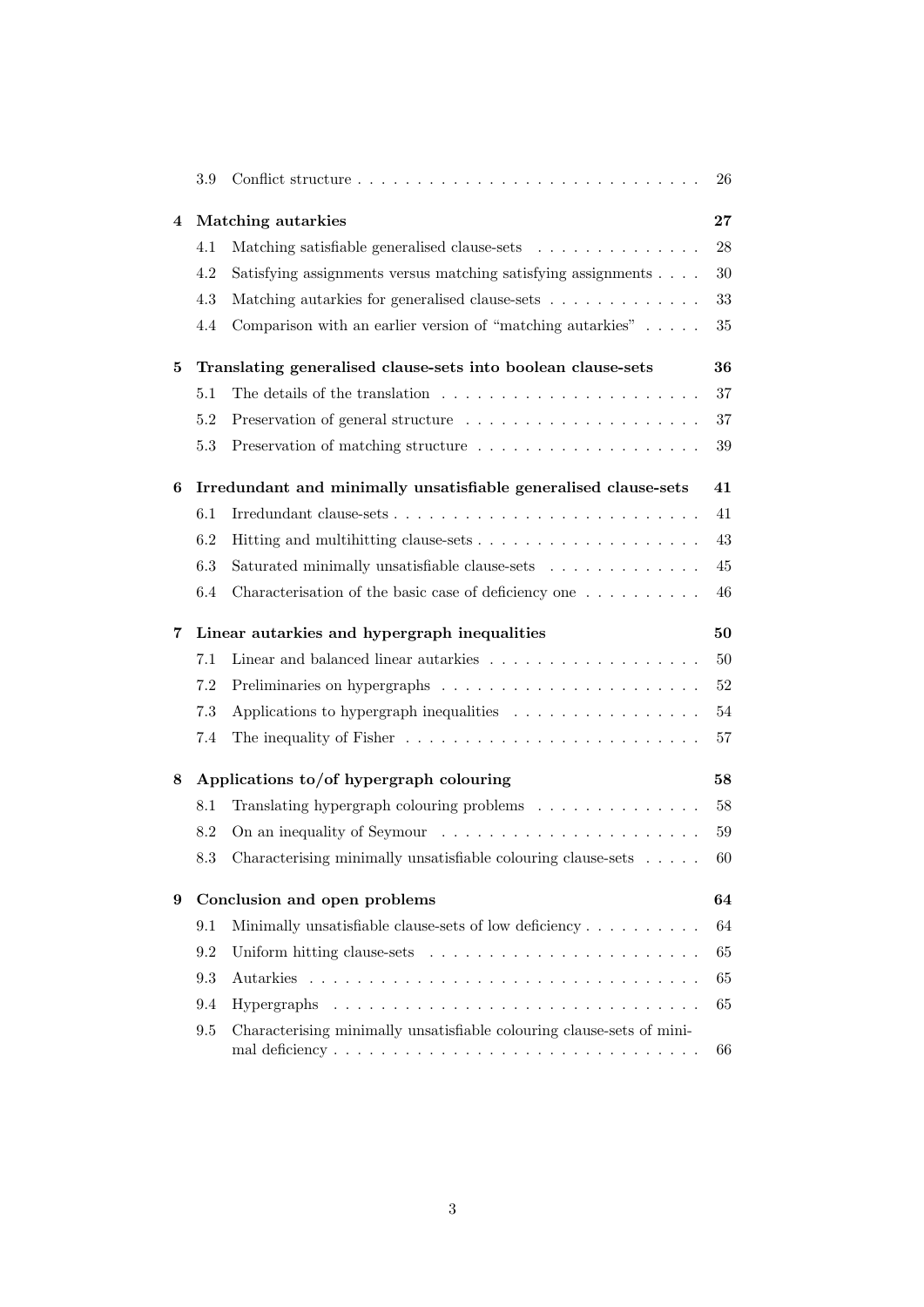## 1 Introduction

Satisfiability problems with constraint variables having more than two values occur naturally at many places, for example in colouring problems. Translations into boolean satisfiability problems are interesting and useful (see [20, 45, 2] for various techniques), however often they cause performance problems, and they hide to a certain degree the structure of the original problem, which causes these translations typically to be not very well suited for theoretical studies on the structure of the original problem. In this report<sup>1)</sup> we study non-boolean satisfiability problems closest to boolean conjunctive normal form, namely satisfiability of what is called generalised clause-sets (or sets of "no-goods"). Combining suitable generalisations of boolean techniques with suitable translations into the boolean case we obtain non-trivial generalisations of fundamental theorems on autarkies and minimally unsatisfiable formulas.

Three aspects of clauses (as combinations of literals) make processing of boolean clause-sets especially efficient:

- (i) When the underlying variable of a literals gets a value, then the literal is either true or false (this enables efficient handling of literals).
- (ii) Only by assigning a value to all the variables in a clause can we falsify the clause, and for each variable the value here is uniquely determined (this makes a tight connection between partial assignments and clauses, and enables "conflict learning" by clauses).
- (iii) By giving just one variable a right value we are always able to satisfy a clause (this enables simple satisfaction-based heuristics).

Taking these properties as axiomatic, a "generalised clause" should be a disjunction of generalised literals, and a "generalised literal" should have exactly one possibility to become false, while otherwise it should evaluate to true. We arrive naturally at the following concept for generalised literals (the earliest systematic use seems to be in [3]): A variable v has a domain  $D_v$  of values, and a literal is a pair  $(v, \varepsilon)$  of the variable and a value  $\varepsilon \in D_v$  such that the literal becomes true under an assignment  $\varphi$  iff  $\varphi$  sets v to a value different than  $\varepsilon$  (i.e.,  $\varphi(v) \in D_v \setminus {\varepsilon}$ ); to express this interpretation, often when displaying formulas we will write " $v \neq \varepsilon$ " for the literal  $(v, \varepsilon)$ . In case of  $D_v = \{0, 1\}$  variable v becomes an ordinary boolean variable with the literal  $(v, 0)$  representing the positive literal. We remark here, that a fourth property of boolean clauses, namely that if all literals except of one are falsified, that then the value for the variable in the remaining literal is uniquely determined, which is the basis for the ubiquitous unit-clause propagation, is necessarily lost here. In this article we investigate the basic combinatorial properties of generalised clause-sets, concentrating on the theory of autarkies and on structural properties of minimally unsatisfiable generalised clause-sets.

One driving force for the study of generalised clause-sets comes from the applications of learning falsifying partial assignments in (generalised) SAT algorithms — the notion of a generalised clause as a "no-good" embodies this point of view (a clause encodes the partial assignment leading to a failure, and a partial assignment falsifies this clause iff it extends the failing assignment). In [37] a theoretical study of such uses of generalised clauses was initiated, however in this article our main

<sup>&</sup>lt;sup>1)</sup>substantially extending the early report [38]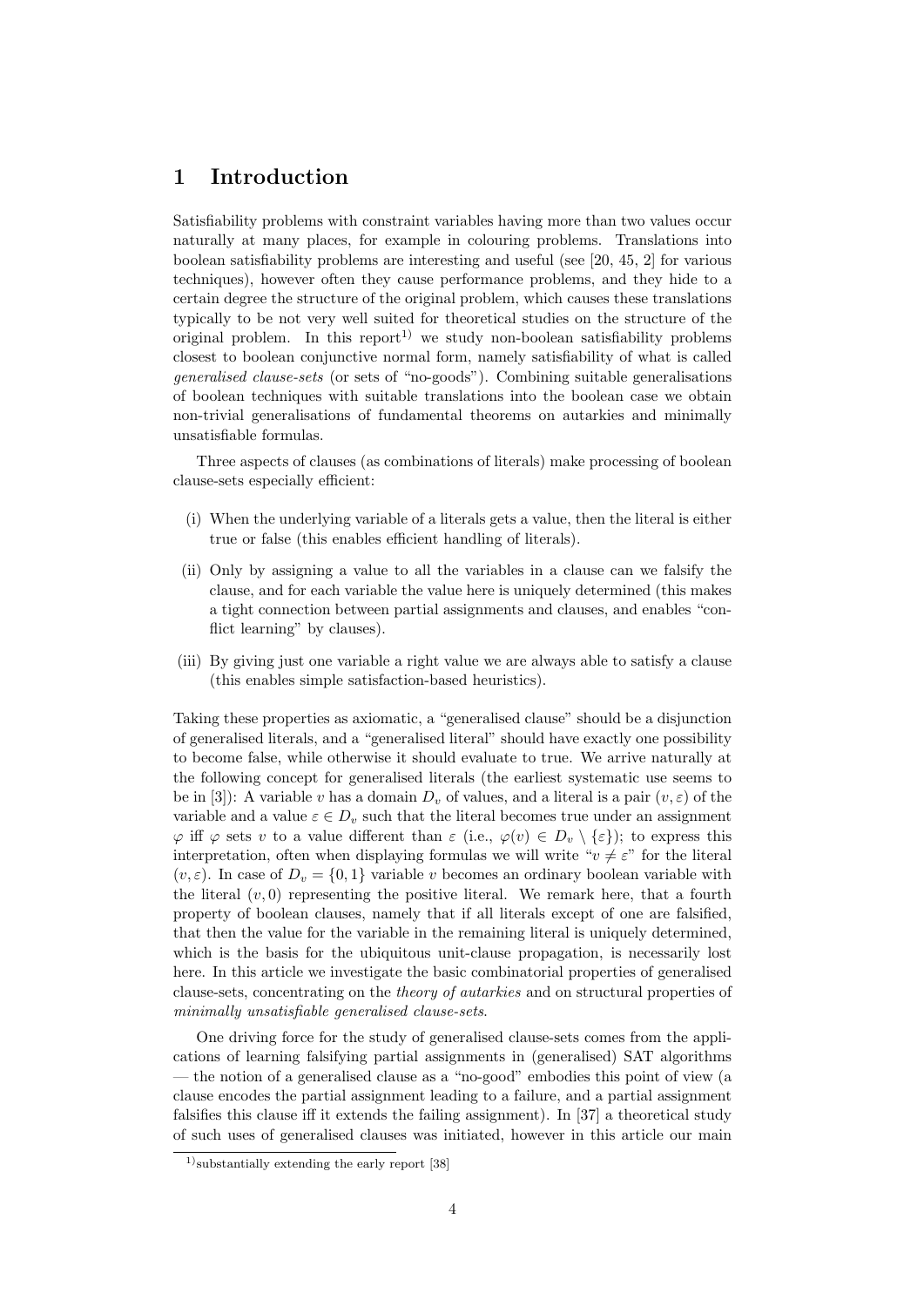application area is hypergraph theory. The emphasise is on building up a framework for showing that certain classes of hypergraphs have at least as many hyperedges as vertices, and for classifying those hypergraphs within this class for which equality holds. This is done by reformulating the inequality as a lower bound on the deficiency of certain generalised clause-sets, while the classification task becomes the task of classifying certain minimally unsatisfiable clause-sets of minimal deficiency.

As a (very) first evidence for the potential power of autarky theory as a unifying framework in combinatorics we will see, that early results of Seymour on critically colourable hypergraphs can be extended naturally by interpreting hypergraph colouring as a satisfiability problem for generalised clause-sets — here the formulation as a (generalised) satisfiability problem does not mask structure (the transformation is canonical and structure-preserving), but actually helps to reveal structure.

#### 1.1 Generalising the notion of deficiency

Using  $c(F)$  for the number of clauses in a boolean clause-set, and  $n(F)$  for the number of variables, in [19] the deficiency  $\delta(\mathbf{F}) := c(\mathbf{F}) - n(\mathbf{F})$  has been introduced and made fruitful for the study of minimally unsatisfiable boolean clause-sets as well as for the introduction of a new polynomial time decidable class of "matched" satisfiable clause-sets. Let  $\mathcal{M} \mathcal{U} \mathcal{S} \mathcal{A} \mathcal{T}$  denote the class of minimally unsatisfiable clause-sets (unsatisfiable clause-sets, where each strict sub-clause-set is satisfiable). For  $F \in \mathcal{M} \cup \mathcal{S} \mathcal{A}$  the property  $\forall F' \subset F : \delta(F') < \delta(F)$  has been shown; using  $\delta^*(F) := \max_{F' \subseteq F} \delta(F')$  we get  $\delta^*(F) = \delta(F)$  as well as "Tarsi's lemma"  $\delta(F) \ge 1$ (since for the empty clause-set  $\top \subset F$  we have  $\delta(\top) = 0$ ). Furthermore let the class  $MSAT$  of "matching satisfiable" clause-sets F be defined by the condition  $\delta^*(F) = 0$ . All matching satisfiable clause-sets are in fact satisfiable, since by Hall's theorem the bipartite graph  $B(F)$  contains a matching covering all variables, where the vertices of  $B(F)$  are the clauses of F on the one side and the variables of  $F$  on the other side, while an edge joins a variable and a clause if that variable appears in the clause (positively or negatively). Or, using Tarsi's lemma, one argues that if  $F \in \mathcal{MSAT}$  would be unsatisfiable, then F would contain some minimally unsatisfiable  $F' \subseteq F$ , for which  $\delta(F') \geq 1$  would hold, contradicting  $\delta^*(F) = 0$ .

The study of the levels  $\mathcal{M} \mathcal{U} \mathcal{S} \mathcal{A} \mathcal{T}(k)$  of minimally unsatisfiable boolean clausesets F with  $\delta(F) \leq k$  has attracted some attention. In [1] (where also Tarsi's lemma has been proven) the class  $\mathcal{SMUSAT}$  of "strongly minimally unsatisfiable clausesets" has been introduced, which are minimally unsatisfiable clause-sets such that adding any literal to any clause renders them satisfiable, and a nice characterisation of  $\mathcal{SMUSAT}(1) = \{F \in \mathcal{SMUSAT} : \delta(F) = 1\}$  has been given (yielding polynomial time decision of  $\mathcal{SMUSAT}(1)$ ). Then in [11] a (poly-time) characterisation of  $\mathcal{M} \mathcal{U} \mathcal{S} \mathcal{A} \mathcal{T} (1)$  has been obtained, followed by a characterisation of  $\mathcal{M} \mathcal{U} \mathcal{S} \mathcal{A} \mathcal{T} (2)$ in [6], while in [51] some subclasses of  $\mathcal{M} \mathcal{U} \mathcal{S} \mathcal{A} \mathcal{T}(3)$  and  $\mathcal{M} \mathcal{U} \mathcal{S} \mathcal{A} \mathcal{T}(4)$  have been shown to be poly-time decidable. For arbitrary (constant)  $k \in \mathbb{N}$  it has been shown in [5] that for  $F \in \mathcal{M} \mathcal{U} \mathcal{S} \mathcal{A} \mathcal{T}(k)$  there is a tree resolution refutation using at most  $2^{k-1} \cdot n(F)^2$  steps, and thus the classes  $\mathcal{M} \mathcal{U} \mathcal{S} \mathcal{A} \mathcal{T}(k)$  are in NP. In [5] it has been conjectured that in fact all classes  $\mathcal{M} \mathcal{U} \mathcal{S} \mathcal{A} \mathcal{T}(k)$  are in P.

This conjecture has been proven true in [28] (using tools from matroid theory), where more generally the classes  $\mathcal{SAT}(k)$ , consisting of all satisfiable clause-sets F with  $\delta^*(F) \leq k$ , have been shown poly-time decidable, from which immediately poly-time decision of the classes  $\mathcal{M} \mathcal{U} \mathcal{S} \mathcal{A} \mathcal{T}(k)$  and  $\mathcal{S} \mathcal{M} \mathcal{U} \mathcal{S} \mathcal{A} \mathcal{T}(k)$  follows. Actually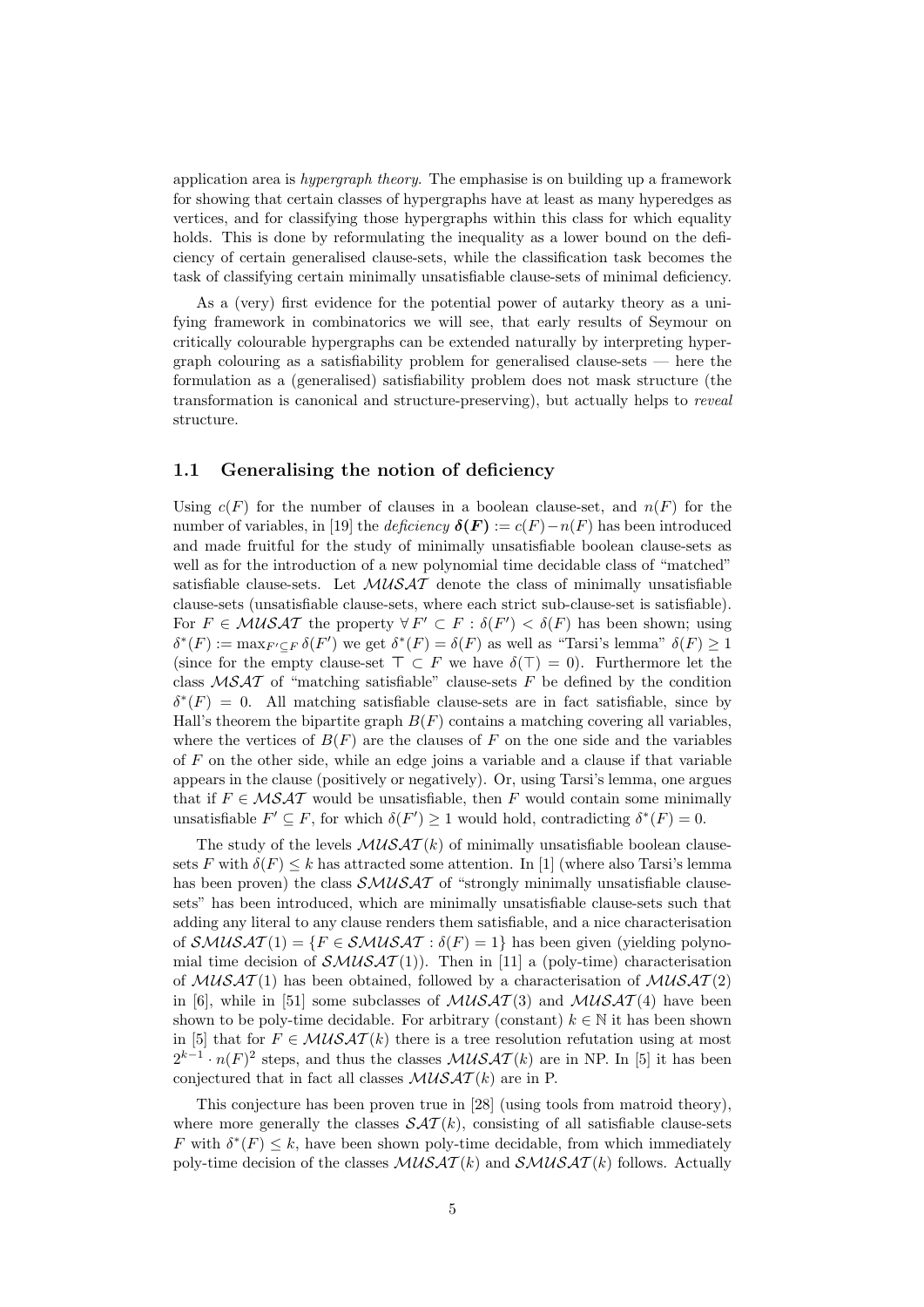the classes  $\mathcal{USAT}(k)$  of unsatisfiable clause-sets F with  $\delta^*(F) \leq k$  have been shown poly-time decidable by improving the "splitting theorem" from [11], yielding tree resolution refutations for F using at most  $2^{k-1} \cdot n(F)$  steps and of a simple recursive structure, so that these refutations can be found in polynomial time by means of enumeration of the circuits of the transversal matroid  $T(F)$  associated to the bipartite graph  $B(F)$  (the independent subsets of  $T(F)$  are the matching satisfiable sub-clause-sets of  $F$ ). Independently also in [17] poly-time decision of the classes  $MUSAT(k)$  has been derived by extending techniques from bipartite matching theory to directed bipartite graphs. Improving the proofs from [17], the present author joint the team in [16]. Actually refining the techniques from [28], in [48] fixed-parameter tractability of  $\mathcal{SAT}(k)$  is shown (all this for the boolean case).

After setting syntax and semantics for generalised clause-sets, the first main task tackled in the present paper is to transfer these results regarding the deficiency to generalised clause-sets. After suitably generalising the notion of deficiency and matching satisfiability (which is not completely straight-forward; in Subsection 4.4 an earlier version is discussed, which doesn't seem to have the right properties), in Corollary 4.9 the "satisfiability-based" approach from [16] yields polynomial time satisfiability decision for generalised clause-sets with bounded maximal deficiency. Generalising fixed-parameter tractability turns out not to be straightforward (again), and only by combining the generalised approach with a suitable translation into the boolean case we arrive in Theorem 5.5 at fixed parameter tractability also for generalised clause-sets. The general framework for our considerations is autarky theory as started in [31], with emphasise on matching autarkies as introduced in [33].

A key point for structural investigations in (generalised) clause-sets is to understand the effects of applying partial assignments (see for example [8, 7], where splitting of minimally unsatisfiable boolean clause-sets is studied in some depth), and in this paper we consider the basic questions regarding *irredundant* and *min*imally unsatisfiable generalised clause-sets (which leads in a natural way to the study of hitting clause-sets and generalisations). The well-known classifications of the simplest case of minimally unsatisfiable clause-sets, namely boolean clause-sets of deficiency 1, finds a natural generalisation in Theorem 6.16 (where again the proof is not straight-forward, caused by the breakdown of the "saturation method").

Finally, we leave generalisations behind, and with the third main subject of this paper, the applications of autarky theory to hypergraph theory, we enter new ground; I believe that such combinations of (generalised) satisfiability theory and combinatorial theory have a future, waiting for us to be explored.

#### 1.2 Translating hypergraph colouring

Given a hypergraph  $G$  and a set  $C$  of "colours", a  $C$ -colouring of  $G$  is a map  $f: V(G) \to C$  such that no hyperedge  $E \in E(G)$  is "monochromatic" (that is, there must be vertices  $v, w \in E$  with  $f(v) \neq f(w)$ . Translating this colouring problem into a generalised satisfiability problem  $F_C(G)$  is straightforward<sup>2)</sup>: For each hyperedge  $E \in E(G)$  and each colour  $\varepsilon \in C$  form the clause  $\{v \neq \varepsilon : v \in E\},\$ 

<sup>&</sup>lt;sup>2)</sup>This translation directly generalises the well-known translation of graph 2-colouring problems into boolean CNF; if we translate generalised clause-sets into boolean clause-sets via the standard translation (see Section 5), then the translation of hypergraph colouring problems into SAT problems for generalised clause-sets also generalises the well-known standard translation of graph colouring problems into boolean CNF.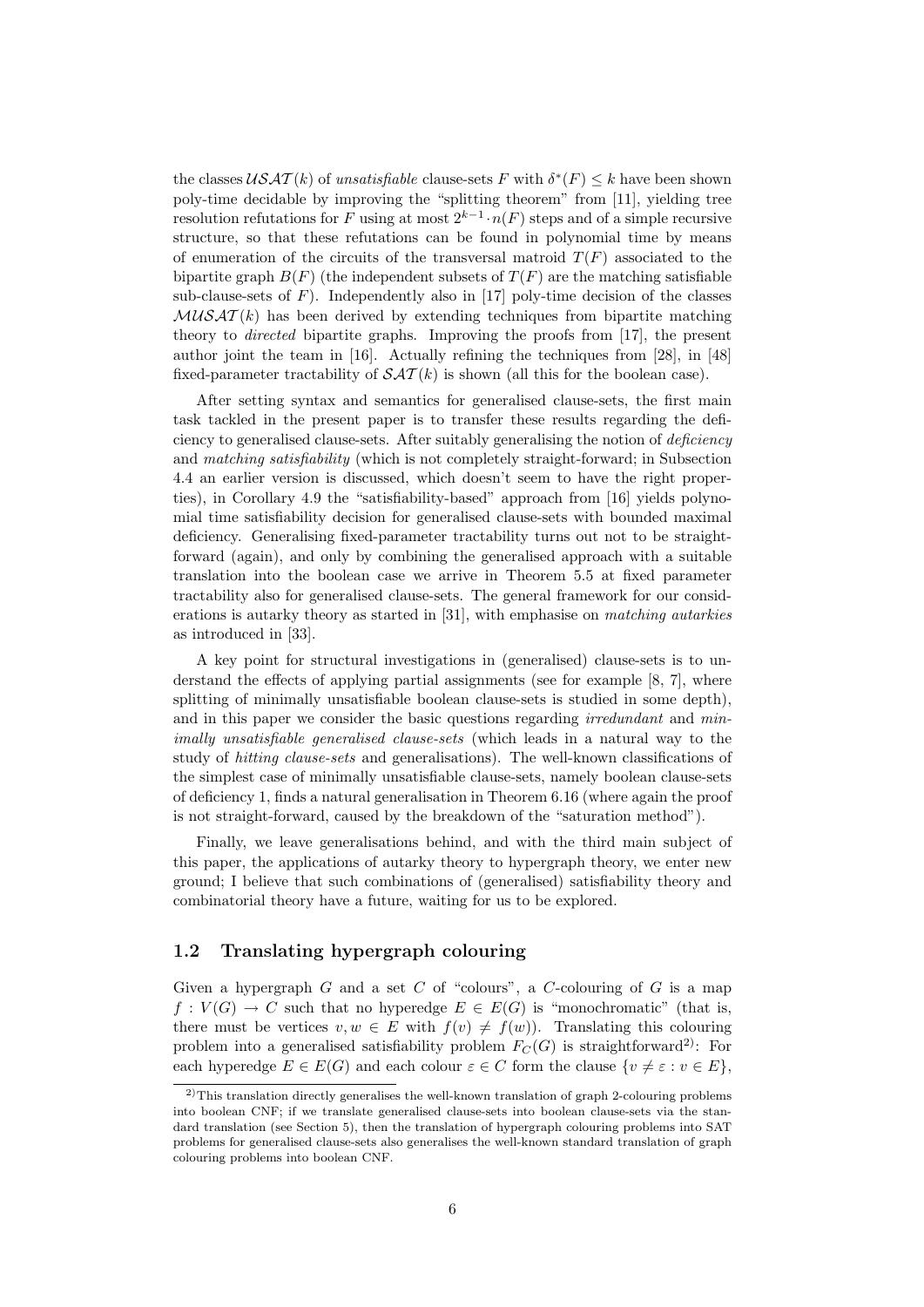and  $F<sub>C</sub>(G)$  is the set of all these clauses; obviously the C-colourings of G correspond 1-1 to the (total) satisfying assignments for  $F_C(G)$ . Interesting examples of hypergraph colouring problems are given by the diagonal van der Waerden problems and the diagonal Ramsey problems. Computing van der Waerden numbers has been considered in [14, 25], and it seems that SAT solvers are performing quite well on them, and that possibly SAT solvers could help to compute new van der Waerden numbers<sup>3)</sup>, so here is the problem: Consider natural numbers  $k, m, n \in \mathbb{N}$ , and let the hypergraph  $WH(m, n)$  have vertex set  $\{1, \ldots, n\}$ , while the hyperedges of  $WH(m, n)$  are the subsets  $E \subseteq \{1, \ldots, n\}$  of size m which form an arithmetic progression (that is, for every E there exist  $a, d \in \{1, \ldots, n\}$  with  $E = \{a+i\cdot d : i \in \{0,\ldots,m-1\}\}\;$  now the van der Waerden number  $N_{\rm W}(k,m)$  is the minimal n such that  $WH(m, n)$  is not k-colourable. The corresponding generalised clause-sets are  $F_W(k, m, n) := F_{\{1,\ldots,k\}}(WH(m, n)),$  and if  $F_W(k, m, n)$  is satisfiable, then  $N_W(k, m) > n$ , while if  $F_W(k, m, n)$  is unsatisfiable, then  $N_W(k, m) \leq n$ ; for  $k = 2$  we obtain boolean clause-sets (I would like to point out how natural the translation is — no auxiliary variables are involved<sup>4</sup>). Directly expressing the problem instance as a generalised clause-set, in this way also the non-diagonal versions of van der Waerden- and Ramsey problems can be immediately translated into generalised clause-sets (see [41]).

For the more general *list-hypergraph colouring problem* for each vertex  $v$  a list  $L(v)$  of allowed colours is given; this can be translated into a generalised clause-set  $F_C(G, L)$  by just restricting the domain of v to  $L(v)$ . At this point it is worth noticing that also the still more general *list-hypergraph-homomorphism problem* has a direct (structure-preserving) translation into a satisfiability problem for generalised clause-sets. Given two hypergraphs  $G_1, G_2$  and for each vertex  $v \in V(G_1)$ a non-empty set  $L(v) \subseteq V(G_2)$  of allowed image vertices, the problem is to find a map  $f: V(G_1) \to V(G_2)$  with  $f(v) \in L(v)$  for all  $v \in V(G_1)$  such that for each hyperedge  $H \in E(G_1)$  we have  $f(H) \in E(G_2)$ . Note that if we take for  $G_2$  the hypergraph  $G_C$  with vertex set C and hyperedges all subsets of C with at least two elements, then the homomorphisms from  $G_1$  to  $G_2$  are exactly the C-colourings for  $G_1$ . For the translation of the list-hypergraph-homomorphism problem we use the set  $V(G_1)$  of vertices as the set of variables, while the domain of v is  $D_v = L(v)$ , and for each hyperedge  $H \in E(G_1)$  and for each map  $f : H \to V(G_2)$  such that for each  $v \in H$  we have  $f(v) \in L(v)$  and such that  $f(H) \notin E(G_2)$  holds, we have a clause  $C_{H,f} := \{v \neq f(v) : v \in H\}.$  Now satisfying assignments of the generalised clause-set  $F(G_1, G_2, L)$  consisting of all clauses  $C_{H,f}$  are exactly the hypergraph homomorphisms from  $G_1$  to  $G_2$  respecting the restrictions given by L. Note that the translation of hypergraph colouring problems is a special case via  $F_C(G, L) = F(G, G_C, L).$ 

We notice that in the same vein we can also translate *homomorphism problems* for relational structures: Let  $\mathcal{A} = (A, (R_i)_{i \in I})$  and  $\mathcal{B} = (B, (R'_i)_{i \in I})$  be two compatible finite relational structures (that is,  $A, B$  as well as I are finite sets, the  $R_i$ are relations (of arbitrary arity) on A, the  $R'_i$  are relations on B, while  $R_i$  has the same arity as  $R'_i$ ). We want to express the set of homomorphisms  $f : A \to B$ , defined by the property that for  $i \in I$  and all  $\vec{x} \in R_i$  we have  $f(\vec{x}) \in R'_i$ , where f is applied componentwise to  $\vec{x}$ . For this we choose A as the set of variables, which all

<sup>3)</sup>The problem sizes of formulas related to unknown Ramsey numbers on the other hand are likely too big to be manageable by any (current) SAT solver.

 $4$ The translation is the core of two translations discussed in  $[14]$  — the additional constraints used in [14] just express the structural property of a generalised clause-set, that every variable gets exactly one value of its domain.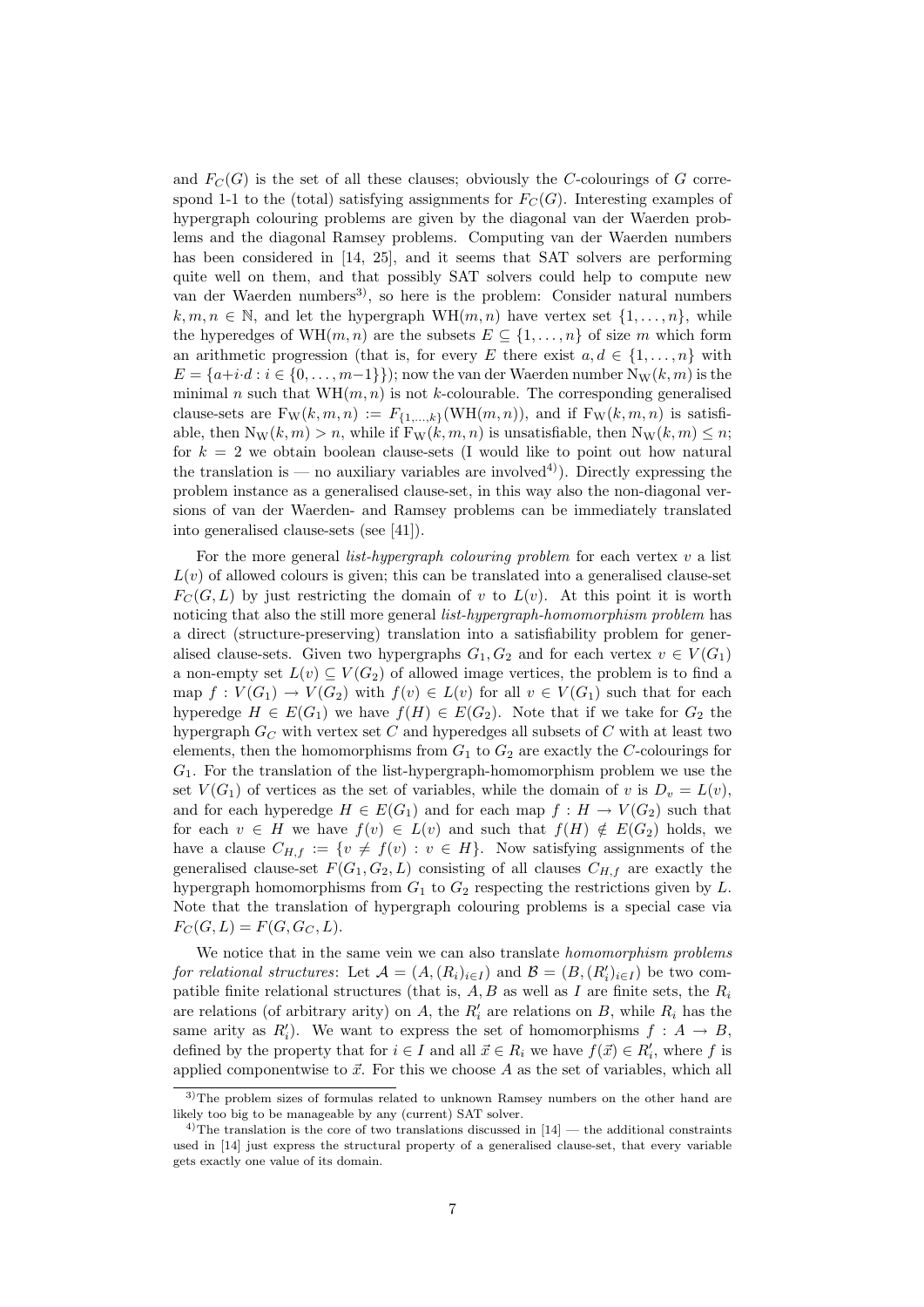have the same domain B, and for each  $i \in I$  and each  $\vec{x} \in R_i$  and each  $\vec{y} \in B^m \setminus R'_i$ , where m is the arity of  $R_i$ , we have the clause  $C_{i,\vec{x},\vec{y}} := \{\vec{x}_i \neq \vec{y}_i : i \in \{1, \ldots, m\}\}.$ We obtain the generalised clause-set  $F(A, B)$  by collecting all these clauses. The size of  $F(\mathcal{A}, \mathcal{B})$  is polynomial in the sizes of A, B together with the number of tuples in  $R_i$  and the number of tuples not in  $R'_i$ . The translation  $F(G_1, G_2, L)$  as well as  $F(A, B)$  is "direct" (homomorphisms are directly encoded as assignments) and "negative" (we use forbidden value combinations). If we wish to have  $F(A, \mathcal{B})$ polynomial in the number of tuples in  $R_i'$ , then we can use an "indirect" and "positive" translation as follows: Variables are pairs  $(i, \vec{x})$  for  $i \in I$  and  $\vec{x} \in R_i$ , with domain  $R'_i$ . The constraints are the unit clauses  $\{(i, \vec{x}) \neq \vec{y}\}_{i \in \{1, ..., m\}}$  expressing that a variable  $(i, \vec{x})$  with  $\vec{x}_k = \vec{x}_{k'}$  for some k, k' must not get a value  $\vec{y} \in R'_i$  with  $\vec{y}_k \neq \vec{y}_{k'}$ , and the binary clauses  $\{(i, \vec{x}) \neq \vec{y}, (i', \vec{x}') \neq \vec{y}'\}$  expressing that if variable  $(i, \vec{x})$  gets a value  $\vec{y}$ , then a variable  $(i', \vec{x}')$  with  $\vec{x}_k = \vec{x}'_k$  for some k must not get a value  $\vec{y}'$  with  $\vec{y}_k \neq \vec{y}'_k$ .

#### 1.3 Hypergraph inequalities

In this article we consider problems from hypergraph theory related to the notion of deficiency. In [47] it was proven that a hypergraph which is minimally non-2 colourable and has no isolated vertices has at least as many edges as vertices. By recognising that this property only needs the non-existence of certain autarkies, as in the case of Tarsi's lemma, we can generalise this result to the statement, that if a hypergraph without isolated vertices is minimally non-k-colourable for some  $k \geq 2$ , then it has at least as many edges as vertices. A similar application (but without adding something new) is given to the Fisher inequality in design theory. Both inequalities can be derived from a meta-theorem, which allows to translate back leanness properties of generalised clause-sets encoding hypergraph colouring problems.

I hope that these (first) examples can demonstrate the potential of considering hypergraph colouring problems as special generalised satisfiability problems. The virtue of embedding hypergraph colouring problems into the richer structure of generalised satisfiability problems can be seen in the substitutional closedness of generalised satisfiability problems, which is noticeable missing from the notion of hypergraph colouring, while on the other hand generalised satisfiability as presented in this paper seems close enough to hypergraph colouring problems, so that techniques can be transferred.<sup>5)</sup>. So I see great potential for the study of generalised satisfiability problems as a unifying framework for combinatorics, while on the other hand for example many treasures of (hyper)graph theory are still waiting to be discovered for the SAT community (see Subsection 8.3 for an intriguing example from  $[47]$ .

<sup>&</sup>lt;sup>5)</sup>According to my personal experience researchers from graph theory and combinatorics sometimes view the satisfiability problem as "pure complexity theory", dismissing its combinatorial nature. For example in [42], where (boolean) resolution is transferred to the 2-colouring problem for hypergraphs, the point is stressed that satisfiability is a special case of the 2-colouring problem for hypergraphs by reducing the SAT problem for boolean conjunctive normal form in a relatively simple way to the hypergraph 2-colouring problem — however that the inverse transformation is even simpler (not using any sort of "gadget") is not mentioned in this paper.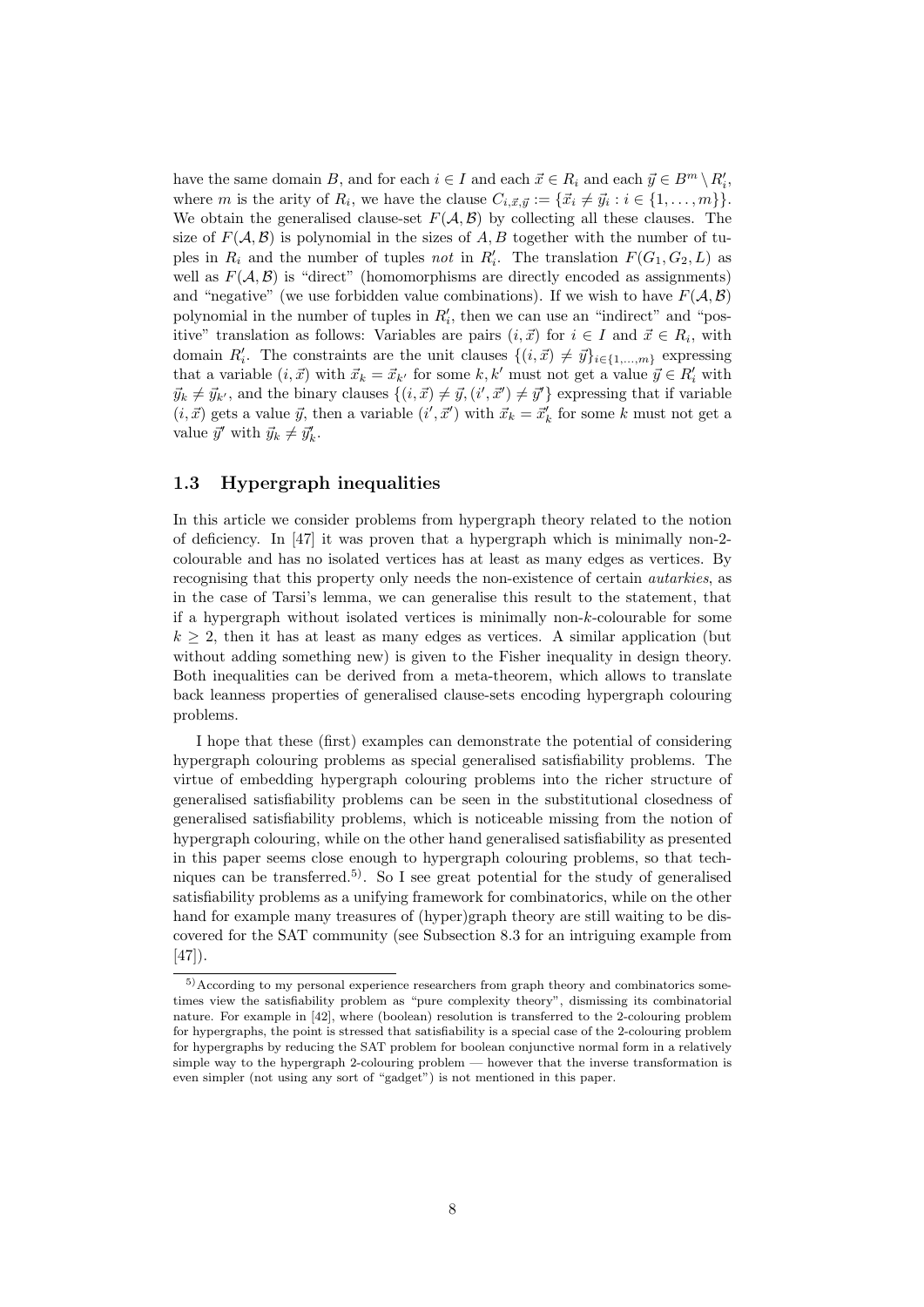#### 1.4 Signed formulas and resolution

Are there still more general versions of "generalised conjunctive normal forms" suitable in our context? The most general form of variable-based literals allows literals of the form " $v \in S$ " for some  $S \subseteq D_v$  (generalised literals  $(v, \varepsilon)$  correspond to  $S = D<sub>v</sub> \setminus {\varepsilon}$ ; see [2], where S is called a "sign", while literals of the form " $v \in S$ " are called "signed literals", and clause-sets made of signed literals "signed" CNF formulas", or see [20] (using the same class for formulas, but calling them "nbformulas"). Our generalised clause-sets are "negative monosigned CNF formula" in the language of [2], while "monosigned CNF formula" allow signs of the form  $S = D_v \setminus {\varepsilon}$  as well as  $S = {\varepsilon}.$ 

So the closest generalisation of our "clause-sets" are "monosigned CNF formulas". Considering this extension is also motived by the fact, that these formulas correspond exactly to their boolean counterpart via the natural translation. However, monosigned formulas seem to lack the good combinatorial properties which "negative monosigned formulas" have, which can be seen for example by the fact, that the boolean translation of monosigned CNF formulas need the "AMO" clauses (expressing that every (original) variable gets at most one value), making the translated formula unwieldy, while the AMO clauses are not needed for negative monosigned CNF (here we can just select some value, if an original variable gets several values, without destroying the satisfaction relation, which is not possible in the presence of literals demanding that a variable gets some fixed value).

An important point has been raised in [44], where it has been shown, that splitting on the boolean translation of generalised clause-sets can have an exponential speed-up over the (wide) splitting only available when splitting on the original ("negative") literals, where one considers  $|D_v|$  many branches when splitting on a variable v, each branch fixing a value of  $v$  (the corresponding form of resolution has been studied in some depth in [37] (generalised there through the use of oracles)). This seems to be an inherent weakness of using generalised clause-sets for SAT solving, but actually our model of generalised clause-sets allows the form of binary splitting corresponding to splits on the boolean translation: Our literals can express only " $v \neq \varepsilon$ ", but since we allow arbitrary variable domains, we can have a binary splitting with a domain collapse  $D_v \mapsto {\varepsilon}$  in one branch (i.e., splitting on the negative literal " $v \neq \varepsilon$ ") and a domain restriction  $D_v \mapsto D_v \setminus {\varepsilon}$  in the other branch (splitting on the positive literal " $v = \varepsilon$ "): In the first branch all literals with variable  $v$  would become true or false, while in the second branch possibly the literal stays, and only the domain of v is restricted (globally).<sup>6)</sup> Actually, if  $(D_i)_{i\in I}$ is a partition of  $D_v$  then we can split into |I| branches where in branch i variable v gets the new domain  $D_i$ ; if for a literal  $(v, \varepsilon)$  we have  $\varepsilon \notin D_i$ , then the literal (and thus the clause) becomes true, while if  $D_i = {\varepsilon}$ , then the literal becomes false, and otherwise just the domain of  $v$  is restricted (globally). The splitting trees for (generalised) clause-sets with domain-splittings " $({\{\varepsilon\}}, D_v \setminus {\{\varepsilon\}})$ " correspond exactly to the splitting trees for the natural boolean translations. The price we have to pay however for this more powerful branching is, that if we stick with (generalised) clause-sets, then we cannot have  $\text{(full)}$  clause learning — if we want to use clause learning, in this way reflecting the search process in the "clause-database", then at least for recording the learned clauses we need monosigned clauses to record these binary splittings (and signed literals for more general domain splittings); this is

 $6)$ Note that since in the second branch we do not assign a value to variable v, we do not get rid off v in the second branch. As a consequence, we need a global domain management.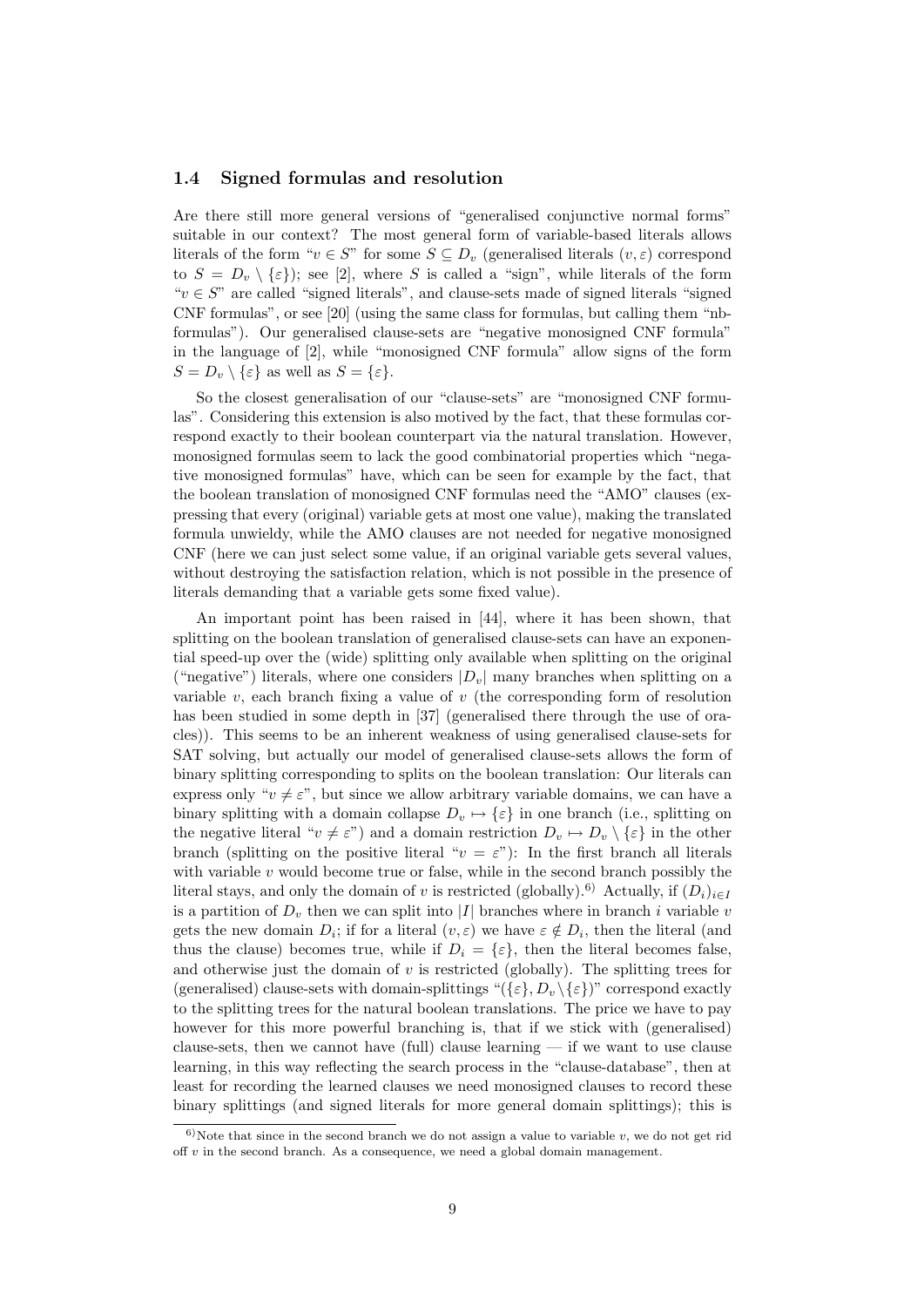the reason why in the upcoming OKlibrary, a generic library for generalised SAT solving, a distinction is made between "input logic" (which might use (generalised) clause-sets) and "branching logic" (which might use an extension like monosigned clause-sets).7)

#### 1.5 Overview and main results

In Section 2 we present some preliminaries for our study of generalised clausesets: Partial assignments for non-boolean variables, and fundamental notions and notations for graphs (while the hypergraphs notions and notations are collected in Subsection 7.2). Then in Section 3 generalised clause-sets are introduced and the main operations associated with them. Autarkies and autarky systems for generalised clause-sets are reviewed in Subsection 3.5 (a useful result here is Lemma 3.1, showing how to actually find a non-trivial autarky when just given an oracle deciding whether a non-trivial autarky exists or not), while resolution for generalised clause-sets is the subject of Subsection 3.7 (in Theorem 3.2 it is proven, that a clause can be used in some resolution refutation iff it cannot be satisfied by some autarky; computation of the lean kernel via "intelligent backtracking solvers" follows). The most basic polynomial time reductions for generalised clause-sets are presented in Subsection 3.8, and finally in Subsection 3.9 the conflict graph and related notions are introduced.

Section 4 on matching autarkies for generalised clause-sets is central for this paper, and some of the main results are contained in here. First in Subsection 4.1 the notion of matching satisfiable clause-sets (first studied in [19]) is generalised in a natural way to generalised clause-sets, based on the generalised notion of deficiency. Theorem 4.7 in Subsection 4.2 as the first main result, guaranteeing the existence of satisfying assignments "close enough" to matching satisfying assignments, is established for generalised clause-sets, so that in Corollary 4.8 poly-time satisfiability decision for generalised clause-sets with bounded maximal deficiency can be derived, generalising and strengthening the approach from [16] (proving fixed parameter tractability with respect to the maximal deficiency has to wait until the next section, where further tools are provided). Then in Subsection 4.3 matching autarkies for generalised clause-sets are introduced, and the main properties are proven. A typical result here is the generalisation of "Tarsi's Lemma" in Corollary 4.21 (every generalised minimally unsatisfiable clause-set has deficiency at least one). In Subsection 4.4 we review the notion of matching autarkies introduced here, comparing it with an earlier version.

In Section 5 the canonical translation of generalised clause-sets into boolean clause-sets is studied under the point of view of structure preservation, taking advantage of the fact, that due to the restriction to "negative literals" we do not need the AMO clauses (incorporating them would destroy the structures the translation should preserve). Besides preservation of satisfiability, minimal unsatisfiability and leanness, in Subsection 5.3 we show that also a good deal of the matching structure is

 $7$ This discussion shows in my opinion the main reason, while generalising boolean reasoning proved to be difficult in the past, and (boolean) SAT solvers have an edge: Either we restrict ourselves to wide branching, which is inherently inefficient, or we use more powerful branching, and then we have to use a more complicated domain management than in the boolean case (where there is none), and also finding out whether a literal actually became true or false becomes considerably more complicated (while it's trivial in the boolean case). Furthermore, if we want to use learning, which seems of importance for many "real-world" problems, then we have to use more complicated literal structures, and domain and literal (occurrence) management gets further complicated.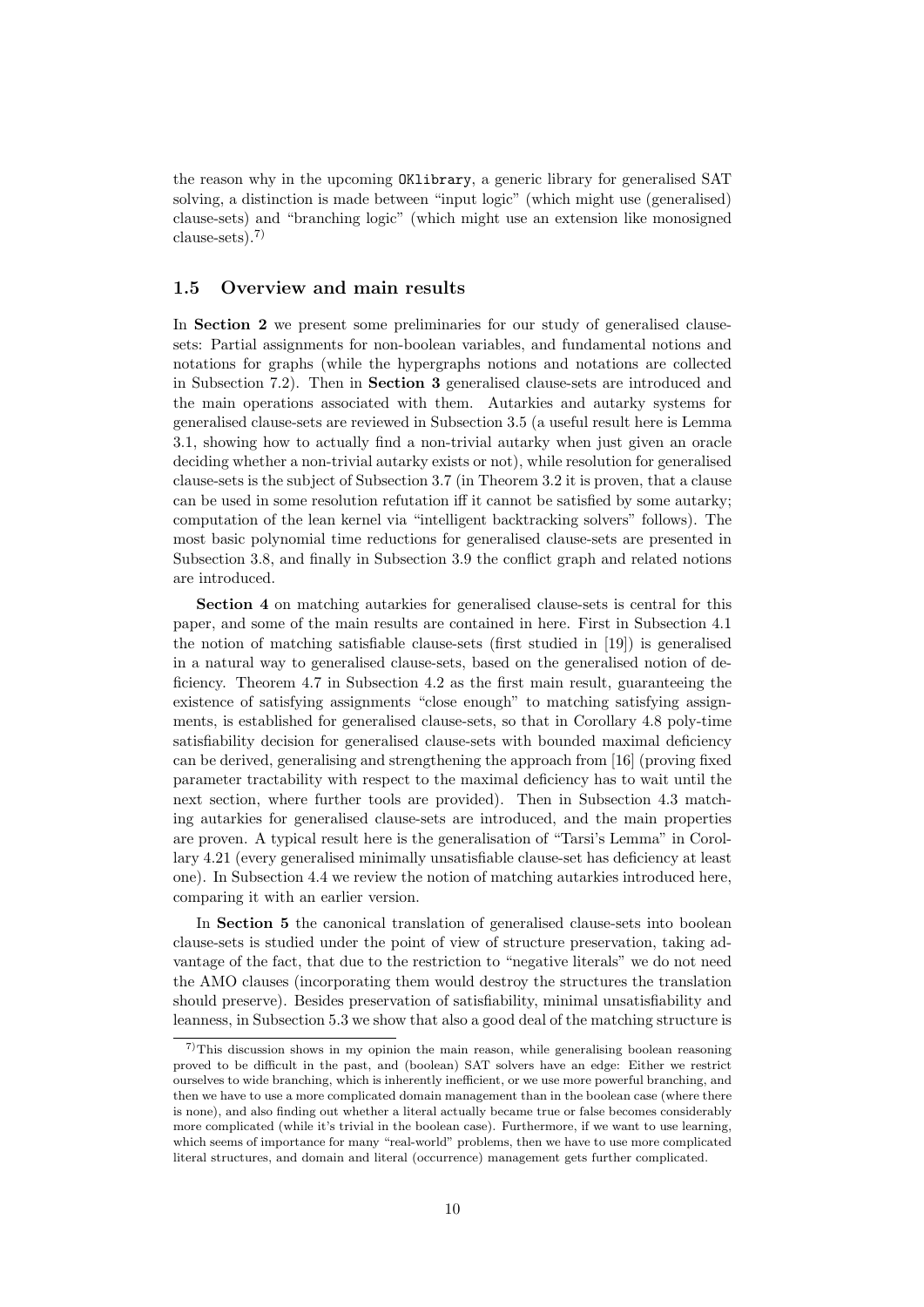preserved by the translation (including for example the deficiency). Equipped with these tools, in Theorem 5.5 then we obtain FPT for SAT decision in the maximal deficiency.

In Section 6 we turn to the study of generalised clause-sets which are minimally unsatisfiable. Considering the larger class of irredundant generalised clause-sets (no clause is implied by the others), we study the question when irredundancy is preserved by applying partial assignments. The class of irredundant clause-sets which stay irredundant for all partial assignments is characterised in Corollary 6.6 as the class of hitting clause-sets, while in Lemma 6.8 we consider the bigger class of multihitting (generalised) clause-sets and show, that they have a unique minimally unsatisfiable core (if they are unsatisfiable). In Subsection 6.3 we then discuss the process of "saturation" as introduced [18]; for generalised clause-sets we have to face a considerably more complicated situation here than in the boolean case, and thus it seems that for generalised clause-sets saturation does not play the role it does for boolean clause-sets. Without the saturation tool, proving the basic Lemma 6.14 for the characterisation of  $\mathcal{M} \mathcal{U} \mathcal{S} \mathcal{A} \mathcal{I}_{\delta=1}$  needs a different trick; we use the good properties of the boolean translation. The main result of Subsection 6.4 then follows in Theorem 6.16 (the characterisation of minimally unsatisfiable clausesets of deficiency 1), and its two corollaries (the characterisation of saturated and marginal minimally unsatisfiable clause-sets of deficiency 1).

The main result of Section 7 on linear autarkies for generalised clause-sets is Theorem 7.8, providing a general criterion for the existence of a matching between the vertices and the hyperedges of a hypergraph, such that all vertices are covered, and generalising one of the main results from [1], namely that for a minimally non-2-colourable hypergraph there exists a matching in the associated bipartite graph which covers all vertex nodes. It is based on Lemma 7.2, which exploits balanced linear autarkies, together with basic properties of (linear) autarkies regarding the translation of hypergraphs into generalised clause-sets studied in Subsection 7.3. As a first application we show in Lemma 7.10 how to derive the (generalised) Fisher inequality for pairwise balanced designs.

A second application of Theorem 7.8 is given in Section 8, where we consider hypergraph colouring. In Corollary 8.2 we generalise a well-known early result of Seymour (similar to Tarsi's Lemma, and also based on autarky theory now), which yields a lower bound on the deficiency of minimally unsatisfiable colouring clausesets, and we discuss the relation to "crown decomposition". Also a refinement of the chromatic number, namely the "autarky number", is outlined. We conclude in Subsection 8.3 by interpreting a characterisation of Seymour of all intersecting critical 3-colourable hypergraphs as (essentially) a classification of minimally unsatisfiable multihitting colouring clause-sets with (relative) minimal deficiency; see Theorem 8.14 for the full classification.

Finally we present a collection of open problems in Section 9.

## 2 Preliminaries

#### 2.1 Variables and partial assignments

Fundamental for our considerations is the **monoid**  $(PASS, \circ, \emptyset)$  of partial assignments as introduced in Subsection 2.1 of [37], where the reader can find more information. Here we just recall the basic definitions.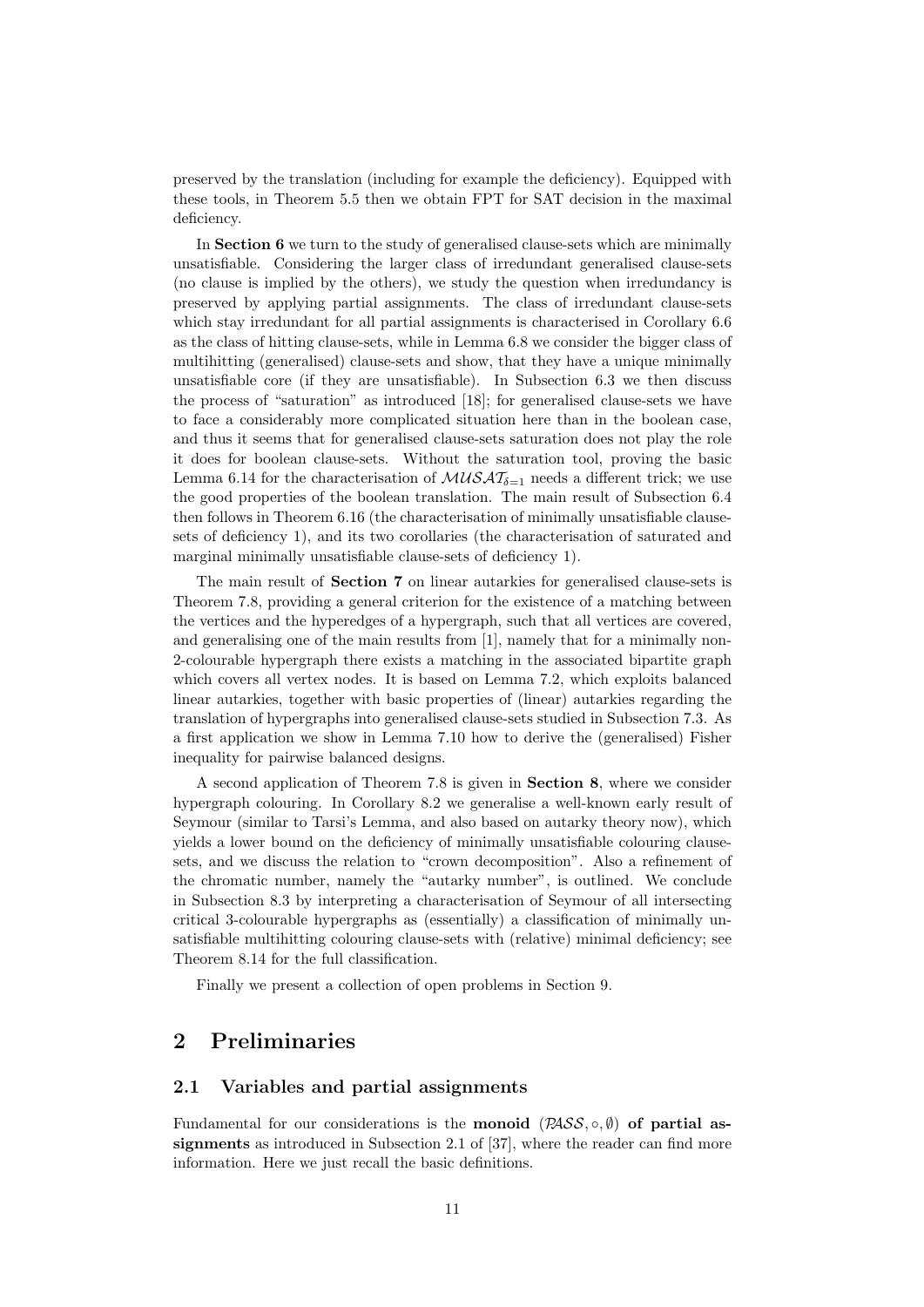The universe of variables is denoted by the infinite set  $\mathcal{VA}$ , while the universe of domain elements is the infinite set  $\mathcal{DOM}$ ; a (value-)domain is a finite nonempty subset of  $DOM$ , and for each variable  $v \in VA$  by  $D_v$  we denote the associated (value-)domain (thus variables have fixed (value-)domains, and change of domain (for example removal of values) must be performed by renaming). To avoid running out of variables and to ease renaming, we make the assumption, that for all domains D the set  $V\mathcal{A}_D$  has the same cardinality as V $\mathcal A$  itself. A variable  $v \in V\mathcal{A}$  is called **boolean** if  $D_v = \{0, 1\}$  (and thus  $VA_{\{0,1\}}$  is the set of all boolean variables; by the above cardinality assumption there is a bijection between  $\mathcal{VA}$  and  $\mathcal{VA}$ <sub>{0,1}</sub>).

A partial assignment is a map  $\varphi$  with finite domain  $\text{var}(\varphi) := \text{dom}(\varphi) \subseteq \mathcal{VA}$ , such that for all  $v \in \text{var}(\varphi)$  we have  $\varphi(v) \in D_v$ . The domain size of a partial assignment  $\varphi$  is denoted by  $n(\varphi) := |\text{var}(\varphi)| \in \mathbb{N}_0$ . A special partial assignment is the empty partial assignment  $\emptyset$ . The set of all partial assignments is denoted by **PASS**. while for some set  $V A' \subseteq V A$  of variables we denote by  $PASS(VA') :=$  $\{\varphi \in \mathcal{P}\mathcal{A}\mathcal{S}\mathcal{S} : \text{var}(\varphi) \subseteq \mathcal{V}\mathcal{A}'\}\$  the set of partial assignments for variables from  $\mathcal{V}\mathcal{A}'$ (thus  $PASS(VA_{\{0,1\}})$  is the set of partial assignments for boolean variables). We use the notation  $\langle v_1 \to \varepsilon_1, \ldots, v_m \to \varepsilon_m \rangle$  to denote the partial assignment  $\varphi$  with  $n(\varphi) = m$  and  $\varphi(v_i) = \varepsilon_i$ .

For two partial assignments  $\varphi, \psi \in \mathcal{PASS}$  their composition  $\varphi \circ \psi$  is defined as the partial assignment  $\varphi \circ \psi$  with domain  $var(\varphi \circ \psi) = var(\varphi) \cup var(\psi)$  such that first  $\psi$  is evaluated and then  $\varphi$ , i.e.,  $(\varphi \circ \psi)(v) = \psi(v)$  if  $v \in \text{var}(\psi)$  while otherwise  $(\varphi \circ \psi)(v) = \varphi(v)$ . It is  $(\mathcal{PASS}, \circ, \emptyset)$  a monoid. An alternative representation of this structure is obtained as follows: Make each  $D_n$  a semigroup  $(D_n, \cdot)$  by defining  $\varepsilon_1 \cdot \varepsilon_2 := \varepsilon_2$  for  $\varepsilon_1, \varepsilon_2 \in D_v$ . Adjoin an identity element "\*" to each  $D_v$ , obtaining monoids  $D_v^*$ . Now PASS is isomorphic to the direct sum  $\sum_{v \in V\mathcal{A}} D_v^*$  of the monoids (the sub-monoid of the direct product  $\prod_{v\in V\mathcal{A}} D_v^*$  given by those elements where only finitely many components are different from  $\ast$ ), where  $\varphi \in PASS$  corresponds to the map  $\varphi^* \in \prod_{v \in \mathcal{VA}} D_v^*$  with  $\varphi(v) = \varphi^*(v)$  for  $v \in \text{var}(\varphi)$  and  $\varphi^*(v) = *$  for  $v \in V\mathcal{A} \setminus \text{var}(\varphi)$ . This representation of partial assignments as total maps with distinguished "undefined" value ∗ actually has certain advantages over the above representation, since working with total maps is often easier than working with partial maps, and we get a somewhat richer algebraic structure; however in this article we stick to the first representation of partial assignments.

#### 2.2 Graphs

A (finite) graph G here is a pair  $G = (V, E)$  with finite vertex set  $V(G) = V$  and edge set  $E(G) = E \subseteq {V \choose 2}$ , where for a set M and  $k \in \mathbb{N}_0$  by  ${M \choose k}$  we denote the set of all subsets  $T \subseteq M$  with  $|T| = k$ . So graphs here have no parallel edges and no loops. A graph G' is a subgraph of a graph G if  $V(G') \subseteq V(G)$  and  $E(G') \subseteq E(G)$ ; G' is called a partial subgraph of G if G' is a subgraph of G and  $V(G') = V(G)$ . A graph G is complete if all distinct vertices  $v, w \in V(G)$  are adjacent. G is bipartite, if the chromatic number of  $G$  is at most 2, while  $G$  is *complete bipartite* if  $G$  is bipartite and addition of any edge to  $G$  either destroys the graph property (i.e., creates a loop or a parallel edge) or the bipartiteness property. More generally, G is called *complete k-partite* for  $k \in \mathbb{N}_0$  if the chromatic number of G is at most  $k$ , and addition of any edge to  $G$  either destroys the graph property or increases the chromatic number. It is G complete k-partite iff G is the union of at most  $k$ independent sets, such that each pair of vertices from different independent sets is adjacent (equivalently, iff the complement of  $G$  is the disjoint union of at most  $k$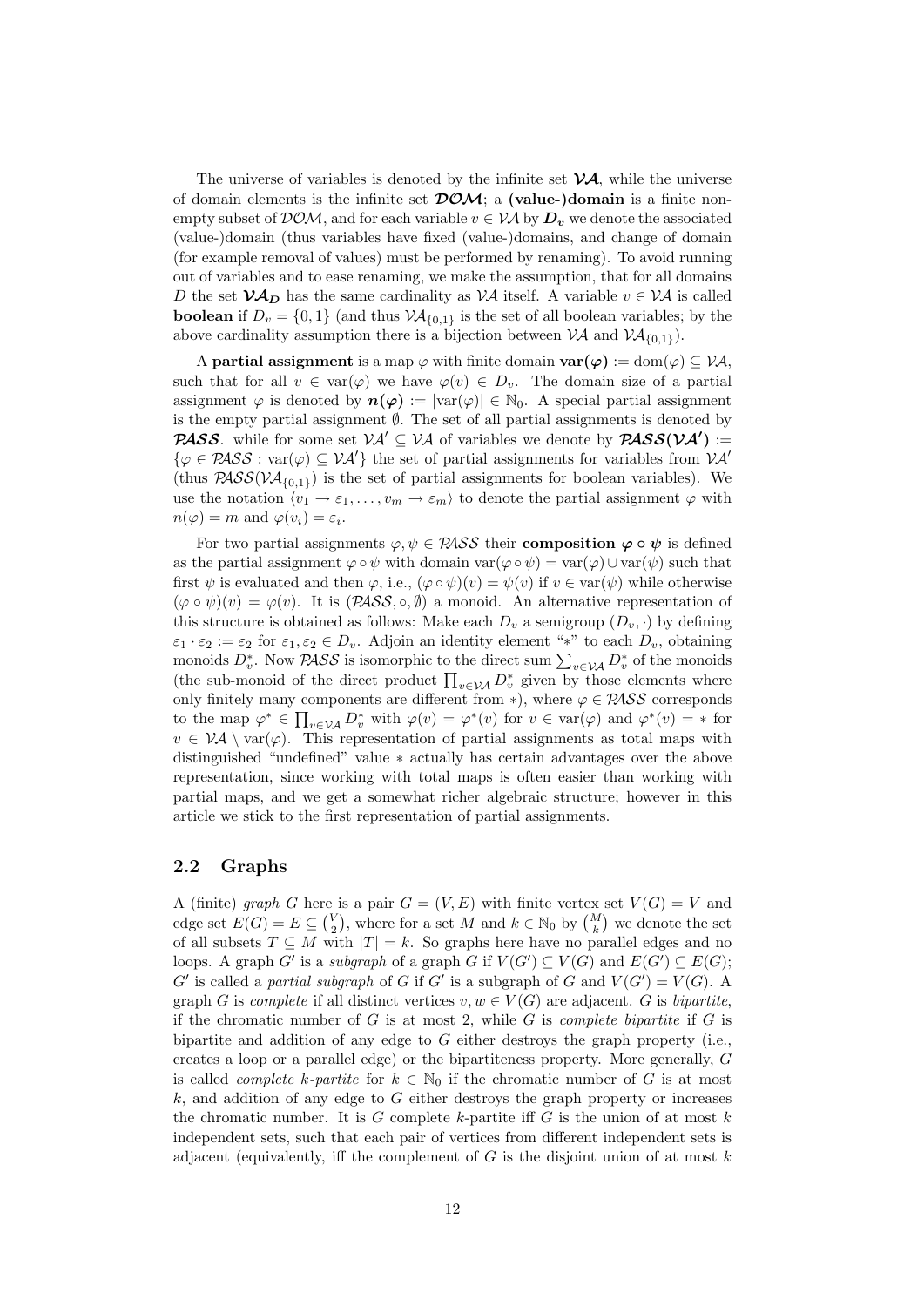cliques).

A function  $f : S \to \mathbb{R}$ , where S is some set system stable under union and intersection, is called *submodular* resp. *supermodular* if for all  $A, B \in S$  we have  $f(A\cup B)+f(A\cap B)\leq f(A)+f(B)$  resp.  $f(A\cup B)+f(A\cap B)\geq f(A)+f(B)$ , while f is called **modular** if f is submodular and supermodular. A prototypical example for a modular function is  $A \subseteq X \mapsto f(A) := |A|$ , where X is some finite set. For a graph G and a vertex set  $A \subseteq V(G)$  the neighbourset  $\Gamma_G(A)$  is defined as the set of vertices adjacent to at least one element of A. The function  $A \subseteq V(G) \mapsto |\Gamma(A)|$ a prototypical example for a submodular function, while the deficiency  $\delta(A) :=$  $|A| - |\Gamma(A)| \in \mathbb{Z}$  is a supermodular function (as the difference of a modular function and a submodular function).

A matching M in a graph G is a set  $M \subseteq E(G)$  of edges such that two distinct elements of M are non-adjacent. If G is a bipartite graph with bipartition  $(A, B)$ (also called "colour classes"), then the maximal number of vertices of A which can be covered by a matching is  $|A| - \delta^*(A)$ , where  $\delta^*(A) := \max_{A' \subseteq A} \delta(A')$  (see for example Theorem 22.2 in [46], where the notion of "transversals" or "systems of distinct representatives" of set system is used (not to be mixed up with "transversals" in hypergraphs), and where the set system is  $(\Gamma_G({a}))_{a\in A}$ .

See Subsection 7.2 for notions and notations regarding hypergraphs.

## 3 Generalised (multi-)clause-sets

In this section we review the notion of generalised multi-clause-sets and the basic facts about them regarding autarkies and resolution.

In Subsection 3.1 we introduce the notion of "generalised multi-clause-sets" and "generalised clause-sets", while in Subsection 3.2 (partial) assignments and their operation on (multi-)clause-sets is discussed. This introduction into "syntax and semantics of generalised clause-sets" is completed in Subsection 3.4 with the discussion of various operations on (multi-)clause-sets  $F$  regarding their variable structure (that is, disregarding the different "polarities", i.e., disregarding the literal structure).

Of central importance to our work is Subsection 3.5, where the notion of autarkies (special partial assignments, which satisfy parts of the formula, and leave the rest untouched) and autarky systems (allowing to tailor the notion of autarkies for special purposes) for multi-clause-sets are introduced. In Subsection 3.7 then resolution for generalised clause-sets is discussed, while in Section 3.8 we give the most basic reductions for generalised clause-sets. Finally in Subsection 3.9 some very basic notions regarding the conflict structure of generalised clause-sets are introduced.

For more background information, see [37, 32] for a general, axiomatic framework for "generalised satisfiability problems", while in Subsection 2.3 of [37] generalised clause-sets are discussed, and in Section 2 of [35] boolean multi-clause-sets are considered (see also [34] for more information). In this paper, when we speak of "clause-sets" then we always mean "generalised clause-sets", while clause-sets in the "traditional" sense are always qualified as "boolean clause-sets"; however in lemmas, corollaries and theorems we always speak of "generalised clause-sets" to ease independent access.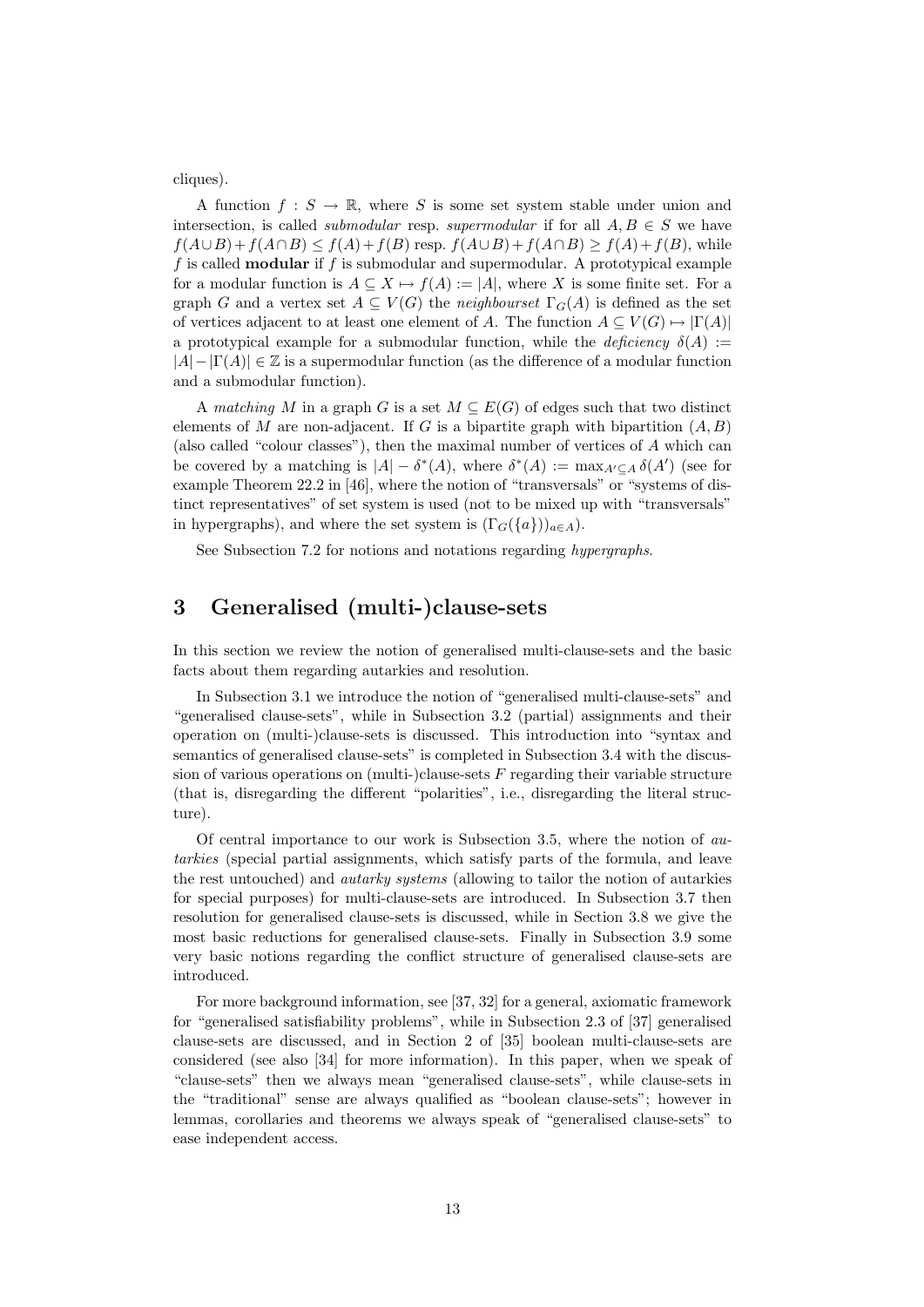#### 3.1 Syntax: The notion of "multi-clause-sets"

A literal is a pair  $(v, \varepsilon)$  of a variable  $v \in V\mathcal{A}$  and a value  $\varepsilon \in D_v$ ; we write  $var(v, \varepsilon) := v$  and  $val(v, \varepsilon) := \varepsilon$ . The set of all literals is denoted by  $\mathcal{LIT}$ , and for any  $\mathcal{V} \mathcal{A}' \subseteq \mathcal{V} \mathcal{A}$  we write  $\mathcal{LIT}(\mathcal{V} \mathcal{A}') := \{x \in \mathcal{LIT} : \text{var}(x) \in \mathcal{V} \mathcal{A}'\}\)$  for the set of literals with variables from  $V A'$  (thus  $LTT(V A_{0,1})$ ) is the set of boolean literals). For a partial assignment  $\varphi \in PASS$  and a literal  $(v, \varepsilon)$  with  $v \in \text{var}(\varphi)$  we set  $\varphi((v,\varepsilon)) = 1$  if  $\varphi(v) \neq \varepsilon$ , while we set  $\varphi((v,\varepsilon)) = 0$  if  $\varphi(v) = \varepsilon$ ; thus a literal  $(v, \varepsilon)$  has the meaning "v shall not get value  $\varepsilon$ ". Accordingly a literal  $(v, \varepsilon)$  is often denoted by " $v \neq \varepsilon$ ".

A clause C is a finite set of literals not containing "clashing literals", that is for literals  $x, y \in C$  with  $x \neq y$  we have  $var(x) \neq var(y)$ . The set of all clauses is denoted by  $\mathcal{CL}$ . For a clause C we set  $var(C) := \{var(x) : x \in C\}$ , and for a set  $\mathcal{V} \mathcal{A}' \subseteq \mathcal{V} \mathcal{A}$  we write  $\mathcal{CL}(\mathcal{V} \mathcal{A}') := \{ C \in \mathcal{CL} : \text{var}(C) \subseteq \mathcal{V} \mathcal{A}' \}$  for the set of clauses with variables from  $V A'$  (thus  $\mathcal{CL}(V A_{\{0,1\}})$  is the set of boolean clauses). The empty clause is denoted by  $\bot \in \mathcal{CL}$ .

Given a clause C, we obtain the corresponding partial assignment  $\varphi_C \in PASS$ as the partial assignment  $\varphi$  with  $var(\varphi) = var(C)$  and  $\varphi(v) = \varepsilon$  for  $(v, \varepsilon) \in C$ ; on the other hand, given a partial assignment  $\varphi$ , we obtain the corresponding clause  $C_{\varphi} \in \mathcal{CL}$  as the clause C with  $var(C) = var(\varphi)$  such that for  $\varphi(v) = \varepsilon$  we have  $(v, \varepsilon) \in C$ . Using the representation of maps as ordered pairs of arguments and values, actually  $\varphi_C = C$  and  $C_{\varphi} = \varphi$  (and thus  $\mathcal{CL} = \mathcal{PASS}$ ); explicitely said, a clause corresponds to the partial assignment which sets exactly the literals in the clause to false.8)

A (finite) **multi-clause-set** is a map  $F : \mathcal{CL} \to \mathbb{N}_0$  (assigning to each clause its number of occurrences) such that only for finitely many  $C \in \mathcal{CL}$  we have  $F(C) \neq 0$ , while a (finite)clause-sets is a finite subset of  $CL$ . Clause-sets F can be implicitly converted to multi-clause-sets by setting  $F(C) := 1$  for  $C \in F$  and  $F(C) := 0$ otherwise, while for a multi-clause-set F the **underlying clause-set**  $\hat{\mathbf{t}}(F)$  is defined as  $\hat{\mathrm{t}}(F) = \{C \in \mathcal{CL} : F(C) \neq 0\}$ , and this conversion is only performed if necessary to apply a definition. We have  $C \in F$  for a (multi-)clause-set F iff  $F(C) > 0$ . For a (multi-)clause-set F we set  $var(F) := \bigcup \{ var(C) : C \in F \}$ . For a (multi-)clause-set F and a variable  $v \in V\mathcal{A}$  we define  $\text{val}_v(F) := \{ \varepsilon \in D_v \mid \exists C \in F : (v, \varepsilon) \in C \}$ . We have  $var(F) = \{v \in V\mathcal{A} : val_v(F) \neq \emptyset\}$ . Finally the empty clause-set as well as the empty multi-clause-set is denoted by  $\top$ .

We use the following complexity measures for multi-clause-sets  $F$  of clauses:

- 1.  $\#_{(\nu,\varepsilon)}(F) := \sum_{C \in F, (\nu,\varepsilon) \in C} F(C) \in \mathbb{N}_0$  measures the number of occurrences of a literal;
- 2.  $\#_v(F) := \sum_{\varepsilon \in D_v} \#_{(v,\varepsilon)}(F) = \sum_{C \in F, v \in \text{var}(C)} F(C) \in \mathbb{N}_0$  measures the number of occurrences of a variable;
- 3.  $s_{(\nu,\varepsilon)}(F) := \sum_{\varepsilon' \in D_{\nu} \setminus \{\varepsilon\}} \#_{(\nu,\varepsilon)}(F) = \#_{\nu}(F) \#_{(\nu,\varepsilon)}(F) \in \mathbb{N}_0$  measures the number of occurrences of literals with variable v and value different from  $\varepsilon$ (this is the number of satisfied clauses when assigning value  $\varepsilon$  to v; see below);
- 4.  $n(F) := |var(F)| \in \mathbb{N}_0$  measures the number of variables;
- 5.  $\mathbf{c}(\mathbf{F}) := \sum_{C \in F} F(C) \in \mathbb{N}_0$  measures the number of clauses;

<sup>8)</sup>The motivation is, that with a partial assignment  $\varphi$  we restrict the search space, and in case the partial assignment  $\varphi$  is inconsistent with the clause-set F, then the clause  $C_{\varphi}$  can be learned (i.e., follows from  $F$ ).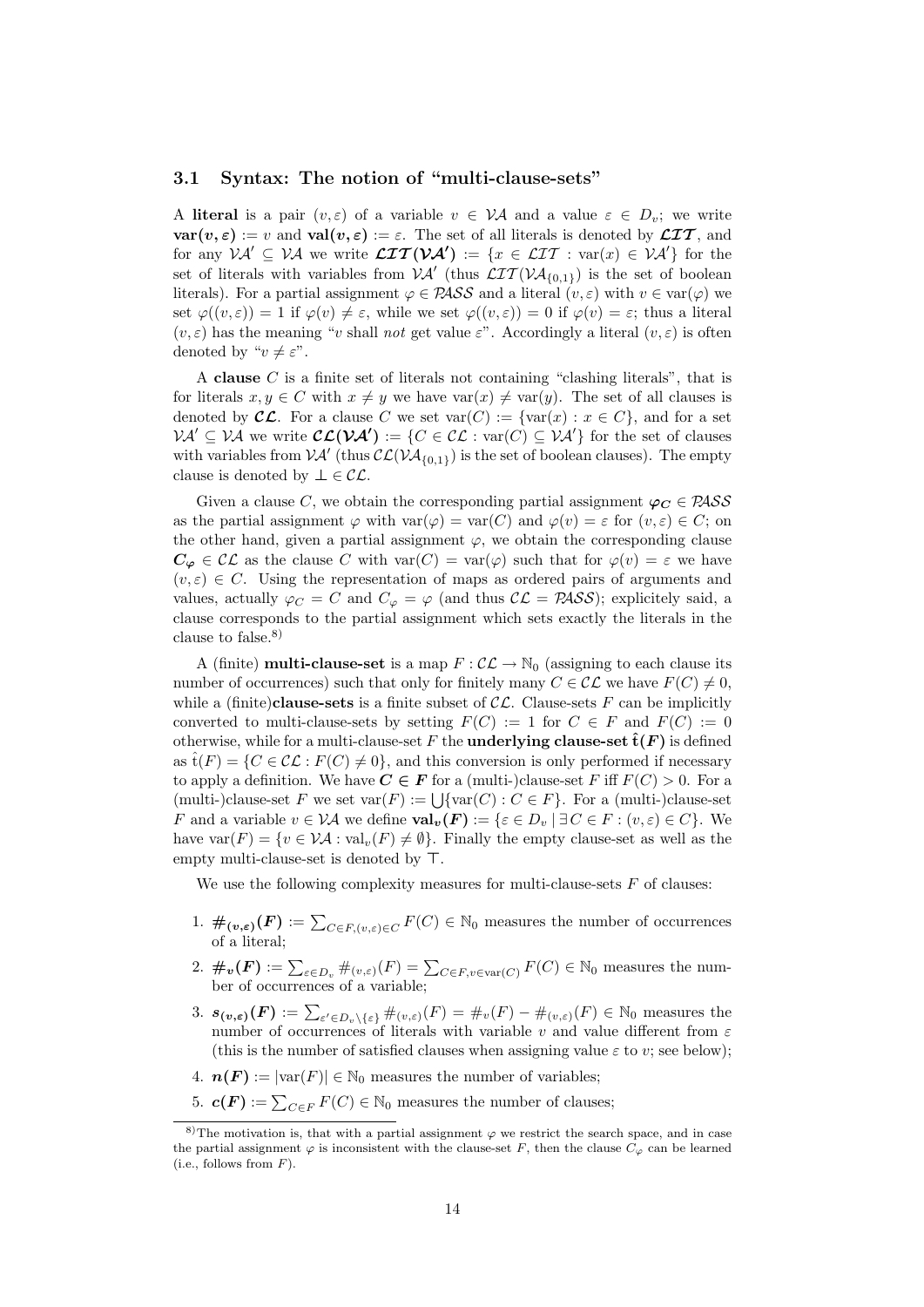- 6.  $\ell(F) := \sum_{C \in F} F(C) \cdot |C| = \sum_{v \in \text{var}(F)} \#_v(F) \in \mathbb{N}_0$  measures the number of literal occurrences;
- 7. **mds** $(F) := \max_{v \in \text{var}(F)} |v_v| \in \mathbb{N}_0$  measures the maximal domain size.

And for multi-clause-sets  $F_1, F_2$  we use the following operations and relations:

- 1. the multi-clause-set  $\mathbf{F}_1 + \mathbf{F}_2$  is defined by  $(F_1 + F_2)(C) := F_1(C) + F_2(C)$  for clauses C;
- 2. the multi-clause-set  $F_1 \cup F_2$  resp.  $F_1 \cap F_2$  is given by setting  $(F_1 \cup F_2)(C) :=$  $\max(F_1(C), F_2(C))$  resp.  $(F_1 \cap F_2)(C) := \min(F_1(C), F_2(C))$  for clauses C; if  $F_1, F_2$  are clause-sets, then these operations coincide with the ordinary set operations;
- 3. if  $F_2$  is a clause-set, then the multi-clause-set  $F_1 \setminus F_2$  is defined by setting  $(F_1 \setminus F_2)(C) := 0$  for  $C \in F_2$ , while otherwise  $(F_1 \setminus F_2)(C) := F_1(C)$ ; if also  $F_1$  is a clause-set, then  $F_1 \setminus F_2$  is the ordinary set operation;
- 4. the relation  $F_1 \n\t\leq F_2$  holds if for all clauses C we have  $F_1(C) \n\t\leq F_2(C)$ ; we use  $\mathbf{F'} \leq \mathbf{F}$  for  $F' \leq F \wedge F' \neq F$ ; if  $F_1, F_2$  are clause-sets, then  $F_1 \leq F_2 \Leftrightarrow$  $F_1 \subseteq F_2$ ;
- 5.  $F_1$  is called a **sub-multi-clause-set** of  $F_2$  if  $F_1 \leq F_2$  holds, while  $F_1$  is called an induced sub-multi-clause-set of  $F_2$  if  $F_1 \leq F_2$  and  $\forall C \in F_1 : F_1(C) =$  $F_2(C)$  holds; every sub-clause-set of a clause-set is induced;
- 6. if  $F_2$  is a sub-multi-clause-set of  $F_1$ , then the multi-clause-set  $\mathbf{F_1} \mathbf{F_2}$  is defined via  $(F_1 - F_2)(C) := F_1(C) - F_2(C)$  for clauses C.

The set of all multi-clause-sets is denoted by  $MCCS$ , the set of all clause-sets by  $\mathcal{CLS}$ , while for a set  $\mathcal{VA}' \subseteq \mathcal{VA}$  of variables we use  $\mathcal{MLSS}(\mathcal{VA}') := \{F \in$  $MCLS$ : var $(F) \subseteq V\mathcal{A}'$ } and  $CLS(V\mathcal{A}') := \{F \in CLS : \text{var}(F) \subseteq V\mathcal{A}'\}$  (thus  $MCLS(VA_{\{0,1\}})$  is the set of boolean multi-clause-sets, and  $CLS(VA_{\{0,1\}})$  is the set of boolean clause-sets). If C is a set of multi-clause-sets and  $f: \mathcal{C} \to \mathbb{R}$ , then by  $\mathcal{C}_{f\leq b}$  for some  $b \in \mathbb{R}$  we denote the set of all  $F \in \mathcal{C}$  with  $f(F) \leq b$ ; analogously we define  $\mathcal{C}_{f=b}$ ,  $\mathcal{C}_{f\geq b}$  and so on. A special function usable here is sat :  $\mathcal{CLS} \rightarrow \{0,1\}$ with sat $(F) = 1 \Leftrightarrow F \in \mathcal{SAT}$  (that is, sat is the characteristic function of the set of satisfiable clause-sets defined below); we can combine several such indices, and for typographical reasons we may use then for example  $\mathcal{MCLS}_{f \leq h}^{g \leq b'}$  $\frac{g \leq b'}{f \leq b}$ . Finally, for  $p \in \mathbb{N}_0$ we denote by  $p-\mathcal{MCLS}$  resp.  $p-\mathcal{CLS}$  the set of multi-clause-sets resp. clause-sets F such that for  $C \in F$  we have  $|C| \leq p$ .

#### 3.2 Semantics: The operation of partial assignments

Now we define the operation  $* : PASS \times MCES \rightarrow MCLS$  of  $PASS$  on multi-clausesets, and the (derived) operation  $* : PASS \times \mathcal{CLS} \rightarrow \mathcal{CLS}$  on clause-sets, which in both cases have the meaning of substituting values for variables and carrying out the resulting simplifications (viewing a clause as a disjunction of its literals, and a (multi-)clause-set as a conjunction of its clauses), with the only difference that in the case of clause-sets contractions in the result are carried out (distinct clauses can become equal after a substitution). The case of clause-sets is reduced to the case of multi-clause-sets, using the explicit transformation  $\check{t}$  :  $\mathcal{CLS} \rightarrow \mathcal{MLLS}$  of clause-sets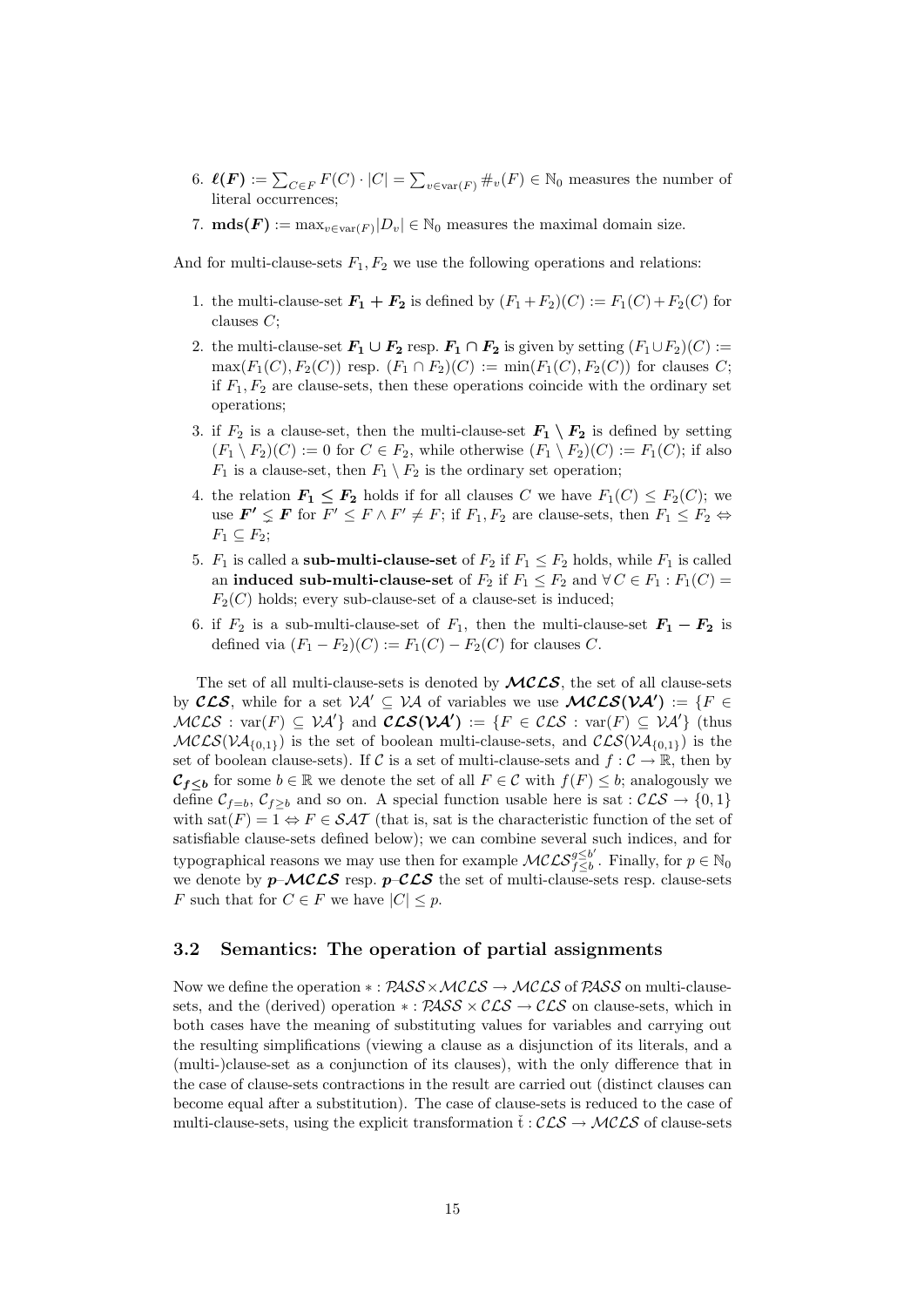into multi-clause-sets. For  $F \in \mathcal{MCLS}$  and  $\varphi \in \mathcal{PASS}$  we define  $\varphi * F \in \mathcal{MCLS}$ by

$$
(\varphi * F)(C) = \sum_{\substack{C' \in \mathcal{CL} \\ \varphi * \{C'\} = \{C\}}} F(C'),
$$

for  $C \in \mathcal{CL}$ , where for a clause C we set  $\varphi * \{C\} := \top \in \mathcal{CLS}$  if there exists a literal  $x \in C$  with  $\varphi(x) = 1$ , while otherwise we set  $\varphi * \{C\} := \{C \setminus C_{\varphi}\} \in \mathcal{CLS}$  (i.e., we remove the falsified literals from C). And for  $F \in \mathcal{CLS}$  we define  $\varphi * F \in \mathcal{CLS}$  as

$$
\varphi * F := \hat{\mathrm{t}}(\varphi * \check{\mathrm{t}}(F)).
$$

We have here (where F is a clause-set)  $\varphi * F = \bigcup_{C \in F} \varphi * \{C\}$ . The effect on the basic measures of applying a partial assignment  $\langle v \rightarrow \varepsilon \rangle$  to  $F \in \mathcal{MCLS}$  with  $v \in \text{var}(F)$  is given by

$$
n(\langle v \to \varepsilon \rangle * F) \leq n(F) - 1
$$
  

$$
c(\langle v \to \varepsilon \rangle * F) = c(F) - s_{(v,\varepsilon)}(F).
$$

A clause-set  $F \in \mathcal{CLS}$  is **satisfiable** if there exists a partial assignment  $\varphi \in \mathcal{PASS}$ with  $\varphi * F = \top$ , while otherwise F is **unsatisfiable**; the set of all satisfiable clausesets is denoted by  $\mathcal{SAT}$ , the set of all unsatisfiable clause-sets by  $\mathcal{USA}$ . A multi-clause-set  $F \in \mathcal{MCLS}$  is called **minimally unsatisfiable** if F is unsatisfiable, but every  $F' \leq F$  is satisfiable; obviously if F is minimally unsatisfiable, then F actually is a clause-set. The set of all minimally unsatisfiable clause-sets is denoted by  $MUSAT$ .

It is useful to have some notations for the set of satisfying assignments ("models") as well as for the set of falsifying assignments. For a finite  $V \subseteq \mathcal{VA}$  let **PASS(V)** be the set of  $\varphi \in PASS$  with  $var(\varphi) = V$ . Note that we have

$$
|\mathcal{P\!ASS}(V)| = \prod_{v \in V} |D_v|.
$$

Now for a clause-set  $F \in \mathcal{MCLS}$  and for a finite set V of variables with  $var(F) \subseteq V$ let  $\mathfrak{S}_V(F)$  be the set of  $\varphi \in \mathcal{PASS}(V)$  with  $\varphi * F = \top$ , while  $\mathfrak{F}_V(F)$  is the set of  $\varphi \in PASS(V)$  with  $\bot \in \varphi * F$ . Thus F is satisfiable iff  $\mathfrak{S}_V(F) \neq \emptyset$ ; and for any clause C with  $var(C) \subseteq V$  we have

$$
|\mathfrak{F}_V(\{C\})| = |\mathcal{P\!ASS}(V \setminus \text{var}(C))| = \prod_{v \in V \setminus \text{var}(C)} |D_v|.
$$

Obviously  $\mathfrak{S}_V(F) \cap \mathfrak{F}_V(F) = \emptyset$  and  $\mathfrak{S}_V(F) \cup \mathfrak{F}_V(F) = \mathcal{P}AS\mathcal{S}(V)$ . By definition we have

$$
\mathfrak{F}_V(F) = \bigcup_{C \in F} \mathfrak{F}_V(\{C\}).
$$

For clause-sets  $F_1, F_2$  we write  $F_1 \models F_2$  (" $F_1$  implies  $F_2$ ") if for all  $\varphi \in PASS$  with  $\varphi * F_1 = \top$  we have  $\varphi * F_2 = \top$  as well, and for clauses C we write  $F \models C$  instead of  $F \models \{C\}$ . Trivially F is unsatisfiable iff  $F \models \bot$ . Note that  $F_1 \models F_2$  holds iff for  $V := \text{var}(F_1) \cup \text{var}(F_2)$  we have  $\mathfrak{F}_V(F_2) \subseteq \mathfrak{F}_V(F_1)$ . We call  $F_1, F_2$  equivalent if  $F_1 \models F_2$  and  $F_2 \models F_1$ .

The basic laws for the operation of partial assignments on multi-clause-sets are as follows, using  $F, F_1, F_2 \in \mathcal{MCLS}$  and  $\varphi, \psi \in \mathcal{PASS}$ :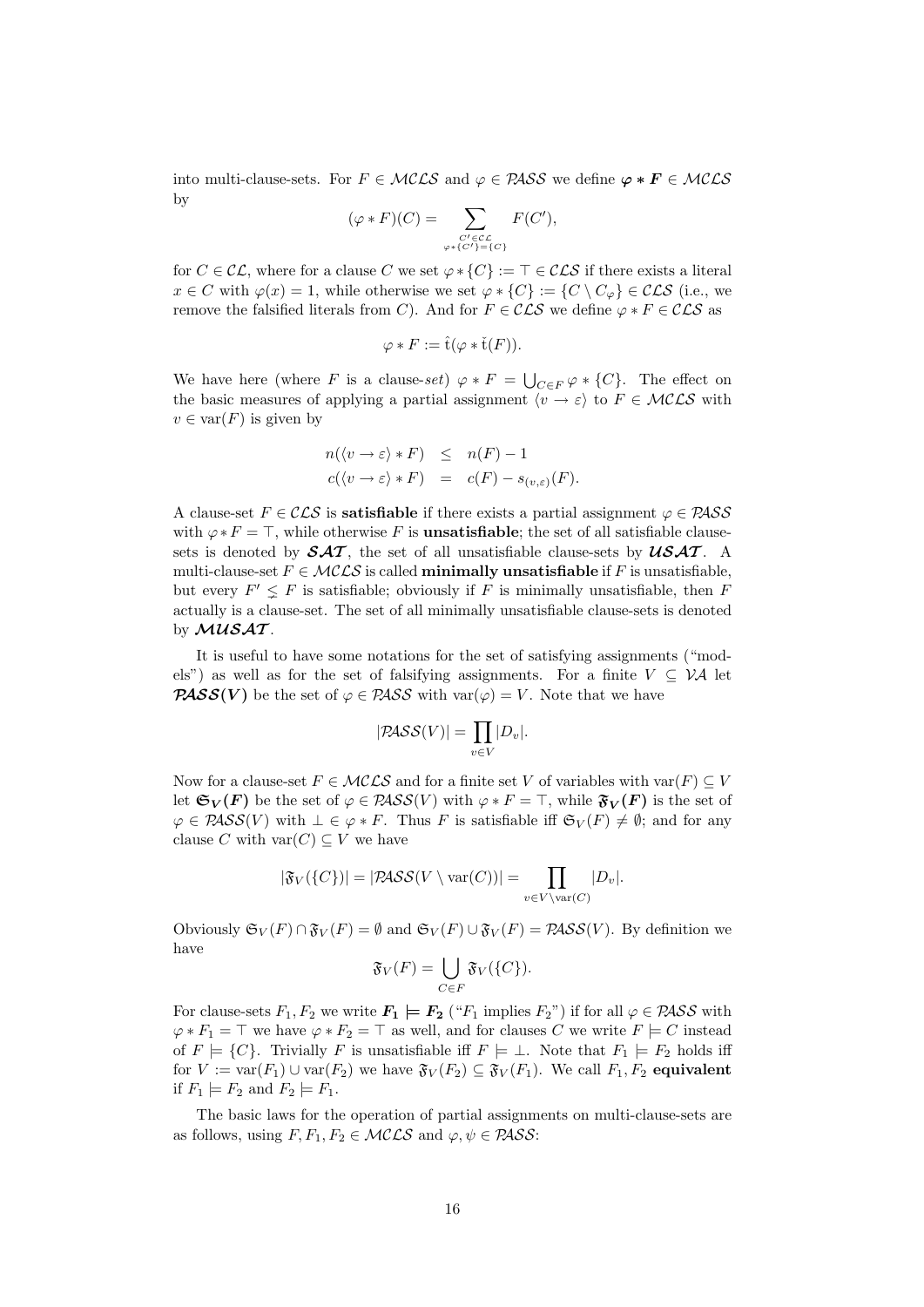$$
\emptyset * F = F
$$
  
\n
$$
\varphi * T = T
$$
  
\n
$$
(\varphi \circ \psi) * F = \varphi * (\psi * F)
$$
  
\n
$$
\varphi * (F_1 + F_2) = \varphi * F_1 + \varphi * F_2.
$$

These four laws hold also for the operation of partial assignments on clause-sets. If  $F_1, F_2 \in \mathcal{CLS}$ , then we have

$$
\varphi * (F_1 \cup F_2) = \varphi * F_1 \cup \varphi * F_2
$$

(but this does not hold for multi-clause-sets in general). Furthermore for a multiclause-set F and a clause-set F' we have  $\varphi * (F \setminus F') \geq (\varphi * F) \setminus (\varphi * F')$ .

#### 3.3 Renaming variables

Consider a multi-clause-set F and variables  $v, w \in V\mathcal{A}$  (which might be equal) together with  $h : D_v \to D_w$  such that in case of  $v \neq w$  we have  $w \notin \text{var}(F)$ . Then replacing v by w using h in F results in the multi-clause-set  $F'$  where every occurrence of a literal  $(v, \varepsilon)$  is replaced by the literal  $(w, h(\varepsilon))$ . The map h here is called the **value transfer**; if  $D_v \subseteq D_w$  and h is unspecified, then the canonical injection is used.

Similarly, replacing v by w using h in a partial assignment  $\varphi$ , where in case of  $v \neq w$  we have  $w \notin \text{var}(\varphi)$ , results in a partial assignment  $\varphi'$  with  $\text{dom}(\varphi') =$  $(\text{dom}(\varphi) \setminus \{v\}) \cup \{w\}$  such that  $\varphi'(u) = \varphi(u)$  for  $u \in \text{dom}(\varphi') \setminus \{w\}$ , while  $\varphi'(w) =$  $h(\varphi(v))$ . Here the value transfer needs to be specified only for the special value  $\varphi(v)$ . If  $v = w$ , then we just speak of **flipping** v to  $\varepsilon$  in  $\varphi$  for  $\varepsilon = h(\varphi(v))$ .

The replacement of v by w using h in F is **injective**, if for literals  $(v, \varepsilon), (v, \varepsilon')$ occurring in F with  $\varepsilon \neq \varepsilon'$  we have  $h(\varepsilon) \neq h(\varepsilon')$ . If  $|D_w| \geq \#_v(F)$ , then there is always some  $h: D_v \to D_w$  such that replacing v by w in F using h is injective. For very injective  $h$ , replacing  $v$  by  $w$  in  $F$  using  $h$  is injective. Note that injective replacements alter the meaning exactly in the case where a non-pure variable (a variable such that all values occur in  $F$ ; see Subsection 3.8) is rendered a pure variable by using a domain  $D_w$  with  $|D_w| > #_v(F)$ . Special injective replacements are **renamings**, where h is a bijection from  $D_v$  to  $D_w$ . If we have a renaming of v by w using h in F, resulting in  $F'$ , then we have the renaming of w to v using  $h^{-1}$  in F', resulting in F. So the satisfying assignments for F' here are exactly the satisfying assignments for  $F$  where  $v$  is replaced by  $w$  using  $h$ .

#### 3.4 Three operations of sets of variables on multi-clause-sets

Finally we consider various operations with sets of variables. The operation  $V * F$ is defined for finite  $V \subseteq V\mathcal{A}$  and  $F \in \mathcal{MCLS}$  via

$$
(V * F)(C) := \sum_{\substack{C' \in \mathcal{CL} \\ V * C' = C}} F(C'),
$$

where for a clause C we set  $V * C := \{x \in C : \text{var}(x) \notin V\} \in \mathcal{CL}$ . That is,  $V * F$ is obtained from F by crossing out all literal occurrences x with  $var(x) \in V$ . Two basic properties are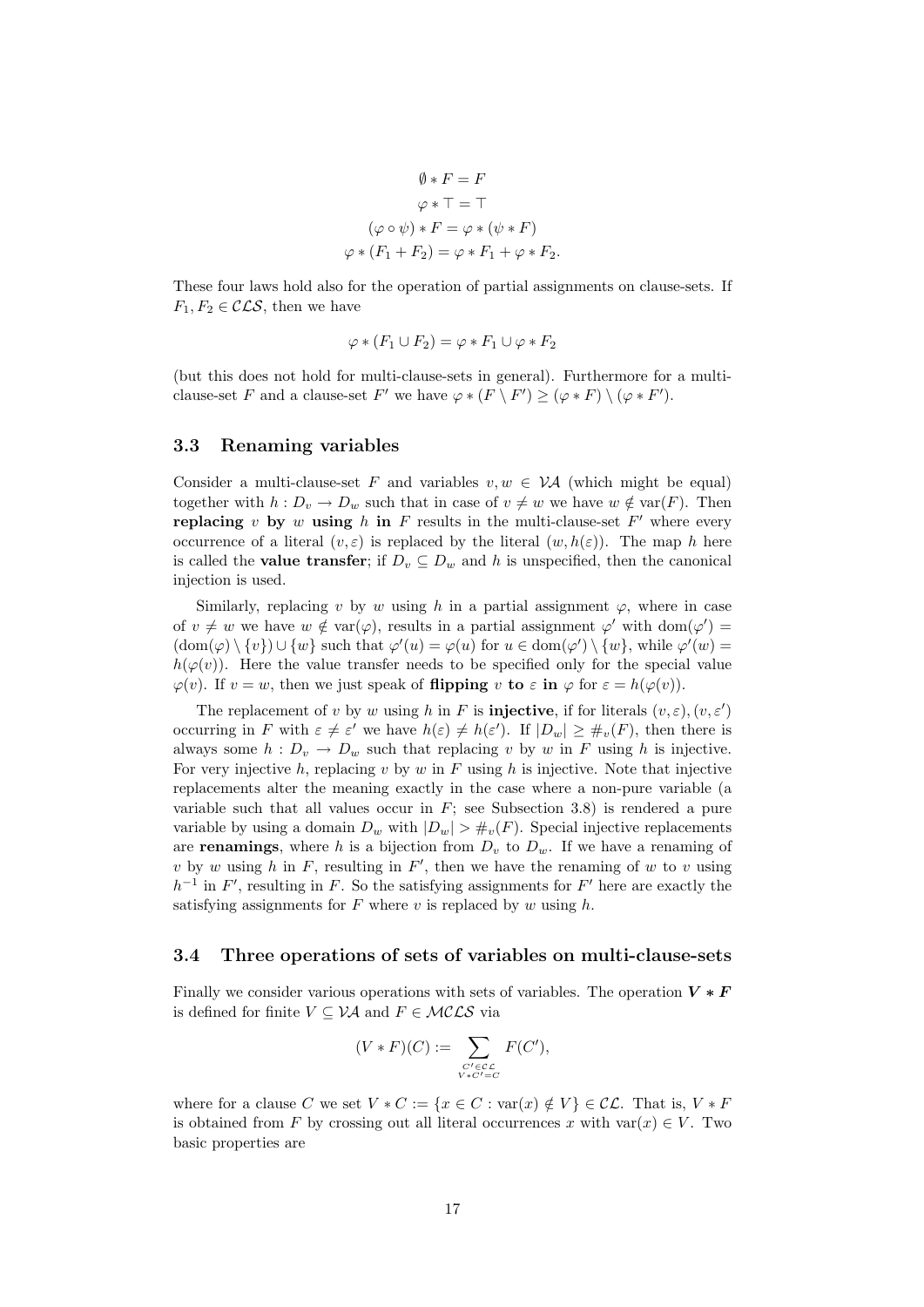$$
\operatorname{var}(V * F) = \operatorname{var}(F) \setminus V
$$
  

$$
c(V * F) = c(F).
$$

The operation  $V * F$  for  $F \in \mathcal{CLS}$  is defined by

$$
V * F := \hat{\mathbf{t}}(V * \check{\mathbf{t}}(F)) \in \mathcal{CLS}.
$$

We have here  $V * F = \{V * C : C \in F\}$ . The basic laws for  $F, F_1, F_2 \in \mathcal{MCLS}$  and finite  $V, V' \subseteq \mathcal{VA}$  are

$$
\emptyset * F = F
$$
  
\n
$$
V * T = T
$$
  
\n
$$
(V \cup V') * F = V * (V' * F)
$$
  
\n
$$
V * (F_1 + F_2) = V * F_1 + V * F_2.
$$

Again these four laws also hold for the operation of sets of variables on clause-sets. If  $F_1, F_2 \in \mathcal{CLS}$ , then we have

$$
V * (F_1 \cup F_2) = V * F_1 \cup V * F_2
$$

(again this does not hold for multi-clause-sets in general).

We conclude with different forms of selecting parts of a multi-clause-set. By  $F_V$ we denote the induced sub-multi-clause-set of F with  $C \in F_V \Leftrightarrow \text{var}(C) \cap V \neq \emptyset$ ; in other words,  $F_V = F \setminus \{C \in F : \text{var}(C) \cap V = \emptyset\}$ . Basic properties are:

- 1.  $F_{\emptyset} = \top$  and  $F_{var(F)} = F \setminus \{\bot\}.$
- 2. If  $V_1 \subseteq V_2$ , then  $F_{V_1}$  is an induced sub-multi-clause-set of  $F_{V_2}$ .
- 3.  $F_{V_1 \cup V_2} = F_{V_1} \cup F_{V_2}$ .
- 4. For  $v \in \mathcal{VA}$  we have  $c(F_{\{v\}}) = \#_v(F)$ .

Finally

$$
\boldsymbol{F}[V] := (\text{var}(F) \setminus V) * F_V = ((\text{var}(F) \setminus V) * F) \setminus \{\perp\} \in \mathcal{MCLS}.
$$

Basis properties are

- 1.  $F[\emptyset] = \top$  and  $F[\text{var}(F)] = F \setminus {\bot}.$
- 2.  $c(F[V]) = c(F_V)$ ,  $var(F[V]) \subseteq var(F_V)$ .
- 3.  $var(F[V]) = V$  for  $V \subseteq var(F)$ .

To summarise: We obtain  $V * F$  from F by keeping all clauses but removing those literals x from them with var $(x) \in V$ , while we obtain  $F_V$  from F by removing those clauses C from F with  $var(C) \cap V = \emptyset$  (while keeping all clauses intact); finally  $F[V]$  is obtained from F by first constructing  $F_V$ , and then crossing out all literal occurrences for literals x where there exists a clause  $C \in F$  with  $var(C) \cap V = \emptyset$ and  $var(x) \in var(C)$ .

 $F[V]$  is the formula derived from F when we want to consider total assignments relative to the variable set  $V$ , and is basic for the theory of autarkies reviewed in the subsequent subsection, while  $V * F$  and  $F_V$  are fundamental constructions. As an example for these operations consider boolean variables  $a, b, c$  (the domains of variables do not matter here), and let  $C_1 := \{(a, 0), (b, 1), (c, 0)\}, C_2 := \{(a, 0), (b, 0), (c, 1)\},$  $C_3 := \{(a, 1), (b, 0), (c, 1)\}\$ and  $C_4 := \{(b, 1), (c, 1)\}\$ , and finally  $F := \sum_{i=1}^{4} \{C_i\}$ (F corresponds to the CNF  $(a \vee b \vee c) \wedge (a \vee b \vee \overline{c}) \wedge (\overline{a} \vee b \vee \overline{c}) \wedge (b \vee \overline{c})$ ). Now we have  $F_{\{a\}} = \sum_{i=1}^{3} \{C_i\}, \{a\} * F = \{\{(b, 1), (c, 0)\}\} + 2 \cdot \{\{(b, 0), (c, 1)\}\} +$  $\{\{(b, 1), (c, 1)\}\}\$ , while  $F[\{a\}] = 2 \cdot \{\{(a, 0)\}\} + \{\{(a, 1)\}\}\$ .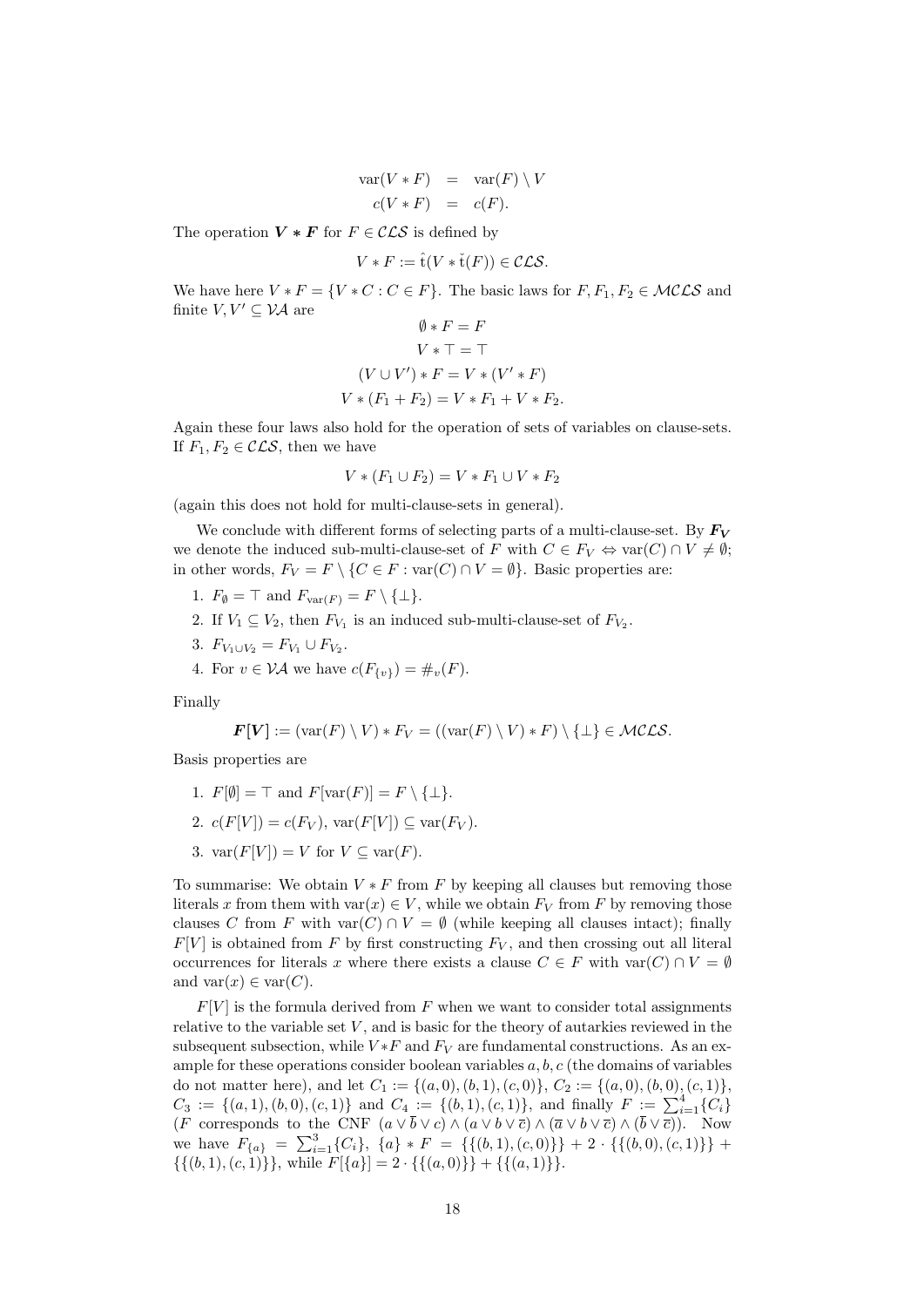#### 3.5 Autarkies for generalised multi-clause-sets

Now we review the general properties of autarkies and autarky systems for generalised multi-clause-sets. See Section 3 in [32] for a general theory of autarkies and autarky systems, while in Section 4 of [32] autarky systems for generalised clause-sets have been discussed (easily generalised to autarky systems for generalised multi-clause-sets). General properties of autarkies for boolean clause-sets are thoroughly investigated in [31], Section 3, while autarky systems for boolean clause-sets have been introduced in [33] (see Sections 4 and 8 for the general theory).

A partial assignment  $\varphi \in PASS$  is an **autarky** for  $F \in MCLS$  if one (and thus all) of the following four equivalent conditions is fulfilled:

- 1. for all clauses  $C \in F$  we have  $\text{var}(\varphi) \cap \text{var}(C) \neq \emptyset \Rightarrow \varphi * \{C\} = \top;$
- 2.  $\forall F' \leq F : \varphi * F' \leq F'$ ;
- 3.  $\varphi$  is a satisfying assignment for  $F_{var(\varphi)}$ ;
- 4.  $\varphi$  is a satisfying assignment for  $F[\text{var}(\varphi)]$ .

Obviously,  $\varphi$  is an autarky for F iff  $\varphi$  is an autarky for  $F \setminus \{\perp\}$  iff  $\varphi$  is an autarky for the underlying clause-set. The set of all autarkies for F is denoted by  $\text{Auk}(F)$ ; it is Auk(F) a sub-monoid of  $PASS$ , containing all satisfying assignments for F in case F is satisfiable, and  $\text{Aut}(F) = \text{Aut}(\hat{t}(F))$ . If  $F' \leq F$ , then  $\text{Aut}(F) \subseteq \text{Aut}(F')$ , and for finite  $V \subseteq V\mathcal{A}$  we have  $\{\varphi \in \text{Aut}(V * F) : \text{var}(\varphi) \cap V = \emptyset\} = \{\varphi \in \text{Aut}(F) :$  $var(\varphi) \cap V = \emptyset$ . Furthermore we have  ${\rm Auk}(F_1 + F_2) = {\rm Auk}(F_1) \cap {\rm Auk}(F_2)$ . If  $\varphi \in \text{Aut}(F)$  and  $\psi \in \text{Aut}(\varphi * F)$ , then  $\psi \circ \varphi \in \text{Aut}(F)$ . An autarky  $\varphi \in \text{Aut}(F)$ is called **non-trivial** if  $\text{var}(\varphi) \cap \text{var}(F) \neq \emptyset$  holds. F is called lean, if F has no non-trivial autarky; the set of all lean multi-clause-sets is denoted by  $\mathcal{LEAN}$ . A sum of lean multi-clause-sets again is lean. If F is lean, so is  $V * F$  for  $V \subseteq V\mathcal{A}$ .

An autarky reduction is a reduction  $F \to \varphi * F$  for some non-trivial autarky  $\varphi$  for F (note that  $\varphi * F$  is satisfiability equivalent to F). Autarky reduction is terminating and confluent (generalising Lemma 4.1 in [33], a special case of Lemma 3.7 in [32]), and thus the result of iterated autarky reductions until no further reductions are possible is uniquely determined; we denote it by  $N_{\text{Auk}}(F) \leq F$ . It is  $\mathbf{N}_a := N_{Auk}$  a "kernel operator", that is,  $N_a(F) \leq F$ ,  $N_a(N_a(F)) = N_a(F)$ , and  $F_1 \leq F_2 \Rightarrow N_a(F_1) \leq N_a(F_2)$ ; furthermore  $N_a(F)$  is satisfiability equivalent to F, and  $N_a(F) = \top$  iff  $F \in \mathcal{SAT}$ . We have  $N_a(F) \in \mathcal{LEAN}$ , and  $N_a(F)$  is called the lean kernel of F; F is lean iff  $N_a(F) = F$ . There exists an autarky  $\varphi \in \text{Aut}(F)$ with  $N_a(F) = \varphi * F$  (while for all  $\varphi \in \text{Aut}(F)$  we have  $N_a(F) \leq \varphi * F$ ). It is  $N_a(F)$ the largest lean sub-multi-clause-set of F.

An autark sub-multi-clause-set  $F'$  of  $F$  is an induced sub-multi-clause-set of F, such that there exists an autarky  $\varphi \in \text{Aut}(F)$  so that for  $C \in F$  we have  $C \in F'$ iff  $\varphi * \{C\} = \top$  (note that in this case we have  $F' = F_{var(\varphi)}$ ). The set of autark sub-multi-clause-sets of  $F$  is closed under union, and contains the smallest element  $\top$  and the largest element  $F \setminus N_a(F)$ . It is  $F' \leq F$  an autark sub-multi-clause-set of F iff there is  $V \subseteq \text{var}(F)$  with  $F_V = F'$  and  $F[V] \in \mathcal{SAT}$ .

The relation between the lean kernel of  $F$  and the largest autark sub-multiclause-set of F can be summarised as follows: For  $F \in \mathcal{MCLS}$  there exist induced sub-multi-clause-sets  $F_1, F_2 \leq F$  with  $F_1 + F_2 = F$ , such that  $F_1$  is lean, while  $var(F_1) * F_2$  is satisfiable; in this decomposition  $F_1, F_2$  are uniquely determined, namely  $F_1 = N_a(F)$  is the largest lean sub-multi-clause-set (the lean kernel), while  $F_2$  is the largest autark sub-multi-clause-set.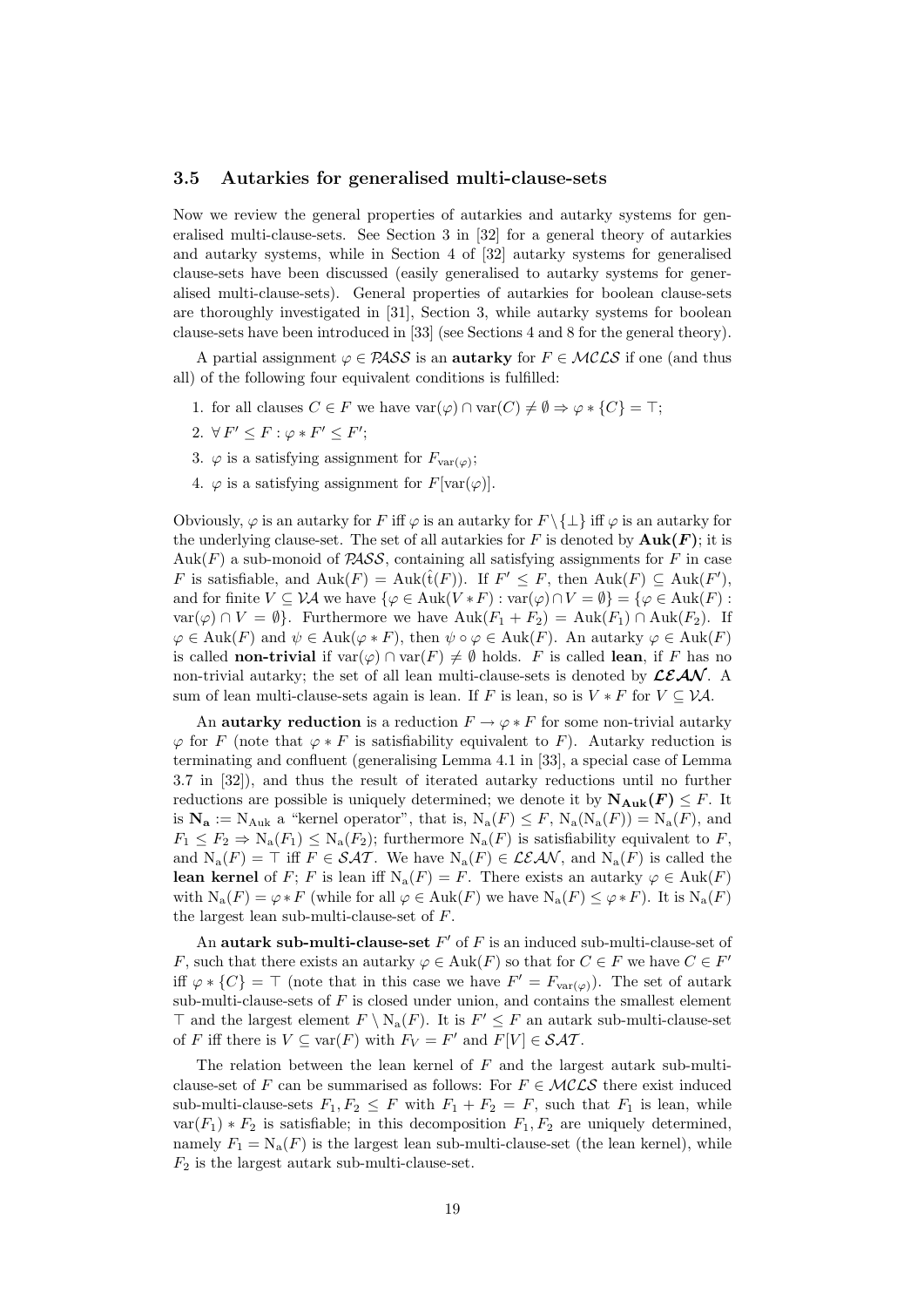For an example consider variables a, b, c, d with  $D_a = D_b = \{0, 1, 2\}$  and  $D_c =$  $D_d = \{0, 1\}$ , and consider the clause-set

$$
F := F_1 \cup F_2
$$
  
\n
$$
F_1 := \{ \{a \neq 0, b \neq 0 \}, \{a \neq 0, b \neq 1 \}, \{a \neq 0, b \neq 2 \}, \{a \neq 1 \}, \{a \neq 2 \} \}
$$
  
\n
$$
F_2 := \{ \{a \neq 0, c \neq 0, d \neq 1 \}, \{b \neq 0, c \neq 1, d \neq 0 \} \}.
$$

To see whether there is an autarky for  $F$  invoking exactly one variable we check satisfiability of  $F[\{v\}]$  for  $v \in \{a, b, c, d\}$ ; we see that all these clause-sets are unsatisfiable (e.g.,  $F[\{c\}] = {\{c \neq 0\}, \{c \neq 1\}}$ ), and so the smallest non-trivial autarky for F (if there is any) must involve at least two variables. Now  $F[\{c, d\}] =$  $\{c \neq 0, d \neq 1\}, \{c \neq 1, d \neq 0\}\}\in \mathcal{SAT}$ , and thus the two partial assignments  $\langle c, d \to 0 \rangle, \langle c, d \to 1 \rangle$  are autarkies for F; applying one of them yields  $F_1$ , which is lean  $(F_1$  actually is minimally unsatisfiable), and thus  $F_1$  is the lean kernel of  $F$ , while  $F_2$  is the largest autark sub-clause-set of  $F$ .

#### 3.6 Autarky systems

After having reviewed the general facts for autarkies for generalised multi-clausesets, we now consider "autarky systems". The motivation for doing so is, that instead of (computationally infeasible) general autarkies we want to consider restricted autarkies, and under mild assumptions on these restricted autarkies all the above facts carry over (in generalised form). The monoid  $(PASS, \circ, \emptyset)$  together with the partial order ( $MCLS, \leq, \top$ ) with least element and together with the operation ∗ of PASS on MCLS fulfils all the axioms required in Section 3 of [32], and thus all the general results there on autarky systems hold here.

An autarky system for generalised multi-clause-sets is a map  $A$ , which assigns to every  $F \in \mathcal{MCLS}$  a sub-monoid  $\mathcal{A}(F)$  of  $\text{Aut}(F)$ , such that for  $F_1 \leq F_2$  we have  $\mathcal{A}(F_2) \subseteq \mathcal{A}(F_1)$ . The elements of  $\mathcal{A}(F)$  are called **A-autarkies** for F. Further possible restrictions on  $A$  are expressed by the following notions:

- 1. A is iterative, if for  $\varphi \in \mathcal{A}(F)$  and  $\psi \in \mathcal{A}(\varphi * F)$  we always have  $\psi \circ \varphi \in \mathcal{A}(F)$ .
- 2. A is called **standardised**, if for a partial assignment  $\varphi \in PASS$  we have  $\varphi \in \mathcal{A}(F)$  iff  $\varphi \mid \text{var}(F) \in \mathcal{A}(F)$  (where  $\varphi \mid \text{var}(F)$  is the restriction of the map  $\varphi$  to the domain var $(\varphi) \cap \text{var}(F)$ ). (Remark: Thus for a standardised autarky system A all partial assignments  $\varphi$  with  $var(\varphi) \cap var(F) = \emptyset$  are (trivial) Aautarkies for F. In [32] only the direction " $\varphi \in \mathcal{A}(F) \Rightarrow \varphi \mid \text{var}(F) \in \mathcal{A}(F)$ is required, but now it seems more systematic to me to require also the other direction.)
- 3. A is  $\bot$ -invariant, if always  $\mathcal{A}(F) = \mathcal{A}(F + {\bot})$  holds (in [32, 33] this was called "normal").
- 4. A is stable under variable elimination, if for finite  $V \subseteq V\mathcal{A}$  we always have  $\{\varphi \in \mathcal{A}(V * F) : \text{var}(\varphi) \cap V = \emptyset\} = \{\varphi \in \mathcal{A}(F) : \text{var}(\varphi) \cap V = \emptyset\}.$
- 5. A is invariant under renaming, if for every  $F'$  obtained from  $F$  by renaming v to w using h (recall Subsection 3.3) and for every autarky  $\varphi \in \mathcal{A}(F)$  we have  $\varphi' \in \mathcal{A}(F')$  for the partial assignment  $\varphi'$  obtained from  $\varphi$  by renaming  $v$  to  $w$  using  $h$ .
- 6. A is stable for unused values, if for  $\varphi \in \mathcal{A}(F)$ ,  $v \in \text{dom}(\varphi)$  and for  $\varepsilon \in D_v$ such that none of the two literals  $(v, \varphi(v)), (v, \varepsilon)$  occurs in F, also  $\varphi' \in \mathcal{A}(F)$ holds, where  $\varphi'$  is obtained from  $\varphi$  by flipping v to  $\varepsilon$ .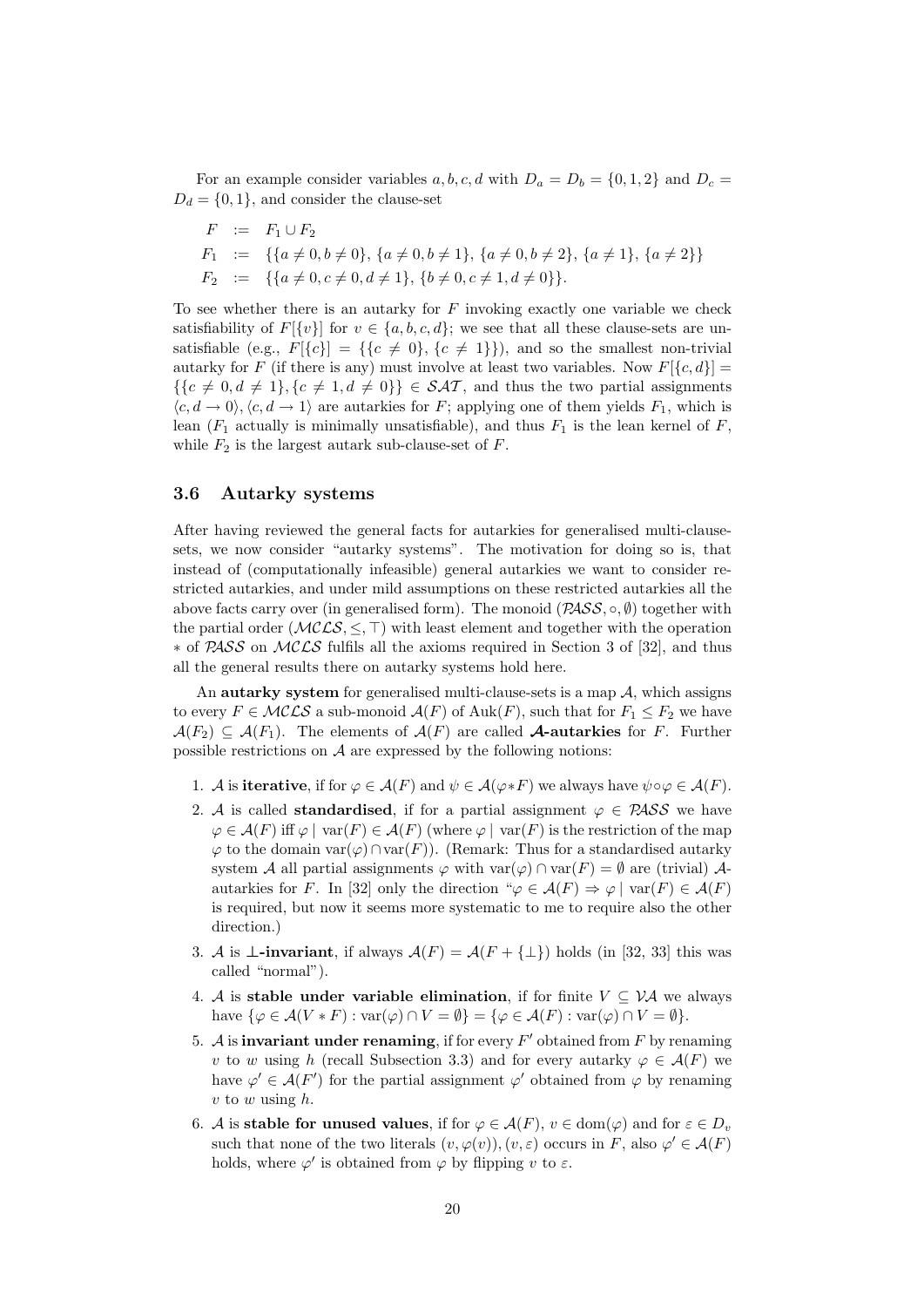An autarky system  $A$  is called **normal**, if it fulfils these six criteria, that is, if it is iterative, standardised, ⊥-invariant, stable under variable elimination, invariant under renaming and stable for unused values. Considering the boolean case (where stability for unused values is covered by the standardisation condition, while invariance under renaming was not considered), in [32, 33] "normal autarky systems" have been called "strong autarky systems", but meanwhile the above properties seem not so strong anymore to me, but quite "normal" ("ab-normality" is a defect which can be repaired; see for example Lemma 8.4 in [33], which can be generalised to generalised clause-sets). Examples for normal autarky systems are the smallest standardised autarky system  $F \in \mathcal{MCLS} \mapsto {\varphi \in \mathcal{PASS}} : \text{var}(\varphi) \cap \text{var}(F) = \emptyset$  and the largest autarky system  $F \in MCLS \mapsto \text{Auk}(F)$ . In this paper our main interest is in normal autarky systems, and thus we don't investigate further the relations between the above notions and the other properties of autarky systems, but we will state general results only either for all autarky systems or for all normal autarky systems.

Consider an autarky system A. An **A-reduction** is a reduction  $F \mapsto \varphi * F$ for some non-trivial  $\varphi \in \mathcal{A}(F)$ . Since multi-clause-sets have finite variable sets,  $\mathcal{A}$ reduction is terminating, and thus by Lemma 3.7 in [32] A-reduction is confluent, and the result of applying A-reductions as long as possible is uniquely determined, yielding a normal form  $N_{\mathcal{A}}(F) \leq F$ . As before, the operator  $N_{\mathcal{A}}$  is a kernel operator, that is,  $N_{\mathcal{A}}(F) \leq F$ ,  $N_{\mathcal{A}}(N_{\mathcal{A}}(F)) = N_{\mathcal{A}}(F)$  and  $F_1 \leq F_2 \Rightarrow N_{\mathcal{A}}(F_1) \leq$  $N_{\mathcal{A}}(F_2)$ . Multi-clause-sets F with  $N_{\mathcal{A}}(F) = \top$  are called **A-satisfiable**, while in case of  $N_{\mathcal{A}}(F) = F$  we call F  $\mathcal{A}$ -lean; the set of all  $\mathcal{A}$ -satisfiable multi-clause-sets is denoted by  $\mathcal{SAT}_{\mathcal{A}}$ , the set of all A-lean multi-clause-sets by  $\mathcal{LEAN}_{\mathcal{A}}$ . It is F A-lean iff  $A(F)$  contains no non-trivial autarky. The learn kernel  $N_A(F)$  is the largest  $A$ -lean sub-multi-clause-set of  $F$ . A sum of  $A$ -lean multi-clause-sets again is A-lean.

For the remainder of this subsection now assume that the autarky system  $A$  is normal. Then F is A-satisfiable iff there exists  $\varphi \in \mathcal{A}(F)$  with  $\varphi * F = \top$ . More generally, there always exists  $\varphi \in \mathcal{A}(F)$  with  $\varphi * F = N_{\mathcal{A}}(F)$ . If F is A-lean, then so is  $V * F$  for finite  $V \subseteq V\mathcal{A}$ . The A-autark sub-multi-clause-sets of F, i.e., those multi-clause-sets F' where there is  $\varphi \in \mathcal{A}(F)$  with  $F' = F_{var(\varphi)}$ , are exactly those  $F_V$  for some  $V \subseteq \text{var}(F)$  where  $F[V]$  is A-satisfiable. On the other hand, if F is A-lean, then so is  $F[V]$  (for all finite  $V \subseteq V\mathcal{A}$ ). The set of A-autark submulti-clause-sets of  $F$  is closed under union, and contains the smallest element  $\top$ and the largest element  $F \setminus N_{\mathcal{A}}(F)$ . As before, the relation between the A-lean kernel of  $F$  and the largest  $A$ -autark sub-multi-clause-set of  $F$  can be summarised as follows: For  $F \in \mathcal{MCLS}$  there exist induced sub-multi-clause-sets  $F_1, F_2 \leq F$ with  $F_1 + F_2 = F$ , such that  $F_1$  is A-lean, while var $(F_1) * F_2$  is A-satisfiable; in this decomposition  $F_1, F_2$  are uniquely determined, namely  $F_1 = N_{\mathcal{A}}(F)$  is the largest A-lean sub-multi-clause-set (the A-lean kernel), while  $F_2$  is the largest A-autark sub-multi-clause-set.

We finish our review on autarkies and autarky systems by generalising Lemma 8.6 in [33]. The proof can be literally transferred to our generalised context, and thus is not reproduced here.

Lemma 3.1 Let A be a normal autarky system. Given decision of membership in  $LEAN_A$  as an oracle, the normal form  $F \mapsto N_A(F)$  for  $F \in MCLS$  can be computed in polynomial time as follows:

1. If  $F \in \mathcal{LEAN}_\mathcal{A}$  then output F.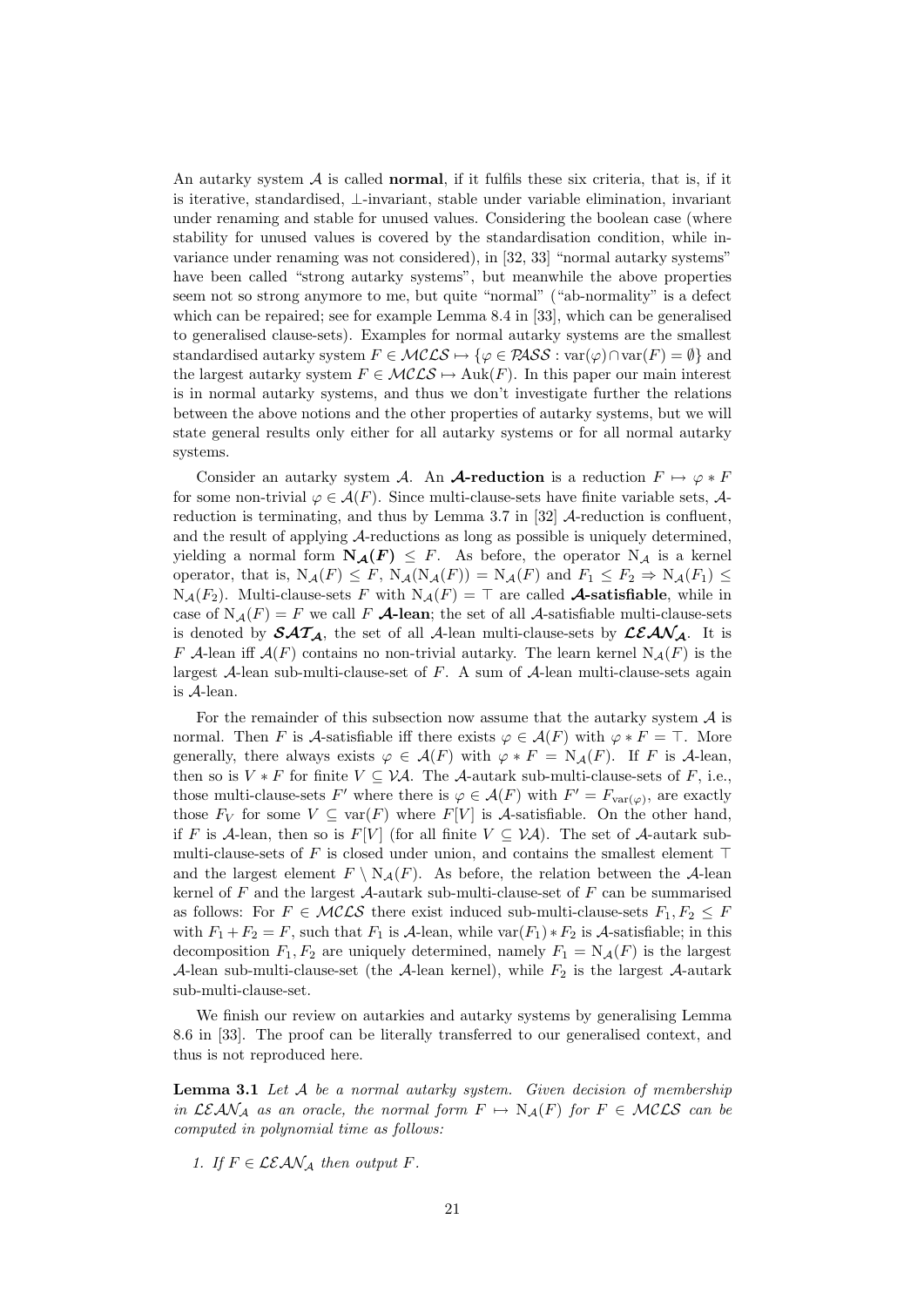- 2. Let  $\text{var}(F) = \{v_1, \ldots, v_{n(F)}\}.$
- 3. Since  $\emptyset * F = F \notin \mathcal{LEAN}_{\mathcal{A}}$  and  $\text{var}(F) * F = c(F) \cdot \check{t}(\{\bot\}) \in \mathcal{LEAN}_{\mathcal{A}}$  holds, there is an index  $1 \leq i \leq n(F)$  with

 $\{v_1, \ldots, v_{i-1}\} * F \notin \mathcal{LEAN}_{\mathcal{A}}$  and  $\{v_1, \ldots, v_i\} * F \in \mathcal{LEAN}_{\mathcal{A}}$ .

Replace  $F$  by the induced sub-multi-clause-set of  $F$  given by the clauses of  $F$ not containing variable  $v_i$ , and go to Step 1.

While the output of this procedure is  $N_a(F)$ , if V is the set of variables  $v_i$  selected in Step 3, then  $F_V$  is the largest autark subset of F.

The idea behind the algorithm of Lemma 3.1 is, that we want to find a variable  $v$ such that there exists an autarky  $\varphi$  for F with  $v \in \text{var}(\varphi)$ ; if there is no such variable, then  $F$  is lean while otherwise we can eliminate all clauses from  $F$  containing variable v. Now the variable  $v_i$  selected in Step 3 must be such a variable: Consider a non-trivial autarky  $\varphi_i$  for  $F_i := \{v_1, \ldots, v_{i-1}\} * F$  with  $var(\varphi_i) \subseteq var(F_i)$ . Since  $\{v_i\} * F_i$  is lean, it must  $v_i \in \text{var}(\varphi_i)$  be the case, while  $\varphi_i$  is an autarky also for F.

#### 3.7 Resolution

For autarky systems the number of occurrences of a clause in a multi-clause-set might make a difference (as it is the case for matching autarkies introduced in the subsequent section), however for all known resolution systems we do not need this distinction, and thus only (generalised) clause-sets are considered for resolution (that is, if multi-clause-sets  $F \in \mathcal{MCLS}$  are to be treated, then they are automatically "downcast" to the underlying clause-set  $\hat{t}(F)$ ).

The resolution rule for generalised clause-sets is well-known. The most thorough study for my knowledge in given in [37], where actually resolution is considered for general "fipa-systems" (systems with finite instantiation by partial assignments) by reducing resolution for such axiomatic systems to resolution for generalised clausesets, which act as "no-goods", i.e., out of the general system we get the clauses C belonging to the resolution refutation as clauses  $C_{\varphi}$  associated with such partial assignments, which led to a contradiction. In this subsection the most basic notions are reviewed, and the interesting connection to autarkies is given.

Consider a variable  $v \in V\mathcal{A}$ . "Parent clauses"  $C_1, \ldots, C_{|D_v|}$  are called **resolv**able with resolution variable v, if  $val_v({C_1, ..., C_{|D_v|}}) = D_v$  and the resolvent  $R := \bigcup_{i=1}^{|D_v|} \{v\} * C_i$  actually is a clause (contains no clashing literals), that is, whenever there are literals  $x \in C_i$ ,  $y \in C_j$  for some  $i, j \in \{1, \ldots, |D_v|\}$  with  $x \neq y$  and  $var(x) = var(y)$ , then  $var(x) = v$  must be the case. Resolution is a complete and sound refutation system; see for example Corollary 5.9 in [37], where, translating branching trees into resolution trees, the existence of a resolution tree with at most  $mds(F)^{n(F)}$  many leaves for unsatisfiable generalised clause-sets F is shown. Also stated in [37] is the (well-known) "strong completeness" of resolution, that is, for a multi-clause-set  $F \in \mathcal{MCLS}$  and a clause  $C \in \mathcal{CL}$  we have  $F \models \{C\}$  iff there exists a resolution tree with axioms from F deriving a clause  $C' \subseteq C$ .

In Theorem 3.16 in [31] it was shown for boolean clause-sets, that the lean kernel of a clause-set F consists exactly of all clauses  $C \in F$  which can be used in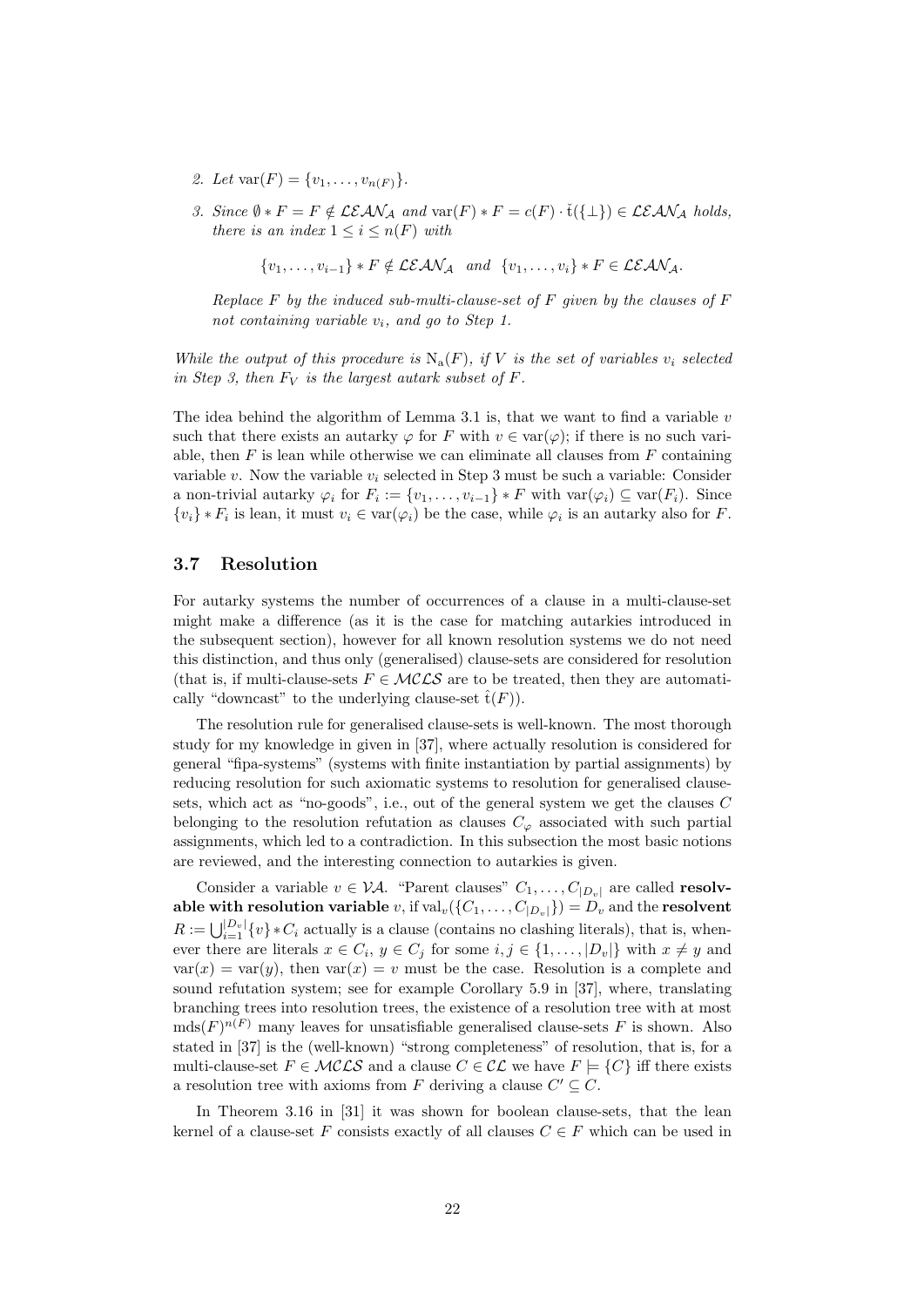some resolution refutation of  $F^{(9)}$ . This theorem can be immediately generalised to generalised clause-sets, using exactly the proof from [31] (together with the proof transformation tools provided in [37]). In [32], Theorem 4.1 this generalisation is stated, but without a proof, which we now outline as follows. Consider the set  $U(F)$  of clauses  $C \in F$  for which there exists a tree resolution refutation of F using C as an axiom. The direction, that a clause  $C \in F \setminus N_a(F)$  can not be used in tree resolution refutations of F (i.e.,  $U(F) \subseteq N_a(F)$ ), is easily proved by induction (an autarky of  $F$  satisfying  $C$  satisfies also all clauses derived from  $C$ in the tree). For the reverse direction the main technical lemma is, that for each variable  $v \in \text{var}(U(F))$  and each  $\varepsilon \in D_v$  the unit-clause  $\{(v, \varepsilon)\}\)$  can be derived from  $U(F)$  by resolution (this is a little proof-theoretic exercise; see Lemma 3.14 in [31] for the boolean case). Now it follows, that  $F \setminus U(F)$  is an autark sub-clause-set of F, since if the clause-set  $var(U(F)) * (F \setminus U(F))$  would be unsatisfiable, then there would be a tree resolution refutation T of  $var(U(F)) * (F \setminus U(F))$ , where the axioms of T could be derived from the clauses in  $F \setminus U(F)$  and the clauses in  $U(F)$  by the above technical lemma, and thus we could construct a tree resolution refutation involving some clause of  $F \setminus U(F)$ , contradicting the definition of  $U(F)$ (compare with Lemma 3.15 in [31] for the boolean case). That  $F \setminus U(F)$  is an autark sub-clause-set of F means  $N_a(F) \subseteq U(F)$ , and altogether we have shown

**Theorem 3.2** For any generalised clause-set  $F \in \mathcal{CLS}$  the lean kernel  $N_a(F)$  equals the set  $U(F)$  of clauses of F usable in some (tree) resolution refutation of F. Especially it is F lean if and only if  $F = U(F)$ , that is, if every clause of F can be used in some (tree) resolution refutation of F.

As shown in Section 6 of [32], Theorem 3.2 yields an algorithm for computing  $N_a(F)$  by using "intelligent backtracking solvers", which on unsatisfiable instances can return the set of variables used in some resolution refutation of the input. Crossing out these variables from the input, removing the empty clause obtained, and repeating this process, we finally obtain a satisfiable clause-set  $F^*$ , and now any satisfying assignment  $\varphi$  for  $F^*$  with  $\text{var}(\varphi) \subseteq \text{var}(F^*)$  is an autarky for F with  $\varphi * F = F \setminus N_a(F)$ . See [40] for more details on this computation of the lean kernel (in [40] only boolean clause-sets are considered, but based on the results of the present article, all (mathematical) results can be generalised in the natural way).

We conclude this subsection by defining the Davis-Putnam operator DP for generalised clause-sets. Consider a clause-set  $F \in \mathcal{CLS}$  and a variable  $v \in$ var(F). Let  $F_v$  be the set of all resolvents of parent clauses in F with resolution variable v. Now we set  $DP_v(F) := \{ C \in F : v \notin \text{var}(C) \} \cup F_v$ . From the completeness results for (generalised) resolution in [37] it follows immediately, that  $DP<sub>v</sub>(F)$  is satisfiability equivalent to F, and that F is unsatisfiable if and only if by repeated applications of the Davis-Putnam operator we finally obtain the clauseset  $\{\perp\}$  (while for satisfiable F finally we will obtain the clause-set  $\top$ ). We can also generalise Lemma 7.6 in [39] about the commutativity of the Davis-Putnam operator, that is, if  $G_1$  is the result of applying first  $DP_{v_1}$ , then  $DP_{v_2}$ , ..., and finally applying  $DP_{v_m}$ , while  $G_2$  is the result of applying first  $DP_{v_{\pi(1)}}$ , then  $DP_{v_{\pi(2)}}$ , ..., and finally applying  $DP_{v_{\pi(m)}}$ , for some permutation  $\pi \in S_m$ , then after elimination of subsumed clauses in  $G_1$  and  $G_2$  (see the following subsection)  $G_1$  becomes equal to  $G_2$ . It follows that for any set of variables V the operator  $DP_V$ , computed by running through the variables of V in some order, is uniquely determined up to

<sup>9)</sup>Where the resolution refutation may not contain "dead ends", which can be most easily enforced by considering only resolution trees.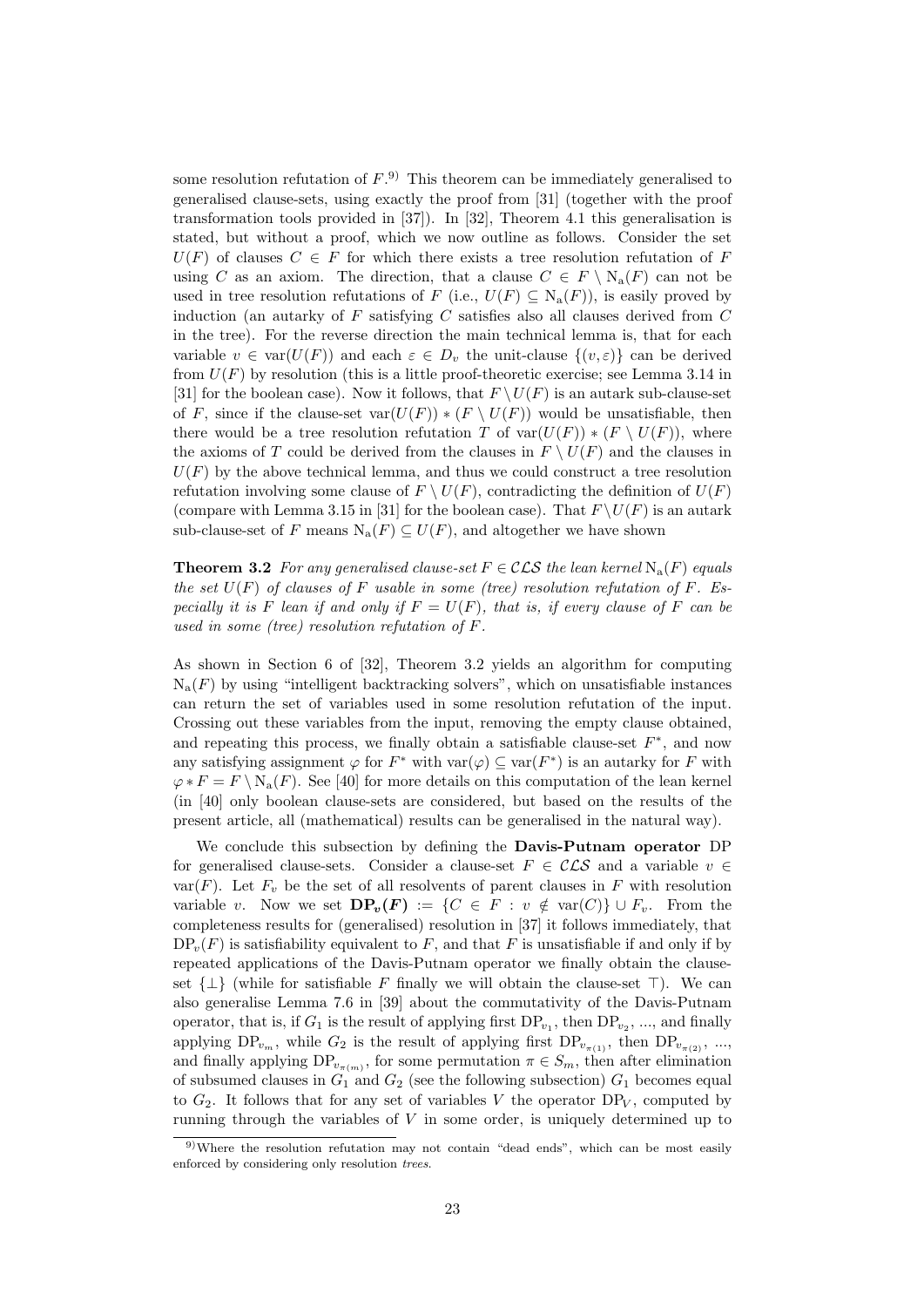subsumption reduction in the result. We always have  $DP_V(F) = DP_V(F_V) \cup (F \setminus$  $F_V$ ). If for some  $V \subseteq \text{var}(F)$  we have  $DP_V(F_V) = \top$ , then F and  $F \setminus F_V$  are satisfiability equivalent, generalising the elimination of autark sub-clause-sets: If  $\varphi \in \text{Auk}(F)$ , then  $DP_{\text{var}(\varphi)}(F_{\text{var}(\varphi)}) = \top$ , while the reverse direction need not hold, as the example  $F = \{\{v, a\}, \{\overline{v}, \overline{a}\}\} \cup F'$ ,  $v \notin \text{var}(F')$ , with  $V = \{v\}$  shows (for boolean variables). We see that the Davis-Putnam operator, whose application for generalised clause-sets is basically the same as existential quantification, yields more powerful reductions, but this at the cost of potential exponential space usage.

#### 3.8 Reductions

In this subsection we review the most basic polynomial time reduction concepts. For a thorough discussion in the boolean case, see [39]. We consider only clause-sets  $F \in \mathcal{CLS}$ , but all results are easily generalised to multi-clause-sets.

The most basic reduction (by which we mean a satisfiability-equivalent transformation, simplifying the clause-set in some sense) is subsumption elimination, the elimination of subsumed clauses, i.e., the transition  $F \to F \setminus \{C\}$  for  $C \in F$ in case there exists  $C' \in F$  with  $C' \subset C$ . Iterated elimination of subsumed clauses is confluent, and thus the result of applying subsumption elimination as long as possible is uniquely determined (namely it is the set of all minimal clauses of  $F$ ); if  $F$  has no subsumed clauses, then we call  $F$  subsumption-free.

The next reduction can be called the trivial-domain reduction: If there exists  $v \in \text{var}(F)$  with  $|D_v| = 1$ , then for  $D_v = {\varepsilon}$  reduce  $F \mapsto \langle v \to \varepsilon \rangle * F$ .

Elimination of "pure literals" is now better called elimination of pure variables: If there is  $v \in \text{var}(F)$  with  $|\text{val}_v(F)| < |D_v|$ , then for some  $\varepsilon \in D_v \setminus \text{val}_v(F)$ reduce  $F \mapsto \langle v \to \varepsilon \rangle * F$ . This is the basic form of a **pure autarky** as mentioned in Subsection 4.4 of [32].

Unit-clause elimination for generalised clause-sets is less powerful than in the boolean case: If F contains a unit-clause  $\{(v, \varepsilon)\}\in F$ , then in case of  $D_v = {\varepsilon}$  by trivial-domain reduction we conclude that  $F$  is unsatisfiable, but otherwise we can only conclude that value  $\varepsilon$  is to be excluded from the domain of v, and in general we cannot eliminate the variable  $v$ . In our context, where we fixed the domain of each variable, thus unit-clause elimination for  $\{(v, \varepsilon)\}\in F$  replaces all  $C\in F$  by  $C \setminus \{ (v, \varepsilon) \}$  in case of  $D_v = \{ \varepsilon \}$ , while otherwise we eliminate all clauses containing the literal  $(v, \varepsilon)$  from F, and replace variable v in the remaining occurrences by a new variable v' with  $D_{v'} = D_v \setminus \{\varepsilon\} \neq \emptyset$  (using any value transfer which is injective on  $D_v$  — this will ensure that the replacement in injective (recall Subsection 3.3)). The effect of unit-clause elimination in the boolean case is obtained when combining this generalised form of unit-clause elimination with trivial domain reduction. Repeated unit-clause elimination (aka unit-clause propagation) in the boolean case is confluent when combined with subsumption elimination in case the empty clause is created; now the generalised form of unit-clause elimination combined with trivial-domain reduction is confluent *modulo renaming* (again using subsumption elimination if the empty clause is created by trivial-domain reduction); generalising the well-known linear time algorithm for unit-clause propagation in the boolean case, this normal form can be computed in linear time.

Considering clauses  $C \in \mathcal{CL}$  as constraints of scope var(C) (see [12], Subsection 2.1.1), and thus clause-sets  $F \in \mathcal{CLS}$  as constraint networks (or constraint satisfaction problems), F is arc-consistent ([12], Definition 3.6) iff for all  $C \in F \setminus \{\perp\}$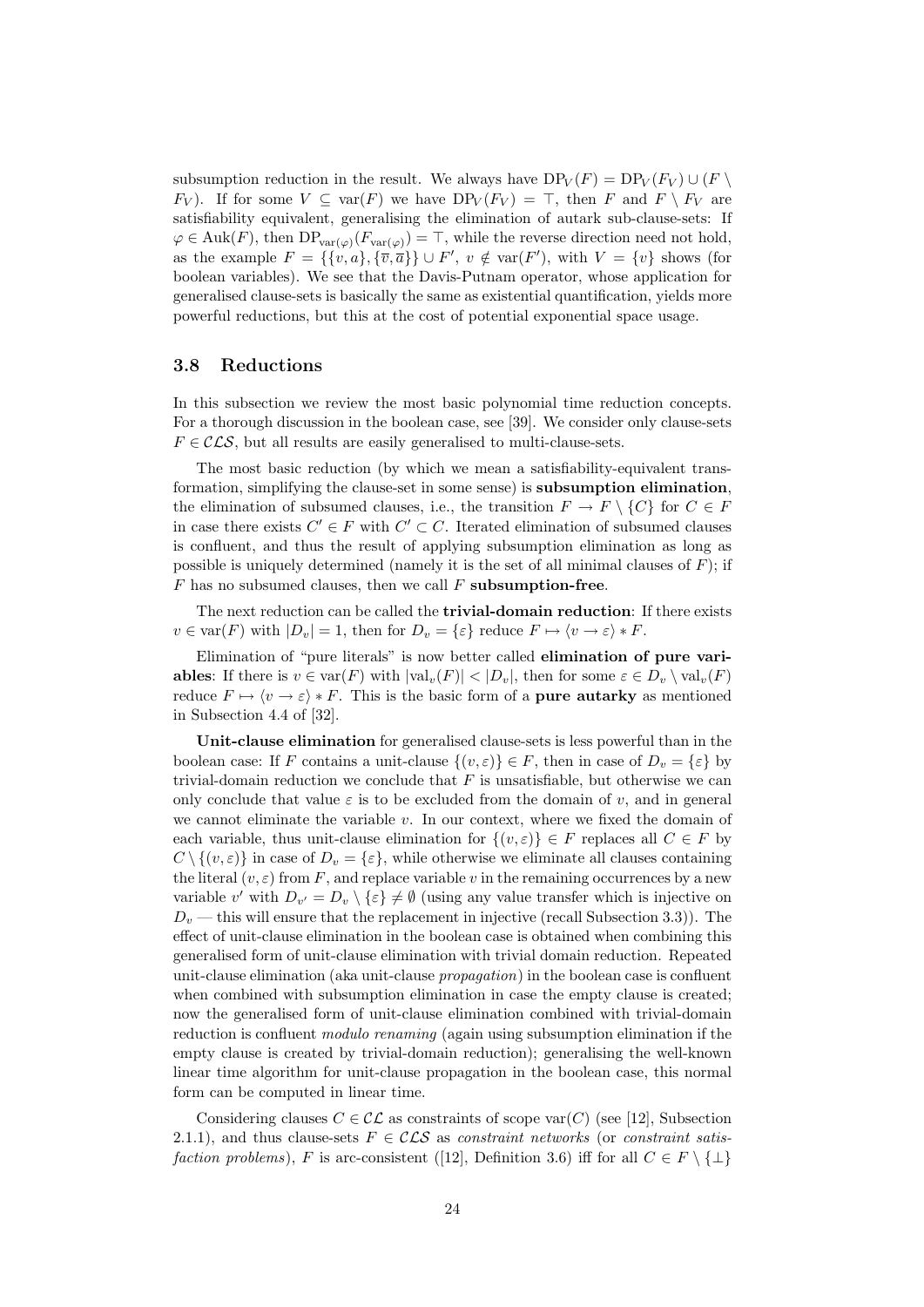we have  $|C| \geq 2$ , while F is relational arc-consistent ([12], Definition 8.1) iff for all  $v \in \text{var}(F)$  we have  $|D_v| \geq 2$ .

Finally we consider the most harmless cases for DP-reductions. In general, application of DP<sub>v</sub> to F eliminates  $\#_v(F) = \sum_{\varepsilon \in D_v} \#_{(v,\varepsilon)}(F)$  clauses and creates up to  $\prod_{\varepsilon \in D_v} \#_{(v,\varepsilon)}(F)$  new clauses (with potential repetitions; less iff some of the parent clause combinations are not eligible for resolution due to additional clashes). Thus we have

$$
c(\text{DP}_v(F)) \le c(F) - \sum_{\varepsilon \in D_v} \#_{(v,\varepsilon)}(F) + \prod_{\varepsilon \in D_v} \#_{(v,\varepsilon)}(F). \tag{1}
$$

If in (1) we have a strict inequality or v is a pure variable for  $F$ , then we call v a degenerated DP-variable w.r.t.  $F$ , while otherwise v is called a non-degenerated DP-variable w.r.t.  $F$ . Note that a missing new clause due to additional clashes is not the only cause of a strict inequality, but it is also possible that a resolvent is already contained in the rest of  $F$ , or that two resolvents coincide (and thus in both cases contraction occurs). If variable  $v \in \text{var}(F)$  has a trivial domain (i.e.,  $|D_v| = 1$ , then either we have a subsumption  $C, C \cup \{v, \varepsilon\} \in F$  (for some clause C not containing v), or v is a non-degenerated DP-variable with  $c(DP_v(F)) = c(F)$ ; in any case  $DP<sub>v</sub>(F)$  is the result of applying trivial domain reduction to F. If v is pure w.r.t. F, then F is a degenerated DP-variable with  $c(DP_v(F)) = c(F) - \#_v(F)$ , and  $DP<sub>v</sub>(F)$  is the result of applying elimination of pure variables to F. Besides these cases, in this article we consider only one very restricted form of DP-resolution, characterised by the condition that at most one of the factors in the product from (1) might be greater than one:

We call a variable v which is not pure for  $F$  a **singular DP-variable** w.r.t.  $F$ if there exists  $\varepsilon \in D_v$  such that for all  $\varepsilon' \in D_v \setminus {\varepsilon}$  we have  $\#_{(v,\varepsilon')}(F) \leq 1$ . In such a case of a singular DP-variable, application of DP<sub>v</sub> eliminates  $|D_v| - 1 +$  $\#_{(v,\varepsilon)}(F)$  clauses and creates up to  $\#_{(v,\varepsilon)}(F)$  new clauses, so that the number of clauses goes down at least by one if  $|D_v| \neq 1$ . If a singular DP-variable v is nondegenerated then we have  $c(DP_v(F)) = c(F) - |D_v| + 1$ . If v is a degenerated singular DP-variable, then at least one of the clauses in  $F$  containing  $v$  can be eliminated satisfiability-equivalently, and we call such a clause elimination a singular DPdegeneration reduction. Since a singular DP-degeneration reduction cannot be applied to a minimally unsatisfiable clause-set, a singular variable w.r.t. a minimally unsatisfiable clause-set must be non-degenerated. Actually more can be said here:

**Lemma 3.3** Consider a generalised clause-set  $F \in \mathcal{CLS}$  and a singular DP-variable v w.r.t. F. Then the following two conditions are equivalent:

- 1. F is minimally unsatisfiable.
- 2. v is a non-degenerated DP-variable w.r.t. F and  $DP_v(F)$  is minimally unsatisfiable.

**Proof:** We have already seen, that if F is minimally unsatisfiable, then v is nondegenerated. If  $DP<sub>v</sub>(F)$  were not minimally unsatisfiable, then there would be a clause  $C \in \text{DP}_v(F)$  such that  $\text{DP}_v(F) \setminus \{C\}$  would still be unsatisfiable, and thus would have a resolution refutation — now it is easy to see that in this case we would also obtain a resolution refutation of  $F$  not using one of the clauses in  $F$ .

For the reverse direction assume that v is non-degenerated and that  $DP<sub>v</sub>(F)$  is minimally unsatisfiable. By a similar argumentation as for the other direction, if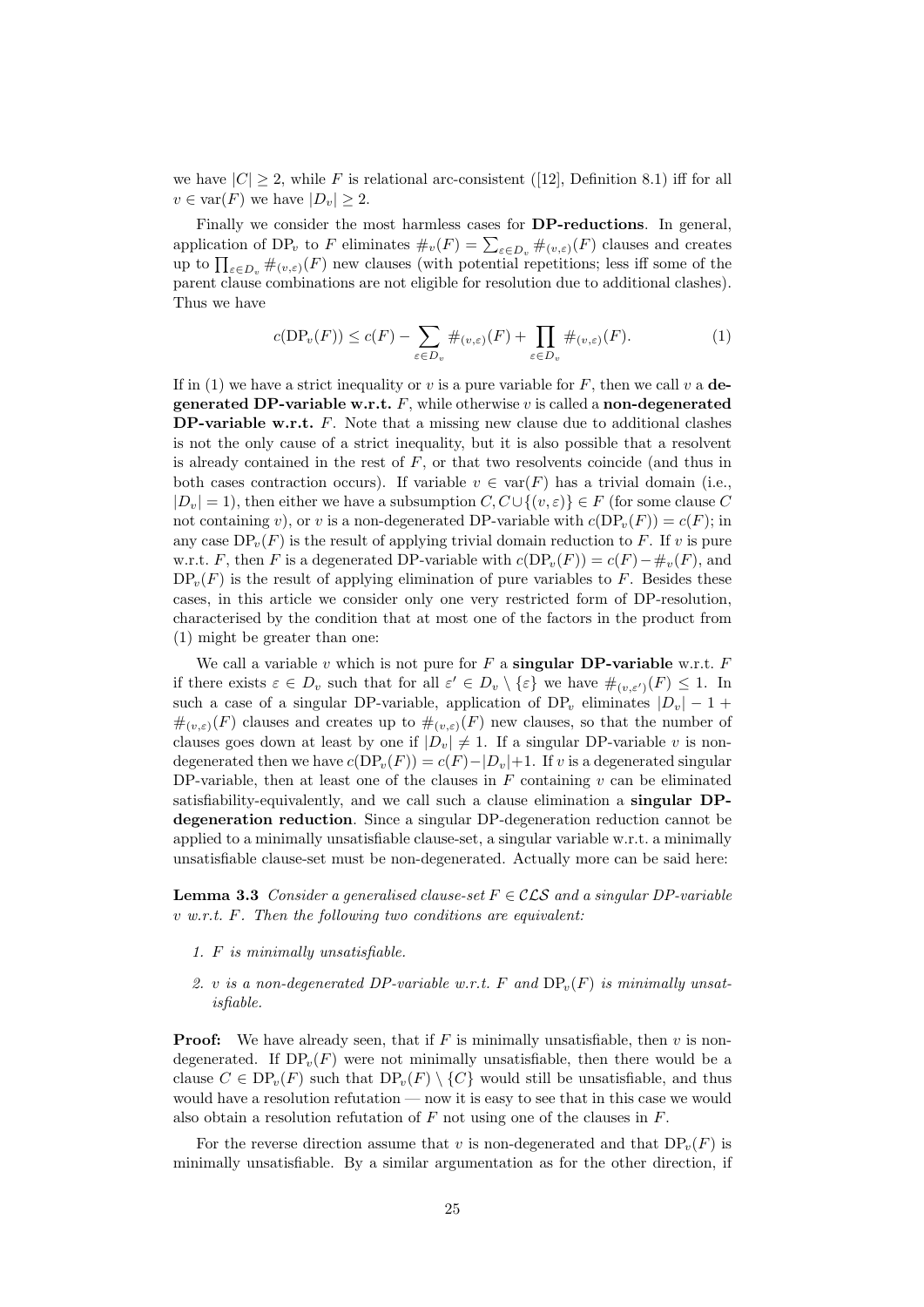there would be a resolution refutation of  $F$  not using one of the clauses from  $F$ , then one could construct a resolution refutation of  $DP<sub>v</sub>(F)$  not using (at least) one of the clauses from  $DP_v(F)$ .

In the boolean case, such applications of DP-reduction are used at many places in the literature (in [28], Appendix B, the application of  $DP<sub>v</sub>$  for non-degenerated singular DP-variables v is called " $(1, \infty)$ -reduction" (the boolean case)). We conclude by another reduction arising from the DP-operator. The notion of blocked clauses for boolean clause-sets (see [29, 30]) can be generalised by calling a clause C **blocked w.r.t.** F if there exists a variable  $v \in \text{var}(C)$  with  $DP_v(F \cup \{C\}) = DP_v(F \setminus \{C\}).$ If  $C \in F$  is blocked w.r.t. F, then F is satisfiability equivalent to  $F \setminus \{C\}$ , and such a reduction is called **elimination of blocked clauses**. If  $v$  is a pure variable for F, then all clauses of F containing variable v are blocked w.r.t. F. And if v is a degenerated singular DP-variable, then  $F$  has at least one blocked clause containing  $v$ , and so singular DP-degeneration reduction is also covered by elimination of blocked clauses.

#### 3.9 Conflict structure

A study of the "combinatorics of conflicts" for boolean clause-sets has been initiated with [34, 35] and continued with [21, 36]. We generalise here only a very few simple notions used later in this article.

The conflict graph cg(F) of a clause-set  $F \in \mathcal{MCLS}$  has as vertices the clauses of F, and edges joining two vertices  $C, D$  with a **clashing literal** between C and D, that is, there is a literal  $x \in C$  for which there exists a literal  $y \in D$  with  $var(x) = var(y)$  and  $x \neq y$ . A clause-set F is called a **hitting clause-set** if the conflict graph of F is a complete graph, and the **hitting degree hd**( $F$ )  $\in \mathbb{N}$  of a hitting clause-set with at least two clauses is the maximum of the number of edges joining two different vertices in the conflict multigraph of F. More specifically we call F a r-uniform hitting clause-set for  $r \in \mathbb{N}_0$  if for every two different clauses in F have exactly r conflicts (thus if F is r-uniform hitting for  $r \geq 1$ , then F is hitting), while a **uniform hitting clause-set** is an  $r$ -uniform hitting clause-set for some  $r \geq 0$ , and we denote the set of uniform hitting clause-sets by  $\mathcal{UHT}$ .

More generally a clause-set F is called at most k-multihitting for some  $k \in \mathbb{N}_0$ if the conflict graph of  $F$  is complete  $k$ -partite, while  $F$  is called **multihitting** if it is at most k-multihitting for some k; let  $\mathcal{MHIT}$  denote the set of all multihitting clause-sets. While "at most k-multihitting" implies that the chromatic number of the conflict graph is at most k, if we speak of  $k$ -multihitting then the chromatic number of the conflict graph must be equal to k (so that F hitting iff F is  $c(F)$ multihitting). For a multihitting clause-set F the **multihitting number mh(F)**  $\in$  $\mathbb{N}_0$  is the unique k such that F is k-multihitting. For a given multihitting clause-set F there is a unique partition  $\mathbb F$  of F (that is,  $\mathbb F$  is a set of sub-clause-sets of F which are non-empty and pairwise disjoint, such that their union is  $F$ ), so that for any clauses  $C_1, C_2 \in F$  with  $C_i \in F_i \in \mathbb{F}$  for  $i \in \{1, 2\}$  the clauses  $C_1$  and  $C_2$  clash if and only if  $F_1 \neq F_2$ ; we call F the **multipartition** of F (if F is bihitting, then F is also called the **bipartition** of  $F$ ).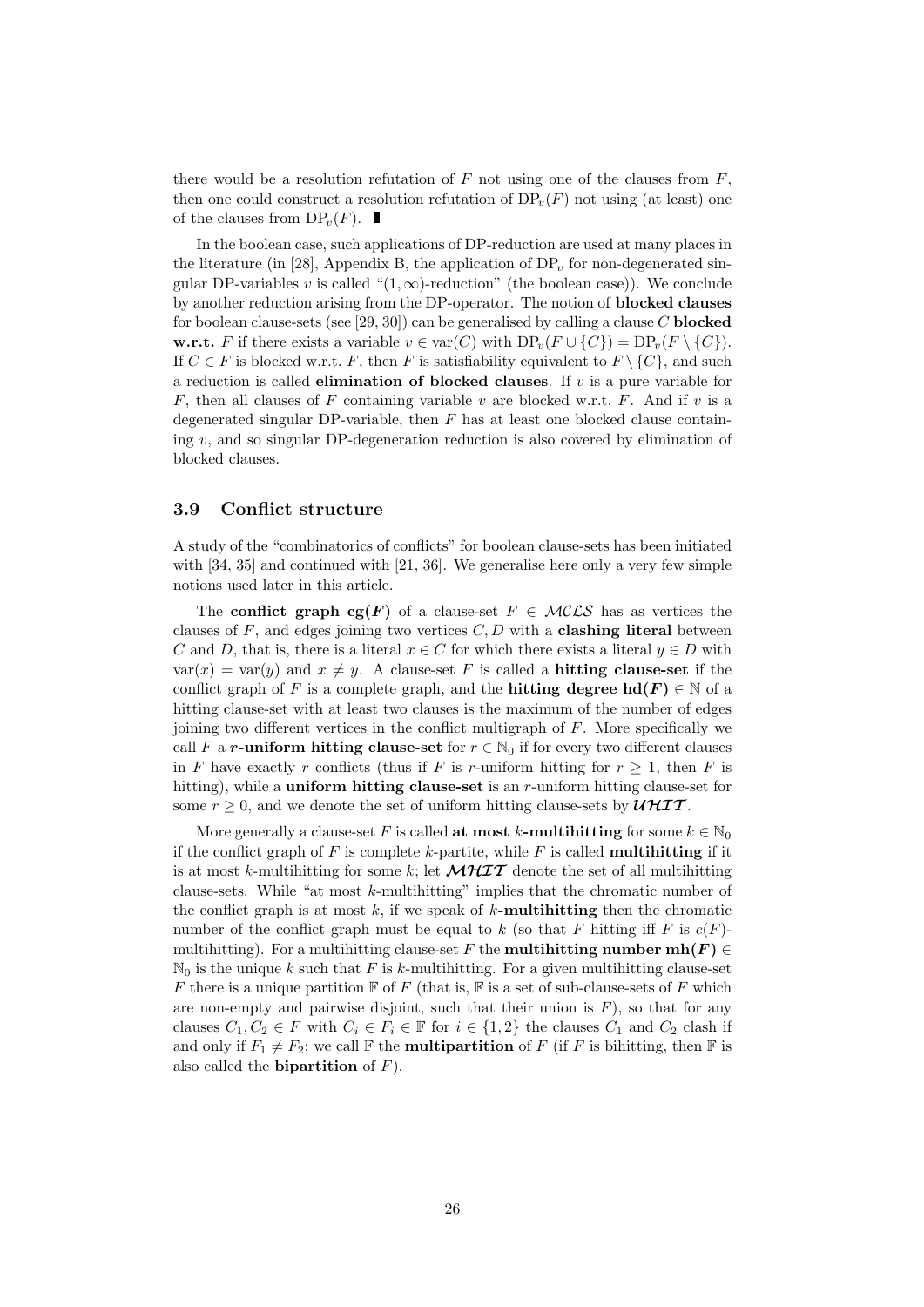## 4 Matching autarkies

In this section we introduce the autarky system for generalised clause-sets given by "matching autarkies", and we show various polynomial time procedures. "Matching autarkies" for clause-sets with non-boolean variables have been introduced in [32], and some basic properties have been stated regarding the standard translation of clause-sets with non-boolean variables to clause-sets with boolean variables, but as we will discuss in Subsection 4.4, this earlier version of the notion is actually too restrictive (another example which shows, that the generalisations in this paper are not completely straight-forward but invoke subtleties one needs to get right). An overview on our results is as follows.

The purpose of Section 4.1 is to generalise the notion of deficiency  $\delta(F)$ , which has been introduced for boolean clause-sets F in [19] as  $\delta(F) = c(F) - n(F)$ . As for boolean clause-sets we will obtain "matching satisfiable clause-sets" F characterised by the condition  $\delta^*(F) = 0$  (where  $\delta^*(F)$  is the maximal deficiency taken over all sub-clause-sets of  $F$ ), which is equivalent to a certain matching situation. Whence matching satisfiability can be decided in polynomial time by finding a maximum matching, which yields also a satisfying assignment (called a "matching satisfying assignment") in the positive case.

In Section 4.2 we investigate the relation between general satisfiability and matching satisfiability. We will see that if a clause-set  $F$  is satisfiable, then it has a matching satisfiable sub-clause-set  $F'$  with at most  $\delta^*(F)$  less clauses than F, and moreover there is a matching satisfying assignment  $\varphi_0$  for F' which can be extended to a satisfying assignment  $\varphi$  for F using at most  $\delta^*(F)$  additional variables. The proof shows, that every satisfying assignment  $\varphi$  for F can be modified to become such an extension by means of flips of (single) variable assignments such that throughout the whole process we always have a satisfying assignment for  $F^{(10)}$ . As an application we obtain in Corollary 4.9 that the hierarchy of clause-sets given by the parameter  $\delta^*$  allows polynomial-time SAT decision for each level; in Theorem 5.5 we will see that actually this hierarchy is fixed-parameter tractable by combining the structural results from Subsection 4.3 with the fixed-parameter tractability of the boolean case.

Having a (restricted) concept  $\mathfrak C$  of satisfying assignments, we can "typically" obtain an autarky system (recall Subsection 3.5) by calling  $\varphi$  a "C-autarky" for a clause-set F if  $\varphi$  is a C-satisfying assignment for  $F[\text{var}(\varphi)]$  (recall Subsection 3.4), or, equivalently at least for general satisfiability, if  $\varphi$  is a C-satisfying assignment for  $F_{\text{var}(\varphi)}$ . We have to leave such a general theory to future work, but in this article we will consider "matching autarkies" obtained in this way from matching satisfying assignments in Subsection 4.3. A central notion is the notion of a "tight sub-clause-set"  $F'$  of a clause-set F, characterised by the condition  $\delta(F') = \delta^*(F)$ (that is,  $F'$  realises the maximal deficiency of  $F$ ). Translating general results of matching theory into our setting, the set of tight sub-clause-sets of  $F$  form a setlattice (i.e, union and intersection of tight sub-clause-sets are again tight), and so we have a smallest and a largest tight sub-clause-set. In Corollary 4.19 we see that the smallest tight sub-clause-set of  $F$  is identical to the lean kernel of  $F$  (obtained from  $F$  by repeated matching-autarky reduction). It follows that if  $F$  is matching lean, then all strict sub-clause-sets of  $F$  have a deficiency strictly less than the

<sup>10)</sup>This additional property is also new for the boolean case; it is implicitly contained in the proofs from [16], which are not only generalised here, but also simplified in such a way, that the construction becomes more lucid.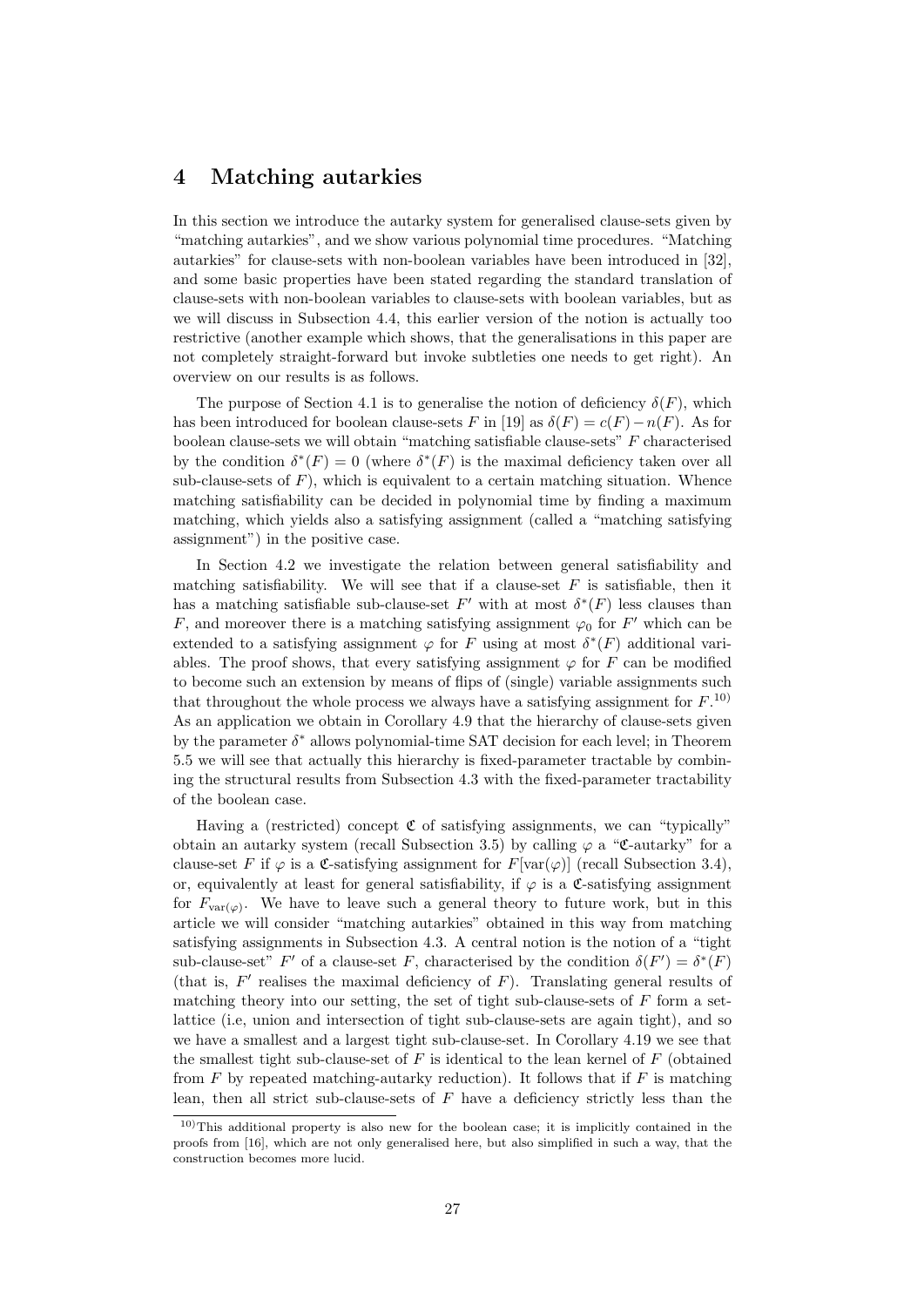deficiency of F (actually, this condition characterises matching leanness, as shown in Lemma 4.16), and thus, since the empty sub-clause-set has deficiency 0, we obtain  $\delta(F) \geq 1$  for non-empty matching lean clause-sets. We remark here, that applying the general procedure from Lemma 3.1 we obtain polynomial-time computability of the matching lean kernel (in Corollary 4.18), but that a direct computation using matching arguments is more efficient (not discussed in this paper, since here we do not go into algorithmic details).

Let us close the introduction to this section by two technical remarks:

- 1. Matching arguments are sensitive to repetition of clauses, and thus in this section, instead of just using clause-sets we have to use the more general notion of a multi-clause-set (recall Subsection 3.1).
- 2. In case of a pure variable  $v \in \text{var}(F)$  for some  $F \in \mathcal{MCLS}$  (that is, not all values  $\varepsilon \in D_v$  are used in F) we assume that  $D_v$  contains exactly one value not used in F (i.e.,  $|D_v| = |val_v(F)| + 1$ ); in this way we are not troubled anymore by the unknown domain size  $D_v$ , but we can measure the size of F just by  $\ell(F)$ , while this modification has no influence on any of the notions and procedure in this article (regarding autarkies, all autarky systems studied here are stable for unused values).

#### 4.1 Matching satisfiable generalised clause-sets

We whish to generalise the notion of "matching satisfiable clause-sets", introduced in [33] for boolean clause-sets. Consider a multi-clause-set  $F$  together with a decomposition  $F = F_1 + \cdots + F_m$  for  $m \in \mathbb{N}_0$  and  $F_i \in \mathcal{MCLS}$ , fulfilling the following conditions:

- (i) for  $i \in \{1, \ldots, m\}$  there are variables  $v_i \in \text{var}(F_i)$  such that for all  $C \in F_i$  we have  $v_i \in \text{var}(C)$ ;
- (ii) the variables  $v_1, \ldots, v_m$  are pairwise different;
- (iii) for all  $i \in \{1, \ldots, m\}$  we have  $|D_{v_i}| > |val_{v_i}(F_i)|$ .

Given such a decomposition, we see that  $F$  is satisfiable, since for each i there exists  $\varepsilon_i \in D_{v_i} \setminus \text{val}_{v_i}(F_i)$ , and the assignment  $\langle v_i \to \varepsilon_i : i \in \{1, \ldots, m\} \rangle$  is a satisfying assignment for F (note that none of the variables  $v_i$  needs to be a pure variable in F). If we consider on the other hand an arbitrary partial assignment  $\varphi$  satisfying F with  $var(\varphi) = \{v_1, \ldots, v_m\}$ , and set  $F_i$  for  $i \in \{1, \ldots, m\}$  as the induced sub-multiclause-set of F given by the clauses  $C \in F$  with  $v_i \in \text{var}(C)$  and  $(v_i, \varphi(v_i)) \notin C$ , then we obviously fulfil the above conditions, and we see that conditions (i) - (iii) need to be restricted so that we can obtain a class of satisfiable clause-sets which is decidable in polynomial time. We observe that  $c(F_i) \geq |\text{val}_{v_i}(F_i)|$  is true for arbitrary multi-clause-sets  $F_i$ , and thus condition

(iii)' for all  $i \in \{1, \ldots, m\}$  we have  $|D_{v_i}| > c(F_i)$ 

strengthens condition (iii). We call multi-clause-sets  $F \in \mathcal{MCLS}$  having a decomposition  $F = F_1 + \cdots + F_m$  fulfilling conditions (i), (ii) and (iii)' matching satisfiable, and the set of all matching satisfiable (generalised) multi-clause-sets is denoted by  $MSAT$ .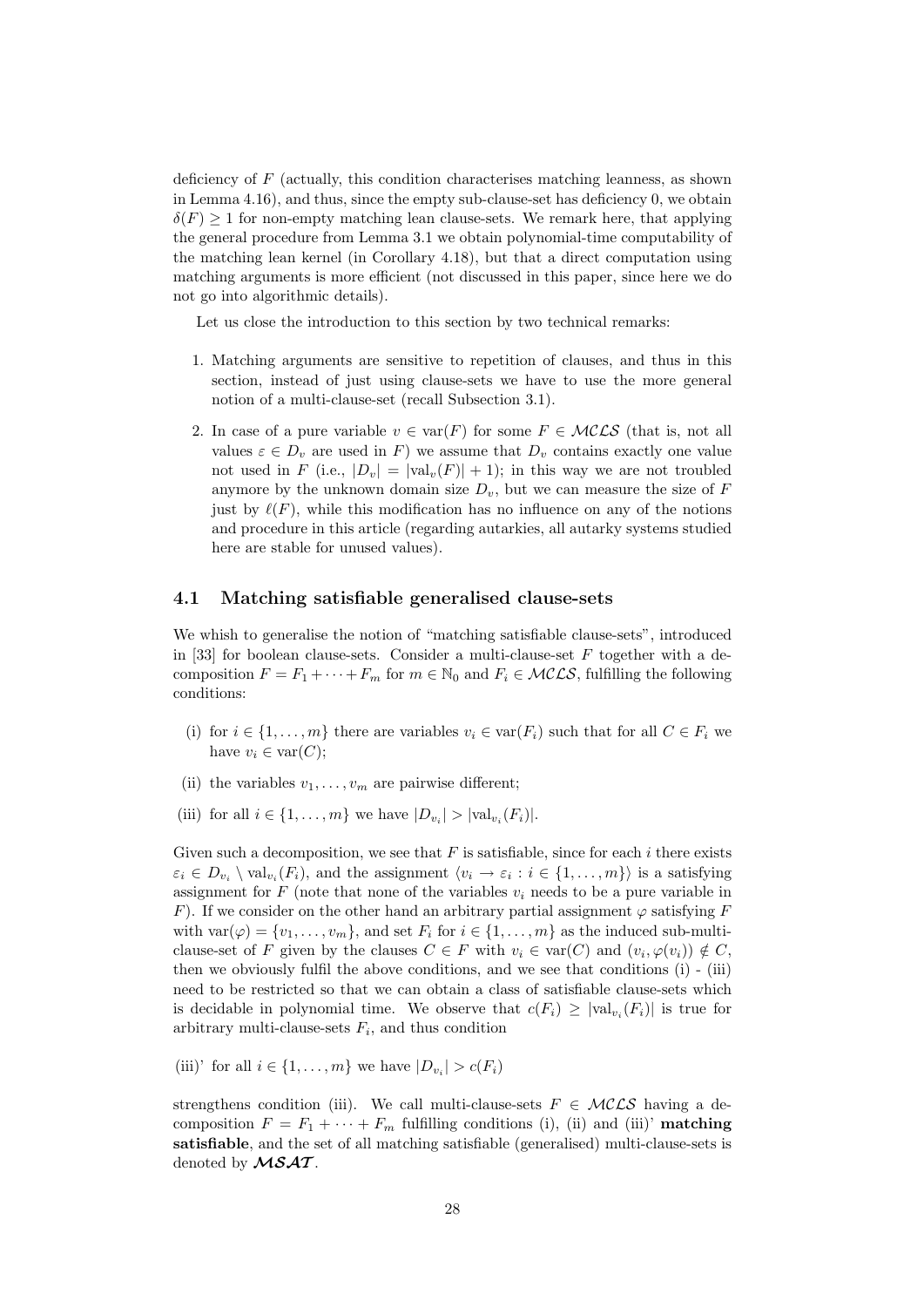To understand the connection to matching problems, we introduce the bipartite graph  $B(F)$  for generalised multi-clause-sets  $F \in \mathcal{MCLS}$ :

- Let  $\underline{F} := \{ (C, i) : C \in F, i \in \{1, ..., F(C)\} \}$  $\underline{V} := \{ (v, j) : v \in \text{var}(F), j \in \{1, ..., |D_v| - 1\} \}.$
- the vertex set of  $B(F)$  is defined as  $V(B(F)) := F \oplus V$ ; (the elements of F are called the *clause-nodes*, while the elements of  $V$  are called the *variable-nodes*)
- the edge set  $E(B(F))$  is the set of all (undirected) edges  $\{(C, i), (v, j)\}\$ over  $V(B(F))$  such that  $v \in \text{var}(C)$ .

In other words, the graph  $B(F)$  has as vertices  $F(C)$ -many copies of clauses  $C \in F$ together with  $(|D_v| - 1)$ -many copies of variables  $v \in \text{var}(F)$ , while edges connect copies of variables v with copies of clauses C such that  $v \in \text{var}(C)$ . The canonical bipartition of  $B(F)$  is  $(\underline{F}, \underline{V})$ . Consider for example the clause-set  $F = \{C_1, C_2, C_3\}$ with  $C_1 = \{(v_1, a), (v_2, a)\}, C_2 = \{(v_2, b), (v_3, b)\}, C_3 = \{(v_3, c), (v_1, c)\},$  where  $D_{v_i} = \{a, b, c\}$ . Now  $B(F)$  is (suppressing the indices for the clause-copies, since here we just have a clause-set):

$$
B(F) = C_1 C_2 C_3
$$
  
(v<sub>1</sub>, 1) (v<sub>1</sub>, 2) (v<sub>2</sub>, 1) (v<sub>2</sub>, 2) (v<sub>3</sub>, 1) (v<sub>3</sub>, 2)

For a set V of variables we obtain  $B(V*F)$  from  $B(F)$  by deleting the variable-nodes  $(v, j)$  of  $B(F)$  with  $v \in V$ , while  $B(F[V])$  is the induced subgraph of  $B(F)$  given by the variable-nodes  $(v, j)$  of  $B(F)$  with  $v \in V$  together with their neighbours (those clause-nodes  $(C, i)$  with  $var(C) \cap V \neq \emptyset$ .

**Lemma 4.1** A multi-clause-set  $F$  is matching satisfiable iff there exists a matching in  $B(F)$  covering all vertices of F.

**Proof:** If F is matching satisfiable, then (using the notations in the definition of matching satisfiability above) the clause-nodes corresponding to the clause-occurrences in  $F_i$  can all be covered by the the variable-nodes belonging to  $v_i$  (since  $c(F_i)$ ) does not exceed the number of copies of  $v_i$ ), and altogether we obtain a matching covering all clause-nodes. If (for the other direction) we have a matching in  $B(F)$ covering all vertices of  $\underline{F}$ , then for each variable v involved in the matching consider a sub-multi-clause-set  $F_v$  of  $F$  corresponding to the clause-vertices connected via the matching to the variable-nodes associated with v. These  $F_v$  together constitute the desired decomposition of  $F$ .

Using the weighted number of variables wn $(F) := \sum_{v \in \text{var}(F)}(|D_v| - 1) \in$  $\mathbb{N}_0$ , the number of vertices of  $B(F)$  is  $|V(B(F))| = c(F) + \text{wn}(F)$ , while the number of edges is  $|E(B(F))| = \sum_{v \in \text{var}(F)} \#_v(F) \cdot (|D_v| - 1)$ . We have wn $(F)$  =  $(\sum_{v \in \text{var}(F)} |D_v|) - n(F)$ . If F is boolean, then wn $(F) = n(F)$ .

Let the **deficiency** of a (generalised) multi-clause-set  $F$  be defined as

$$
\delta(\mathbf{F}) := c(\mathbf{F}) - \text{wn}(\mathbf{F}) \in \mathbb{Z},
$$

while the **maximal deficiency** is defined as

$$
\boldsymbol{\delta^* (F)} := \max_{F' \leq F} \delta(F') \in \mathbb{N}_0
$$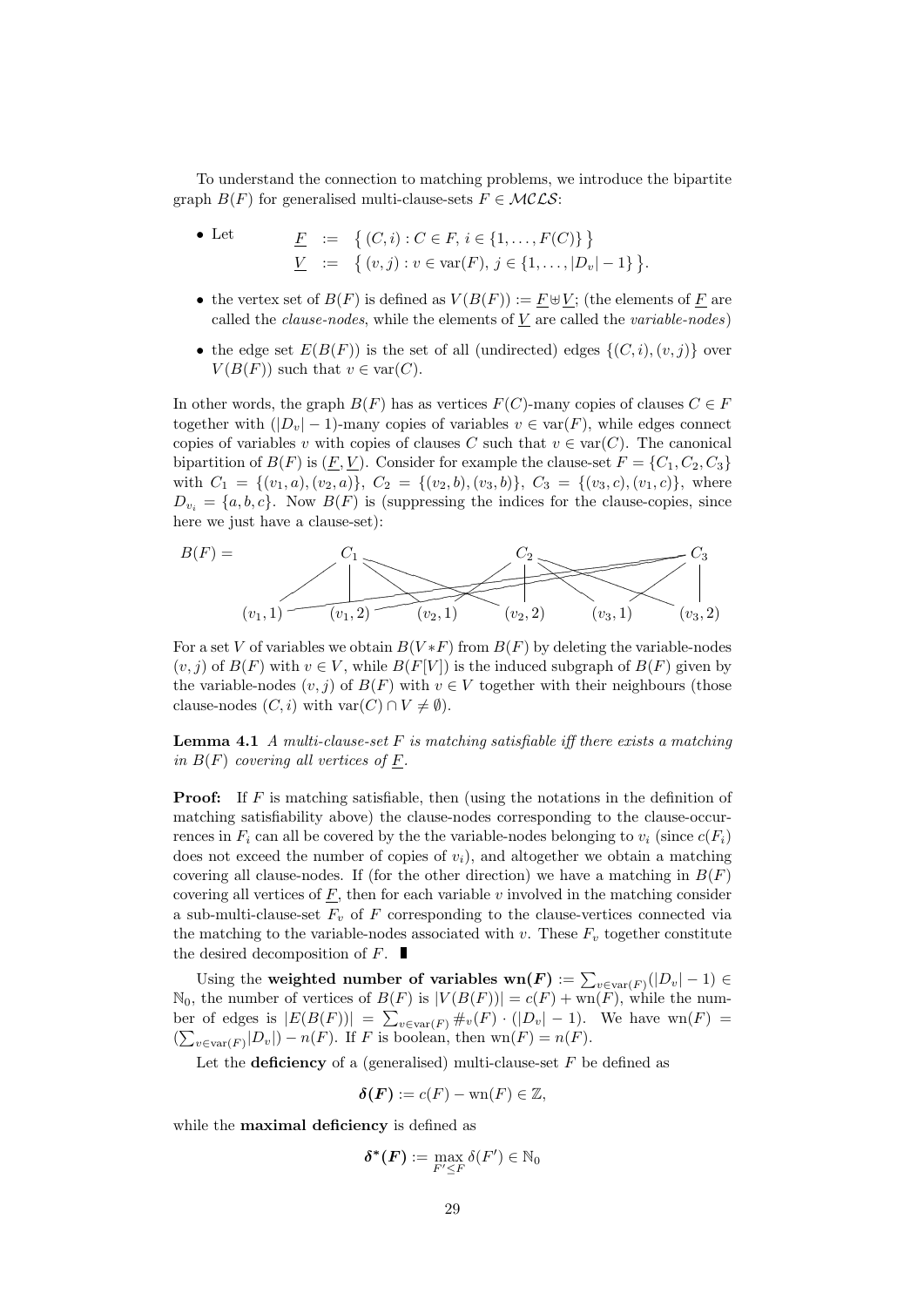(we have  $\delta^*(F) \ge 0$  due to  $\delta(\top) = 0$ ); by definition we have  $\delta^*(F) \le c(F)$ . Considering  $F' \leq F$  as a subset of  $\underline{F}$ , the deficiency  $\delta(F')$  of  $F' \leq F$  is just the deficiency of this subset in  $B(F)$  (as we have defined it for arbitrary graphs). By matching theory the maximal number of nodes of  $F$  coverable by some matching thus is  $c(F) - \delta^*(F)$ . Summarising we have (generalising Lemma 7.2 in [33]):

**Lemma 4.2** Consider a generalised multi-clause-set  $F \in MCLS$ .

- 1. The maximal size of a matching satisfiable sub-multi-clause-set  $F' \leq F$  is  $c(F') = c(F) - \delta^*(F).$
- 2. F is matching satisfiable if and only if  $\delta^*(F) = 0$ .

As an application we can generalise the well-known fact, apparently first mentioned in the literature in [49], that if a boolean clause-set  $F$  has minimal clauselength k and maximal variable occurrence k for some  $k \geq 1$ , then F must be satisfiable (see [26] for recent further developments):

Corollary 4.3 Consider a generalised clause-set  $F \in \mathcal{CLS}$  containing a non-empty clause. Then

$$
\frac{\max_{v \in \text{var}(F)} \#_v(F)}{\min_{C \in F} |C|} \le \min_{v \in \text{var}(F)} |D_v| - 1 \Longrightarrow F \in \mathcal{MSAT}.
$$

**Proof:** Assume the condition holds, and consider  $F' \subseteq F$ . We have to show  $\delta(F') \leq 0$ . Let  $d := \min_{v \in \text{var}(F)} |D_v|$ . Then  $\delta(F') \leq c(F') - (d-1)n(F')$ , and a sufficient condition for  $\delta(F') \leq 0$  is  $\frac{c(F')}{n(F')} \leq d-1$ . Let  $a := \max_{v \in \text{var}(F)} \#_v(F)$  and  $b := \min_{C \in F} |C|$ . We know  $c(F') \cdot b \leq \ell(F') \leq n(F') \cdot a$ , and thus  $\frac{c(F')}{n(F')} \leq \frac{a}{b}$ .

Since matchings of maximal size can be computed in polynomial time (see Chapter 16 in [46]), we get the following poly-time results:

**Lemma 4.4** For every generalised clause-set  $F \in \mathcal{MCLS}$ , in polynomial time in  $\ell(F)$  we can compute  $F' \leq F$  with  $F' \in \mathcal{MSAT}$  such that  $c(F')$  is maximal. Since  $F' = F$  iff F is matching satisfiable, it follows that whether F is matching satisfiable or not is decidable in polynomial time. And due to  $c(F') = c(F) - \delta^*(F)$  the maximal deficiency  $\delta^*(F)$  is computable in polynomial time.

#### 4.2 Satisfying assignments versus matching satisfying assignments

Consider a (generalised) multi-clause-set  $F \in \mathcal{MCLS}$  and a partial assignment  $\varphi \in$ **PASS.** The partial subgraph  $B_{\varphi}(F)$  of  $B(F)$  is obtained from  $B(F)$  by eliminating all edges  $\{(C, i), (v, j)\}\$  such that for the literal  $(v, \varepsilon) \in C$  we have  $\varphi((v, \varepsilon)) = 0$ (i.e.,  $\varphi(v) = \varepsilon$ ). Now  $\varphi$  is called a **matching-satisfying assignment** for F if  $B_{\varphi}(F)$  contains a matching covering all clause-vertices (thus matching satisfying assignments are satisfying assignments). By Lemma 4.1 we get that  $F$  is matching satisfiable iff there exists a matching satisfying assignment for  $F$ . The following two lemmas give simple basic properties regarding this notion.

**Lemma 4.5** Consider a generalised multi-clause-set  $F \in \mathcal{MCLS}$  and a partial assignment  $\varphi \in PASS$ .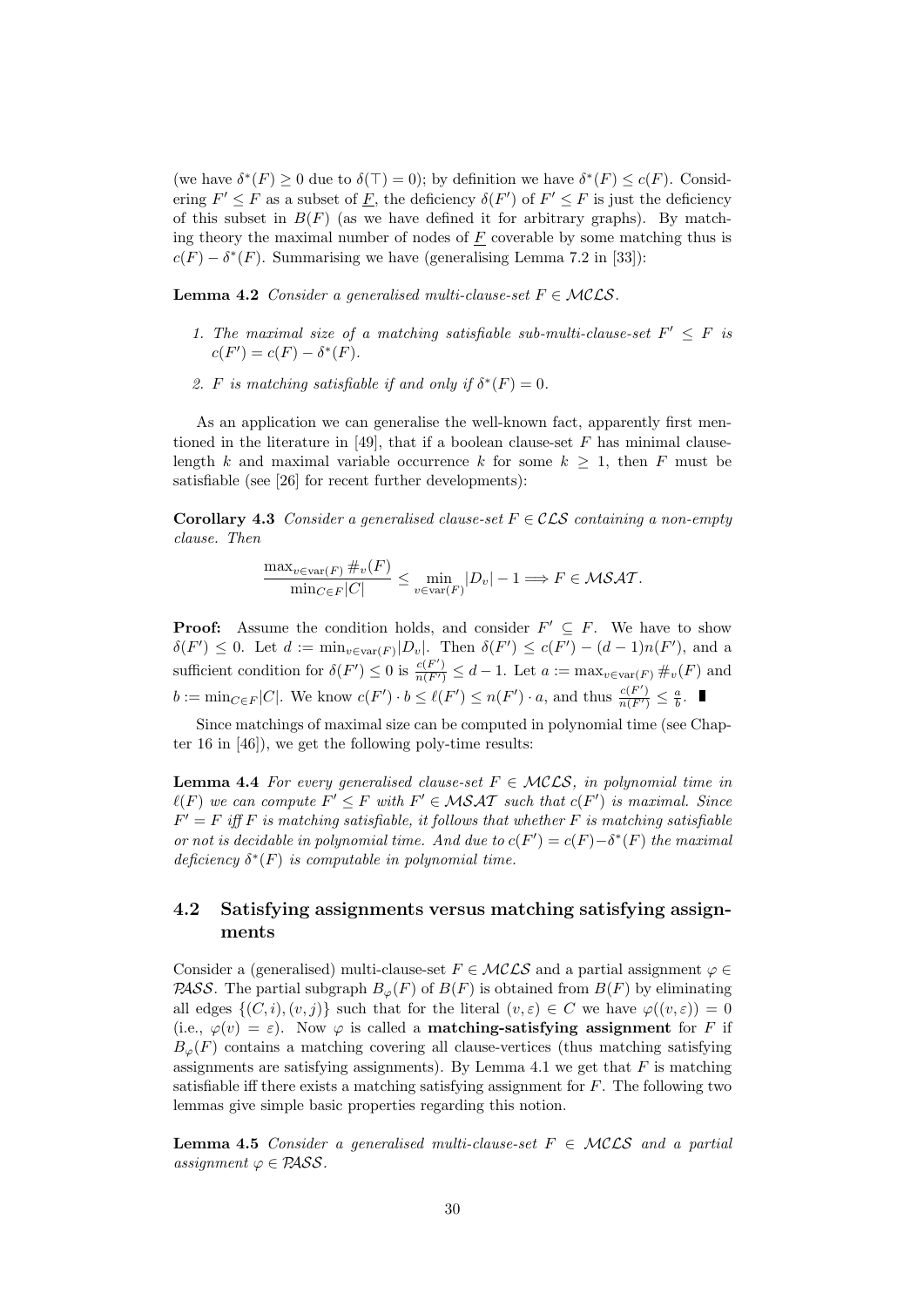- 1. If  $\varphi$  is satisfying for F, then there exists  $\varphi' \subseteq \varphi$  with  $n(\varphi') \leq c(F)$  such that also  $\varphi'$  is satisfying for F.
- 2. If  $\varphi$  is matching satisfying for F, then there exists  $\varphi' \subseteq \varphi$  with  $n(\varphi') = c(F)$ such that also  $\varphi'$  is matching-satisfying for F.
- 3. If  $\varphi$  is satisfying for F, and there is no  $\varphi' \subseteq \varphi$  with  $n(\varphi') < c(F)$  such that  $\varphi'$  is satisfying for F, then  $\varphi$  is matching-satisfying for F.

Proof: Assertions 1 and 2 follow by definition, while assertion 3 follows by Hall's criterion.

**Lemma 4.6** Consider a generalised multi-clause-set  $F \in MCLS$  and partial assignments  $\varphi, \psi \in PASS$ . If  $\varphi \circ \psi$  is matching-satisfying for F, then  $\varphi$  is matchingsatisfying for  $\psi * F$ .

The main result of this subsection is the following theorem.

**Theorem 4.7** For a satisfiable generalised multi-clause-set  $F \in \mathcal{MCLS}$  there exists a satisfying assignment  $\varphi$  for F and a sub-multi-clause-set  $F' \leq F$  with  $c(F') =$  $c(F) - \delta^*(F)$ , such that  $\varphi$  is matching-satisfying for F'.

We obtain the following generalisation of Theorem 7.16 in [33]:

**Corollary 4.8** For every satisfiable generalised multi-clause-set  $F \in \mathcal{MCLS}$  there exists a partial assignment  $\varphi \in PASS$  with  $n(\varphi) \leq \delta^*(F)$  such that  $\varphi * F$  is matching satisfiable.

**Proof:** By Theorem 4.7 there exists a satisfying assignment  $\varphi_0$  for F and  $F' \leq F$ with  $c(F') = c(F) - \delta^*(F)$ , such that  $\varphi_0$  is matching-satisfying for F'. Let  $F'' :=$  $F - F'$ . We have  $c(F'') = \delta^*(F)$  and  $\varphi_0$  is satisfying for  $F''$ , so by Lemma 4.5, Part 1 there exists  $\varphi \subseteq \varphi_0$  with  $n(\varphi) \leq \delta^*(F)$  such that  $\varphi$  is satisfying for F''. Now  $\varphi_0 = \varphi_0 \circ \varphi$  is matching-satisfying for F', and thus by Lemma 4.6 it is  $\varphi_0$  matchingsatisfying for  $\varphi * F'$ , where  $\varphi * F = \varphi * (F' + F'') = \varphi * F' + \varphi * F'' = \varphi * F'$ , and thus  $\varphi_0$  is matching-satisfying for  $\varphi * F$ .

Corollary 4.9 The satisfiability problem for generalised multi-clause-sets F with  $\delta^*(F) \leq k$  for constant  $k \in \mathbb{N}_0$  is decidable in polynomial time (and if F is satisfiable, then a satisfying assignment can be computed).

In [48] it was shown, that in the boolean case the satisfiability problem for bounded maximal deficiency actually is fixed-parameter tractable. By reducing the general case to the boolean case, we will show fixed-parameter tractability in Theorem 5.5 also for generalised clause-sets.

The remainder of this subsection is devoted to the proof of Theorem 4.7 (generalising and simplifying the results on "admissible matchings" in  $[16]$ ). A maximal matching in a graph is one which can not be extended, while a maximum matching is a matching of maximal size. The vertices covered by a matching  $M$  are the vertices incident to one of the edges in  $M$ . We begin with two auxiliary lemmas, using the following notions: Consider partial assignments  $\varphi, \varphi'$  with  $var(\varphi), var(\varphi') \supseteq var(F)$ ; we call  $\varphi'$  a good neighbour of  $\varphi$  w.r.t. F, if there is exactly one variable  $v \in \text{var}(F)$ with  $\varphi(v) \neq \varphi'(v)$ , and every clause of F falsified by  $\varphi'$  is also falsified by  $\varphi$ .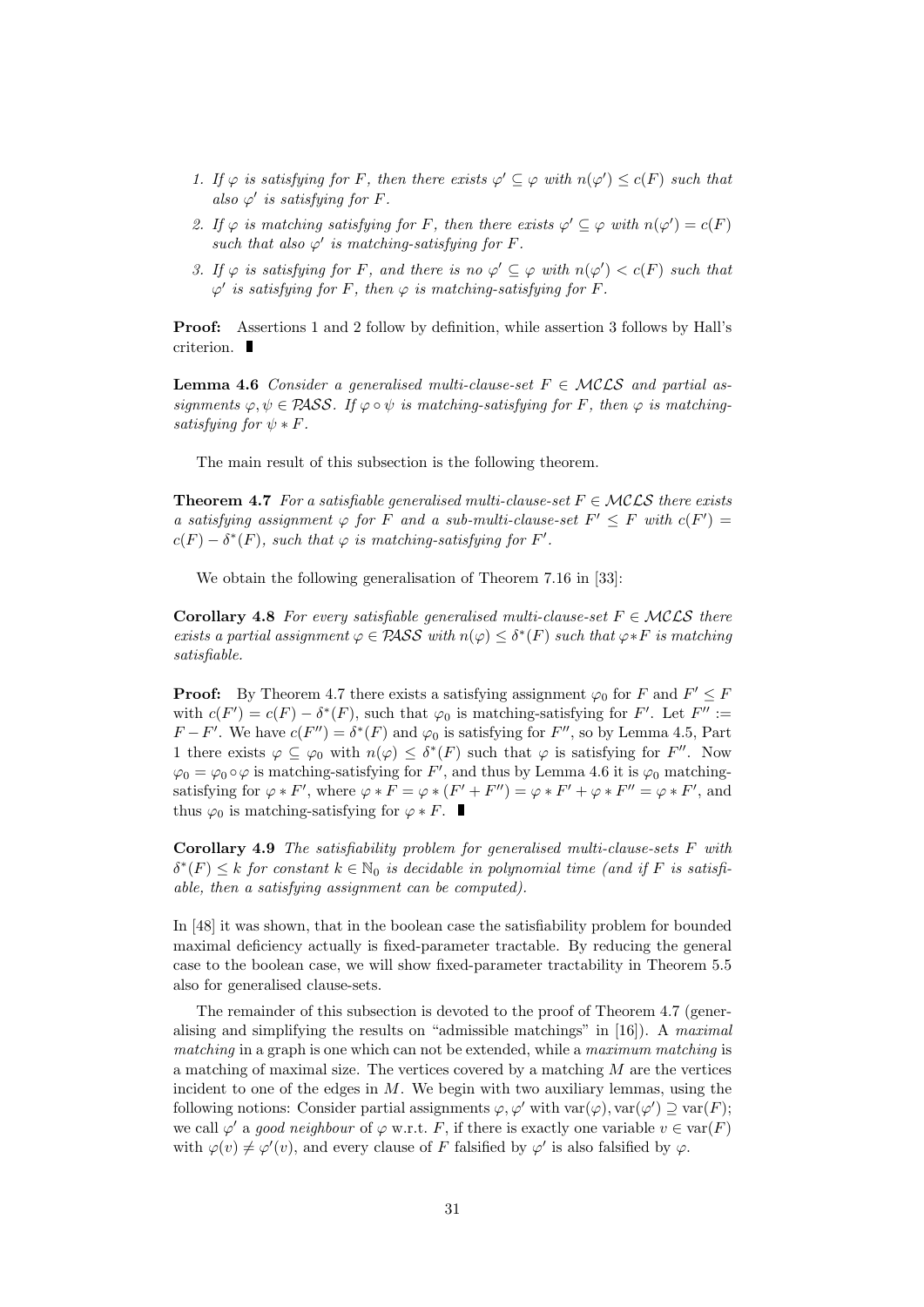**Lemma 4.10** Consider a generalised multi-clause-set  $F \in \mathcal{MCLS}$ , a partial assignment  $\varphi \in \mathcal{P\!ASS}$ , a matching M in  $B_{\varphi}(F)$  and an edge  $\{v, C\} \in E(B_{\varphi}(F))$ such that neither  $v$  nor  $C$  is covered by  $M$ . We assume furthermore, that if there exists a matching  $M^* \supset M$  in  $B_{\varphi}(F)$ , then  $M^*$  does not cover v. Then there exists a good neighbour  $\varphi'$  of  $\varphi$  w.r.t. F, such that  $M' := M \cup \{\{v, C\}\}\$ is a matching in  $B_{\varphi}(F)$ .

**Proof:** Let  $v_0$  be the underlying variable of variable-node v, and  $C_0$  the underlying clause of clause-node C. Let E be the set of values  $\varepsilon \in D_{v_0}$ , such that there is an edge  $\{(v_0, i), (A, j)\}\in M$  with  $(v_0, \varepsilon) \in A$ . Since v is not covered by M, we have  $|E| \leq |D_{v_0}|-2$ , and thus there are  $\varepsilon_1, \varepsilon_2 \in D_{v_0} \setminus E$ ,  $\varepsilon_1 \neq \varepsilon_2$ . W.l.o.g. we can assume  $\varphi(v_0) = \varepsilon_1$  and  $(v_0, \varepsilon_1) \in C_0$  (otherwise M' would be a matching in  $B_{\varphi}(F)$ covering v). Set  $\varphi' := \varphi \circ \langle v_0 \to \varepsilon_2 \rangle$ . By definition it is M' a matching in  $B_{\varphi'}(F)$ . Now consider a clause  $A \in F$  falsified by  $\varphi'$ , and assume that A is not falsified by  $\varphi$ . Thus  $(v_0, \varepsilon_2) \in A$ , and the literal  $(v_0, \varepsilon_2)$  is the only literal in A satisfied by  $\varphi$ . So no clause-node covered by M has clause A associated with it. It follows that  $M^* := M \cup \{\{v, (A, 1)\}\}\$ is a matching in  $B_{\varphi}(F)$  extending M and covering v, contradicting the assumption.

**Lemma 4.11** Consider a generalised multi-clause-set  $F \in MCLS$ , a partial assignment  $\varphi \in PASS$ , a maximal matching M' in  $B_{\varphi}(F)$  and an edge  $\{v, C\} \in$  $E(B_{\varphi}(F))$  such that v is not covered by M', while C is covered by M' and thus there is a (unique) edge  $\{C, w\} \in M'$ . Then there exists a partial assignment  $\varphi'$ , such that either  $\varphi' = \varphi$  or  $\varphi'$  is a good neighbour  $\varphi'$  of  $\varphi$  w.r.t. F, and such that  $M'' := (M' \cup \{\{v, C\}\}) \setminus \{\{C, w\}\}\$ is a matching in  $B_{\varphi'}(F)$  with  $|M''| = |M'|$ , variable-node w is not covered by  $M''$ , and the clause-nodes covered by  $M''$  are exactly the clause-nodes covered by  $M'$ .

**Proof:** Let  $v_0$  be the underlying variable of variable-node v,  $C_0$  the underlying clause of clause-node C, and let  $(v_0, \varepsilon) \in C_0$ . If  $\varphi((v_0, \varepsilon)) = 1$ , then let  $\varphi' := \varphi$  and we are done. Otherwise let  $M := M' \setminus {\{C, w\}}$  and apply Lemma 4.10.

We further remind at the notion of an  $M$ -augmenting path for a matching  $M$  in a graph  $G$  (see Section 16.1 in [46]), which is a path of odd length with endpoints not covered by M and whose edges are alternatingly out of and in M.

**Lemma 4.12** Consider a generalised multi-clause-set  $F \in MCLS$ , a partial assignment  $\varphi \in PASS$ , a matching M in  $B_{\varphi}(F)$  and an M-augmenting path in  $B(F)$  (note that here we can use all edges). Then we can construct (in polynomial time) partial assignments  $\varphi_0, \ldots, \varphi_m, m \in \mathbb{N}_0$ , and a matching  $M^+$  in  $B_{\varphi_m}(F)$ with  $|M^+| = |M| + 1$ , such that  $\varphi_0 = \varphi$  and  $\varphi_i$  is a good neighbour of  $\varphi_{i-1}$  for  $i \in \{1, \ldots, m\}.$ 

**Proof:** In the following construction we will construct  $\varphi_0, \ldots, \varphi_{m'}$  for some  $m' \in$  $\mathbb{N}_0$ , fulfilling the above conditions but allowing  $\varphi_i = \varphi_{i+1}$  for some  $i; m \leq m'$  and the final list of partial assignments is obtained by removing identical neighbours from the list  $\varphi_0, \ldots, \varphi_{m'}$ . W.l.o.g. we can assume that the augmenting path P is of the form  $P = (v_1, C_1, v_2, C_2, \ldots, v_k, C_k)$ ,  $k \in \mathbb{N}$ , where the  $v_i$  are (distinct) variable-nodes, and the  $C_i$  are (distinct) clause-nodes. We construct now partial assignments  $\varphi_i$  and matchings  $M_i$  in  $B_{\varphi_i}(F)$  for  $i = 0, \ldots, m'$ , where  $0 \le m' < k$  is determined by the following construction:

1. Set  $\varphi_0 := \varphi$  and  $M_0 := M$ .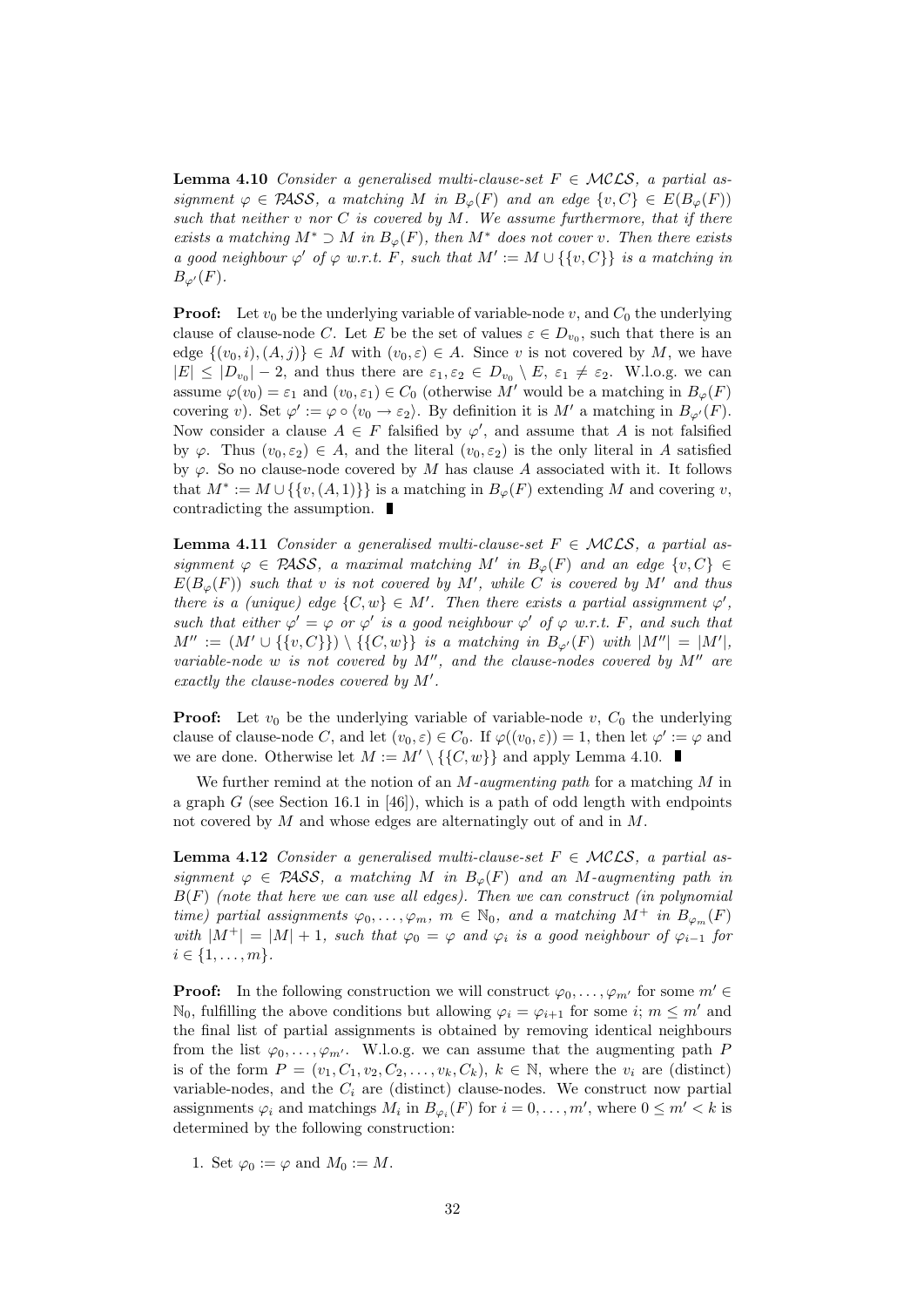- 2. Set  $i := 1$ .
- 3. While  $i < k$  do
	- (a) if matching  $M_{i-1}$  is not maximal in  $B_{\varphi_{i-1}}(F)$ , then extend  $M_{i-1}$  by one edge to obtain  $M^+$ , and with  $m' := i - 1$  we are done with the whole construction;
	- (b) otherwise apply Lemma 4.11 with  $M' := M_{i-1}$ ,  $\varphi := \varphi_{i-1}$  and  $v := v_i$ ,  $C := C_i$ , and let  $M_i := M''$  and  $\varphi_i := \varphi'$ ;
	- (c) set  $i := i + 1$ .
- 4. After completing the while-loop (we now have  $i = k$ ), apply Lemma 4.10 with  $M := M_{i-1}, \varphi := \varphi_{i-1}$  and  $v := v_i, C := C_i$ , and we set  $m' := i, \varphi_i := \varphi'$ and  $M^+ := M'.$

Using the fact, that if a matching in a graph is not maximum, then it has an augmenting path (see Theorem 16.1 in [46]), we prove Theorem 4.7 as follows: Start with any satisfying assignment  $\varphi_0$  for F and the empty matching  $M_0$ . Apply Lemma 4.12 repeatedly until a maximum matching  $M^+$  in  $B(F)$  is obtained, and set  $\varphi := \varphi_m$ .

#### 4.3 Matching autarkies for generalised clause-sets

A partial assignment  $\varphi$  is called a **matching autarky** for  $F \in \mathcal{MCLS}$  if  $\varphi$  is matching-satisfying for  $F_{var(\varphi)}$ , which is equivalent to  $\varphi$  being matching-satisfying for  $F[\text{var}(\varphi)]$ . The set of all matching autarkies for F is denoted by  $\text{MAuk}(F)$ . Generalising Lemma 7.1 and the remarks in Section 8 of [33] we get

**Lemma 4.13** It is  $F \in \mathcal{MCLS} \mapsto \mathrm{MAuk}(F) \subseteq \mathrm{Auk}(F)$  a normal autarky system.

We denote by  $\mathbf{N}_{\text{ma}} := N_{\text{MAuk}}$  the normal form for multi-clause-sets obtained by eliminating all matching autarkies. According to our general results and definitions on autarky systems, the set of MAuk-satisfiable multi-clause-sets is just  $MSAT$ , the set of matching satisfiable multi-clause-sets. The set of MAuk-lean clause-sets is denoted by  $MLEAN$ , its elements are called **matching lean** multi-clause-sets. We now seek to characterise  $MLEAN$ , and to compute  $N_{ma}(F)$  in polynomial time.

A sub-multi-clause-set  $F' \leq F$  of a multi-clause-set  $F \in \mathcal{MCLS}$  is called **tight** if  $\delta(F') = \delta^*(F)$  holds. If F' is tight for F, then F' is an induced sub-multi-clause-set of F. By supermodularity of the deficiency (for graphs) we immediately get

Lemma 4.14 Union and intersection of tight sub-multi-clause-sets of multi-clausesets are again tight. So the tight sub-clause-sets of a clause-set form a set-lattice with smallest and largest element.

Generalising Lemma 7.3 in [33], we obtain the fundamental relation between tight sub-multi-clause-sets and matching autarkies:

**Lemma 4.15** Consider a generalised multi-clause-set  $F \in MCLS$ .

- 1. For every autarky  $\varphi$  for F we have  $\delta(\varphi * F) = \delta(F) \delta(F[\text{var}(\varphi)])$ .
- 2. For every matching autarky  $\varphi$  for F we have  $\delta(\varphi * F) \geq \delta(F)$ .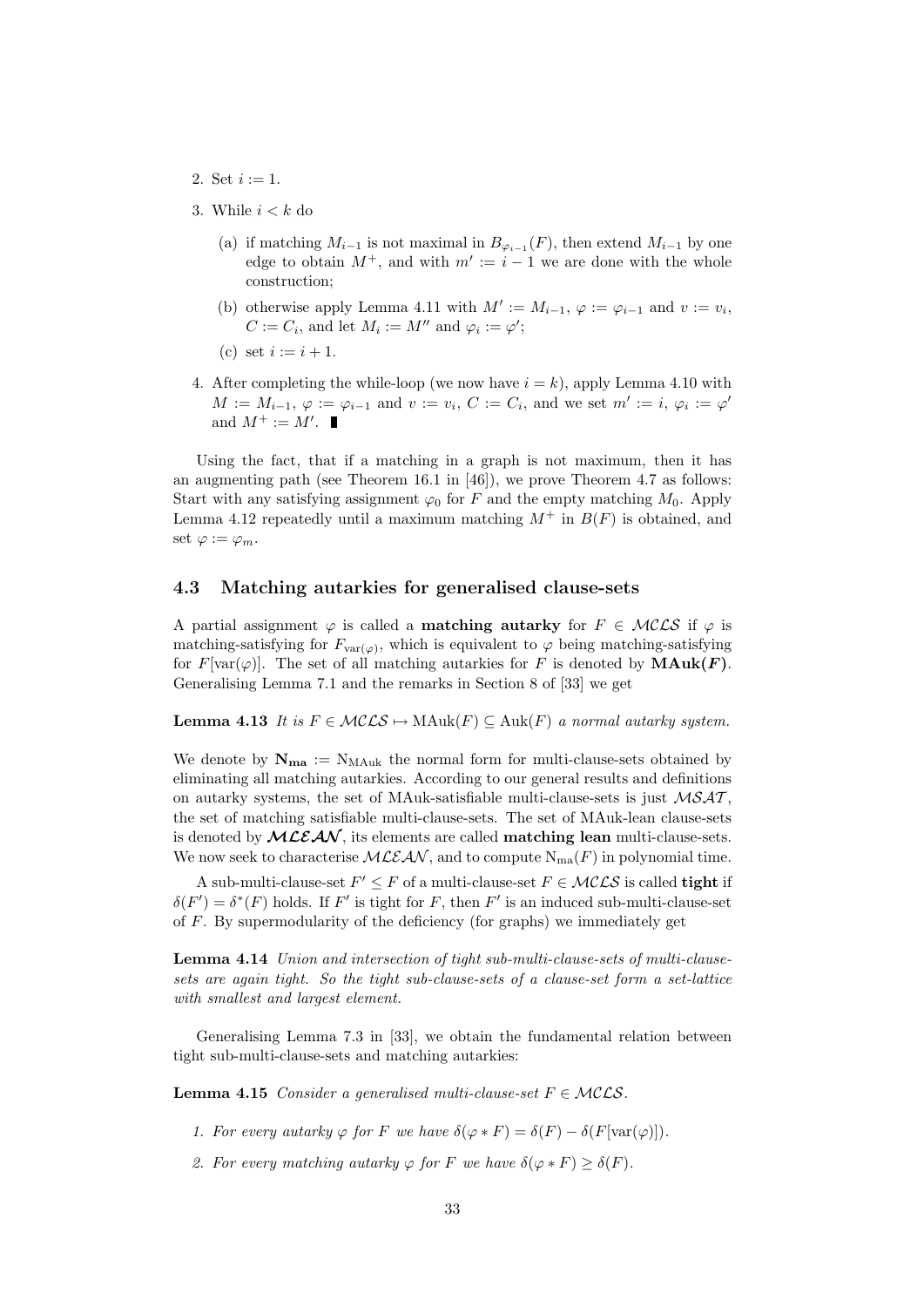- 3. Consider an induced sub-multi-clause-set  $F'$  of  $F$ .
	- (a)  $\delta^*(\text{var}(F') * (F F')) \leq \delta^*(F) \delta(F')$ .
	- (b) If F' is tight, then there is a matching autarky  $\varphi$  for F with  $\varphi * F = F'$ .

Proof: For Part 1 note that by definition we have

$$
c(F) = c(\varphi * F) + c(F[\text{var}(\varphi)]), \ n(F) = n(\varphi * F) + n(F[\text{var}(\varphi)])
$$

due to  $F = \varphi * F + F_{var(\varphi)}$ . Part 2 follows from Part 1. For Part 3a consider  $G \leq \text{var}(F') * (F - F')$ . There exists  $G_0 \leq F - F'$  with  $\text{var}(F') * G_0 = G$ . Now

$$
\delta^*(F) \ge \delta(F' + G_0) = c(F' + G_0) - \text{wn}(F' + G_0) =
$$
  

$$
c(F') + c(G) - \text{wn}(F') - \text{wn}(G) = \delta(F') + \delta(G),
$$

and thus  $\delta(G) \leq \delta^*(F) - \delta(F')$ . Now Part 3b follows immediately from Part 3a due to  $\delta^*(\text{var}(F') * (F - F')) \leq \delta^*(F) - \delta(F') = 0$ , i.e.,  $F - F'$  is a matching autark sub-multi-clause-set of  $F$ .

Generalising Theorem 7.5 in [33], we now can characterise matching lean multiclause-sets:

**Lemma 4.16** Consider a generalised multi-clause-set  $F \in \mathcal{MCLS}$ . The following conditions are equivalent:

- 1. F is matching lean;
- 2.  $\forall C \in F : \delta^*(F \{C\}) < \delta^*(F);$
- 3.  $\forall F' \leq F : \delta(F') < \delta(F)$ ;
- 4. F is a tight sub-multi-clause-set of F, and there are no other tight sub-multiclause-sets of F.

Proof: From Part 1 follows Part 4 by Lemma 4.15, Part 3b. Obviously, Part 4 implies Part 3, and Part 3 implies Part 2. Finally, Part 1 follows from Part 2 by Lemma 4.15, Part 2.  $\blacksquare$ 

By Lemma 4.16, Part 2 we get

Corollary 4.17 It is decidable in polynomial time, whether a generalised multiclause-set  $F \in \mathcal{MCLS}$  is matching lean.

Thus by Lemma 3.1:

**Corollary 4.18** The matching lean kernel  $N_{ma}(F)$  for generalised multi-clause-sets  $F \in \mathcal{MCLS}$  is computable in polynomial time.

By Lemma 4.16, Part 4 together with Lemma 4.15, Part 3b we get

**Corollary 4.19** For every generalised multi-clause-set  $F \in \mathcal{MCLS}$  the lean kernel  $N_{\text{ma}}(F)$  is the intersection of all tight sub-multi-clause-sets of F. Thus  $N_{\text{ma}}(F)$  is the smallest tight sub-multi-clause-set of F, and therefore  $\delta^*(F) = \delta(N_{\text{ma}}(F)).$ 

Using  $\delta(\top) = 0$ , from Lemma 4.16, Part 3 we get the following generalisation of "Tarsi's Lemma" (see [1]):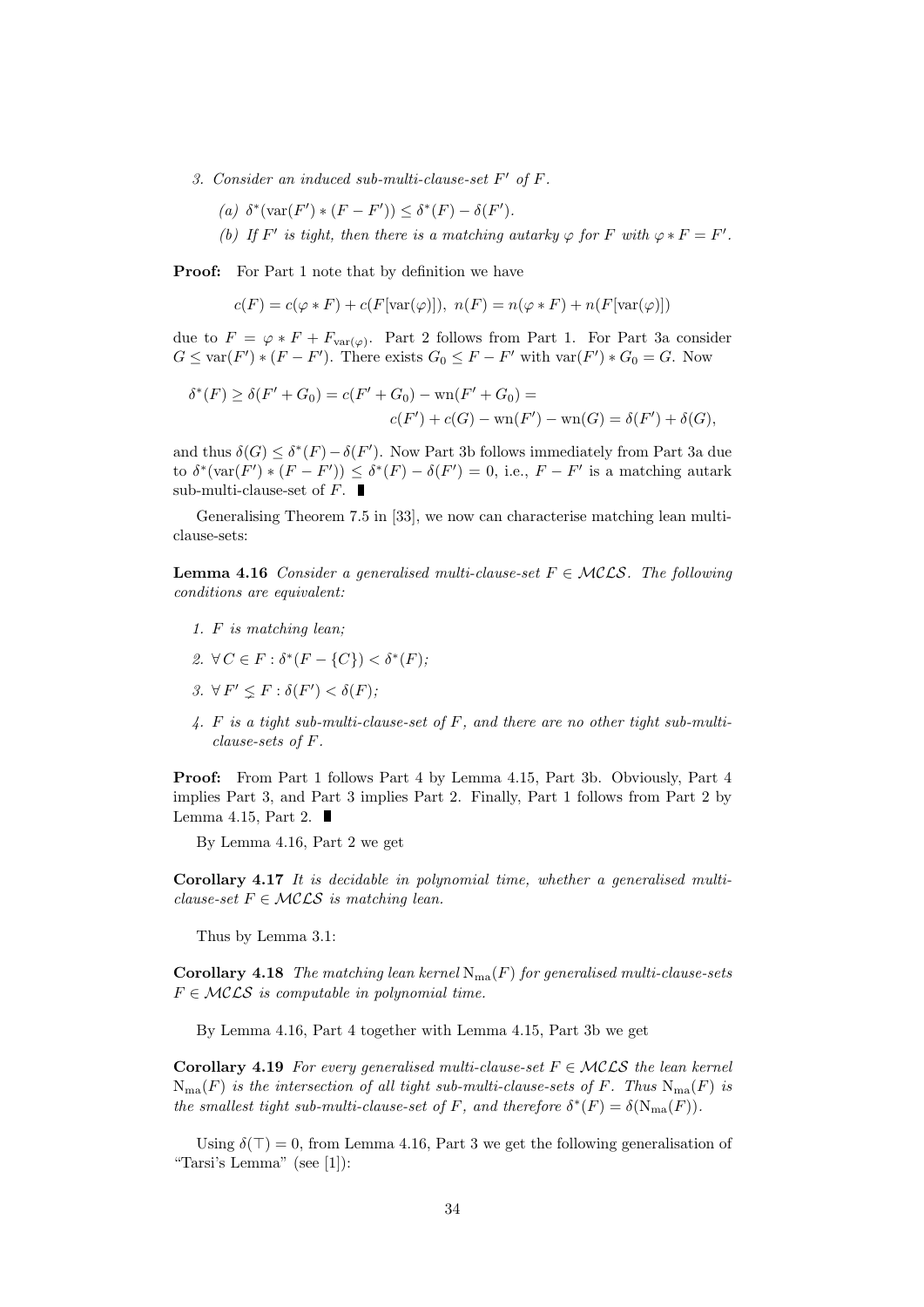**Corollary 4.20** If the generalised multi-clause-set  $F \neq \top$  is matching lean, then  $\delta(F) \geq 1$ .

Obviously  $\mathcal{M} \mathcal{U} \mathcal{S} \mathcal{A} \mathcal{T} \subset \mathcal{LEAN}$ , and thus:

**Corollary 4.21** If a generalised clause-set  $F \in \mathcal{CLS}$  is minimally unsatisfiable, then we have  $\delta(F) \geq 1$ .

In [10], Theorem 4.5, arbitrary constraints over boolean variables are considered, and a lower bound on the number of clauses in terms of the number of variables for minimally unsatisfiable constraint satisfaction problems is derived, which necessarily is much weaker than Corollary 4.21.

Removing any clause from a matching lean multi-clause-set F with  $\delta(F) = 1$ yields a matching satisfiable multi-clause-set, and thus

Corollary 4.22  $MUSAT_{\delta=1} = MLEAN_{\delta=1} \cap USAT$ .

### 4.4 Comparison with an earlier version of "matching autarkies"

In [32] an earlier version of matching autarkies has been introduced, which we will call here "non-repetitive matching autarkies": A partial assignment  $\varphi$  is called non-repetitive matching satisfying for a multi-clause-set  $F \in \mathcal{MCLS}$ , if for every clause-occurrence C in F (taking multiple occurrences into account) a literal  $x_C \in C$ can be chosen with  $\varphi(x_C) = 1$  such that for different clause-occurrences C, C' we have  $x_C \neq x_{C}$ . And  $\varphi$  is called a non-repetitive matching autarky for F if  $\varphi$  is non-repetitive matching satisfying for  $F_{var(\varphi)}$ .

Recalling the three conditions (i) - (iii) from Subsection 4.1 and strengthening condition (i) to

(i)' for  $i \in \{1, \ldots, m\}$  there are variables  $v_i \in \text{var}(F_i)$  such that for all clauseoccurrence C in  $F_i$  there are literals  $x_C \in C$  with  $var(x_C) = v_i$ , and such that for different clause-occurrences  $C, C'$  we have  $x_C \neq x_{C'}$ ;

we get that  $F$  is non-repetitive matching satisfiable iff  $F$  has a decomposition fulfilling (i)', (ii) and (iii). By (i)' we get  $c(F_i) = |\text{val}_{v_i}(F_i)|$ , and thus from (iii) follows (iii)'. Whence a non-repetitive matching satisfying assignment  $\varphi$  for F is matching satisfying for  $F$ , and a non-repetitive matching autarky for  $F$  is also a matching autarky for F.

For boolean clause-sets non-repetitive matching autarkies are the same as matching autarkies, but in general non-repetitive matching autarkies are more restrictive than matching autarkies; examples for (multi-)clause-sets  $F_1, F_2$  which are matching satisfiable but are lean w.r.t. non-repetitive matching autarkies are discussed in Subsection 5.3. These examples actually show that non-repetitive matching autarkies are preserved by the standard translation of (generalised) clause-sets into boolean clause-sets, which in general is not the case for matching autarkies, and so perhaps non-repetitive matching autarkies are preferable over matching autarkies?

The main problem with the notion of non-repetitive matching autarkies is that it does not seem to support a natural notion of related deficiency (with the same nice properties as the combination of matching autarkies and (standard) deficiency),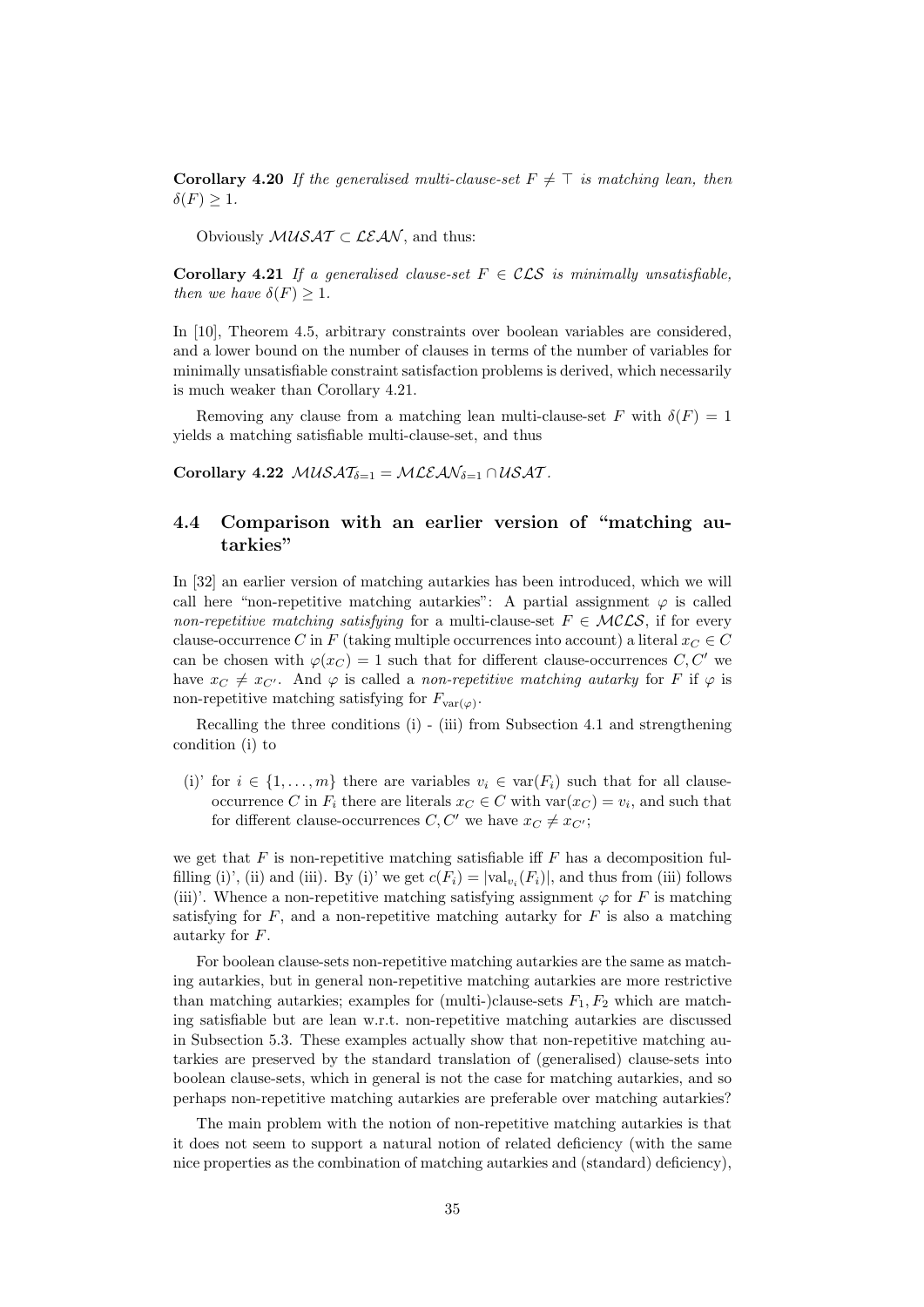and, related to this problem, it does not seem obvious how to achieve polynomial time decision of the class of non-repetitive matching lean (multi-)clause-sets. The whole problem boils down to the point, that non-repetitive matching autarkies do not seem to be given solely by a matching condition, but require some other form of a more global condition. Thus, to conclude, the generalisation of (boolean) matching autarkies together with the generalisation of (boolean) deficiency introduced in this section seems to be the right choice, as demonstrated by the theory build up in this section, and as further validated by the results in the following sections on the standard translation and on minimally unsatisfiable clause-sets of deficiency one.

## 5 Translating generalised clause-sets into boolean clause-sets

In this section we investigate translations of generalised clause-sets into boolean clause-sets. Different from previous research (for an overview see [45]), here we are not interested in experimental results (and how good different translations perform in various experiments for different SAT solvers), but we are interest in structurepreserving translations. At least regarding our focus on (matching) autarkies and the deficiency, the only reasonable possibility here seems to be what in [45] has been coined the "multivalued encoding", which is the "standard translation", but without AMO ("at most one") clauses (since they would destroy the combinatorial structure): For every literal  $(v, \varepsilon)$  we consider a boolean variable  $\tau((v, \varepsilon))$  expressing that v shall not get value  $\varepsilon$ , and we add "ALO clauses" requiring that each variable gets at least one value (if it gets more than one value, then one of the values could be chosen). $^{11)}$ 

In [32] in Subsection 4.5 ("An autarky preserving reduction to boolean clausesets") it has already been stated that the standard translation not only preserves satisfiability, unsatisfiability and minimally unsatisfiability, but also leanness. We have to expand these results especially regarding the notions of matching autarkies and deficiency, since in [32] only a restricted notion of "matching autarkies" has been used (recall Subsection 4.4) without an associated notion of deficiency

Another source relevant here is [2], where "monosigned CNF formulas" are translated, a generalisation of "generalised clause-sets" allowing also to express that a variable must get a certain value; in other words, where our literals  $(v, \varepsilon)$  express " $v \neq \varepsilon$ ", for monosigned formulas also "positive" literals " $v = \varepsilon$ " are allowed. This generalisation can be motivated by the fact, that these formulas are exactly those which can be translated by the standard translation; however the price which have to be paid here is that now the AMO clauses are necessary in the standard translation! This adds further to the point we want to make, that generalised clause-sets in our definition (allowing only "negative literals") are the appropriate generalisation of boolean conjunctive normal forms, while further generalisations (like "monosigned formulas") enter new areas, where the combinatorics of clause-sets no longer can be applied. For a local search algorithm working directly with "monosigned CNF formulas" see [20] (using the notion of "nb-formulas" (for "non-boolean")).

It is worth to mention here, that in [44] it has been shown, that resolution which works only with generalised clause-sets, that is, where in the corresponding

<sup>&</sup>lt;sup>11)</sup>In the literature typically the variables denote "v shall get value  $\varepsilon$ ", which results only in flipping signs here, but as hopefully this articles helps to point out, for conjunctive normal form falsity is the norm (while for *disjunctive* normal forms verity is the norm), and thus our choice.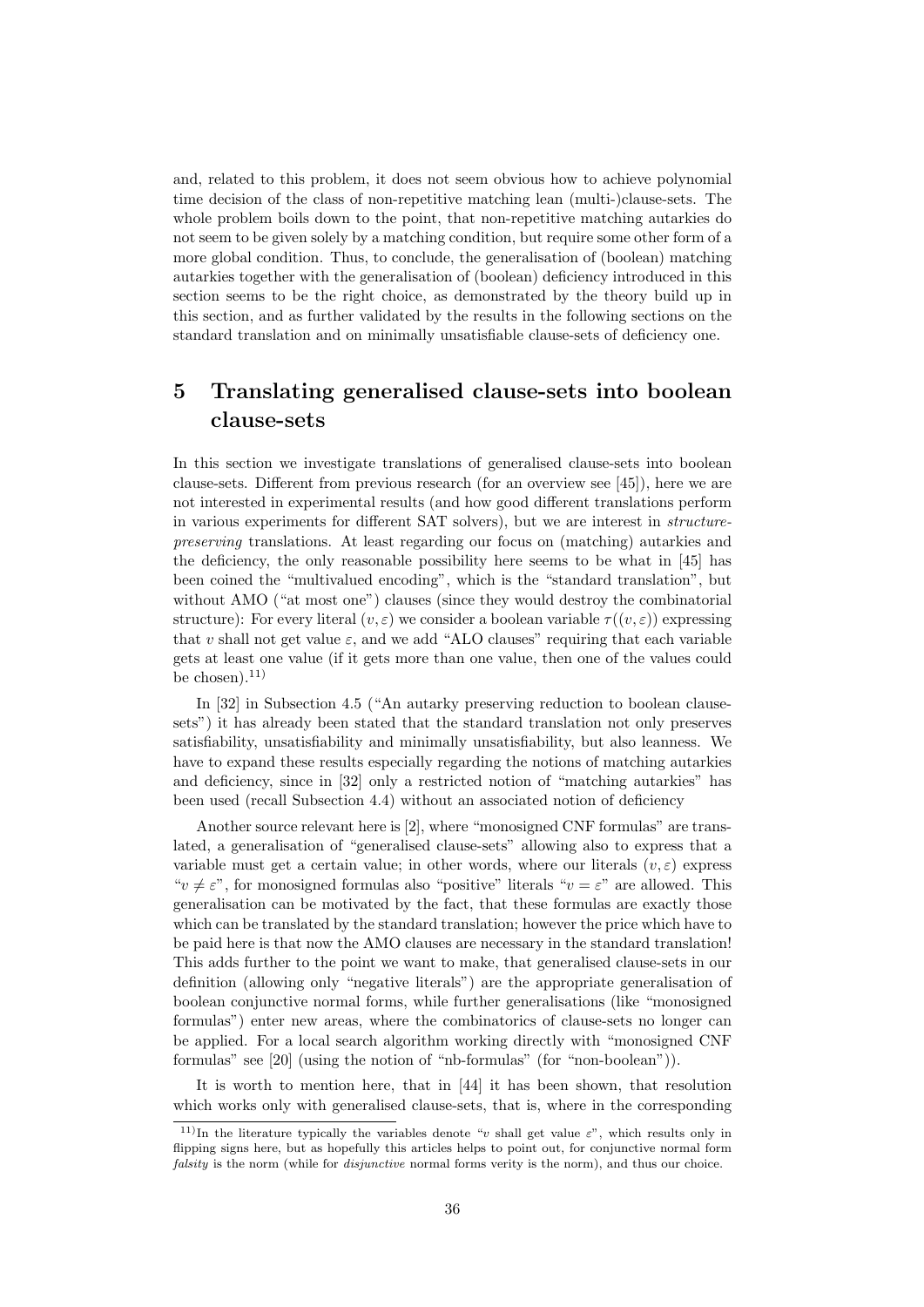branching approach for a variable v only a branching of width  $|D_v|$  assigning in each branch one of the possible values to  $v$  (see [37]) is considered, can be exponentially worse than resolution on the translation into boolean logic, where now branchings "v gets value  $\varepsilon$ " and "v does not get value  $\varepsilon$ " are possible. From this is follows that generalised DPLL-algorithms should not be restricted to branchings where in each branch a variable needs to be fixed to some value; however the focus of this article is not generalisation of SAT solvers, but generalisation of combinatorial structure, and thus we do not further pursue these (important) investigations.

#### 5.1 The details of the translation

Formally, the translation proceeds as follows. We consider some bijection  $\tau$ :  $\mathcal{LIT} \to \mathcal{VA}_{0,1}$  from the set of all (generalised) literals to the set of all boolean variables (such a bijection exists due to our assumption on  $\mathcal{V}A$ , since the set of all literals has the same cardinality as the set of variables, as it is well known from elementary set theory). The intended meaning of the (positive) boolean literal  $\tau((v,\varepsilon))$  for a literal  $(v,\varepsilon) \in \mathcal{LIT}$  is the same as the interpretation of the original (generalised) literal, namely "v shall not get value  $\varepsilon$ ". We obtain an injection  $\tau : \mathcal{CL} \to \mathcal{CL}(\mathcal{VA}_{\{0,1\}})$  by setting  $\tau(C) := {\{\tau(x) : x \in C\}}$  for  $C \in \mathcal{CL}$ . Actually  $\tau : \mathcal{CL} \to \mathcal{CL}(\mathcal{VA}_{\{0,1\}})$  constitutes a bijection from  $\mathcal{CL}$  to the set of all positive boolean clauses. The translation  $\tau$  can be further extended to an injection  $\tau : \mathcal{CLS} \to \mathcal{CLS}(\mathcal{VA}_{\{0,1\}})$  by  $\tau(F) := {\tau(C) : C \in F}$  for  $F \in \mathcal{CLS}$ . Again,  $\tau : \mathcal{CLS} \to \mathcal{CLS}(\mathcal{VA}_{\{0,1\}})$  constitutes a bijection from the set of (generalised) clausesets to the set of boolean clause-sets containing only positive clauses. Finally, for  $v \in V\mathcal{A}$  let  $\mathbf{ALO}_v := \{ \overline{\tau((v,\varepsilon))} : \varepsilon \in D_v \} \in \mathcal{CL}(\mathcal{VA}_{\{0,1\}})$  be the (negative, boolean) clause expressing that v gets assigned at least one of the values  $\varepsilon \in D_v$ , and let the full translation  $\Theta$ :  $\mathcal{CLS} \rightarrow \mathcal{CLS}(\mathcal{VA}_{\{0,1\}})$  (which again is an injection) by given as

$$
\Theta(F) := \tau(F) \cup \{\text{ALO}_v : v \in \text{var}(F)\}
$$

Note that the union in the definition of  $\Theta(F)$  is disjoint, since  $\tau(F)$  consists only of positive clauses, while  $\{ALO_v : v \in \text{var}(F)\}\)$  consists only of non-empty negative clauses (and thus  $\Theta(F)$  is a "PN-clause-set" as defined in [21]). If F contains no pure variables (recall Subsection 3.8), then the sub-clause-sets of  $\Theta(F)$  given by  $\Theta(F')$ for  $F' \subseteq F$  are exactly the sub-clause-sets of  $\Theta(F)$  not containing pure variables.

#### 5.2 Preservation of general structure

Regarding set-theoretical operations we have, that  $\Theta$  is an embedding of the semilattice ( $\mathcal{CLS}, \cup$ ) into ( $\mathcal{CLS}(VA_{\{0,1\}}), \cup$ ), that is, for  $F_1, F_2 \in \mathcal{CLS}$  we have  $\Theta(F_1 \cup F_2)$  =  $\Theta(F_1)\cup\Theta(F_2)$ . Thus  $\Theta$  is also an order embedding, i.e.,  $F_1\subseteq F_2 \Leftrightarrow \Theta(F_1)\subseteq \Theta(F_2)$ . By definition we have for  $F \in \mathcal{CLS}$  the equalities

$$
c(\Theta(F)) = c(F) + n(F)
$$
  
\n
$$
n(\Theta(F)) = \sum_{v \in \text{var}(F)} |D_v|
$$
  
\n
$$
\delta(\Theta(F)) = c(\Theta(F)) - n(\Theta(F)) = c(F) - \text{var}(F) = \delta(F),
$$

and thus the translation Θ preserves the deficiency of clause–sets as defined in Subsection 4.1. It follows immediately, that  $\delta^*(\Theta(F)) \geq \delta^*(F)$  holds for all  $F \in$  $\mathcal{CLS}$ , but inequality can occur here (see Subsection 5.3).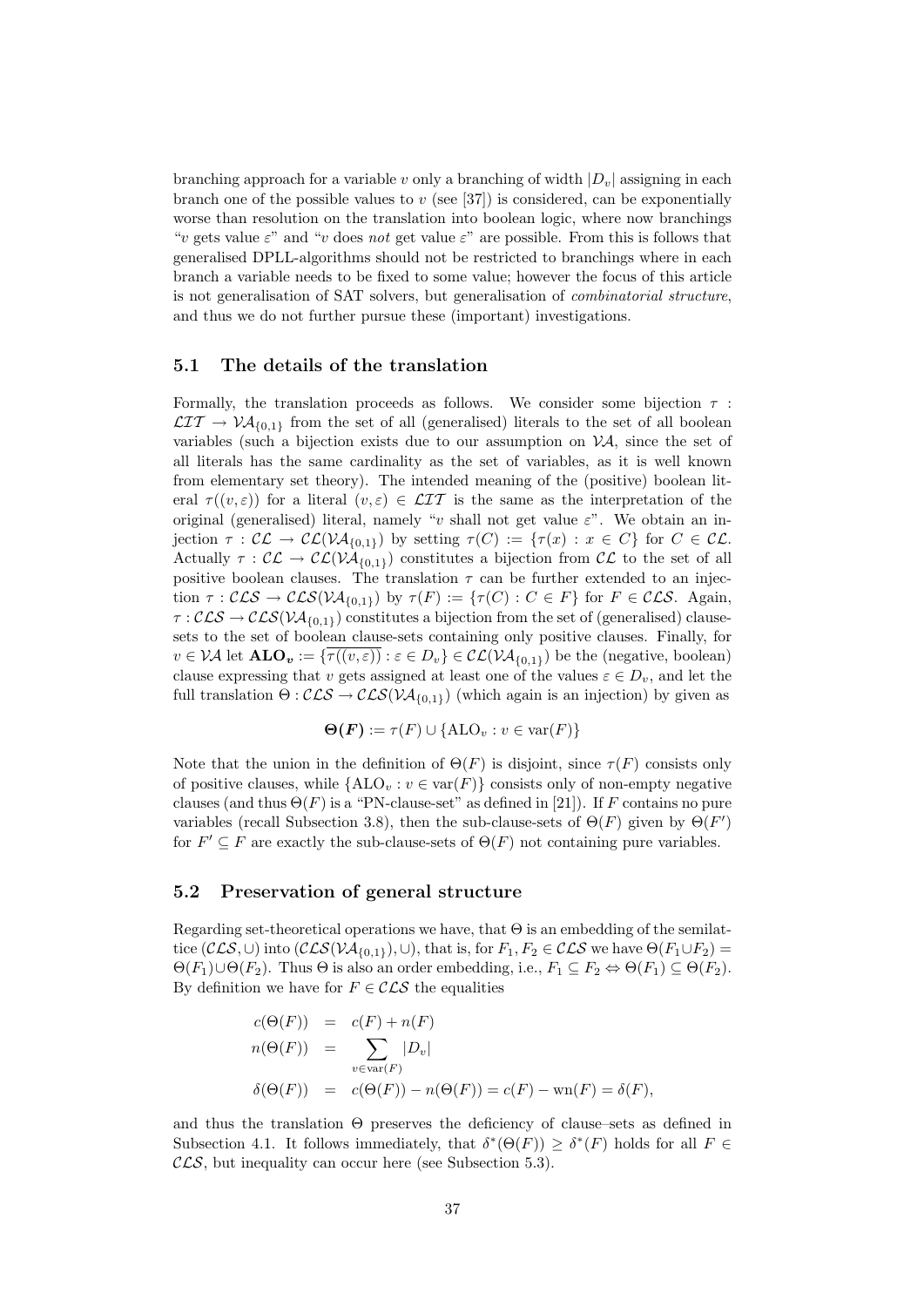We consider now the relations between partial assignments  $\varphi \in PASS$  for  $F \in \mathcal{CLS}$  and partial assignments  $\psi \in \mathcal{PASS}(\mathcal{VA}_{\{0,1\}})$  for  $\Theta(F) \in \mathcal{CLS}(\mathcal{VA}_{\{0,1\}}).$ For  $\varphi \in PASS$  we define the partial assignment  $\tau(\varphi) \in PASS(VA_{\{0,1\}})$  by letting  $var(\tau(\varphi)) := \{ \tau((v,\varepsilon)) : v \in var(\varphi), \varepsilon \in D_v \}$  be the set of all boolean variables corresponding via the translation to literals over the variables in  $var(\varphi)$ , while  $\tau(\varphi)((v,\varepsilon)) = 0$  iff  $\varphi(v) = \varepsilon$ . The partial assignments in  $PASS(VA_{\{0,1\}})$  of the form  $\tau(\varphi)$  for some  $\varphi \in PASS$  are called standard partial assignments (w.r.t.  $\tau$ ). So  $\tau$  constitutes a bijection between  $PASS$  and the standard partial assignments (which are always boolean), and standard partial assignments  $\varphi \in PASS(VA_{(0,1)})$ are characterised by the condition, that whenever some  $\tau((v,\varepsilon)) \in \text{var}(\varphi)$ , then for all  $\varepsilon' \in D_v$  we have  $\tau((v, \varepsilon')) \in \text{var}(\varphi)$ , and there is exactly one  $\varepsilon_0 \in D_v$  with  $\varphi(\tau((v, \varepsilon_0))) = 0$ ; for the corresponding partial assignment  $\tau^{-1}(\varphi) \in \mathcal{P\!ASS}$  we then have  $\tau^{-1}(\varphi)(v) = \varepsilon_0$ .

In the following lemma we see that the properties of  $\varphi$  regarding touching or satisfying clauses are well reflected by  $\tau(\varphi)$ , and hence the translation is invariant regarding the autarky property and the property of satisfying a clause-set.

**Lemma 5.1** For  $\varphi \in PASS$ ,  $C \in CL$  and  $F \in CLS$  we have

1.  $\varphi$  touches resp. satisfies C if and only if  $\tau(\varphi)$  touches resp. satisfies  $\tau(C)$ . Thus

$$
\tau(F_{\text{var}(\varphi)}) = \tau(F)_{\text{var}(\tau(\varphi))}
$$
  

$$
\Theta(F[\text{var}(\varphi)]) = \Theta(F)[\text{var}(\tau(\varphi))].
$$

- 2.  $\tau(\varphi)$  is an autarky for the set of clauses  $\{ALO_v : v \in VA\}$ .
- 3.  $\varphi$  is an autarky for F if and only if  $\tau(\varphi)$  is an autarky for  $\Theta(F)$ .
- 4. If  $\tau(\varphi)$  satisfies  $\Theta(F)$ , then  $\varphi$  satisfies F. If on the other hand  $\varphi$  satisfies F and var $(\varphi) \supseteq \text{var}(F)$  holds, then  $\tau(\varphi)$  satisfies  $\Theta(F)$ .

Proof: Parts 1, 2 follow directly from the definitions, while Part 3 follows from Parts 1, 2, and Part 4 follows from Parts 1, 3.

For the reverse direction, from partial assignments in  $PASS(VA_{\{0,1\}})$  to partial assignments in PASS, call  $\varphi \in PASS(V{\cal A}_{\{0,1\}})$  admissible if  $\varphi$  is an autarky for the set of clauses  $\{ALO_v : v \in \mathcal{VA}\}\$ , that is, if  $\tau((v,\varepsilon)) \in \text{var}(\varphi)$ , then there is  $\varepsilon_0 \in D_v$  with  $\varphi(\tau((v, \varepsilon_0))) = 0$ ; in words: a partial assignment  $\varphi$  for the boolean variables is admissible iff in case it has some variable  $\tau((v,\varepsilon))$  in its domain, then there exists a value  $\varepsilon_0 \in D_v$  such that  $\tau((v, \varepsilon_0))$  is in the domain of  $\varphi$  as well with  $\varphi(\tau((v,\varepsilon_0))) = 0$ . Note that an autarky  $\varphi \in \mathcal{RASS}(V\mathcal{A}_{0,1})$  for  $\Theta(F)$  (this includes satisfying assignments) with  $var(\varphi) \subseteq var(\Theta(F))$  is always admissible.

Call a standard partial assignment  $\psi \in \mathcal{P\!A\!S\!S}(\mathcal{V\!A}_{\{0,1\}})$  a **standard extension** of an admissible  $\varphi \in PASS(VA_{\{0,1\}})$  if  $\psi$  touches (satisfies) exactly the same ALOclauses as  $\varphi$ , and if from  $\psi(\tau((v,\varepsilon))) = 0$  always follows  $\varphi(\tau((v,\varepsilon))) = 0$ ; in other words a standard extension  $\psi$  of an admissible  $\varphi$  is obtained from  $\varphi$  by considering all variables v such that  $\varepsilon \in D_v$  with  $\tau((v, \varepsilon)) \in \text{var}(\varphi)$  exists, choosing  $\varepsilon_0 \in D_v$ with  $\varphi(\tau((v, \varepsilon_0))) = 0$ , and setting  $\psi(\tau((v, \varepsilon')) := 1$  for  $\varepsilon' \in D_v \setminus {\varepsilon_0}$ , while  $\psi(\tau((v,\varepsilon_0))) := 0.$ 

The purpose of standard extensions is, that they allow to "lift" an autarky  $\varphi$  for  $\Theta(F)$  to an autarky  $\psi$  for  $\Theta(F)$ , such that  $\psi$  is a standard extension of  $\varphi$  — now by Lemma 5.1 we can reflect  $\psi$  back to a an autarky for F. The following lemma (with obvious proofs) states the basic properties of standard extensions.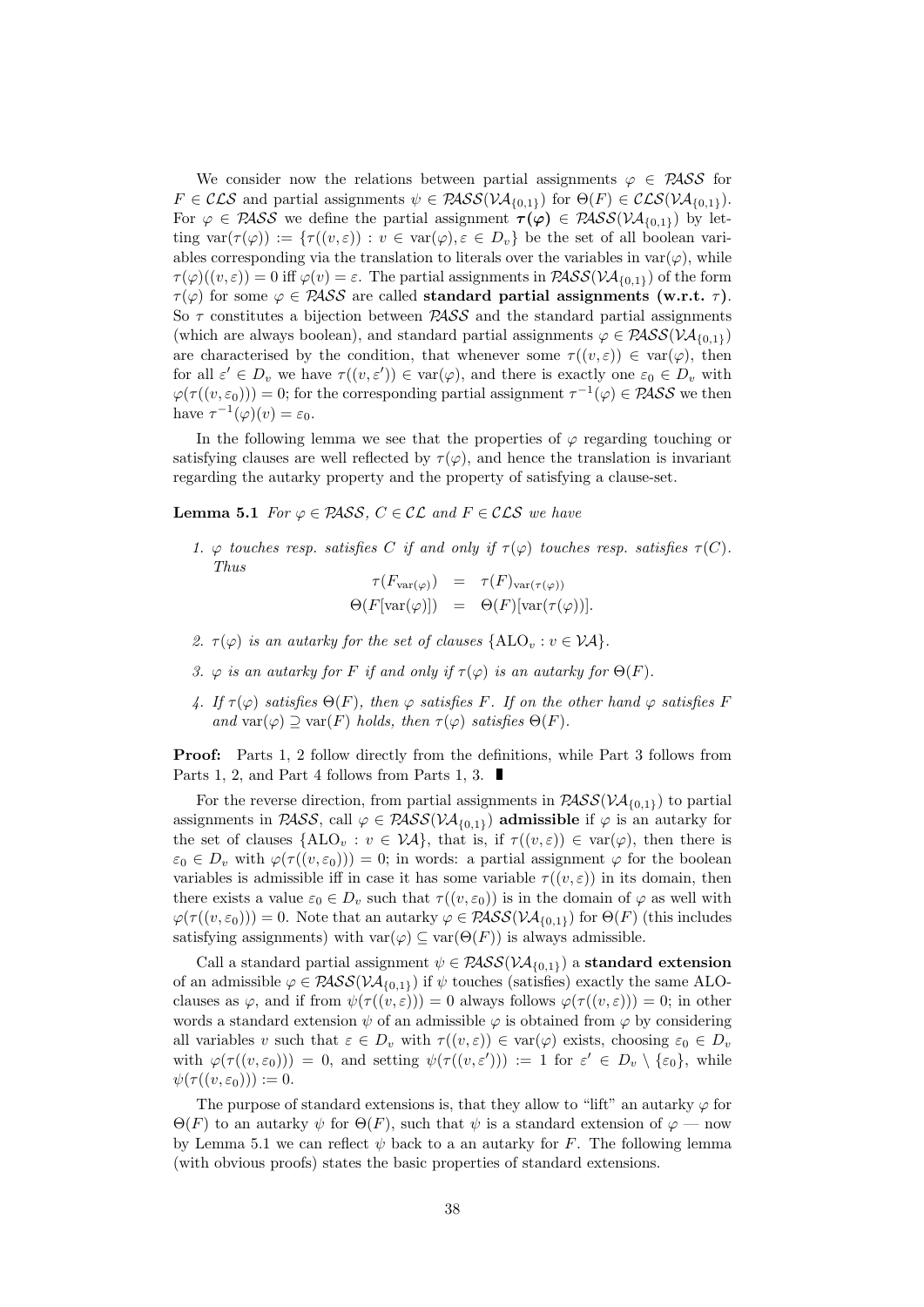**Lemma 5.2** For  $C \in \mathcal{CL}$  and  $F \in \mathcal{CLS}$ , an admissible  $\varphi \in \mathcal{PASS}(\mathcal{VA}_{\{0,1\}})$  and a standard extension  $\psi \in PASS(VA_{\{0,1\}})$  of  $\varphi$  we have

- 1. If  $\varphi$  touches resp. satisfies  $\tau(C)$  then  $\psi$  touches resp. satisfies  $\tau(C)$ .
- 2. If  $\varphi$  is an autarky for  $\Theta(F)$  then  $\psi$  is an autarky for  $\Theta(F)$ .

**Lemma 5.3** For a (generalised) clause-set  $F \in \mathcal{CLS}$  we have:

- 1.  $F \in \mathcal{SAT} \Leftrightarrow \Theta(F) \in \mathcal{SAT}$ .
- 2.  $F \in \mathcal{M} \mathcal{U} \mathcal{S} \mathcal{A} \mathcal{T} \Leftrightarrow \Theta(F) \in \mathcal{M} \mathcal{U} \mathcal{S} \mathcal{A} \mathcal{T}$ .
- 3.  $F \in \mathcal{LEAN} \Leftrightarrow \Theta(F) \in \mathcal{LEAN}$ .

**Proof:** If  $F \in \mathcal{SAT}$  then  $\Theta(F) \in \mathcal{SAT}$  with Lemma 5.1, Part 4, and if  $\Theta(F) \in$  $\mathcal{SAT}$ , then  $F \in \mathcal{SAT}$  with Lemma 5.2, Part 1 and Lemma 5.1, Part 4.

If  $F \in \mathcal{M} \mathcal{U} \mathcal{S} \mathcal{A} \mathcal{T}$ , but there were some minimally unsatisfiable  $F^* \subset \Theta(F)$ , then there would be  $F' \subset F$  with  $\Theta(F') = F^*$  (since  $F^*$  does not contain pure variables), and thus  $F'$  would be unsatisfiable by Part 1. If on the other hand  $\Theta(F) \in \mathcal{M} \mathcal{U} \mathcal{S} \mathcal{A} \mathcal{T}$ , but there were some unsatisfiable  $F' \subset F$ , then  $\Theta(F')$  would be unsatisfiable as well by Part 1.

Finally, if  $F \in \mathcal{LEAN}$  then  $\Theta(F) \in \mathcal{LEAN}$  by Lemma 5.2, Part 2 and Lemma 5.1, Part 3, and if  $\Theta(F) \in \mathcal{LEAN}$  then  $F \in \mathcal{LEAN}$  by Lemma 5.1, Part 3 (the other direction).

Parts 1 and 3 have been concluded in Corollary 20 in [32] from the stronger property  $N_a(\Theta(F)) = \Theta(N_a(F))$  (recall that  $N_a$  is the lean kernel operator); in this article we do not go further with the study of the translation Θ, but we restrict ourselves to the minimum required to understand our applications.

#### 5.3 Preservation of matching structure

**Lemma 5.4** For  $\varphi \in PASS, C \in CL$  and  $F \in CLS$  we have

- 1. If  $\tau(\varphi)$  matching satisfies  $\Theta(F)$ , then  $\varphi$  matching satisfies F.
- 2. If  $\tau(\varphi)$  is a matching autarky for  $\Theta(F)$ , then  $\varphi$  is a matching autarky for F.

**Proof:** If  $\tau(\varphi)$  matching satisfies  $\Theta(F)$ , then for each clause  $D \in \Theta(F)$  one can choose a literal  $x_D \in D$  with  $\varphi(x_D) = 1$ , such that for the variables var $(x_D) =$  $\tau((v_D, \varepsilon_D))$  the map  $D \in \Theta(F) \mapsto \tau((v_D, \varepsilon_D))$  is injective (whence  $D \in \Theta(F) \mapsto$  $(v_D, \varepsilon_D)$  is injective). Now the map  $C \in F \mapsto v_{\tau(C)}$  has for each image  $v_{\tau(C)}$  at most  $|D_v| - 1$  inverse images, since for each  $\varepsilon \in D_v$  there is at most one  $D \in \Theta(F)$ with  $v_D = v_{\tau(C)}$  and  $\varepsilon_D = \varepsilon$ , and exactly one of these D is the clause ALO<sub>v<sub>D</sub></sub>.

For Part 2 recall that  $\varphi$  is a matching autarky for F iff  $\varphi$  matching satisfies  $F[\text{var}(\varphi)]$ , which by Part 1 follows from  $\tau(\varphi)$  matching satisfying  $\Theta(F[\text{var}(\varphi)])$ , where by Lemma 5.1, Part 1 we have  $\Theta(F[\text{var}(\varphi)]) = \Theta(F)[\text{var}(\tau(\varphi))]$ , and thus the latter assertion is equivalent to  $\tau(\varphi)$  being a matching autarky for  $\Theta(F)$ .

Lemma 19, Part  $(1)(d)$  of  $[32]$  rephrased in the terminology of Subsection 4.4 says, that if  $\varphi$  is a non-repetitive matching autarky for F then  $\tau(\varphi)$  is a matching autarky for  $\Theta(F)$ ; in follows then in Corollary 20 of [32], that if  $\Theta(F)$  is matching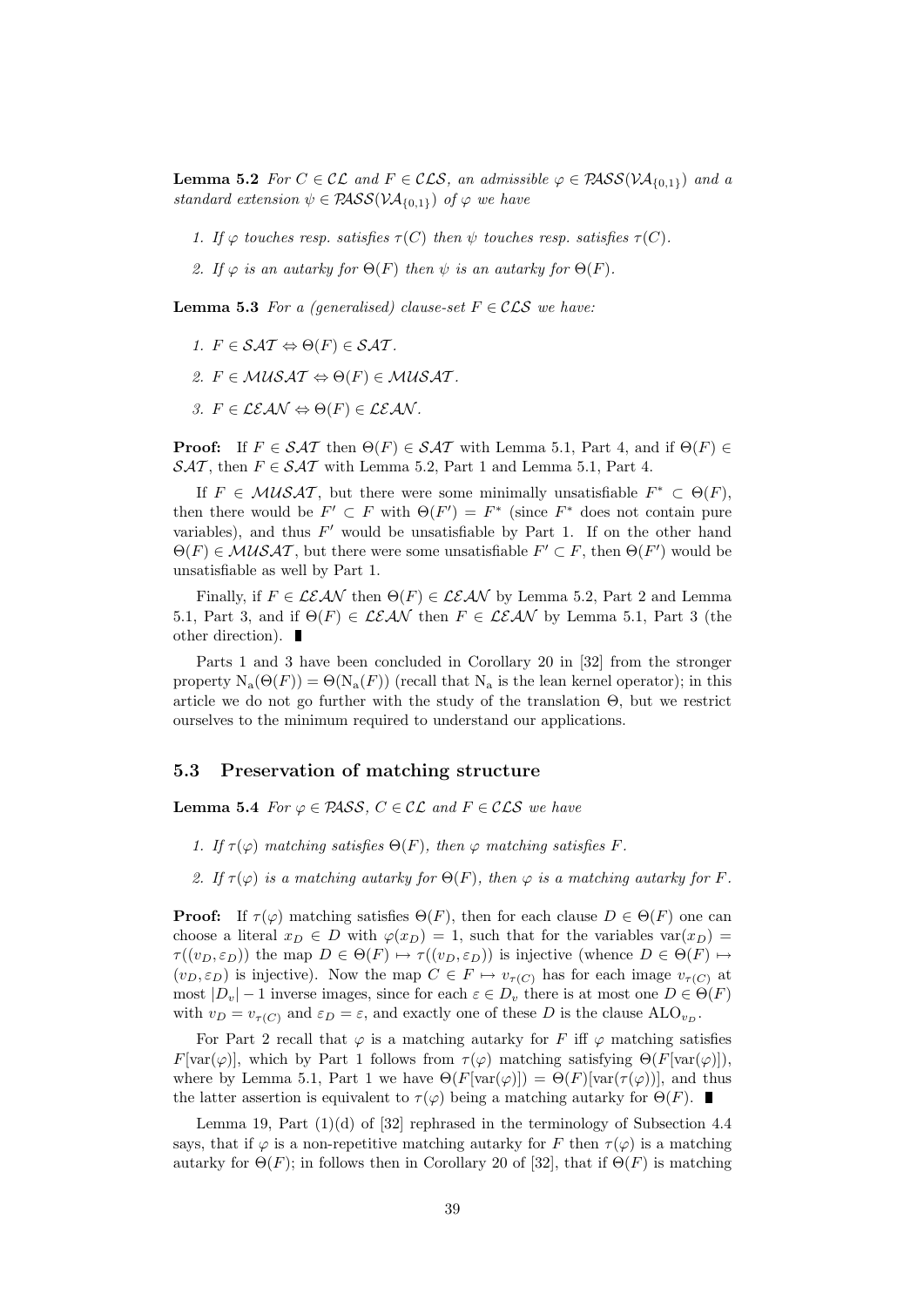lean, then F is lean w.r.t. non-repetitive matching autarkies. These properties do not hold for matching autarkies in general (in the presence of non-boolean variables), as the following examples show.

An example, where a matching autarky  $\varphi$  for a (generalised) clause-set  $F \in \mathcal{CLS}$ does not yield a matching autarky  $\tau(\varphi)$  for  $\Theta(F)$ , is given for *multi*-clause-sets by the multi-clause-set  $F_1 := 2 \cdot \{(v, 0)\}\)$  for a variable v with  $D_v = \{0, 1, 2\}$ :  $F_1$  is matching satisfiable (but note that  $F_1$  is lean w.r.t. non-repetitive matching autarkies), while  $N_{ma}(\Theta(F_1)) = \tau(F_1)$  (via matching autarkies we can only eliminate the ALO-clause), and thus  $\Theta(F_1)$  is not matching satisfiable. One sees that the problem with transferring matching autarkies from generalised (multi-)clause-sets to their boolean translation lies in the possibility that a matching in the clausevariable graph  $B(F)$  might use the same literal several times, which is not possible for the translated literals. To obtain an example using clause-sets, consider two boolean variables  $w, w'$  and let

$$
F_2 = \{ \{v \neq 0, w \neq 0\}, \{v \neq 0, w' \neq 0\}, \{w \neq 1\}, \{w' \neq 1\} \}.
$$

The partial assignment  $\varphi := \langle v \to 1, w \to 0, w' \to 0 \rangle$  is matching satisfying for  $F_2$ (note that again  $F_2$  is lean w.r.t. non-repetitive matching autarkies), but  $\tau(\varphi)$  is not a matching autarky for  $\Theta(F_2)$ , and moreover the matching lean kernel of  $\Theta(F_2)$ is  $\Theta(F_2) \setminus {\{\text{ALO}_v\}}$  (again only the ALO-clause for v can be eliminated via matching autarkies), and thus  $\Theta(F_2)$  is not matching satisfiable. Furthermore we have in this example  $\delta^*(F_2) = 0$  and  $\delta^*(\Theta(F_2)) = 1$ .

Now consider the transfer of matching autarkies in the other direction, that is, we have given a matching autarky  $\varphi \in \mathcal{PASS}(\mathcal{VA}_{\{0,1\}})$  for  $\Theta(F)$ , and we want to obtain some associated matching autarky for F. The problem here is, that  $\varphi$  might use some variable  $\tau((v,\varepsilon))$ , but not a variable  $\tau((v,\varepsilon'))$  for some  $\varepsilon' \in D_v \setminus {\varepsilon}$ , and such situations cannot be translated back to  $F$ . The simplest example for this phenomenon is (again) given by a *multi*-clause-set  $F_3 := \{(v, 1)\} + 2 \cdot \{(v, 2)\}$ for a variable v with  $D_v = \{0, 1, 2\}$ : It is  $F_3$  matching lean, but  $N_{ma}(\Theta(F_3))$  $\tau(2 \cdot \{(v, 2)\})$  (via the matching autarky  $\langle \tau((v, 0)) \to 0, \tau((v, 1)) \to 1 \rangle$  for  $\Theta(F_3)$ ). A clause-set  $F_4$ , where  $F_4$  is matching lean but  $\Theta(F_4)$  is not is given by

$$
F_4 := \{ \{v \neq 1\}, \{v \neq 2\}, \{v \neq 2, w \neq 0\}, \{w \neq 1\} \}
$$

for a boolean variable  $w$ , since here

$$
N_{ma}(\Theta(F_4)) = \tau(\{\{v \neq 2\}, \{v \neq 2, w \neq 0\}, \{w \neq 1\}\}) \cup \{ALO_w\}
$$

via the matching autarky  $\langle \tau((v, 0)) \to 0, \tau((v, 1)) \to 1 \rangle$  for  $\Theta(F_4)$ .

As we have seen now, matching autarkies for (generalised) clause-sets  $F \in \mathcal{CLS}$ and matching autarkies for  $\Theta(F) \in \mathcal{CLS}(\mathcal{VA}_{\{0,1\}})$  in general are incomparable. Nevertheless we can use them to show fixed-parameter tractability for generalised clause-sets w.r.t. the parameter  $\delta^*(F)$  as follows.

**Theorem 5.5** SAT decision for (generalised) clause-sets  $F \in \mathcal{CLS}$  can be done in time  $O(2^{\delta^*(F)} \cdot (\sum_{v \in \text{var}(F)} |D_v|)^3)$ 

**Proof:** Consider  $F \in \mathcal{CLS}$  and let  $F^*$  be the result of reducing  $\Theta(F)$  w.r.t. matching autarkies and pure autarkies (thus  $F^*$  is the unique maximal sub-clause-set of  $F$ which is matching lean and does not contain pure variables). We can compute  $F^*$  in polynomial time, and  $F^*$  is satisfiability equivalent to F. Since  $F^*$  contains no pure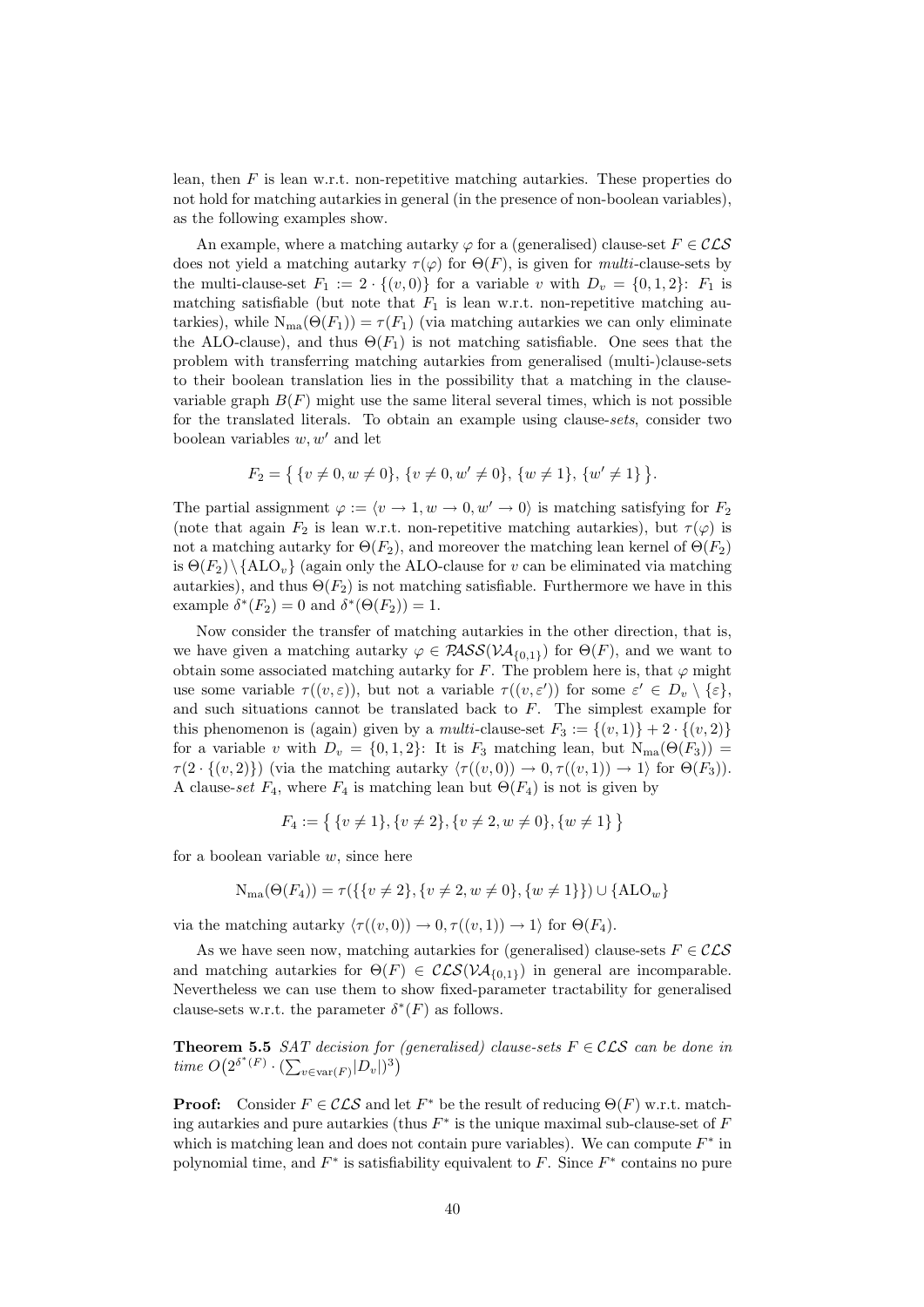literals, it corresponds to a sub-clause-set of F, and thus we have  $\delta(F^*) \leq \delta^*(F)$ , and since  $F^*$  is matching lean we have  $\delta^*(F^*) = \delta(F^*)$ . Theorem 4 in [48] says, that satisfiability of  $F^*$  can be tested in time  $O(2^{\delta^*(F^*)} \cdot n(F^*)^3)$ , where in this procedure actually already the cost of reducing  $\Theta(F)$  to  $F^*$  is included if we use  $n(\Theta(F))$  instead of  $n(F^*)$  in the big-Oh expression (see Section 5 in [48]), and the theorem follows.  $\blacksquare$ 

## 6 Irredundant and minimally unsatisfiable generalised clause-sets

One of the main motivation for the notion of "lean clause-sets" is, that in this way we get a "smooth" and flexible generalisation of the "rigid" (but important) notion of minimally unsatisfiable clause-sets. In this section we will consider some of the basic facts on minimally unsatisfiable clause-sets in our generalised setting. We start in Subsection 6.1 with a discussion of the notion of "irredundant clause-sets" (a notion applicable also to satisfiable clause-sets). In the boolean case, irredundant clause-sets have been studied in [9] (using the notion of a "clause minimal formula"), concentrating on complexity theoretical questions; we consider the basic question of preservation of irredundancy under application of partial assignments.

In Subsection 6.2 we consider the in some sense most extreme case of irredundant clause-sets, namely "hitting clause-sets" (every two different clauses clash, that is, have no common falsifying assignment; in other words, the conflict graph is complete), and the natural generalisation to "multihitting clause-sets" (the conflict graph is multipartite). In Corollary 6.6 we show that hitting clause-sets are exactly those clause-sets which are irredundant after application of any partial assignment, and thus unsatisfiable hitting clause-sets are exactly those clause-sets which are minimally unsatisfiable after application of any partial assignment (Corollary 6.7). For unsatisfiable multihitting clause-sets in Lemma 6.8 it is shown that they have exactly one minimally unsatisfiable sub-clause-set (which can be computed efficiently by subsumption-elimination), and in Lemma 6.10 we show that the satisfiability problem for bihitting clause-sets (where the conflict graph is bipartite) is solvable in quasi-polynomial time (this problem is essentially the same problem as the hypergraph transversal problem).

In Subsection 6.3 "saturated minimally unsatisfiable clause-sets" are discussed; here we see a concrete example, where generalised clause-sets behave essentially more complicated than boolean clause-sets. Finally in Subsection 6.4 we characterise minimally unsatisfiable generalised clause-sets of deficiency one as well as the special cases of saturated and marginal clause-sets.

#### 6.1 Irredundant clause-sets

A clause  $C \in F$  is called **redundant** for clause-set  $F \in \mathcal{CLS}$  if  $F \setminus \{C\} \models C$ holds, while otherwise  $C$  is called **irredundant** for  $F$ . It is  $C$  redundant for F if and only if the set  $\mathfrak{F}_{var(F)}(C)$  of falsifying assignments for C is covered by  $(\mathfrak{F}_{\text{var}(F)}(C'))_{C'\in F\backslash\{C\}}$ , the set of falsifying assignments for the remaining clauses. We are interested here in the question, given a partial assignment  $\varphi$  and a clause  $C \in F$  with  $\varphi * \{C\} \neq \top$ , under what circumstances is the clause  $\varphi * C = C \setminus C_{\varphi}$ redundant for  $\varphi * F$ ? We will see, that this question is closely related to the question, how "much irredundant" C is for F, that is, how much of  $\mathfrak{F}_{var(F)}(C)$  is covered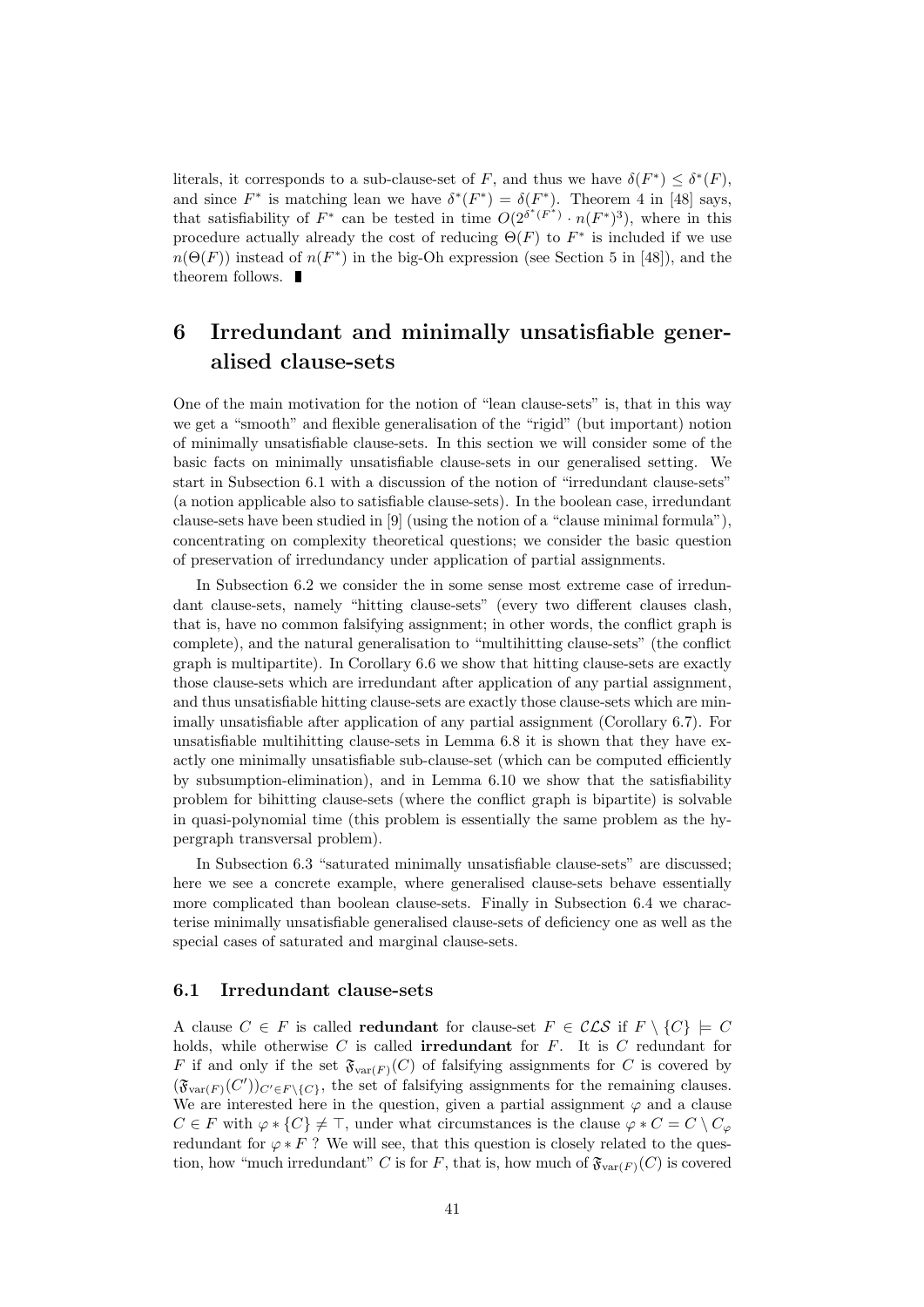by  $(\mathfrak{F}_{\text{var}(F)}(C'))_{C' \in F \setminus \{C\}}$ , which can be recast as the question, whether for some  $C' \supseteq C$  we have  $F \setminus \{C\} \models C'.$ 

Assume that  $\varphi * C$  is redundant for  $\varphi * F$ , that is,  $(\varphi * F) \setminus (\varphi * \{C\}) \models \varphi * C$ holds. Due to  $(\varphi * F) \setminus (\varphi * \{C\}) \subseteq \varphi * (F \setminus \{C\})$  it follows  $\varphi * (F \setminus \{C\}) \models \varphi * C$ , which is equivalent to  $F \setminus \{C\} \models C \cup C_{\varphi}$ . Let us call C  $\varphi$ -redundant for F if  $F \setminus \{C\} \models C \cup C_{\varphi}$  holds, and otherwise  $\varphi$ -irredundant. In other words, C is  $\varphi$ redundant for F iff the part of  $\mathfrak{F}_{var(F)}(C)$  which consists of assignments compatible with  $\varphi$  is covered by  $(\mathfrak{F}_{\text{var}(F)}(C'))_{C'\in F\setminus\{C\}}$ .

If C is  $\varphi$ -irredundant for F, then  $\varphi * C$  is irredundant for  $\varphi * F$ , but the reverse direction is not true in general due to the fact, that there might be other clauses  $C' \in F$  with  $\varphi * C' = \varphi * C$ . To repair this, let us call clause C contraction- $\varphi$ redundant for  $F$  if

$$
F \setminus \{C' \in F : \varphi * \{C'\} = \varphi * \{C\}\} \models C \cup C_{\varphi},
$$

while otherwise we call C **contraction-** $\varphi$ **-irredundant** for F. We summarise (and extend) the foregoing discussion in Lemma 6.1, whose proof should be obvious by now.

**Lemma 6.1** Consider a generalised clause-set  $F \in \mathcal{CLS}$ , a clause  $C \in F$  and a partial assignment  $\varphi \in PASS$  such that  $\varphi * \{C\} \neq \top$ .

- 1.  $\varphi * C$  is (ir)redundant for  $\varphi * F$  if and only if C is contraction- $\varphi$ -(ir)redundant for F.
- 2. (a) If C is  $\varphi$ -irredundant for F, then C is contraction- $\varphi$ -irredundant for F.
	- (b) If there is no clause  $C' \in F \setminus \{C\}$  with  $\varphi * \{C'\} = \varphi * \{C\}$  (that is, C is "contraction-free" in F w.r.t.  $\varphi$ ), then also the reverse direction holds, that is, if C is contraction- $\varphi$ -irredundant for F then C is  $\varphi$ -irredundant for F. It is C contraction-free in F w.r.t.  $\varphi$  in the following cases:
		- (i)  $n(\varphi) = 0$  (i.e.,  $\varphi$  is the empty partial assignment);
		- (ii)  $n(\varphi) = 1$  and F is subsumption-free:
		- (iii) C clashes with every  $C' \in F \setminus \{C\}.$

**Corollary 6.2** Consider a generalised clause-set  $F \in \mathcal{CLS}$  which is subsumptionfree, a clause  $C \in F$  and a variable  $v \in V\mathcal{A}$  together with  $\varepsilon \in D_v$  such that for all  $\varepsilon' \in D_v \setminus {\varepsilon}$  we have  $(v, \varepsilon') \notin C$ . Then  $\langle v \to \varepsilon \rangle * C = C \setminus {\{v, \varepsilon\}}$  is irredundant for  $\langle v \rightarrow \varepsilon \rangle * F$  if and only if C is  $\langle v \rightarrow \varepsilon \rangle$ -irredundant for F, that is, iff  $F \setminus \{C\} \not\models$  $C \cup \{(v, \varepsilon)\}.$ 

A (generalised) clause-set  $F \in \mathcal{CLS}$  is called **irredundant** if all  $C \in F$  are irredundant for  $F$ , otherwise  $F$  is called **redundant**. A clause-set  $F$  is minimally unsatisfiable if and only if  $F$  is unsatisfiable and irredundant. Obviously irredundant clause-sets are subsumption-free, and from Corollary 6.2 we get immediately:

**Corollary 6.3** Consider an irredundant generalised clause-set  $F \in \mathcal{CLS}$ , a clause  $C \in F$  and a variable  $v \in V$ A together with  $\varepsilon \in D_v$ .

1. If there exists  $\varepsilon' \in D_v \setminus \{\varepsilon\}$  with  $(v, \varepsilon') \in C$ , then clause C vanishes when applying  $\langle v \to \varepsilon \rangle$  to F (and in that sense it becomes redundant in  $\langle v \to \varepsilon \rangle$ ). So assume  $val_v({C}) \subseteq {\varepsilon}$  in the sequel.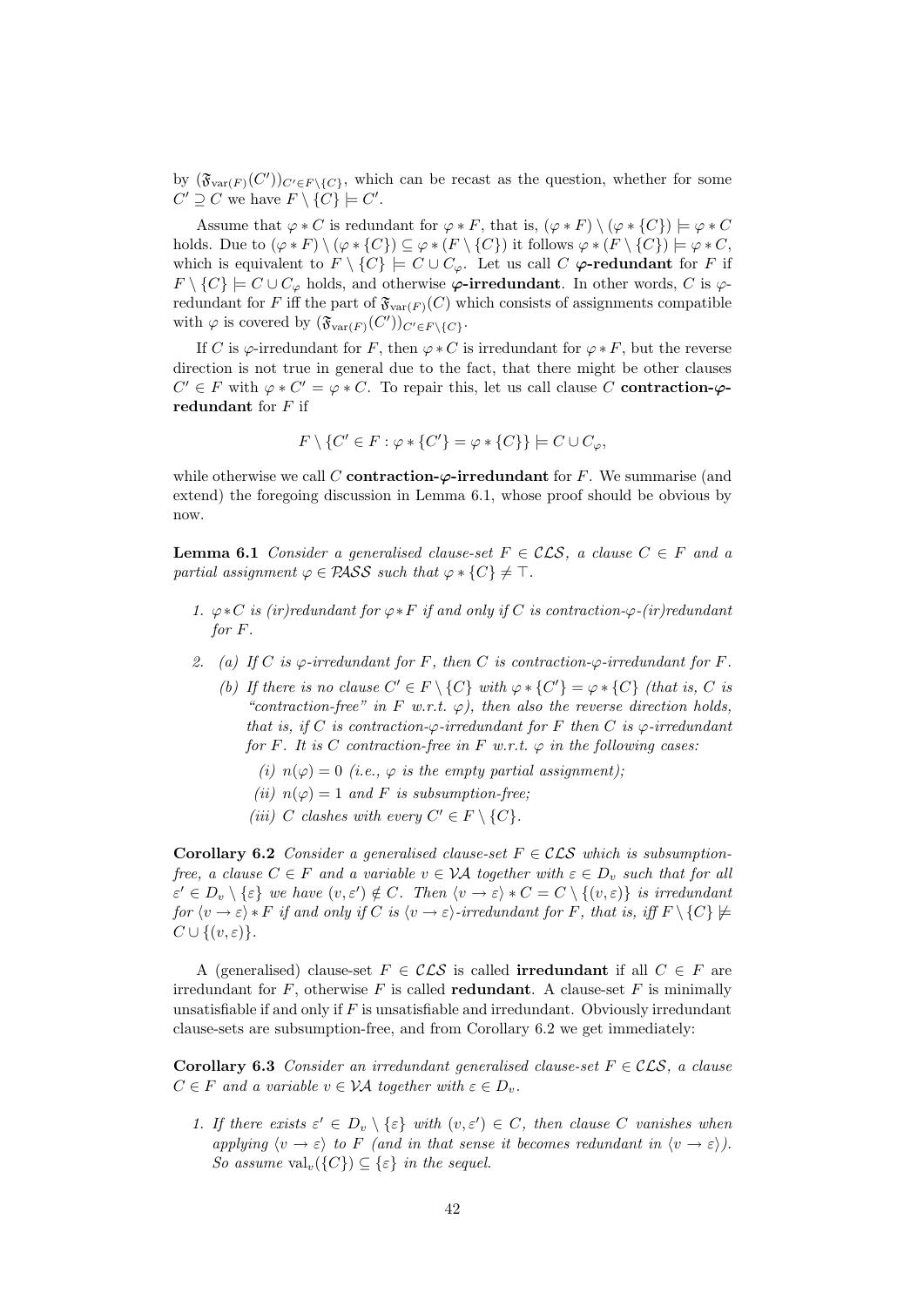- 2. If  $(v, \varepsilon) \in C$ , then  $\langle v \to \varepsilon \rangle * C = C \setminus \{(v, \varepsilon)\}\$ is irredundant for  $\langle v \to \varepsilon \rangle * F$ .
- 3. If  $(v, \varepsilon) \notin C$ , then C is irredundant for  $\langle v \to \varepsilon \rangle * F$  if and only if C is  $\langle v \rightarrow \varepsilon \rangle$ -irredundant for F, i.e., iff  $F \setminus \{C\} \not\models C \cup \{(v,\varepsilon)\}.$

Considering a clause  $C \in F$ , we called C redundant for F iff  $F \setminus \{C\} \models C$ ; now for arbitrary clauses C we can call C "dependent" on F if  $F \models C$  holds (that is, if the set of falsifying assignments of  $F$  covers the set of falsifying assignments of C), and otherwise "independent". If  $C \in F$ , then C is dependent on F, while C is redundant for F iff C is dependent on  $F \setminus \{C\}$ . The relation of C depending on F allows two dimensions for minimisation: Considering a minimal clause  $C$  which is dependent on  $F$  we arrive at the notion of a *prime implicant* of  $F$ , while considering a minimal clause-set  $F$  such that  $C$  depends on  $F$  we arrive at a "minimal premise set" for C. The following lemma states the relation between minimal premise sets and minimally unsatisfiable clause-sets.

**Lemma 6.4** Consider a generalised clause-set  $F \in \mathcal{CLS}$  and a clause  $C \in \mathcal{CL}$ . Then the following assertions are equivalent:

- 1. F is a minimal premise set for C.
- 2.  $\varphi_C * F$  is minimally unsatisfiable, no clause of F is satisfied by  $\varphi$ , and F is  $\varphi$ -contraction free, that is, there are no clauses  $C, C' \in F, C \neq C'$ , with  $\varphi * \{C\} = \varphi * \{C'\}.$

#### 6.2 Hitting and multihitting clause-sets

The next lemma answers the question which clauses C remain irredundant for a clause-set F under all applications of partial assignments; this strongest form of irredundancy of  $C$  for  $F$  turns out to be equivalent to the condition, that the set of falsifying assignments for C is not covered at all by  $(\mathfrak{F}_{\text{var}(F)}(C'))_{C'\in F\setminus\{C\}}$  (i.e., these two sets are disjoint). A simple but important observation here is, that for two clauses  $C, C'$  and  $\text{var}(C) \cup \text{var}(C') \subseteq V$  we have  $\mathfrak{F}_V(C) \cap \mathfrak{F}_V(C') = \emptyset$  iff C and  $C'$  clash.

**Lemma 6.5** Consider a generalised clause-set  $F \in \mathcal{CLS}$  and a clause  $C \in \mathcal{CL}$ . Then the following assertions are equivalent:

- (i) C is  $\varphi$ -irredundant for all  $\varphi \in PASS$ .
- (ii) C is contraction- $\varphi$ -irredundant for all  $\varphi \in PASS$ .
- (iii)  $\mathfrak{F}_{var(F)}(C) \cap \bigcup_{C' \in F \setminus \{C\}} \mathfrak{F}_{var(F)}(C') = \emptyset.$
- (iv) C clashes with every  $C' \in F \setminus \{C\}$ , i.e., clause C is connected in the conflict graph  $cg(F)$  to every other vertex.

**Proof:** By the above remark we see that (iii) and (iv) are equivalent. By definition (iii) is equivalent to (i), while by Lemma 6.1, part 2 it is (i) equivalent to (ii).

Corollary 6.6 A generalised clause-set  $F \in \mathcal{CLS}$  is a hitting clause-set if and only if for all  $\varphi \in PASS$  it is  $\varphi * F$  irredundant.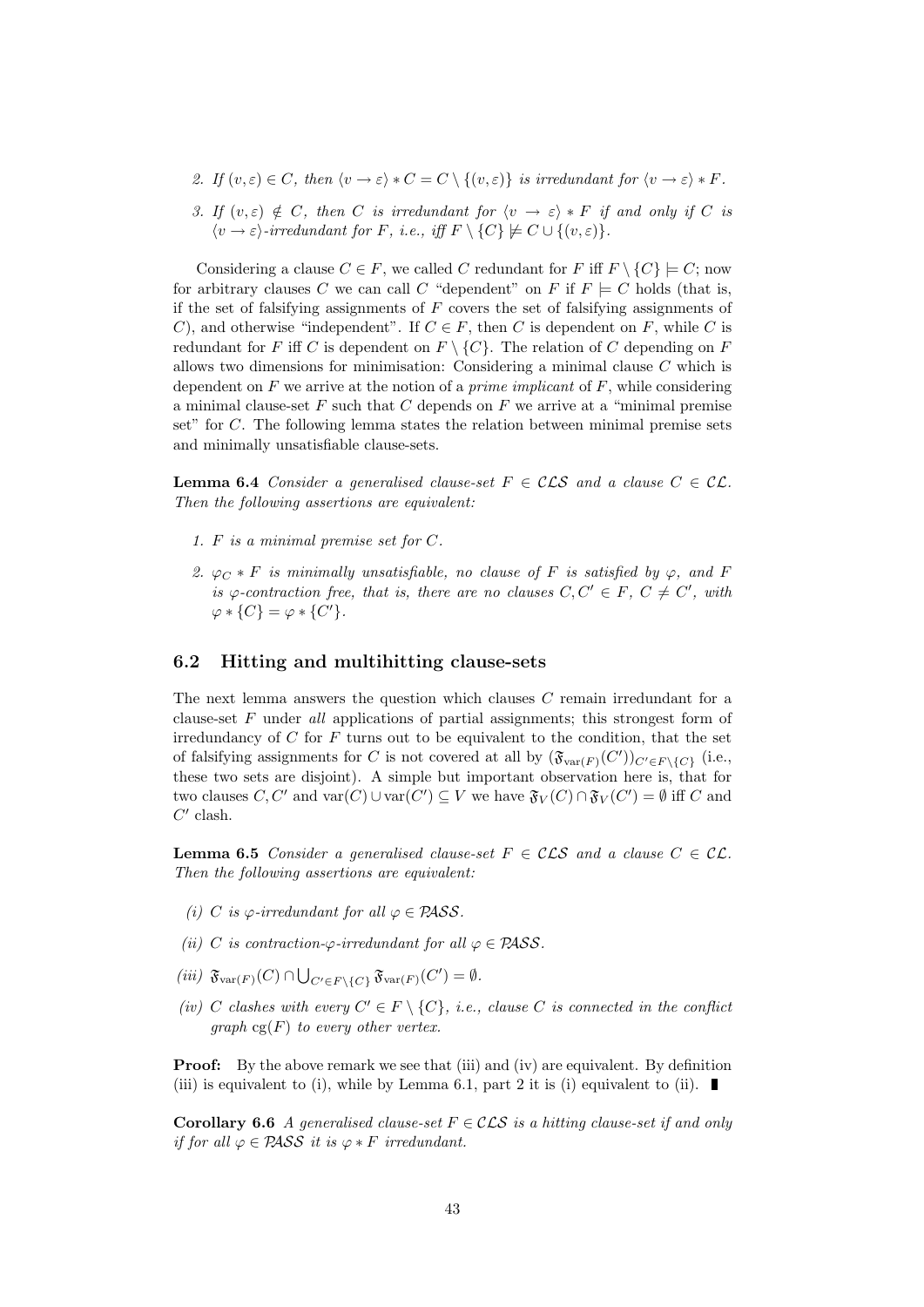Generalising Theorem 32 in [35]:

**Corollary 6.7** A generalised clause-set  $F \in \mathcal{CLS}$  is an unsatisfiable hitting clauseset if and only if for every partial assignment  $\varphi \in PASS$  it is  $\varphi * F$  minimally unsatisfiable.

Hitting clause-sets are irredundant; the more general class of multihitting clausesets (clause-sets with complete multipartite conflict graph) contains redundant clause-sets, but all redundancies can be removed efficiently (and canonically), as the following lemma shows. We use the notion of an irredundant core of a clause-set  $F \in \mathcal{CLS}$  which is an irredundant  $F' \subseteq F$  such that  $F'$  is equivalent to F. An irredundant core of an unsatisfiable clause-set is called a minimally unsatisfiable core.

**Lemma 6.8** Consider a generalised clause-set  $F \in \mathcal{CLS}$  which is multihitting. Let  $\mathbb F$  be the multipartition of F, and  $V := \text{var}(F)$ .

- 1. For  $F_1, F_2 \in \mathbb{F}$ ,  $F_1 \neq F_2$  we have  $\mathfrak{F}_V(F_1) \cap \mathfrak{F}_V(F_2) = \emptyset$ .
- 2. If for  $F' \subseteq F$  and  $C \in F \setminus F'$  we have  $F' \models C$ , then there must be some  $C' \in F'$  with  $C' \subset C$ .
- 3. F has exactly one irredundant core, which is obtained from F by subsumptionelimination. Thus if  $F$  is unsatisfiable, then  $F$  has exactly one minimally unsatisfiable core, which is obtained from  $F$  by subsumption-elimination.
- 4. A hitting clause-set F is unsatisfiable iff  $\sum_{C \in F} |\mathfrak{F}_V(\{C\})| = |\mathcal{P}\mathcal{A}\mathcal{S}\mathcal{S}(V)|$ .

**Proof:** Part 1 follows by definition. In Part 2 it is  $\mathfrak{F}_V(\{C\})$  covered by  $\mathfrak{F}_V(F')$ , and thus by Part 1 in fact  $\mathfrak{F}_V(\{C\})$  is covered by  $\mathfrak{F}_V(F' \cap F_C)$ , where  $F_C \in \mathbb{F}$  with  $C \in F_C$ ; i.e.,  $F_C \cap F' \models \{C\}$ . By the strong completeness of resolution and the fact that within  $F_C$  no clashes exist, it follows that there must be  $C' \in F' \cap F_C$  with  $C' \subset C$ . Part 3 follows immediately from Part 2. Finally Part 4 follows immediately from Part 1.  $\blacksquare$ 

**Corollary 6.9** A multihitting clause-set is irredundant if and only if  $F$  is subsumption-free. Thus an unsatisfiable multihitting clause-set is minimally unsatisfiable if and only if  $F$  is subsumption-free.

Using  $|\mathfrak{F}_{var(F)}(C)| = \prod_{v \in var(F) \setminus var(C)} |D_v|$  for  $C \in F$  it follows that satisfiability for generalised hitting clause-sets is decidable in polynomial time (generalising the well-known special case for boolean clause-sets). For boolean *bihitting* clause-sets (where the conflict graph is bipartite) in [21] it was shown, that satisfiability decision can be done in quasi-polynomial time (where "quasi-polynomial" means a "polynomial" upper bound with the exponent of logarithmic order in the size of the input); this can immediately be generalised:

Lemma 6.10 Satisfiability for generalised clause-sets which are bihitting is decidable in quasi-polynomial time.

Proof: Variables with a domain size greater than two appearing in a bihitting clause-set must be pure variables, since if a generalised clause-set contains a variable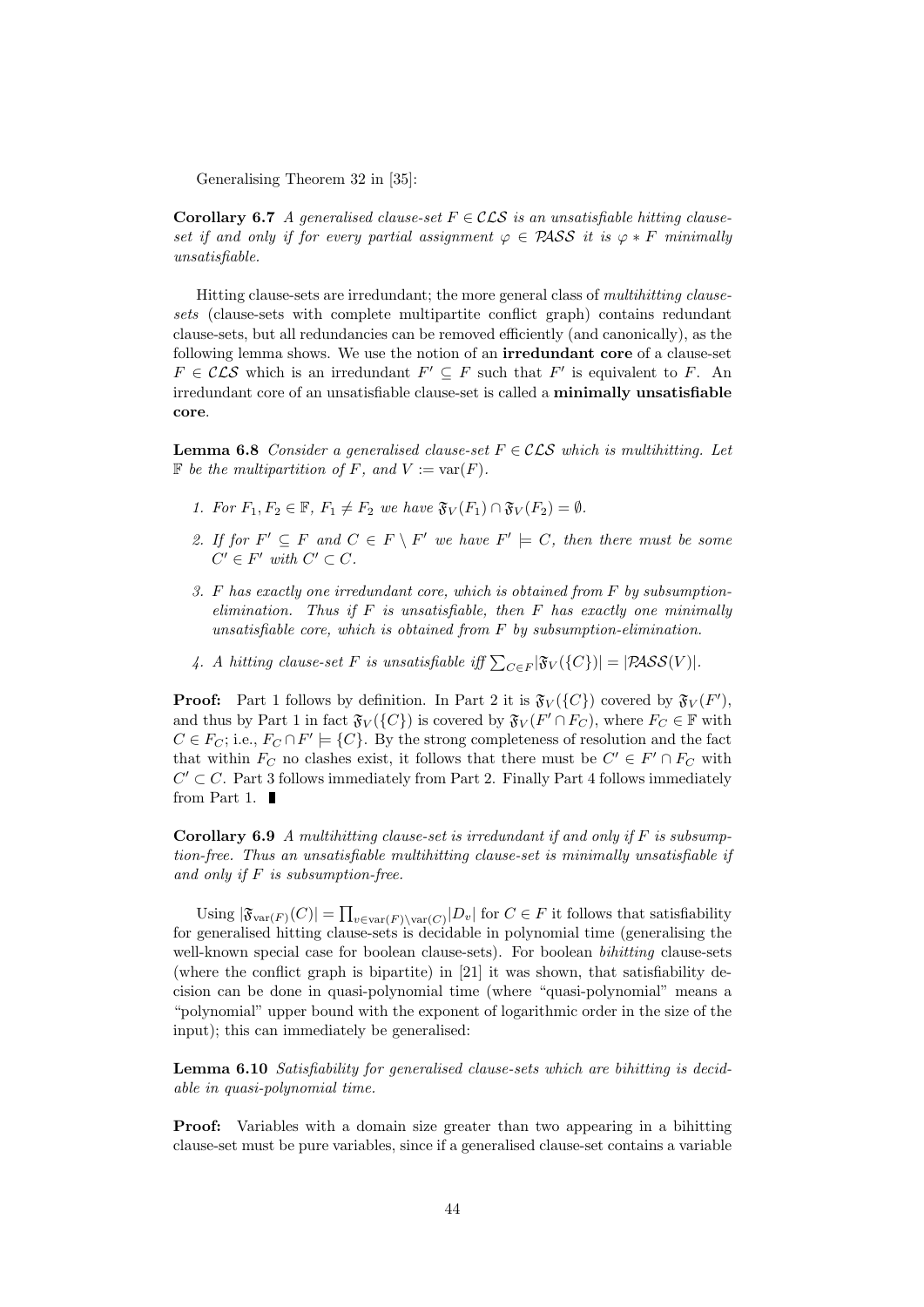of domain size k, then the conflict graph contains the complete graph  $K_k$  (which is not bipartite).

It seems to be a very interesting question, to what degree (generalised) multihitting clause-sets have efficient satisfiability decision (see [36] for more information in the boolean case).

#### 6.3 Saturated minimally unsatisfiable clause-sets

A clause-set  $F \in \mathcal{CLS}$  is called **saturated minimally unsatisfiable**, if F is unsatisfiable, but for any clause  $C \in F$  replacing C in F by  $C \cup \{x\}$  for any literal x with  $var(x) \notin var(C)$  and  $|D_{var(x)}| \ge 2$  yields a satisfiable clause-set. Saturated minimally unsatisfiable clause-sets are minimally unsatisfiable (consider  $x$  such that  $var(x) \notin var(F)$ , and actually a clause-set F is saturated minimally unsatisfiable iff it is minimally unsatisfiable and addition of a literal x with  $var(x) \in var(F)$  to any clause C with  $var(x) \notin var(C)$  yields a satisfiable clause-sets. The set of all saturated minimally unsatisfiable clause-sets is called  $\mathcal{SMUSAT}$ . By Lemma 6.8, part 4 we see that unsatisfiable hitting clause-sets are in  $\mathcal{SM} \mathcal{U} \mathcal{S} \mathcal{A} \mathcal{T}$ .

**Lemma 6.11** Every minimally unsatisfiable clause-set  $F \in \mathcal{M}$   $\mathcal{N}$   $\mathcal{A}$   $\mathcal{T}$  can be **saturated**, that is there exists  $F^* \in \mathcal{SMUSAT}$  with  $\text{var}(F^*) = \text{var}(F)$  and a bijection  $\pi : F \to F^*$  such that for all  $C \in F$  we have  $C \subseteq \pi(C)$ .

**Proof:** The observation needed here is, that if for a minimally unsatisfiable clauseset F we replace some clause  $C \in F$  by a clause  $C' \supset C$ , obtaining  $F' := (F \setminus \{C\}) \cup$  $\{C'\}$ , then F' is minimally unsatisfiable if F' is unsatisfiable (the only possibly redundant clause in  $F'$  is  $C'$ , and if  $C'$  is redundant in  $F'$ , then  $F'$  is satisfiable, since  $F' \setminus \{C'\} = F \setminus \{C\} \in \mathcal{SAT}$ ). So we can add literals x with var $(x) \in \text{var}(F)$  to clauses such that we maintain (minimally) unsatisfiability, and finally we will end up with a saturated  $F^*$ .

For boolean clause-sets the characterisation of  $\mathcal{SM} \mathcal{U} \mathcal{S} \mathcal{A} \mathcal{T}$  from Lemma C.1 in [28] is fundamental: A minimally unsatisfiable boolean clause-set  $F$  is saturated if and only if for every variable  $v \in \text{var}(F)$  and each  $\varepsilon \in D_v = \{0, 1\}$  it is  $\langle v \to \varepsilon \rangle * F$ minimally unsatisfiable. Together with saturation this characterisation provides a powerful method for proving properties of minimally unsatisfiable clause-sets via induction on the number of variables. For generalised clause-sets saturatedness is weaker, and the above condition is only sufficient for being minimally unsatisfiable, but is no longer necessary. The following lemma develops these fundamental facts, using the following notion: We say that *addition of literal x renders clause-set*  $F$ satisfiable iff for all clauses  $C \in F$  with  $var(x) \notin var(C)$  the clause-set  $(F \setminus \{C\}) \cup$  $\{C \cup \{x\}\}\$ is satisfiable (thus a clause-set F is saturated minimally unsatisfiable iff  $F$  is unsatisfiable and addition of any literal renders  $F$  satisfiable).

**Lemma 6.12** Consider a generalised clause-set  $F \in \mathcal{M}$  MSAT and a literal  $(v, \varepsilon) \in$  $LIT$ .

- 1. If  $\langle v \to \varepsilon \rangle * F \in \mathcal{M} \mathcal{U} \mathcal{S} \mathcal{A} \mathcal{T}$ , then for all  $\varepsilon' \in D_v \setminus \{\varepsilon\}$  addition of literal  $(v, \varepsilon')$ renders F satisfiable.
- 2. If v is boolean, and for  $\varepsilon' \in D_v \setminus {\varepsilon}$  addition of literal  $(v, \varepsilon')$  renders F satisfiable, then  $\langle v \rightarrow \varepsilon \rangle * F \in \mathcal{M} \mathcal{U} \mathcal{S} \mathcal{A} \mathcal{T}$ .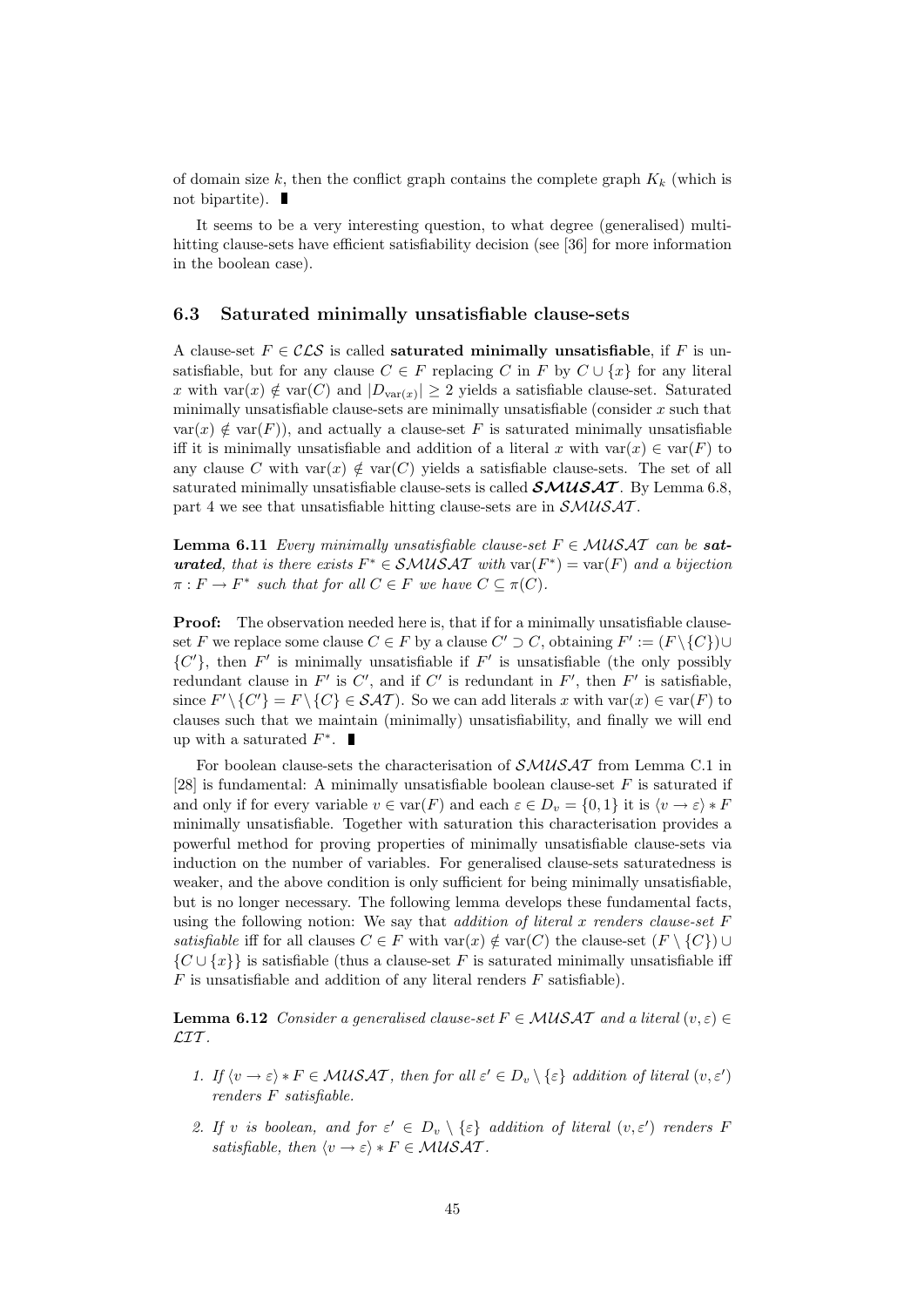**Proof:** For Part 1 assume that there is  $C \in F$ ,  $v \notin \text{var}(C)$  and  $\varepsilon' \in D_v \setminus \{\varepsilon\}$  such that  $F' := (F \setminus \{C\}) \cup \{C \cup \{(v, \varepsilon')\}\}\$ is unsatisfiable. Then  $\langle v \to \varepsilon \rangle * F' \in USAT$ with  $\langle v \to \varepsilon \rangle * F' = (\langle v \to \varepsilon \rangle * F) \setminus \{C\}$ , and thus C would be redundant in  $\langle v \rightarrow \varepsilon \rangle * F$ .

For Part 2 assume that  $\langle v \rightarrow \varepsilon \rangle * F$  is not minimally unsatisfiable; by Corollary 6.3 thus there is a clause  $C \in F$ ,  $v \notin \text{var}(C)$  such that  $F \setminus \{C\} \models C \cup \{(v, \varepsilon)\}.$ It follows that for  $F' := (F \setminus \{C\}) \cup \{C \cup \{(v, \varepsilon')\}\}\$ we have  $F' \models C$  (using one resolution step), and thus  $F'$  would be unsatisfiable.

**Corollary 6.13** If for the generalised clause-set  $F \in \mathcal{CLS}$  for every partial assignment  $\varphi \in PASS$  with  $n(\varphi) \leq 1$  we have  $\varphi * F \in MUSAT$ , then  $F \in SMUSAT$ . If F is boolean, then also the reverse direction holds, that is,  $F \in \mathcal{SMUSAT}$ if and only if for every partial assignment  $\varphi \in PASS$  with  $n(\varphi) \leq 1$  we have  $\varphi * F \in \mathcal{M} \mathcal{U} \mathcal{S} \mathcal{A} \mathcal{T}$ .

An example to show that the implication " $F \in \mathcal{SMUSAT} \Rightarrow \langle v \rightarrow \varepsilon \rangle * F \in$  $MUSAT'$  in Corollary 6.13 does not hold for generalised clause-sets is as follows: Consider variables a, b with  $D_a = D_b = \{0, 1, 2\}$ , and let F be the following clauseset with 4 binary clauses and 2 unary clauses:

$$
F := \{ \{a \neq 0, b \neq 0\}, \{a \neq 1, b \neq 0\}, \{a \neq 0, b \neq 1\}, \{a \neq 1, b \neq 1\}, \{a \neq 2\}, \{b \neq 2\} \}.
$$

It is  $F \in \mathcal{SMUSAT}$  (as can be verified directly), while  $\langle a \rightarrow 2 \rangle * F = {\perp, {\{b \neq b\}}}$ 2}}  $\notin \mathcal{M} \mathcal{U} \mathcal{S} \mathcal{A} \mathcal{T}$  (as well as  $\langle b \rightarrow 2 \rangle * F = {\perp, \{a \neq 2\}} \notin \mathcal{M} \mathcal{U} \mathcal{S} \mathcal{A} \mathcal{T}$ ).

An important application of the process of saturation for boolean clause-sets is given by Lemma C.2 in [28], proving that for every  $F \in \mathcal{M} \& \mathcal{S} \& \mathcal{A} \mathcal{T}, F \neq {\{\perp\}}$  there is a variable  $v \in \text{var}(F)$  such that for  $\varepsilon \in D_v = \{0,1\}$  we have  $\#_{(v,\varepsilon)}(F) \leq \delta(F)$ . The proof is based on the characterisation of saturated minimally unsatisfiable boolean clause-sets in Corollary 6.13 and uses  $\delta(F) \geq 1$  for  $F' \in \mathcal{M} \& \mathcal{A} \mathcal{T}$ , where  $F'$  is obtained from F by applying suitable partial assignments  $\varphi$  with  $n(\varphi) = 1$ . It is not clear to me how to obtain a full generalisation for generalised clause-sets (the problem is that saturation is not that powerful anymore); in Lemma 6.14 we obtain the generalisation of Lemma C.2 ([28]) to generalised clause-sets in the special case of deficiency one.

#### 6.4 Characterisation of the basic case of deficiency one

Generalising the tree construction from [28] (exploiting a formula class introduced by Stephen Cook and communicated to me by Alasdair Urquhart), let a deficiency-1 tree representation (in the remainder of this section just called "tree representation") be a 4-tuple  $(T, r, v, \varepsilon)$ , where

- $(T, r)$  is a finite tree with root r (inner nodes (that is, nodes which are not leaves) can have an arbitrary number of children).
- v labels each inner node w of  $(T, r)$  with a variable  $v(w)$ .
- $\varepsilon$  labels each edge  $e$  leading from a node w to a node w' (edges are directed from the root towards the leaves) with a value  $\varepsilon(e) \in D_{v(w)}$  such that the labelling of the edges going out from w yields a bijection to  $D_{v(w)}$ .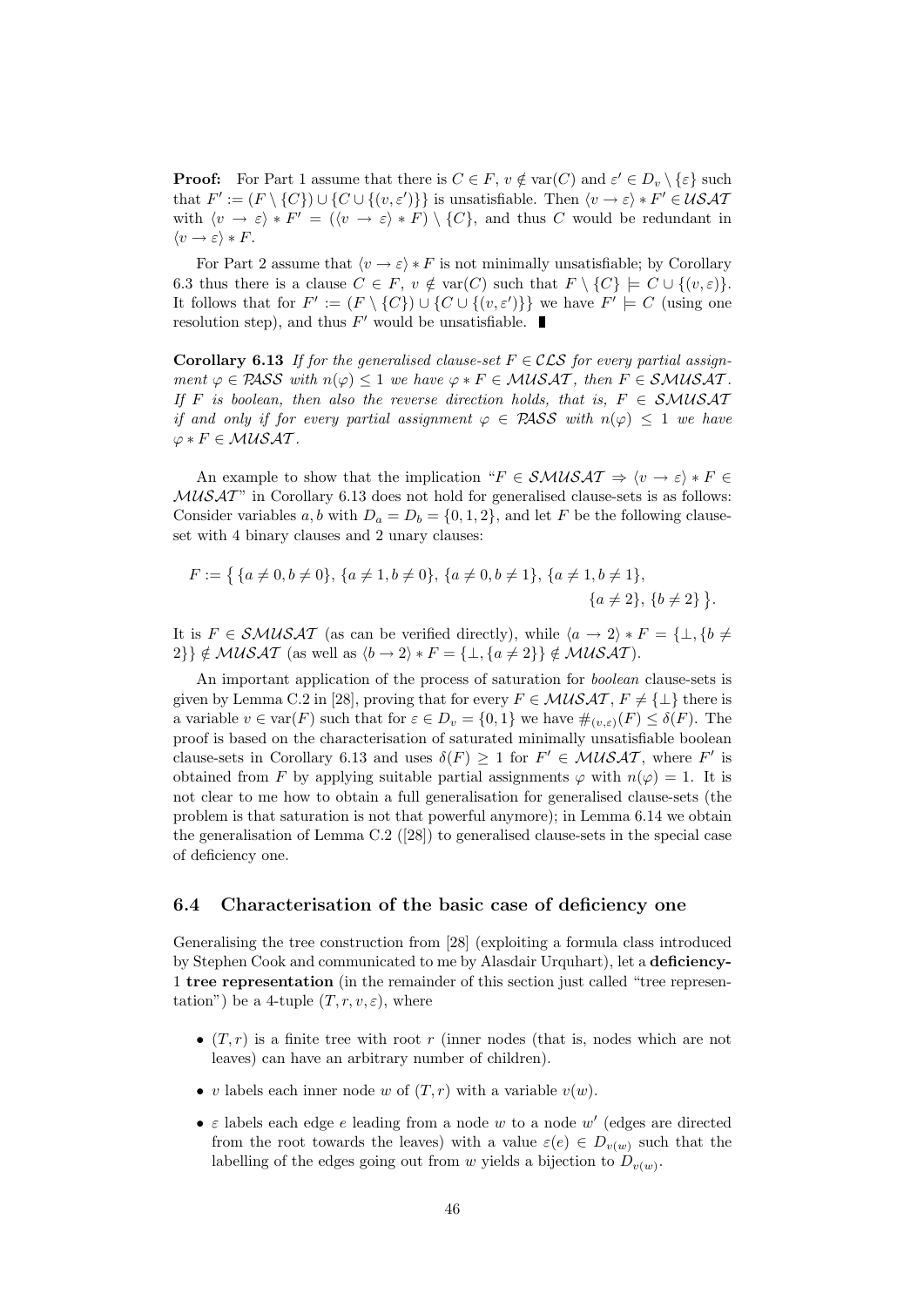If an order on the value set  $D_{v(w)}$  is given, then also the outgoing edges are ordered by the same order; in the special case of boolean variables thus we can speak of "left" and "right" branches, corresponding to the positive and negative literal. An example  $R$  is given as follows.



This tree representation R uses six variables  $a, \ldots, f$  with  $D_a = D_c = \{0, 1, 2\}$ ,  $D_b = D_f = \{0, 1\}$  (thus b, f are boolean variables), and  $D_d = D_e = \{0\}.$ 

Given a tree representation  $(T, r, v, \varepsilon)$ , to every node w of  $(T, r)$  we associate a clause  $C_w$  by considering the path  $w_0, e_1, w_1, \ldots, e_m, w_m$  from the root to w in T (thus  $w_0 = r$ ,  $w_m = w$ , and the  $e_i$  are the connecting edges from  $w_{i-1}$  to  $w_i$ , while m is the length of the path), and setting  $C_w := \{(v(w_i), \varepsilon(e_{i+1})) : i \in \{0, \ldots, m-1\}\}.$ The clause-set  $F(T, r, v, \varepsilon)$  is defined as the set of all clauses  $C_w$  for leaves w of  $(T, r)$ . For the above example R we get

$$
F(R) = \{ \{a \neq 0, b \neq 0\}, \{a \neq 0, b \neq 1, e \neq 0\}, \{a \neq 1, c \neq 0\}, \{a \neq 1, c \neq 1\}, \{a \neq 1c \neq 2\}, \{a \neq 2, d \neq 0, f \neq 0\}, \{a \neq 2, d \neq 0, f \neq 1\} \}.
$$

We list some basic properties of the clause-sets  $F(T, r, v, \varepsilon)$ :

- 1. The rooted tree  $(T, r)$  yields a resolution tree for  $F(T, r, v, \varepsilon)$  by labelling the nodes w with clauses  $C_w$  and considering the variables  $v(w)$  for inner nodes w as resolution variables; since  $C_r = \perp$  we see that  $F(T, r, v, \varepsilon)$  is unsatisfiable.
- 2.  $F(T, r, v, \varepsilon)$  is a 1-uniform hitting clause-set (for two different clauses  $C_{w_1}, C_{w_2}$ the unique clashing variable is  $v(w_0)$  for the root  $w_0$  of the smallest subtree of  $(T, r)$  containing  $w_1$  and  $w_2$ ). It follows that  $F(T, r, v, \varepsilon)$  is saturated minimally unsatisfiable.
- 3.  $\delta(F(T, r, v, \varepsilon)) = 1$ , since  $c(F(T, r, v, \varepsilon))$  is the number of leaves of  $(T, r)$ , while  $\text{wn}(F(T, r, v, \varepsilon))$  is the number of edges of T minus the number of inner nodes of  $(T, r)$ , and thus  $\delta(F(T, r, v, \varepsilon))$  is the difference of the number of vertices and the number of edges of  $T$ , which is 1 for every tree.
- 4. If  $n(F(T, r, v, \varepsilon)) > 0$  (that is, if  $(T, r)$  is not trivial), then we have:
	- (a) There is exactly one variable occurring in every clause of  $F(T, r, v, \varepsilon)$ (namely  $v(r)$ ).
	- (b) Every clause  $C \in F(T, r, v, \varepsilon)$  contains a literal  $x \in C$  with  $\#_x(F) = 1$ (namely with  $var(x) = v(w_0)$ , where  $C = C_w$  and  $w_0$  is the parent node of  $w$ ).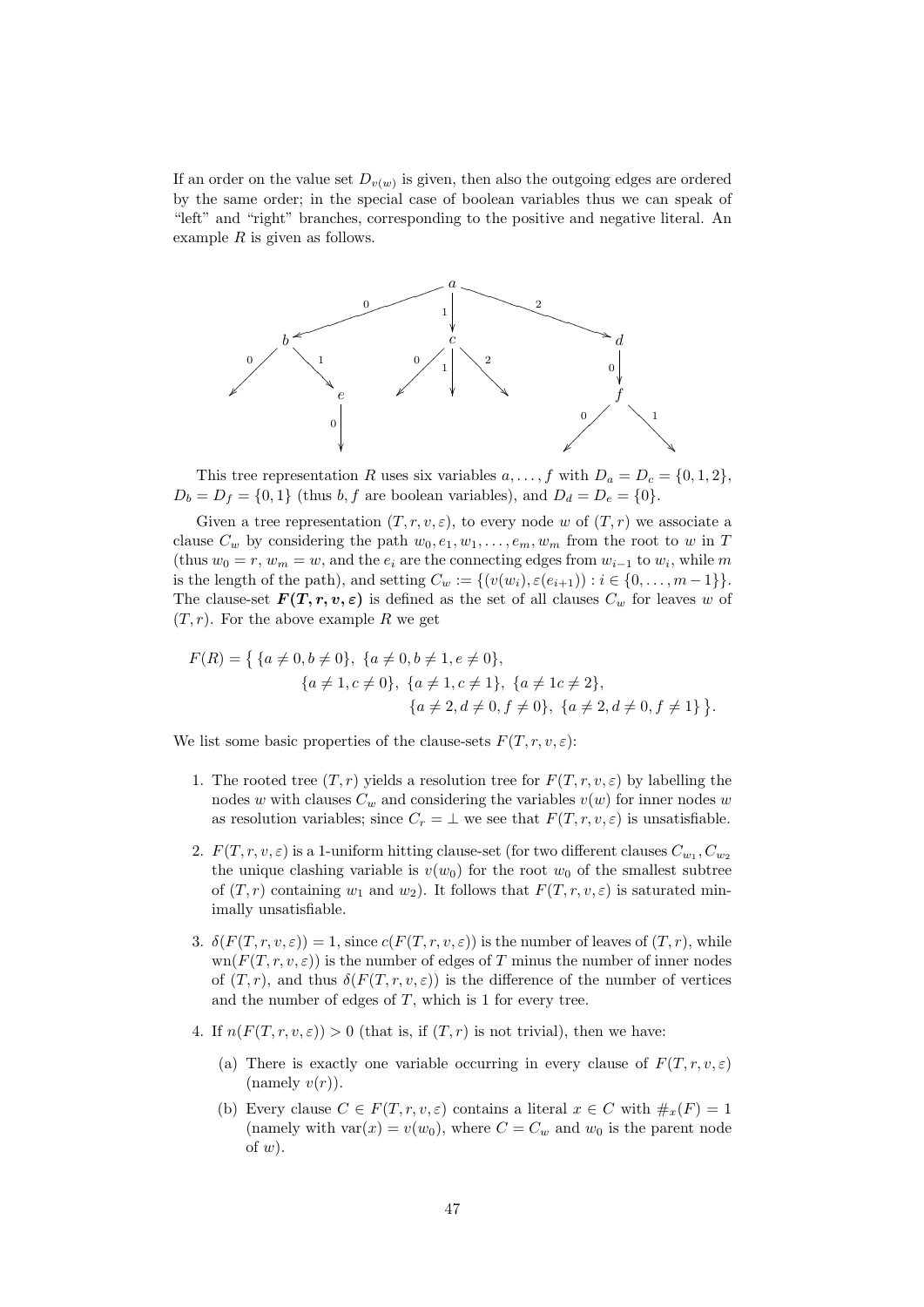(c) There exists a variable  $v \in \text{var}(F(T, r, v, \varepsilon))$  such that for all  $\varepsilon \in D_v$  we have  $\#_{(v,\varepsilon)}(F(T,r,v,\varepsilon)) = 1$  (choose  $v = v(w)$  for an inner node w of  $(T, r)$  such that all children of w are leaves).

We can read off many more properties of  $F(T, r, v, \varepsilon)$  directly from the tree representation, for example the minimal resp. maximal clause-length is the minimal resp. maximal depth of a leaf, but we need here only the above listed properties. Using  $UHIT$  for the set of uniform hitting clause-sets and hd for the hitting degree, as introduced before, we have  $F(T, r, v, \varepsilon) \in \mathcal{UHIT}_{\text{hd}=1, \delta=1}^{\text{sat}=0}$ .

We say that a clause-set  $F' \in \mathcal{CLS}$  is obtained from  $F(T, r, v, \varepsilon)$  by literal elim**ination** if F' is obtained from  $F(T, r, v, \varepsilon)$  by eliminating some literal occurrences (at least one) without ever creating a pure variable. Replacing " $F(T, r, v, \varepsilon)$ " by F', Properties 1, 3, 4b, 4c are still valid, while Properties 2, 4a are lost:  $F'$  is definitely not a hitting clause-set anymore, and there does not need to exist a variable occurring in every clause. It is furthermore  $F'$  definitely not saturated anymore (by the definition of  $F'$ ), however  $F'$  is still minimally unsatisfiable (since removal of any clause either creates a pure variable or removes the only clause).

In Lemma C.5 from [28] it is shown, that the boolean elements of  $\mathcal{SMUSAT}_{\delta=1}$ are exactly the clause-sets  $F(T, r, v, \varepsilon)$  using only boolean variables, while the elements of  $\mathcal{M} \mathcal{U} \mathcal{S} \mathcal{A} \mathcal{I}_{\delta=1} \setminus \mathcal{S} \mathcal{M} \mathcal{U} \mathcal{S} \mathcal{A} \mathcal{I}_{\delta=1}$  are exactly the clause-sets obtained from such  $F(T, r, v, \varepsilon)$  by literal elimination. To generalise this characterisation, the following lemma is central (compare Property 4c from above).

**Lemma 6.14** For every (generalised) clause-set  $F \in \mathcal{M} \cup \mathcal{SAT}_{\delta=1}$  with  $n(F) > 0$ there exists a variable  $v \in \text{var}(F)$  such that for all  $\varepsilon \in D_v$  we have  $\#_{(v,\varepsilon)}(F) = 1$ .

**Proof:** Consider  $F \in \mathcal{M} \cup \mathcal{S} \cup \mathcal{A} \mathcal{T}_{\delta=1}$ . We investigate the structure of  $\Theta(F)$  (recall Section 5). As we remarked in Subsection 5.2, we have  $\delta(\Theta(F)) = 1$ , and thus by Lemma 5.3 we have  $\Theta(F) \in \mathcal{M} \mathcal{U} \mathcal{S} \mathcal{A} \mathcal{I}_{\delta=1}$ . Since  $\Theta(F)$  is a boolean clause-set, we can conclude that  $\Theta(F)$  has a tree representation  $(T, r, v, \varepsilon)$  as defined above (using only boolean variables).

 $\Theta(F)$  always has the following special properties:

- (i)  $\Theta(F)$  is a PN-clause-set, that is, every clause is either positive or negative.
- (ii) For every negative clause  $N \in \Theta(F)$  we have  $\forall x \in N : \#_x(F) = 1$  (recall that the negative clauses are the ALO-clauses introduced by the translation  $\Theta$ ).

Call a boolean  $F \in \mathcal{M} \mathcal{U} \mathcal{S} \mathcal{A} \mathcal{I}_{\delta=1}$  special if these two conditions are fulfilled. (These "special" boolean clause-sets constitute exactly the image  $\Theta(\mathcal{M} \mathcal{U} \mathcal{S} \mathcal{A} \mathcal{T}_{\delta=1})$  of the translation, but we do not need this simple fact here.) Consider a tree representation  $(T, r, v, \varepsilon)$  of a special F; obviously also all clause-sets given by the subtrees of  $(T, r)$ are special again. Now we proof by induction on the height of the tree representation of special formulas F with  $n(F) > 0$ , that there always exists a negative clause  $N \in F$  such that  $\forall x \in N : \#_{\overline{x}}(F) = 1$ , using the standard complement notation for boolean literals here; this proves the lemma by definition of the translation Θ.

If the height of  $(T, r)$  is 1, then F is  $\{\{v(r)\}, \{\overline{v(r)}\}\}\$ , and the assertion is true. So assume the height of  $(T, r)$  is greater than 1, and consider the left subtree  $T_0$ and the right subtree  $T_1$  of T with associated special  $F_0, F_1 \in \mathcal{MUSAT}_{\delta=1}$ . If  $T_0$ is not the trivial tree (has more than one node), then by the induction hypothesis there exists a negative clause (non-empty)  $N_0 \in F_0$  with  $\forall x \in N_0 : \#_{\overline{x}}(F_0) = 1$ .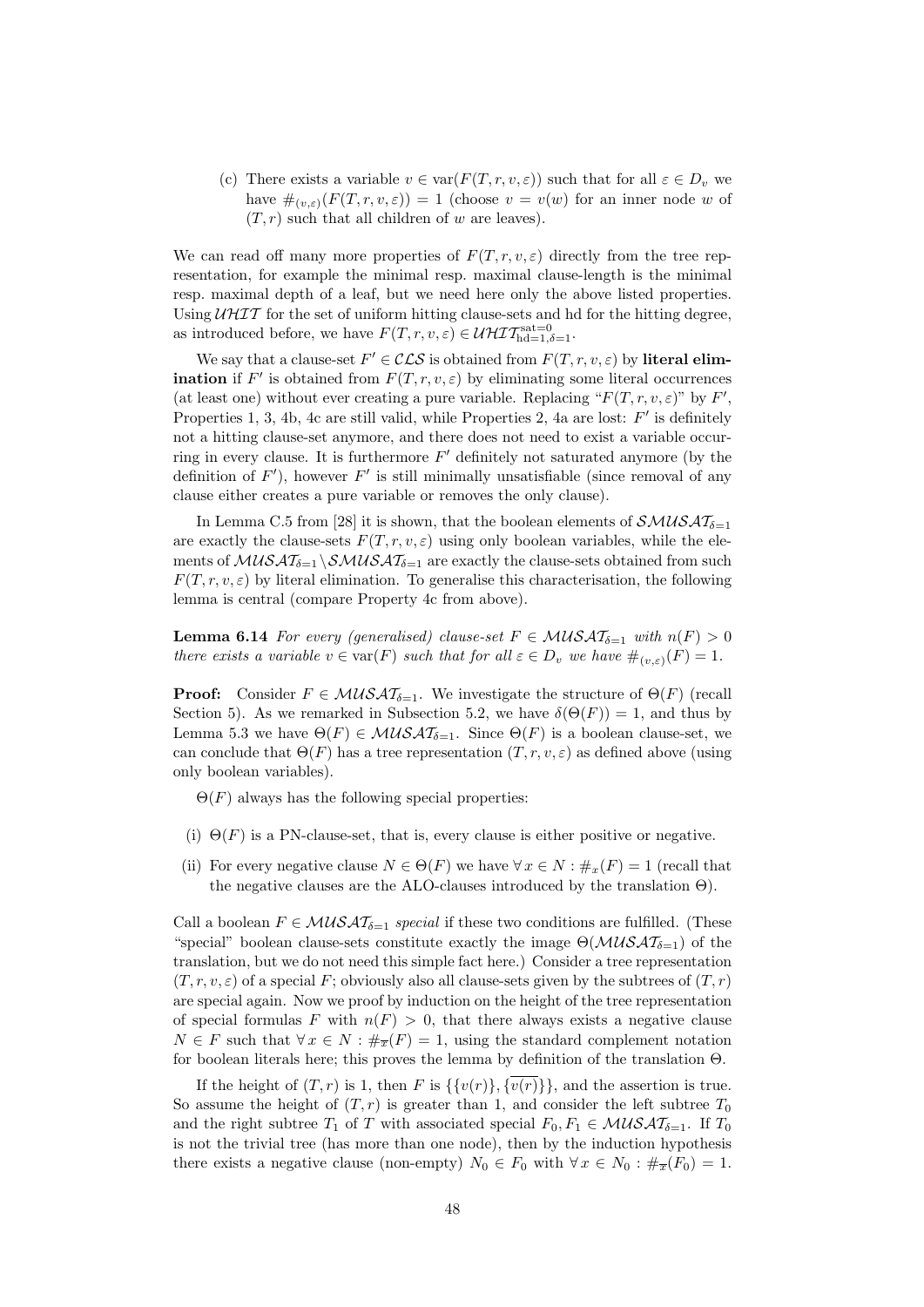Now we must have  $N_0 \in F$ , since otherwise  $N_0 \cup \{v\} \in F$ , where this clause is neither positive nor negative; using  $N := N_0$  proves the assertion (since none of the variables in  $N_0$  occurs in  $T_1$ ). So the remaining case is that  $T_0$  is the trivial tree. Again by the induction hypothesis there is a negative clause (non-empty)  $N_1 \in F_1$ with  $\forall x \in N_1 : \#_{\overline{x}}(F_1) = 1$ . Either we have  $N := N_1 \in F$  or  $N := N_1 \cup {\overline{v}} \in F$ , proving the assertion (in the second case due to the triviality of  $T_0$ ).

For the proof of the main results, we need to generalise some well-known basic facts about DP-reduction, which are obvious by the remarks made before Lemma 3.3:

**Lemma 6.15** Consider a generalised clause-set  $F \in \mathcal{CLS}$  and a singular DPvariable v w.r.t. F.

- 1.  $\delta(DP_v(F)) \leq \delta(F)$ .
- 2. If v is non-degenerated, then  $\delta(DP_v(F)) = \delta(F)$ .

Finally we are able to generalise Lemma C.5 in [28]:

**Theorem 6.16** The class  $MUSAT_{\delta=1}$  of minimally unsatisfiable (generalised) clause-sets of deficiency 1 is exactly the class of all clause-sets  $F(T, r, v, \varepsilon)$  together with all clause-sets  $F'$  derived by literal elimination from such clause-sets.

**Proof:** It remains to show that every  $F \in \mathcal{MUSAT}_{\delta=1}$  can be obtained from some  $F(T, r, v, \varepsilon)$  by a (possibly) empty sequence of literal eliminations. We show this by induction on  $n(F)$ . If  $n(F) = 0$ , then  $F = {\perp}$ , and we can take the trivial rooted tree. So assume  $n(F) > 0$ . By Lemma 6.14 there exists a variable  $v \in \text{var}(F)$  such that for all  $\varepsilon \in D_v$  we have  $\#_{(v,\varepsilon)}(F) = 1$ . Thus v is a singular DP-variable w.r.t. F. Let  $G := \text{DP}_v(F)$ . By Lemma 3.3 and Lemma 6.15 it is  $G \in \mathcal{MUSAT}_{\delta=1}$ , and we can apply the induction hypothesis to  $G$ ; the assertion follows now immediately by extending the tree representation of  $G$  at the (single) new resolvent (obtained by the DP-reduction) by adding leaves corresponding to the occurrences of v in  $F$ .

**Corollary 6.17** The class  $\mathcal{SMUSAT}_{\delta=1}$  of saturated minimally unsatisfiable (generalised) clause-sets of deficiency 1 is exactly the class of all clause-sets  $F(T, r, v, \varepsilon)$ . It follows that the following conditions are equivalent for a clause-set  $F \in \mathcal{CLS}$ :

- 1.  $F = F(T, r, v, \varepsilon)$  for some deficiency-1 tree representation  $(T, r, v, \varepsilon)$ .
- 2. F is an unsatisfiable 1-uniform hitting clause-set of deficiency 1 (i.e.,  $F \in$  $\mathcal{U}\mathcal{H}\mathcal{I} \mathcal{T}^{\text{sat}=0}_{\text{hd}=1,\delta=1}$  ).
- 3. F is an unsatisfiable uniform hitting clause-set of deficiency 1 (i.e.,  $F \in$ UHIT $\mathcal{I}_{\delta=1}^{\mathrm{sat}=0}$  ).
- 4. F is an unsatisfiable hitting clause-set of deficiency 1 (i.e.,  $F \in \mathcal{HT}^{\text{sat}=0}_{\delta=1}$ ).
- 5. F is a saturated minimally unsatisfiable clause-set of deficiency 1 (i.e.,  $F \in$  $SMUSAT_{\delta=1}$ ).

If a minimally unsatisfiable clause-set is hitting, then it is saturated; Corollary 6.17 proves the reverse for deficiency 1 (which does not hold for higher deficiencies).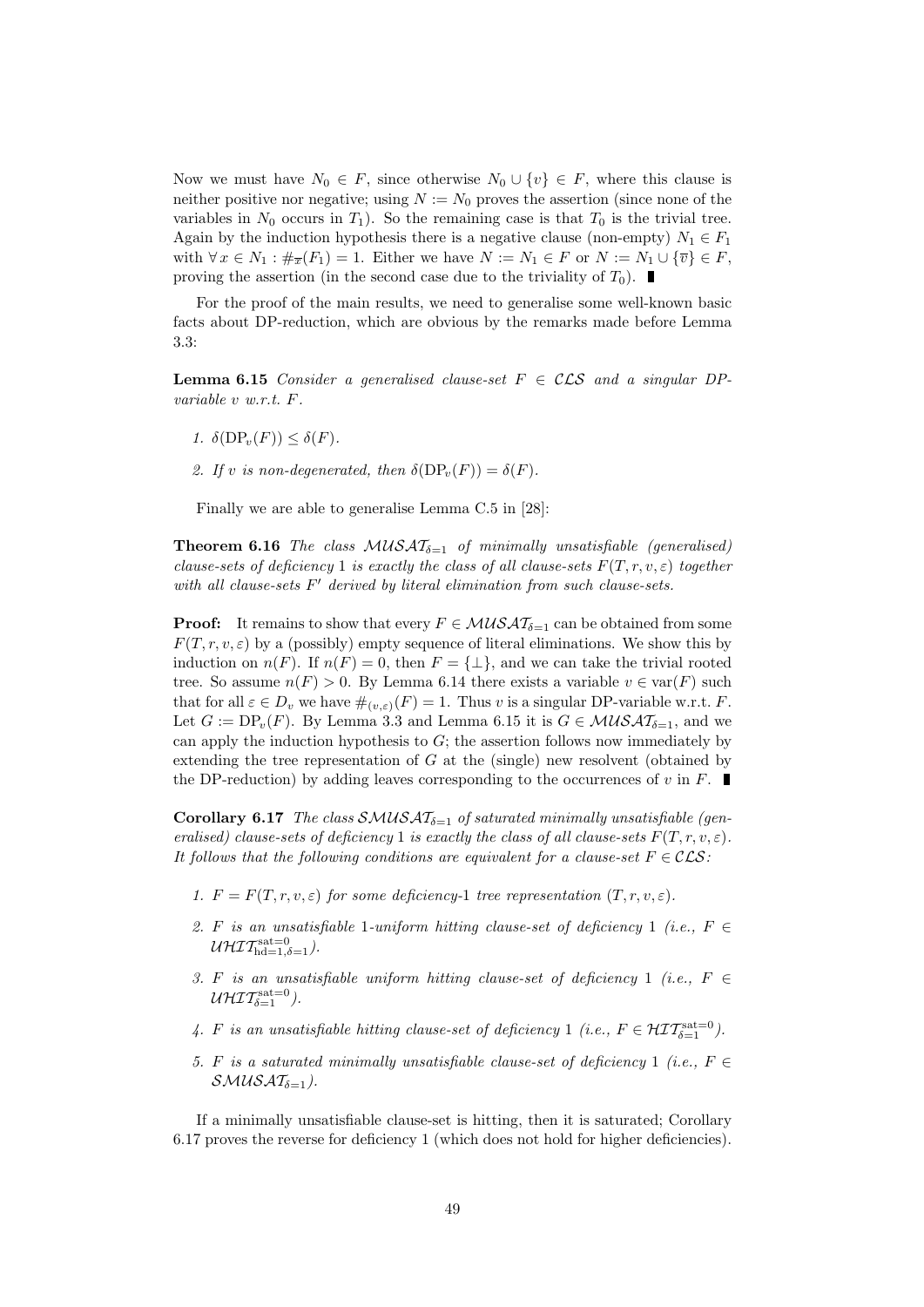While saturated minimally unsatisfiable clause-sets do not allow addition of any literal occurrence to any clause without destroying the property of being minimally unsatisfiable, on the other end of the spectrum we have **marginal minimally un**satisfiable clause-sets, which are minimally unsatisfiable clause-sets such that removing any literal occurrence destroys the property of being minimally unsatisfiable.

Corollary 6.18 The class of marginal minimally unsatisfiable (generalised) clausesets of deficiency 1 is exactly the class of all  $F \in \mathcal{M} \cup \mathcal{SAT}_{\delta-1}$  for which no further literal eliminations are possible, which is equivalent to the property, that for every variable  $v \in \text{var}(F)$  and every  $\varepsilon \in D_v$  we have  $\#_{(v,\varepsilon)}(F) = 1$ .

If for a minimally unsatisfiable clause-set  $F$  every literal in it occurs exactly once, then obviously it is marginal; Corollary 6.18 proves the reverse for deficiency 1 (which does not hold for higher deficiencies).

## 7 Linear autarkies and hypergraph inequalities

The main result of this section is Theorem 7.8, which covers two applications of linear algebra in hypergraph theory, namely the (generalised) Fisher inequality (in design theory; see Lemma 7.10) and the Seymour inequality (for minimally non-2-colourable hypergraphs; see Corollary 8.2). "Balanced linear autarkies" provide here the link, similar to the role played by matching autarkies for establishing minimal deficiency one for minimally unsatisfiable clause-sets; the core result here is Lemma 7.2.

#### 7.1 Linear and balanced linear autarkies

The notion of a "linear autarky", introduced for boolean clause-sets in [31] and further investigated in [50, 33], has the following natural generalisation to generalised clause-sets: A partial assignment  $\varphi \in \mathcal{R} \mathcal{S} \mathcal{S}$  is called a **linear autarky** for  $F \in \mathcal{CLS}$  if there is a weight function  $w : \text{var}(F) \to \mathbb{Q}_{>0}$ , assigning to each variable in F a positive rational number, such that for all clauses  $C \in F$  we have

$$
\sum_{x \in C, \varphi(x)=1} w(\text{var}(x)) \ge \sum_{x \in C, \varphi(x)=0} w(\text{var}(x)),\tag{2}
$$

that is, if for every clause the sum of the weights of the underlying variables of literals satisfied by  $\varphi$  is not smaller than that sum over the literals falsified by  $\varphi$ <sup>12</sup> Obviously, every linear autarky for F is an autarky for F (if a clause contains a falsified literal, then by (2) it must also contain a satisfied literal). Choosing a constant weight function we see that every satisfiable generalised clause-set  $F \in$  $2-\mathcal{CLS}$  is satisfiable by a linear autarky, and thus, since for example graph colouring can be expressed with clause-sets from  $2-\mathcal{CLS}$  (see Subsection 8.1), we see that deciding the existence of a linear autarky for generalised clause-sets is NP-hard even for inputs from  $2-\mathcal{CLS}$  (while in the boolean case the (general) decision problem is solvable in polynomial time as shown in [31]).

Linear autarkies fulfil all conditions for a normal autarky system except that the iteration condition is not fulfilled (recall Subsection 3.6; the problem with the

<sup>&</sup>lt;sup>12)</sup>Literals with underlying variables not in the domain of  $\varphi$  are not taken into account.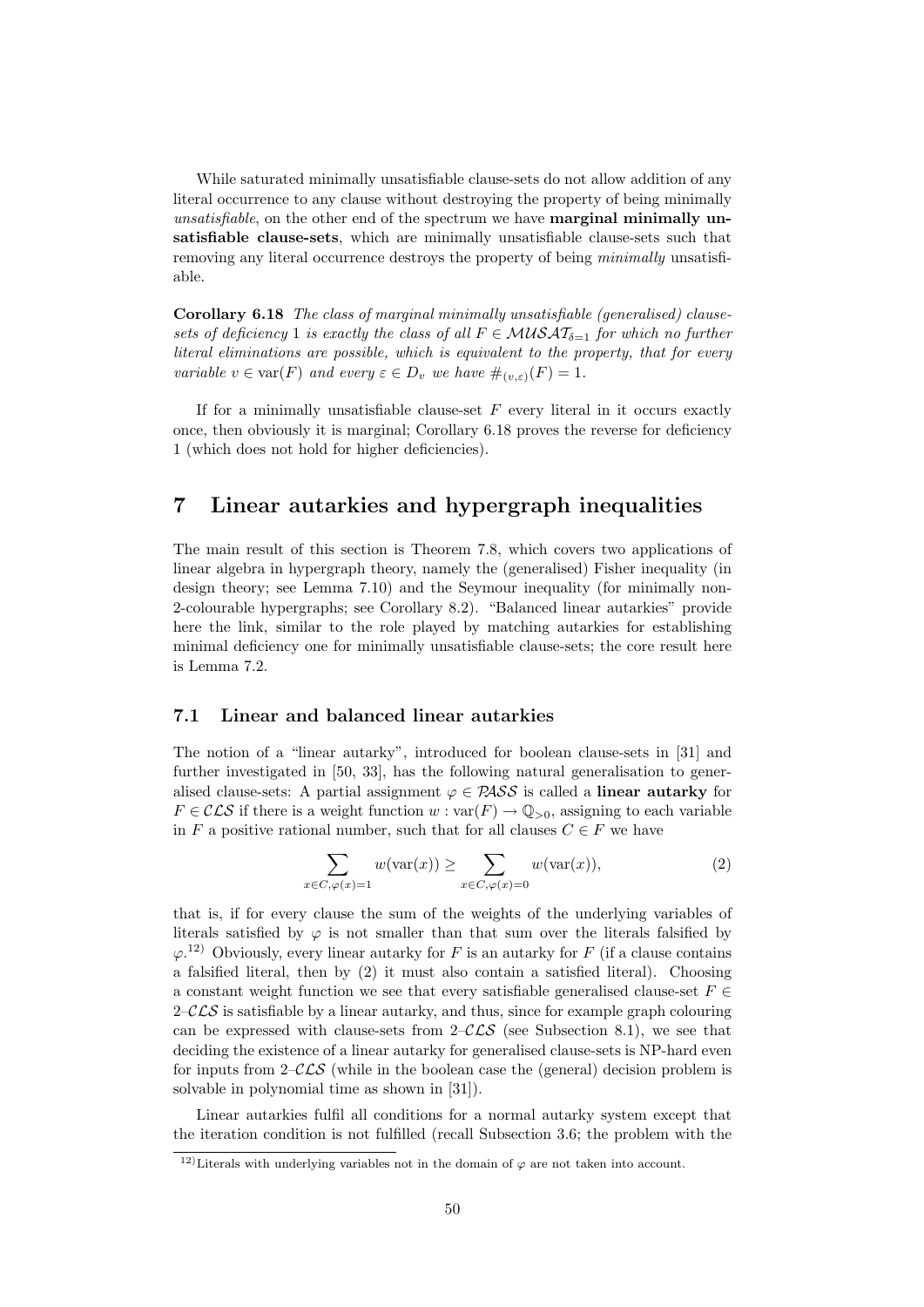iteration condition is that if  $\varphi$  is a linear autarky for F, and  $\psi$  a linear autarky for  $\varphi * F$ , then  $\psi$  might behave irresponsible on the clauses already satisfied by  $\varphi$ , and thus  $\psi \circ \varphi$  might not be a linear autarky for F). In this article we do not further investigate the notion of linear autarkies for generalised clause-sets (see [32] for some hints on further developments), but we take a closer look at "balanced linear autarkies".

As introduced in [33] (Section 6), a balanced linear autarky for a generalised clause-set  $F \in \mathcal{CLS}$  is a linear autarky for F where in (2) for all clauses equality holds. Again, balanced linear autarky yield an autarky system which fulfils all normality conditions except of the iteration condition.

In the boolean case, the existence problem for balanced linear autarkies can be decided in polynomial time. The existence problem for linear autarkies for (generalised) clause-sets was above shown to be NP-hard even for inputs from  $2-\mathcal{CLS}$ , and so let us examine balanced linear autarkies for  $F \in 2\text{-}\mathcal{CLS}$ . For such F by definition balanced linear autarkies are the partial assignments which in every clause of F they touch satisfy one literal and falsify the other literal (in general, balanced linear autarkies cannot touch unit clauses). It follows that balanced linear autarkies on  $2-\mathcal{L}\mathcal{L}\mathcal{S}$  in fact yield a normal autarky system, and satisfiability by balanced linear autarkies generalise the NOT-ALL-EQUAL-2-SAT problem from boolean clausesets to generalised clause-sets. Satisfiability of generalised 2-clause-sets by balanced linear autarkies is in NP due to this characterisation, and the guess is that it is also NP-complete, though at present we do not have a proof (it is well known that the boolean case is poly-time decidable, and this follows also from the efficient procedure for finding balanced linear autarkies for boolean clause-sets mentioned above).

As remarked at the end of Section 6 in [33], we have the following fundamental property of balanced linear autarkies for boolean clause-sets:

**Lemma 7.1** A boolean clause-set F has no non-trivial balanced linear autarky (i.e.,  $F$  is lean w.r.t. balanced linear autarkies) iff the columns of the clause-variable matrix  $M(F)$  of F are linearly independent (where the clause-variable matrix  $M(F)$ of a multi-clause-set F is a  $c(F) \times n(F)$  matrix over  $\{-1,0,+1\}$ , containing the natural encoding of the clauses in the rows).

It follows that if F is balanced-linearly lean, then  $\delta(F) \geq 0$ . We will later see, that this is the heart of the statement proven in [47], that a minimally non-2-colourable hypergraph without non-covered vertices has as least as many edges as vertices. In Theorem 2 of [1] this statement was strengthened to the statement, that in a minimally non-2-colourable hypergraph G without non-covered vertices there exists a matching in the bipartite graph  $B(G)$  corresponding to G (the vertices and the hyperedges of G constitute the bipartition of  $B(G)$ , and a vertex node v is joined with a hyperedge node H if  $v \in H$ ) covering all vertices. We will see that the following lemma generalises this strengthening.

**Lemma 7.2** Consider a boolean clause-set  $F \in \mathcal{CLS}(V\mathcal{A}_{\{0,1\}})$  which is balanced linearly lean. Then  $\delta^*(F) = \delta(F)$  holds, i.e., there is a matching in  $B(F)$  covering all variable nodes. (Since  $\delta^*(F) \geq 0$ , this statement includes  $\delta(F) \geq 0$ .)

**Proof:** Assume  $\delta^*(F) > \delta(F)$ , and consider a tight F' for F. By Lemma 4.15, Part 3b there is a matching autarky  $\varphi$  for F with  $\varphi * F = F'$ . Let  $V := \text{var}(\varphi)$ . Since  $\delta(F') > \delta(F)$ , by Lemma 4.15, Part 1 we get  $\delta(F[V]) < 0$ . In general a multiclause-set  $G \in \mathcal{MCLS}$  has a non-trivial balanced linear autarky iff  $M(G) \cdot \vec{x} = 0$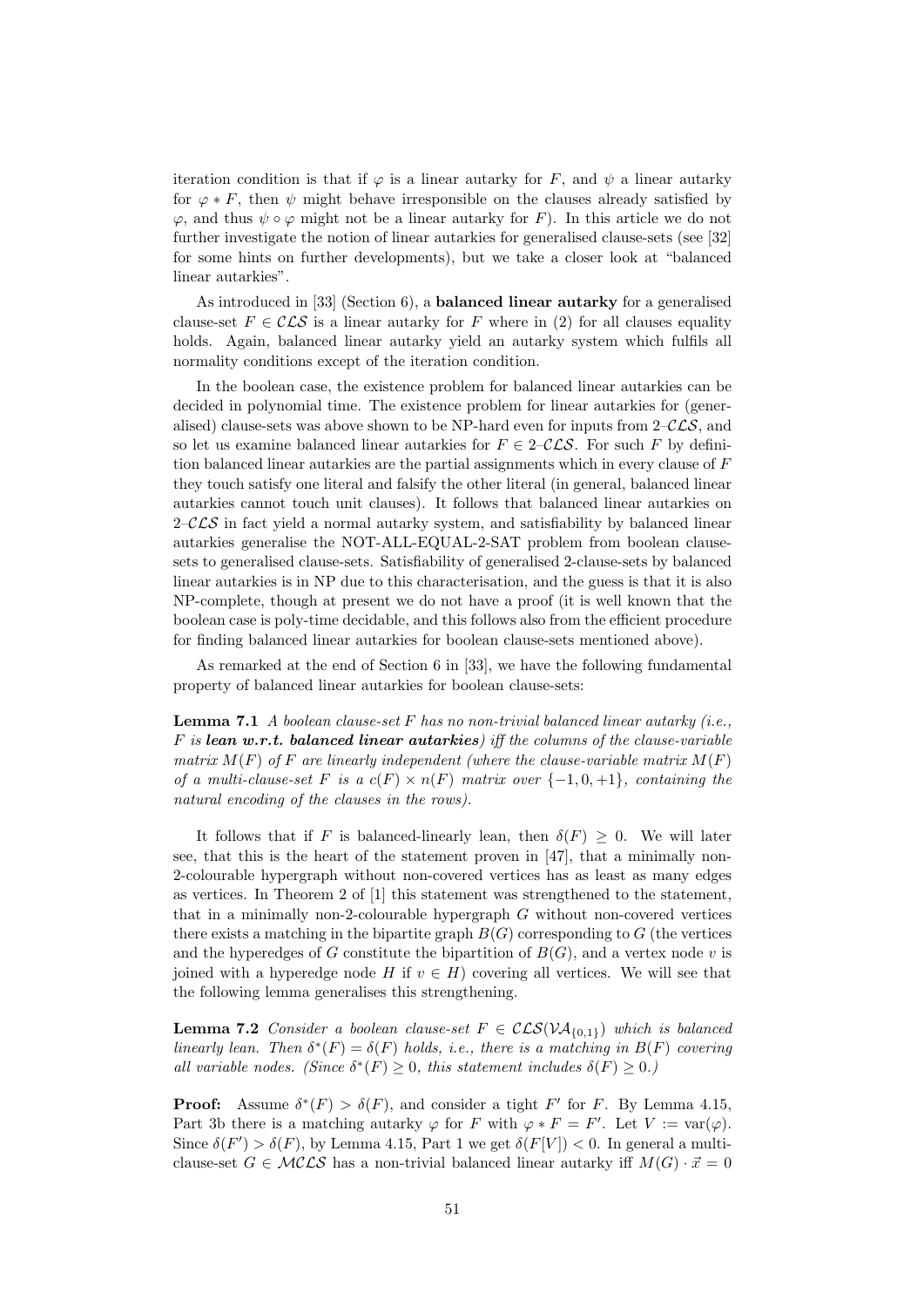has a non-trivial solution (over the rational or over the real numbers), and this is guaranteed if this system of linear equations is under-constrained, that is, if  $\delta(G)$  < 0 holds. Thus F[V] has a non-trivial balanced linear autarky, which yields a (non-trivial) balanced linear autarky for  $F$ .

For balanced-linearly lean boolean clause-sets F we thus know  $\forall F' \subseteq F$ :  $\delta(F') \leq \delta(F)$ , which is weaker than  $\forall F' \subset F : \delta(F') < \delta(F)$ , shown in Lemma 4.16 to be equivalent to  $F$  being matching lean. But the notion of balanced linear autarkies is incomparable to the notion of matching autarkies, as the following examples show.

- 1. Consider three (different) boolean variables  $x, y, z \in V\mathcal{A}$  and a clause-set F containing 6 (different) clauses C with  $var(C) = \{x, y, z\}$  (and nothing else). Consider (different) boolean variables  $a, b \in VA \setminus \{x, y, z\}$ , and add the literals a, b to all 6 clauses in F. The partial assignment  $\langle a \rightarrow 1, b \rightarrow 0 \rangle$  is a balanced linear autarky for  $F$  (choose some constant weighting) satisfying  $F$ , while  $F$ is matching lean, since  $\delta(F) = 6 - 5 = 1$ , while for  $\top \neq F' \subset F$  we have  $n(F') = 5$  and  $c(F') \leq 5$ , and thus  $\delta(F') \leq 0$ .
- 2. The most trivial example for a matching satisfiable boolean clause-set which is balanced-linearly lean is  $\{\{a\}\}\$ , while an example not containing unit-clauses is  $\{\{a, b\}, \{a, \overline{b}\}\}.$

A typical criterion to establish that a boolean clause-set is balanced linearly lean is given by the following lemma (which follows from elementary linear algebra together with Lemma 7.1).

**Lemma 7.3** Consider a boolean clause-set  $F \in \mathcal{CLS}(V\mathcal{A}_{\{0,1\}})$ . If  $M(F)^t \cdot M(F)$  is non-singular, then F is balanced linearly lean.

Besides Lemma 7.2, our use of balanced linear autarkies is based on the following lemma (which follows directly from the definitions), allowing to conclude from a boolean clause-set  $F \cup \{ \overline{C} : C \in F \}$  being linearly lean, that F is balanced linearly lean (suitably generalised in the next subsection). For a boolean literal  $(x, \varepsilon)$  we use  $\overline{(v,\varepsilon)} := (v,1-\varepsilon)$ , while for a boolean clause C we use  $\overline{C} := {\overline{x} : x \in C}$ , and finally for a boolean clause-set F we set  $\overline{F} := \{ \overline{C} : C \in F \}.$ 

**Lemma 7.4** Consider a boolean clause-set  $F \in \mathcal{CLS}(V\mathcal{A}_{\{0,1\}})$ . A partial assignment  $\varphi \in PASSV\mathcal{A}_{\{0,1\}}$  is a balanced linear autarky for F if and only if  $\varphi$  is a linear autarky for  $F \cup \overline{F}$ . Thus F is balanced linearly lean if and only if  $F \cup \overline{F}$  is linearly lean.

#### 7.2 Preliminaries on hypergraphs

A (finite) hypergraph G is a pair  $G = (V, E)$ , where the finite set  $V(G) = V$  is the set of "vertices" of G, while  $E(G) = E \subseteq \mathbb{P}(V)$  is the set of "hyperedges" of G (often also just called "edges"). Every graph is a hypergraph. An non-covered vertex v of a hypergraph G is an element of  $V(G) \setminus \bigcup E(G)$ . A hypergraph G is simple if there are no  $H, H' \in E(G)$  with  $H \subset H'$  (i.e., there are no subsumed hyperedges).

The underlying **variable hypergraph** of a multi-clause-set  $F$  has vertex set  $var(F)$ , while the hyperedges are the sets  $var(C)$  for  $C \in F$ .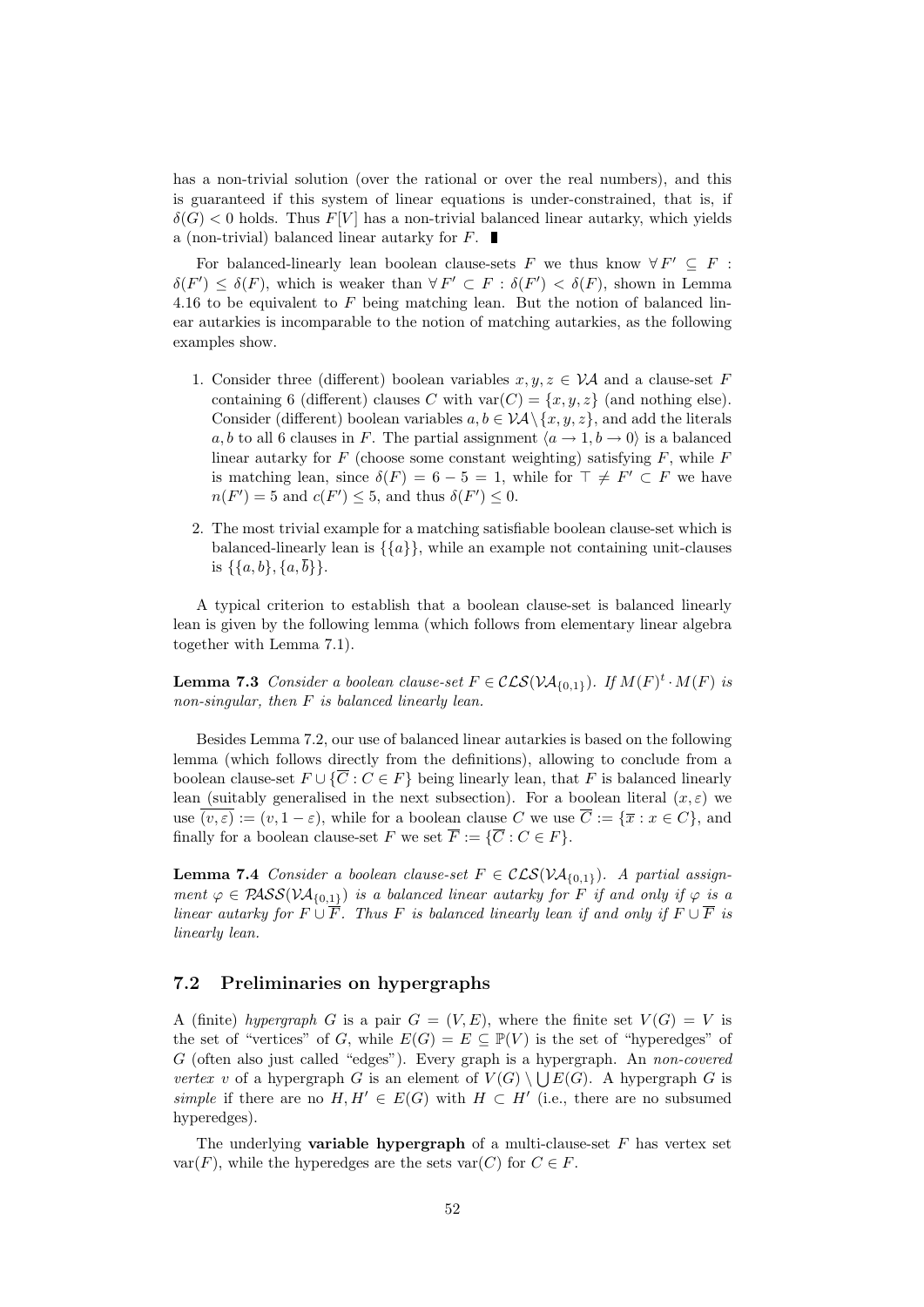A C-colouring of a hypergraph G for some "colour-set" C is a map  $f: V(G) \to C$ such that for all hyperedges  $e \in E(G)$  there exist vertices  $v, w \in e$  with  $f(v) \neq f(w)$ ; a k-colouring for  $k \in \mathbb{N}_0$  is a  $\{1, \ldots, k\}$ -colouring. A hypergraph G containing a hyperedge  $e \in E(G)$  with  $|e| \leq 1$  has no C-colouring for any C, and thus is called *uncolourable*, while otherwise the identity yields a  $V(G)$ -colouring for every hypergraph G, and G is called *colourable*.<sup>13</sup> The *chromatic number*  $\chi(G)$  of a colourable hypergraph  $G$  is the minimal cardinality of a set  $C$  such that a  $C$ colouring of G exists. We have  $0 \leq \chi(G) \leq |V(G)|$ , where  $\chi(G) = 0$  iff  $V(G) =$  $E(G) = \emptyset$  and  $\chi(G) = 1$  iff  $V(G) \neq \emptyset$  and  $E(G) = \emptyset$ . A (colourable) hypergraph G is called k-chromatic critical (or critical k-colourable) for  $k \in \mathbb{N}_0$  if  $\chi(G) = k$ , and for every edge  $e \in E(G)$  we have  $\chi((V(G), E(G) \setminus \{e\})) < k$ ; note that if  $\chi(G) \leq 1$ , then G is automatically critically  $\chi(G)$ -colourable, since there are no edges. A hypergraph G is minimally non-k-colourable for  $k \in \mathbb{Z}_{\ge-1}$  if G is not k-colourable, but for all edges  $e \in E(G)$  the hypergraph  $(V(G), E(G) \setminus \{e\})$  is k-colourable; if G is  $(k + 1)$ -chromatic critical, then G is also minimally non-k-colourable, while the converse holds exactly for the colourable hypergraphs.14)

An *independent set* in a hypergraph G is a subset  $S \subseteq V(G)$  such that there is no hyperedge  $H \in E(G)$  with  $H \subseteq S$ , while a *transversal* of G is a subset  $T \subseteq V(G)$ such that for all hyperedge  $H \in E(G)$  we have  $T \cap H \neq \emptyset$ . It is S an independent subset of G iff  $V(G) \setminus S$  is a transversal of G. A hypergraph G is 2-colourable iff G has an independent transversal.

A (finite) general hypergraph is a triple  $(V, E, \mathcal{E})$ , where  $E, V$  are finite sets and  $\mathcal{E} = \mathcal{E}(G) : E \to \mathbb{P}(V)$  assigns to each hyperedge  $H \in E(G)$  the vertex set  $\mathcal{E}(H) \subseteq V$ . A hypergraph G can be implicitly promoted to a general hypergraph  $(V(G), E(G), \mathcal{E})$  with  $\mathcal{E}(H) := H$  for  $H \in E(G)$ , while the underlying hypergraph of a general hypergraph G is  $(V(G), \{E(H) : H \in E(G)\})$ , and this conversion is applied only if necessary. The *dual*  $G<sup>t</sup>$  of a general hypergraph is given by  $V(G<sup>t</sup>) = E(G)$  and  $E(G<sup>t</sup>) = V(G)$ , while to each hyperedge in  $G<sup>t</sup>$ , which is a vertex of  $G$ , the set of incident hyperedges of  $G$  (vertices of  $G<sup>t</sup>$ ) is assigned. A general hypergraph G is called *square* if  $|E(G)| = |V(G)|$ . A general hypergraph G is called *intersecting* if for all  $H, H' \in E(G)$  we have  $\mathcal{E}(H) \cap \mathcal{E}(H') \neq \emptyset$  (thus a hypergraph without hyperedges is intersecting, while in the presence of some hyperedge an intersecting general hypergraph cannot contain an empty hyperedge).

A pairwise balanced design with index  $\lambda \in \mathbb{N}_0$  is a general hypergraph G such that for every two vertices  $v, w \in V(G), v \neq w$ , there are exactly  $\lambda$  hyperedges  $H \in E(G)$  with  $v, w \in \mathcal{E}(H)$ ; in the context of design theory vertices are called "points" and hyperedges "blocks", and points are "incident" with blocks if they are contained in the associated vertex set, and then this condition states that every two points are incident with exactly  $\lambda$  blocks. A *pairwise balanced design* is a pairwise balanced design with some index (in  $\mathbb{N}_0$ ). We use general hypergraphs here to

<sup>13)</sup>Typically, in hypergraph theory colourings ignore hyperedges of size at most one (see for example Chapter 7 in [24]), which unnecessarily breaks the natural connection to the theory of generalised clause-sets. It seems better to me to depart from this tradition. In this way we are also consistent with the notion of colourings for graphs: If a (general) graph has a loop, then it has no colouring at all, and in the same spirit, if a hypergraph contains the empty edge or an edge of size one, then it has no colouring at all. When considering the canonical translation of hypergraph colouring problems into satisfiability problems for generalised clause-sets, then hypergraphs with hyperedges of size one or zero translate into clause-sets which are ("automatically") unsatisfiable.

<sup>&</sup>lt;sup>14)</sup>If G is uncolourable, then G is minimally non-k-colourable for some k iff  $|E(G)| = 1$ , where in case of  $V(G) = \emptyset$  (and thus  $E(G) = \{\emptyset\}$ ) it is G minimally non-k-colourable for all  $k > -1$ , while otherwise (that is,  $V(G) \neq \emptyset$  and  $E(G) = \{\{v\}\}\$  for some  $v \in V(G)$ ) G is minimally non-k-colourable for all  $k \geq 0$ .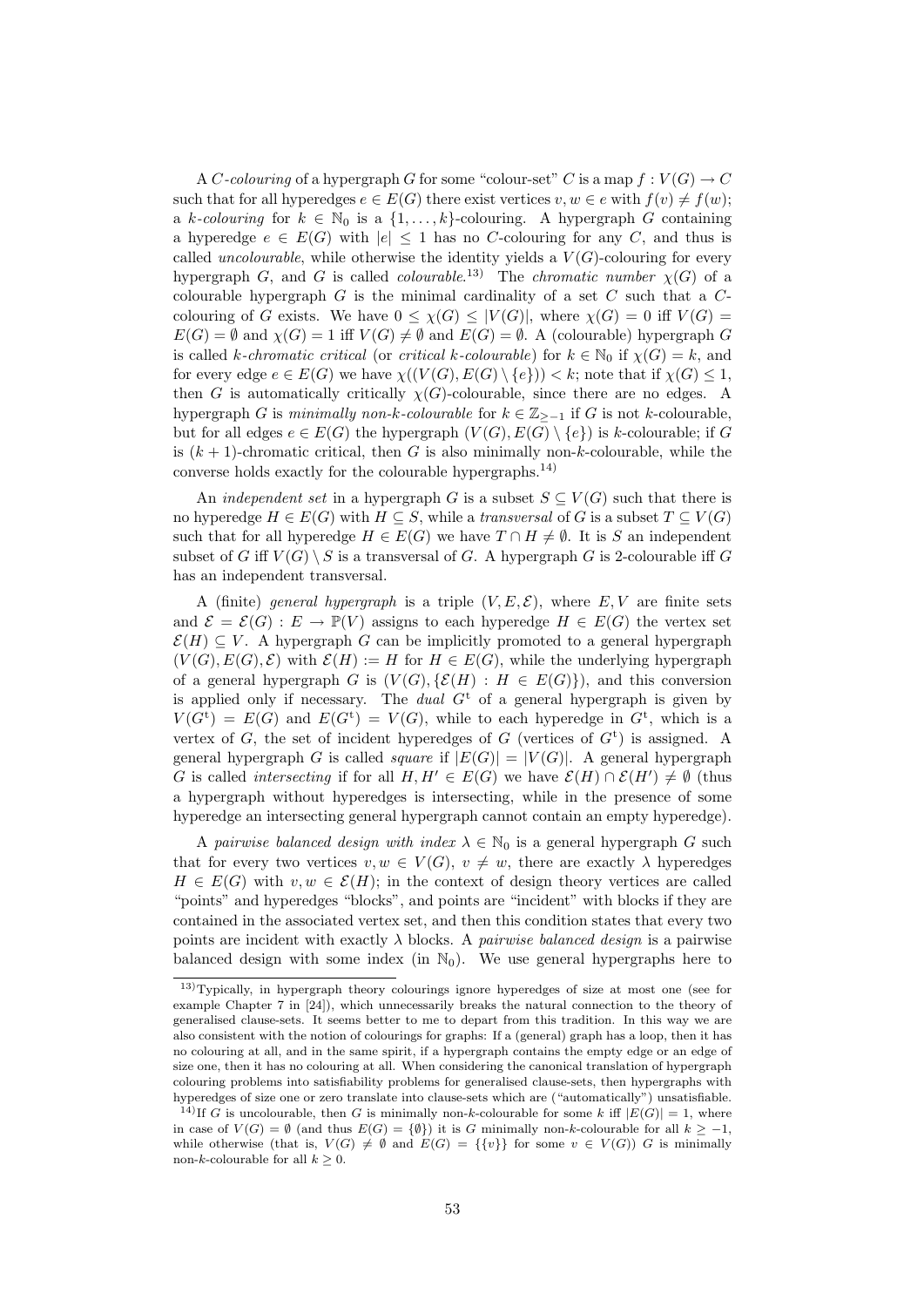allow blocks with the same point set. We call a pairwise balanced design  $G$  nondegenerated, if G has at least two points (thus we have at least  $\lambda$  blocks in G), and every block contains at least two points. A trivial pairwise balanced design with index  $\lambda \in \mathbb{N}_0$  is a general hypergraph G with  $|E(G)| = \lambda$ , while for all  $H \in E(G)$ we have  $\mathcal{E}(H) = V(G)$  (i.e., G consists just of  $\lambda$  full blocks; a non-degenerated pairwise balanced designs is trivial iff it has the minimal number of blocks).

A (finite) linear design is a pairwise balanced design with index 1. Blocks of linear designs are also called "lines". A *dual linear design* is the dual of a linear design. A (finite) *projective incidence plane* is a linear design G which is also a dual linear design, and such that there exist four (different) points in  $G$  so that for any three of them there exists no line incident with all of them. A linear design which is also a dual linear design but which is not a projective incidence plane is called a degenerated projective incidence plane. If G is a projective incidence plane, then we have

- 1. G is an intersecting hypergraph (without repeated blocks) with at least 7 points and 7 lines;
- 2. there is  $n \in \mathbb{N}$ ,  $n \geq 2$ , the *order of G*, such that each line of G is incident with (exactly)  $n + 1$  points, and each point of G is incident with (exactly)  $n + 1$ lines (in other words, in G as well as in  $G^t$  every hyperedge has length  $n+1$ );
- 3.  $|V(G)| = |E(G)| = (n+1)^2 n = n^2 + n + 1$ , and thus G is square.

We do not make (full) use of the following facts (and non-facts) for projective incidence planes, but they seem instructive to me (especially since the open existence problems might be approachable (in the future) for SAT solvers): For  $p$  a prime number and  $e \in \mathbb{N}$  it is known that there are projective incidence planes  $PG(2, p^e)$ of order  $p^e$  given by the usual construction of projective geometry: Let F be a field of order  $p^e$  (thus F is necessarily commutative), let the points of  $PG(2, p^e)$  be the 1-dimensional linear subspaces of the  $F$ -vector space  $F^3$ , let the lines be the 2-dimensional linear subspaces of the  $F^3$ , and let a point of  $PG(2, p^e)$  be incident with a line if the point is a subset of the line (as subsets of  $F<sup>3</sup>$ ). Projective incidence planes isomorphic to some  $PG(2, p^e)$  are called *desarguesian*. It is known that for  $p^e \geq 9$  and  $e \geq 2$  always non-desarguesian projective incidence planes of order  $p^e$ exist, while for  $n \leq 8$  every projective incidence plane of order n is desarguesian (see Section 3.2 in [13]). It is open whether there are non-desarguesian projective incidence planes of order  $p > 11$ , and it is open whether there are projective incidence planes of order  $n \geq 12$  not a prime power (i.e., with two different prime divisors).

#### 7.3 Applications to hypergraph inequalities

We make use of the following connection between vertices and variables: All hypergraphs G fulfil  $V(G) \subseteq U$  for some fixed universe U, and for every domain D there is a bijection var $_D: U \to V \mathcal{A}_D$ , i.e., for a fixed domain D there is a one-to-one correspondence between "vertices" (at all) and variables with domain  $D$ ; in this way we have an easy way of translation between vertices and variables (with a given domain), and also an easy way of changing the domain of variables. Now back to the first problem of generalising Lemma 7.4.

Since for generalised clause-sets we do not have complementation (negation), in order to generalise Lemma 7.4, we need to fix in some sense the signs of the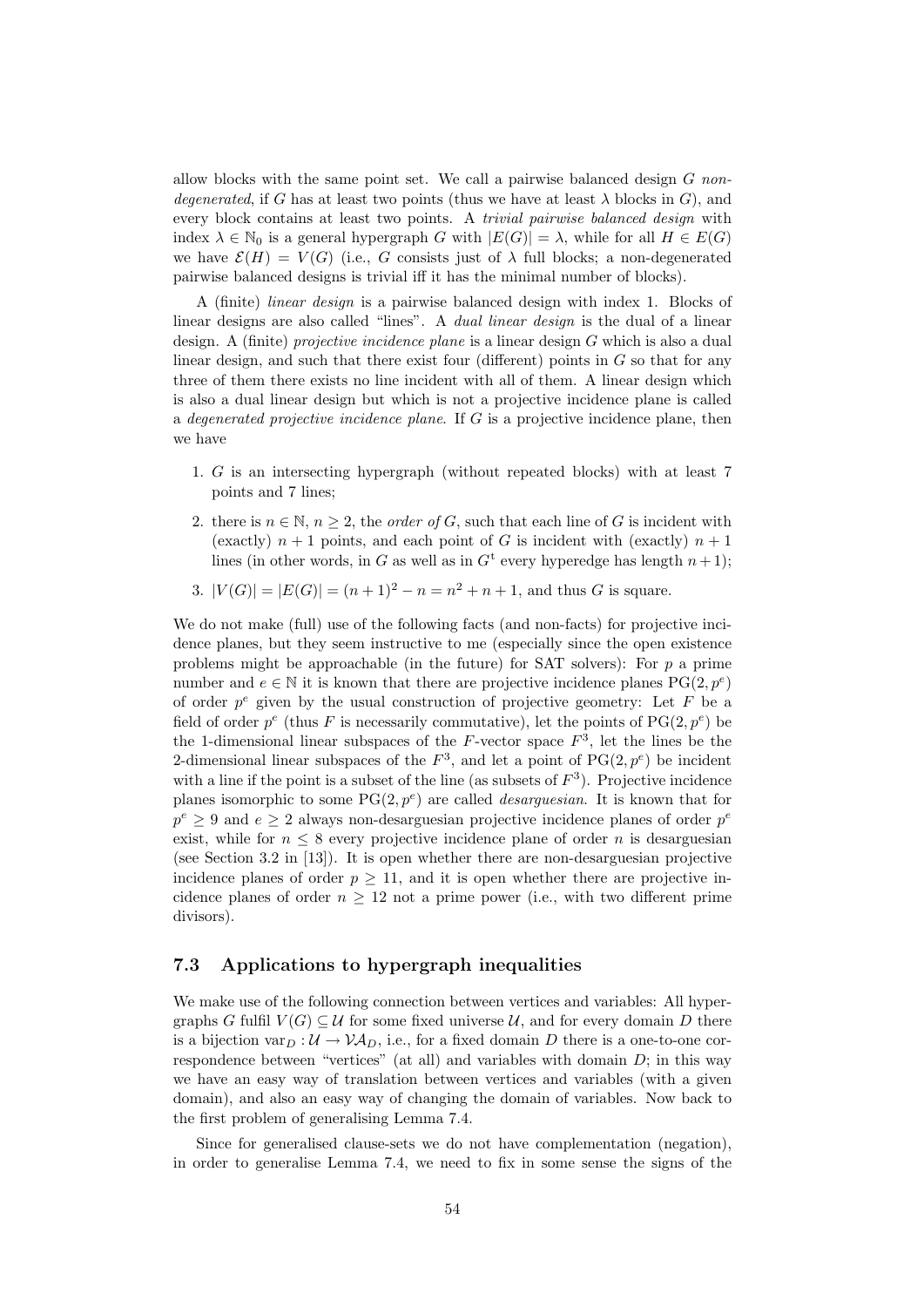variables. Since a sign-less clause-set is nothing else than a hypergraph, this is most easily established by considering a hypergraph  $G$ , a domain  $D$  and a sub-domain  $\emptyset \neq D' \subseteq D$ , and defining the clause-set  $\mathbf{F}_{[D',D]}(G) \in \mathcal{CLS}(V\mathcal{A}_D)$  by

$$
F_{[D',D]}(G) := \bigcup_{\varepsilon \in D'} \{ \text{var}_D(H) \times \{\varepsilon\} : H \in E(G) \}.
$$

In words,  $F_{[D', D]}(G)$  is obtained from G by collecting for each edge  $H \in E(G)$  and each value  $\varepsilon \in D'$  the clauses  $\{(\text{var}_D(v), \varepsilon) : v \in H\}$  (recall that  $\text{var}_D(v)$  is the variable with domain D corresponding to vertex v). We have  $n(F_{[D',D]}(G)) = |V(G)|$ and  $\text{wn}(F_{[D',D]}(G)) = (|D|-1) \cdot |V(G)|$ . The variable hypergraph of  $F_{[D',D]}(G)$  is G. Parameter  $D'$  is used for technical purposes, so that we can express

$$
F_{[D',D]}(G) = \bigcup_{\varepsilon \in D'} F_{[\{\varepsilon\},D]}(G). \tag{3}
$$

The most important case is  $D' = D$ ; let  $F_{[D]}(G) := F_{[D,D]}(G)$ . The union in (3) is disjoint if  $\emptyset \notin E(G)$ . The clause-set  $F_{[D',D]}(G)$  depends only on the edge set of G, ignoring non-covered vertices in G. It is  $F_{D}(G)$  multihitting iff G is intersecting, where if an intersecting G has at least one edge, then  $F_{[D]}(G)$  is  $|D|$ multihitting, while for G without an edge  $F_{[D]}(G)$  is 1-multihitting if G has vertices, and 0-multihitting otherwise.

For the ease of reference we collect some obvious properties related to (balanced) linear autarkies for 2-colourability problems in the following lemma.

Lemma 7.5 Consider a hypergraph G.

1. For  $\varepsilon \in \{0,1\}$  we have

$$
\overline{F_{\left[\{\varepsilon\},\{0,1\}\right]}(G)}=F_{\left[\{1-\varepsilon\},\{0,1\}\right]}(G).
$$

- 2. Thus  $F_{[\{0,1\}]}(G)$  is linearly lean iff  $F_{[\{0\},\{0,1\}]}(G)$  is balanced linearly lean (by Lemma  $7.4$ ).
- 3. A partial assignment  $\varphi \in PASS(V{\cal A}_{\{0,1\}})$ , considered here as a partial map assigning "colours"  $0, 1$  to (some) vertices of  $G$ , is a balanced linear autarky for  $F_{[\{0\},\{0,1\}]}(G)$  if and only if for every hyperedge H of G the number of vertices assigned colour 0 equals the number of vertices assigned colour 1.
- 4. More generally, for every domain D and  $\varepsilon \in D$  we have, that  $\varphi \in PASS(V\mathcal{A}_D)$ is a balanced linear autarky for  $F_{[\{\varepsilon\},D]}(G)$  if and only if for every hyperedge H of G the number of vertices assigned colour  $\varepsilon$  equals the number of vertices assigned a colour from  $D \setminus \{\varepsilon\}.$
- 5. Thus  $F_{[\{0\},\{0,1\}]}(G)$  is balanced linearly lean if and only if  $F_{[\{\varepsilon\},D]}(G)$  for any domain D with at least two elements and for any  $\varepsilon \in D$  is balanced linearly  $lean.<sup>15</sup>$

We remark that  $B(F_{[\{0\},\{0,1\}]}(G))$  is isomorphic to  $B(G)$  via the bijection mapping vertex nodes resp. hyperedge nodes of  $B(G)$  to variable nodes resp. clause nodes of  $B(F_{[\{0\},\{0,1\}]}(G)).$ 

 $15)$ Actually, for every autarky system A which is invariant under renaming and stable for unused values we have the same equivalence, that is,  $F_{\{0\},\{0,1\}\}(G)$  is A-lean iff  $F_{\{\{\varepsilon\},D\}}(G)$  is A-lean.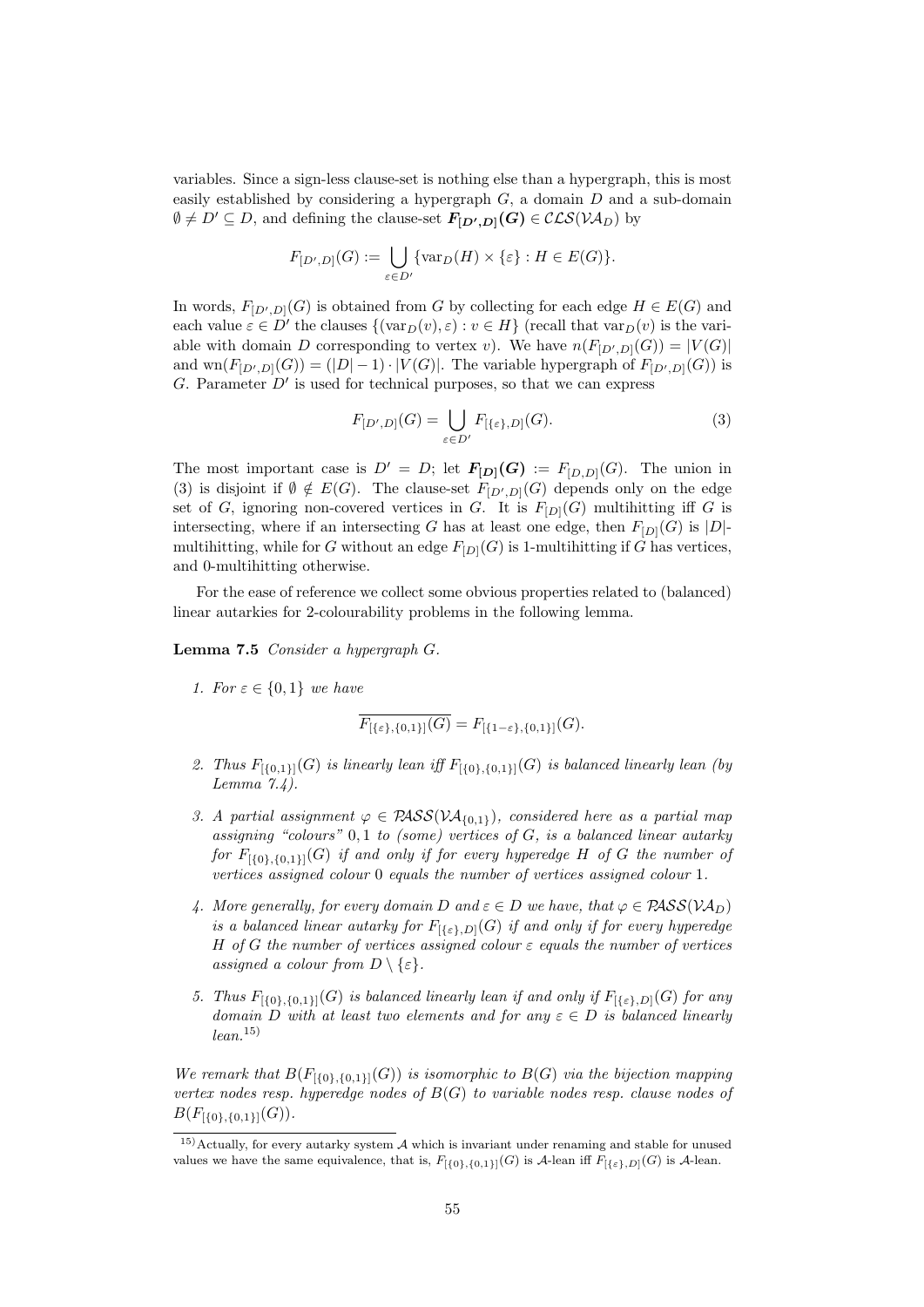In general, if  $\emptyset \notin E(G)$  then  $c(F_{[D', D]}(G)) = |D'| \cdot |E(G)|$ , and thus

$$
\delta(F_{[D]}(G)) = |D| \cdot (|E(G)| - |V(G)|) + |V(G)|. \tag{4}
$$

A generalised clause-set  $F \in \mathcal{CLS}$  is called **colouring** (see Section 8 for the motivation for this naming), if there is a domain  $D$  and a hypergraph  $G$  such that  $F = F_{D}(G)$ . Note that G is the variable hypergraph of F here (since  $D \neq \emptyset$ ), while we can recover  $D =: D(F)$  from F in case we have at least one variable (that is, G contains at least one non-empty edge); if  $var(F) = \emptyset$ , then we set  $D(F) := \{0\}$ . Thus, colouring clause-sets F are characterised by having a universal domain  $D(F)$ and consisting of  $|D(F)|$  many copies of some hypergraph G, where each copy has one of the values of  $D(F)$  as the constant value of all literals in it. We denote the set of all colouring clause-sets by **CCLS**. A clause-set  $F \in \mathcal{CLS}$  is colouring iff  $F \setminus {\{\perp\}}$  is iff  $F \cup {\{\perp\}}$  is. If for  $F \in \mathcal{CCLS}$  we have  $|D(F)| \leq 1$ , then F is lean.

**Lemma 7.6** Consider a hypergraph G, domains  $D_1, D_2$  with  $\emptyset \neq D_1 \subseteq D_2$ , and a partial assignment  $\varphi_1 \in PASS(V\mathcal{A}_{D_1})$ . Obtain  $\varphi_2 \in PASS(V\mathcal{A}_{D_2})$  from  $\varphi_1$  by replacing variables  $v_1 \in dom(\varphi_1)$  by the corresponding variable  $v_2 \in var_{D_2}(var_{D_1}^{-1}(v))$ and setting  $\varphi_2(v_2) := \varphi_1(v_1)$ .

- 1. If  $\varphi_1$  is an autarky for  $F_{[D_1]}(G)$ , then  $\varphi_2$  is an autarky for  $F_{[D_2]}(G)$ . Thus if  $F_{[D_2]}(G)$  is lean, then so is  $F_{[D_1]}(G)$ .
- 2. If  $\varphi_1$  is a linear autarky for  $F_{[D_1]}(G)$ , then  $\varphi_2$  is a linear autarky for  $F_{[D_2]}(G)$ . Thus if  $F_{[D_2]}(G)$  is linearly lean, then so is  $F_{[D_1]}(G)$ .

**Proof:** Part 1 follows by the observation, that for the clauses in  $F_{[D_2]}(G)$  corresponding to the clauses in  $F_{[D_1]}(G)$  (obtained by replacing variables  $var_{D_1}(v)$  by  $var_{D_2}(v)$  for  $v \in V(G)$  nothing changes, while the additional clauses all get satisfied. For Part 2 we additionally note, that actually all literals in the additional clauses become true, and thus  $\varphi_1$  is always a linear autarky w.r.t. the additional clauses.  $\blacksquare$ 

**Lemma 7.7** Consider a hypergraph G and a domain D with  $0, 1 \in D$ .

- 1. Consider some  $\varepsilon \in D$ . If a partial assignment  $\varphi$  is a balanced linear autarky for  $F_{\lbrack \{\varepsilon\},D\rbrack}(G)$ , then  $\varphi$  is a linear autarky for  $F_{\lbrack D\rbrack}(G)$ .
- 2. Thus, if  $F_{[D]}(G)$  is linearly lean, then  $F_{[\{0\},\{0,1\}]}(G)$  is balanced linearly lean.

**Proof:** For Part 1 note, that if  $\varphi$  is a balanced linear autarky for  $F_{\{\xi \xi\},D}(G)$ , then for every hyperedge touched by  $\varphi$  (using the correspondence between vertices and variables of domain D) there is a vertex (variable) v in H with  $\varphi(v) = \varepsilon$ , and thus  $\varphi$  satisfies all clauses in  $F_{[D\setminus\{\varepsilon\},D]}(G)$  it touches. Part 2 follows from Part 1 and Lemma 7.5, Part 5.  $\blacksquare$ 

We remark that if G has no hyperedge of length at most one, then  $F_{[D]}(G)$  is linearly satisfiable for every domain D with  $|D| \geq |V(G)|$ .

Theorem 7.8 Consider a hypergraph G without non-covered vertices. If there exists a domain D with  $|D| \geq 2$  such that  $F_{[D]}(G)$  is linearly lean, then there is a matching in  $B(G)$  covering all vertex nodes, whence  $|E(G)| \geq |V(G)|$ .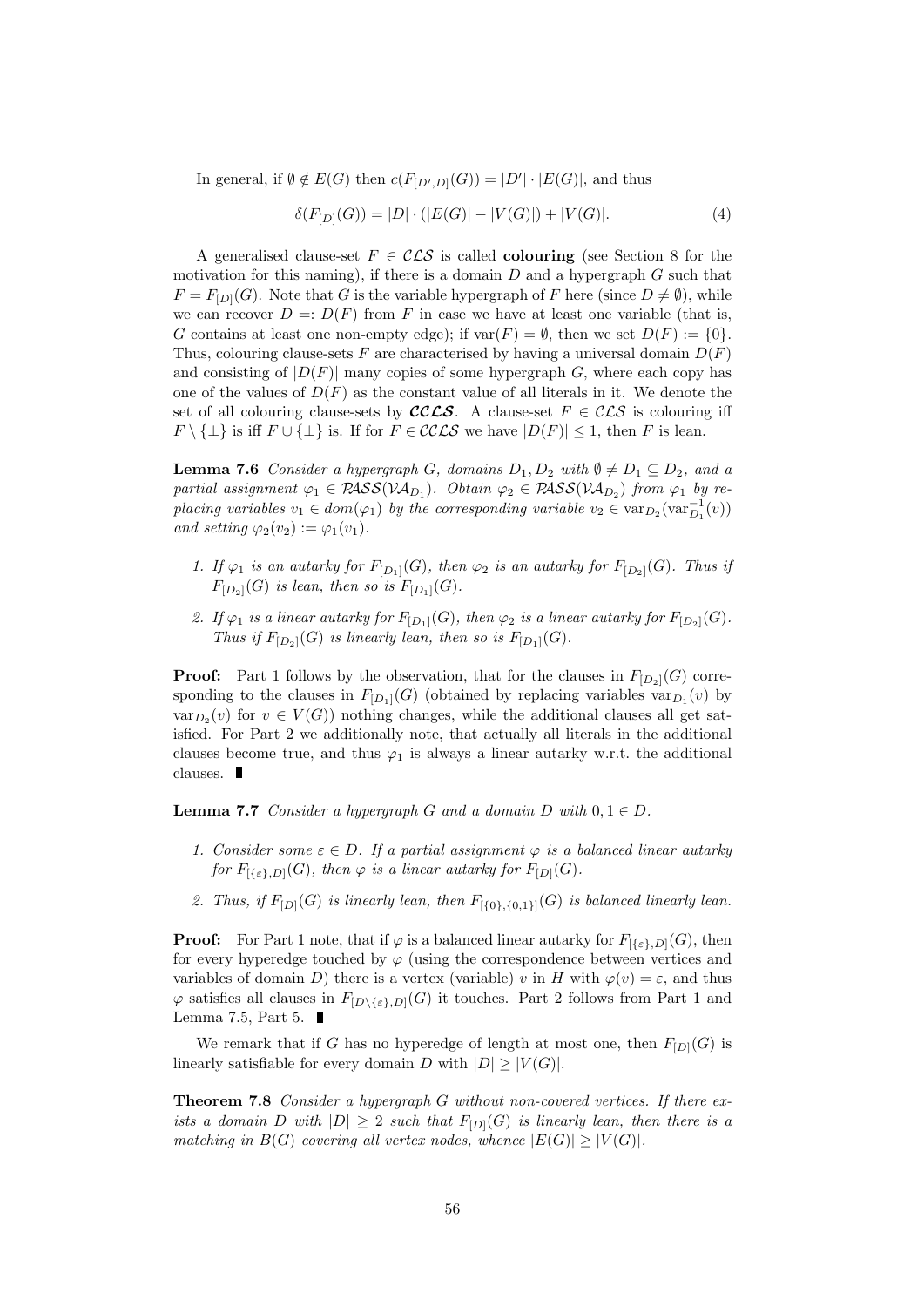**Proof:** W.l.o.g.  $0, 1 \in D$ . By Lemma 7.7, Part 2 it follows that  $F_{[\{0\},\{0,1\}]}(G)$  is balanced linearly lean. By Lemma 7.2 then we obtain a matching as required.

Some remarks:

- 1. By virtue of Lemma 7.5, in case of  $D = \{0, 1\}$  Theorem 7.8 is a special case of Lemma 7.2; so the point of Theorem 7.8 is the generalised domain. In Lemma 7.10 we give an application of Theorem 7.8 which boils down to the boolean case, exploiting (essentially) Lemma 7.3 and thus actually establishing balanced linear leanness directly; however in Corollary 8.2 we will infer linear leanness from minimally unsatisfiability, and there the generalisation of Theorem 7.8 plays its role.
- 2. Consider a hypergraph G without non-covered vertices and without the empty edge, and a domain  $D$ . Then by  $(4)$  we have
	- (a)  $|E(G)| \geq |V(G)| \Leftrightarrow \delta(F_{|D|}(G)) \geq n(F)$
	- (b)  $|E(G)| = |V(G)| \Leftrightarrow \delta(F_{[D]}(G)) = n(F).$

Thus G is square iff  $F_{D}$ [G] has the minimal possible deficiency.

3. If we allow G with non-covered vertices, then the these vertices are ignored by the matching and the counting of vertices in Theorem 7.8.

#### 7.4 The inequality of Fisher

To conclude this section, we give an application of Theorem 7.8 to a well-known inequality from design theory, in order to illustrate the role of autarky theory for this kind of investigations (there is no really new element in the proof, but the main point is the application of the general framework we developed). First a (well-known) lemma from elementary linear algebra:

**Lemma 7.9** For  $n \in \mathbb{N}$  let A be a square matrix of dimension n and let  $a \in \mathbb{R}_{>0}$ , such that all non-diagonal entries of A are equal to a, while all diagonal entries are strictly greater than a. Then A is non-singular.

Now we prove the (generalised) inequality of Fisher (see Section II.2 in [4], or Section 2 in [23], or Theorem 5.12 in [15]):

Lemma 7.10 Consider a non-trivial and non-degenerated pairwise balanced design G, and let  $G_0$  be the underlying hypergraph of G. Then  $B(G_0)$  contains a matching covering all points of  $G_0$ , whence  $|E(G)| \geq |E(G_0)| \geq |V(G_0)| = |V(G)|$ .

**Proof:** We show that  $F_{[\{0,1\}]}(G_0)$  is linearly lean, which proofs the assertion by Theorem 7.8. Let  $V(G) = \{v_1, \ldots, v_n\}, n = |V(G)|$  and  $E(G) = \{H_1, \ldots, H_m\},$  $m = |E(G)|$ . Consider the point-adjacency matrix A of G, which is a square matrix of dimension n, having entries at position  $(i, j)$  equal to the number of blocks incident with points  $v_i, v_j$  (simultaneously). By definition all non-diagonal entries are equal to the index  $\lambda$  of G, while elementary reasoning shows that all diagonal entries are strictly greater than  $\lambda$  (otherwise G would be a trivial). Thus by Lemma 7.9 we obtain, that A is non-singular. Now consider the point-block incidence matrix M of G, which is an  $n \times m$ -matrix over  $\{0,1\}$  with the entry at position  $(i, j)$  equal to 1 iff  $v_i$  is incident with  $H_j$ . By definition we have  $M \cdot M^t = A$ , and thus the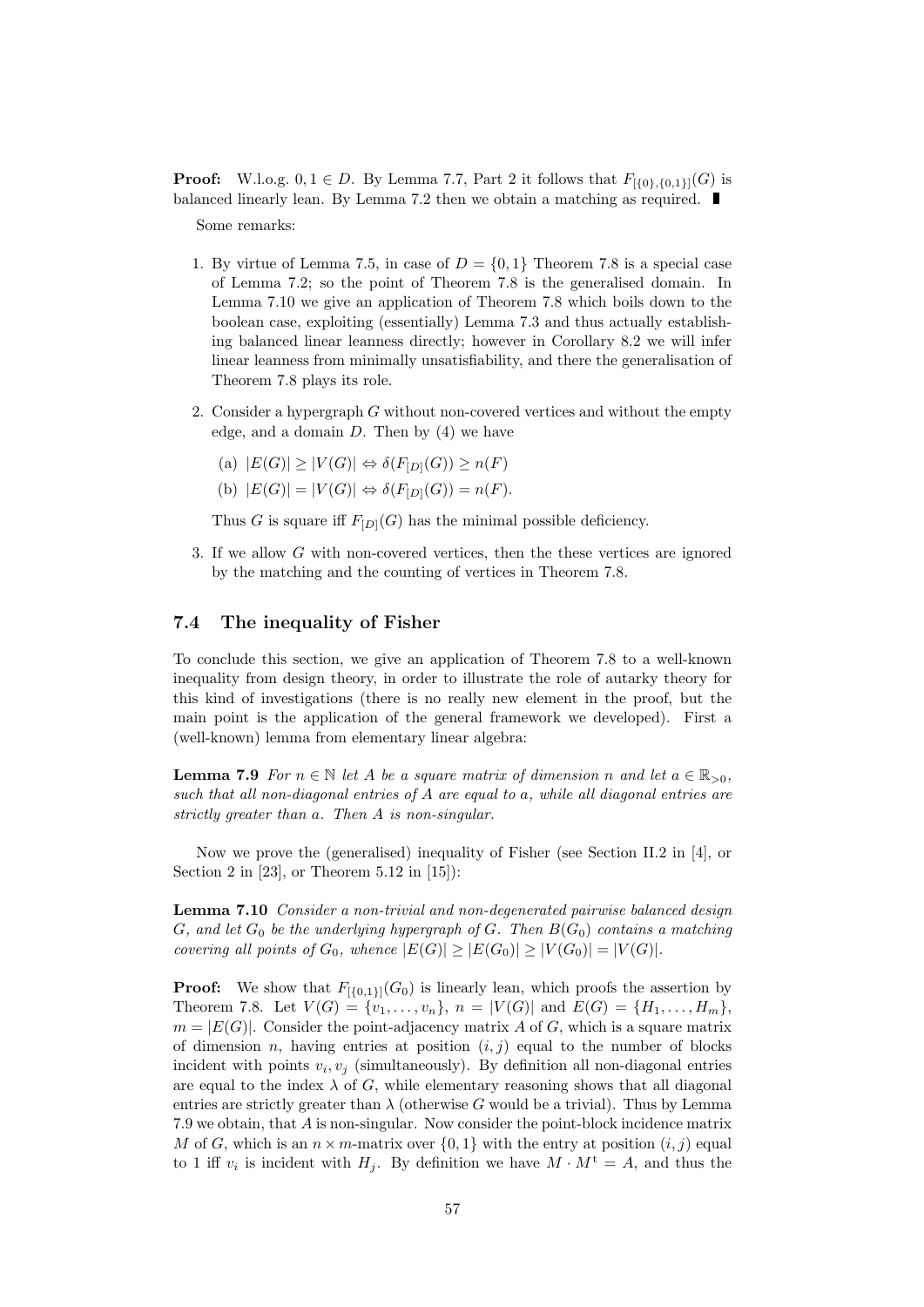column-rank of  $M$  must be at least  $n$  (by elementary linear algebra). It follows that the column-rank of  $M_0$ , the point-block incidence matrix of  $G_0$ , must be at least n as well, since removal of repeated columns does not change the column rank. By equality of column-rank and row-rank  $M_0$  thus has linearly independent rows, or, in other words, the clause-variable-matrix  $M(F_{[0],\{0,1\}}(G_0))$  has linearly independent columns. By Lemma 7.1 it follows that  $F_{[\{0\},\{0,1\}]}(G_0)$  is balanced linearly lean, which in turn is equivalent to  $F_{[0,1]}(G_0)$  being linearly lean (see Lemma 7.5).

Since we used only a boolean domain in the proof of Lemma 7.10, we could have used Lemma 7.2 instead of Theorem 7.8, however it seems that the general "interface" for access to hypergraph inequalities " $|E(G)| > |V(G)|$ " is given by Theorem 7.8, and so we wanted to emphasise the use of this general tool. In the next section a genuine application of Theorem 7.8 is presented.

## 8 Applications to/of hypergraph colouring

Like the graph colouring problem, the hypergraph colouring problems lacks a notion of "substitution", which for example would allow to split a hypergraph  $k$ -colouring problem into  $k$  hypergraph  $k$ -colouring subproblems by giving some distinct vertex one of the  $k$  possible colours. By embedding the hypergraph colouring problem into the richer context of satisfiability problems for (generalised) clause-sets we gain such closure under substitution, while the translation is very direct, and does not mask structure. In a certain sense this translation "annotates" the hypergraph colouring problem, making available the rich set of operations on (generalised) clause-sets.

In Subsection 8.1 we discuss basic properties of the canonical translation (which was already introduced in Subsection 7.3), while the inequality of Seymour and related subjects (including "crown decompositions") one finds in Subsection 8.2. Finally in Subsection 8.3 the task of characterising minimally unsatisfiable colouring clause-sets of minimal deficiency is discussed, exploiting the central result of [47].

#### 8.1 Translating hypergraph colouring problems

Consider a hypergraph G and  $k \in \mathbb{N}$ . We associate the generalised clause-set  $\mathbf{F}_{[k]}(G) := F_{[\{1,\ldots,k\}]} \in \mathcal{CLS}$  to G (recall Subsection 7.3), that is, the variables of  $F_{[k]}(G)$  are the vertices of G, while the clauses of  $F_{[k]}(G)$  are the hyperedges of G in k versions corresponding to the k choices for the colour. We have that  $n(F_{[k]}(G))$ is the number of vertices of G which are not non-covered,  $D_v = \{1, \ldots, k\}$  for all  $v \in \text{var}(F_{[k]}(G)), c(F_{[k]}(G)) = k \cdot |E(G)|$ , and  $\ell(F_{[k]}(G)) = k \cdot \sum_{E \in E(G)} |E|$ . By definition it is G k-colourable if and only if  $F_{[k]}(G)$  is satisfiable, and moreover the set of k-colourings of G is identical to  $\mathfrak{S}_{var(F_{[k]}(G))}(F_{[k]}(G))$ . The variable hypergraph of  $F_{[k]}(G)$  is G. If actually we have a "list hypergraph colouring" problem, that is, for each vertex  $v$  only a subset of all colours is available, then we model this by restricting the domain  $D_v$  of variable v accordingly, and by removing all clauses  $C$ from  $F_{[k]}(G)$  containing a literal  $(v, \varepsilon)$  with  $\varepsilon \notin D_v$ .

If we want to solve  $F_{[k]}(G)$  by a (generalised) SAT solver, then it is useful to break the symmetry between the values  $1, \ldots, k$  of the colouring as follows: Choose (different) variables  $v_1, \ldots, v_{k-1} \in V(G)$  and use the restricted domains  $D_{v_i} =$  $\{1, \ldots, i\}$  for  $i \in \{1, \ldots, k-1\}$ ; the clause-set obtained in this way is satisfiabilityequivalent to  $F_{[k]}(G)$ , but the search space has been reduced. In practice, the savings obtained by this simple method are quite considerable, but for theoretical reasoning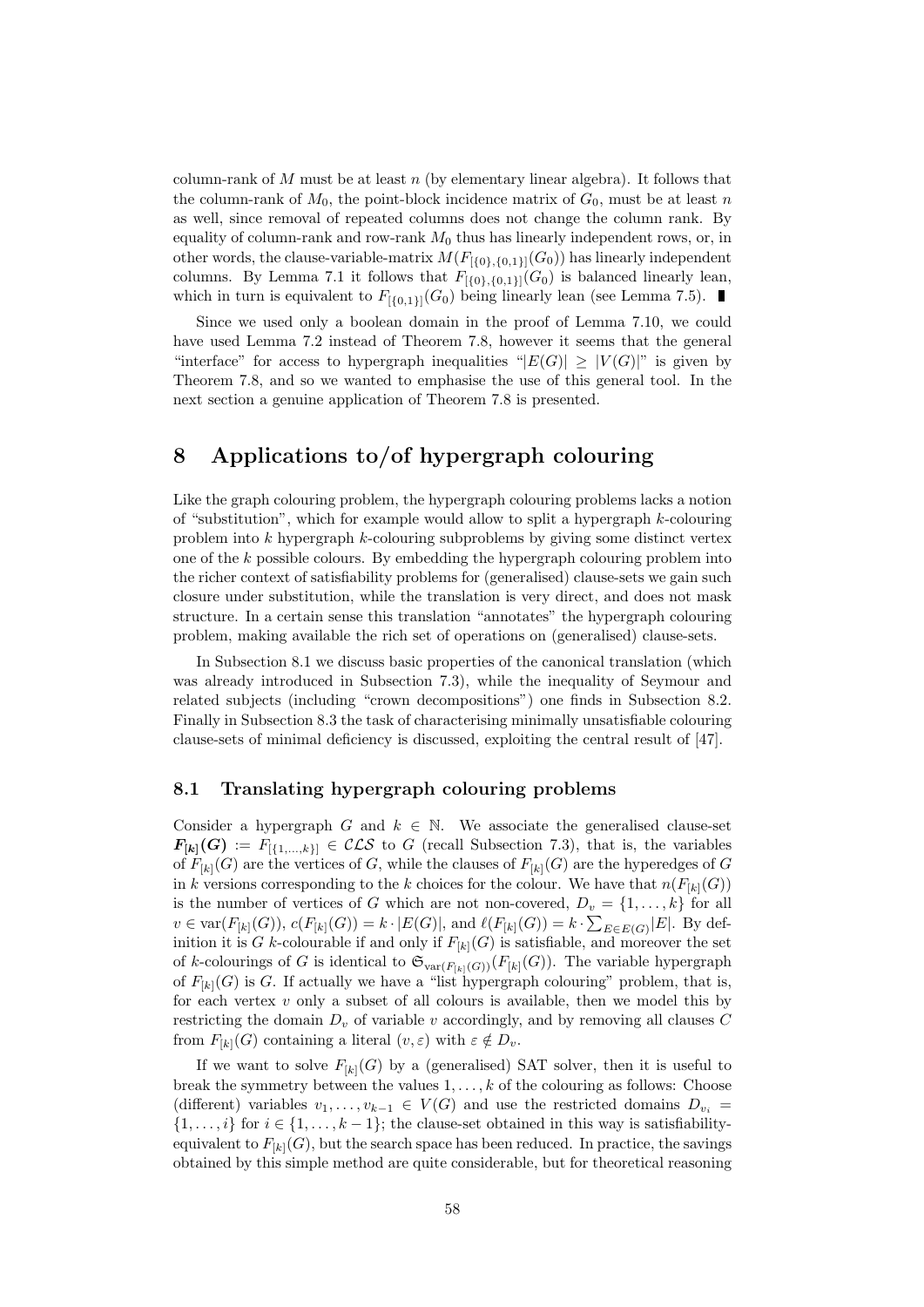we gain only unnecessary complications, and thus in this paper we do not use this elementary symmetry breaking, but we only use the canonical transformation  $G \mapsto F_{[k]}(G).$ 

Clause-sets expressing hypergraph colouring problems are up to renaming exactly the colouring clause-sets as defined in Subsection 7.3. A colouring clause-set  $F$ is satisfiable iff the variable-hypergraph of F is  $|D(F)|$ -colourable. Boolean colouring clause-sets are special cases of "PN-clause-sets" as introduced in [21] (boolean clause-sets, where each clause either is positive or negative), which are the heart of the class of bipartite clause-sets (clause-sets, where the conflict graph is bipartite).

**Lemma 8.1** A colouring clause-set  $F \in \mathcal{CCLS}$  is minimally unsatisfiable if and only if the variable hypergraph of F is minimally non- $|D(F)|$ )-colourable. Put into the hypergraph perspective: A hypergraph G is minimally non-k-colourable for  $k \in \mathbb{N}$ if and only if  $F_{[k]}(G)$  is minimally unsatisfiable.

**Proof:** Consider a colouring clause-set F, let  $k := |D(F)| \in \mathbb{N}$ , and let G denote the variable hypergraph of  $F$ . Obviously, if  $F$  is minimally unsatisfiable, then  $G$ is minimally non- $k$ -colourable. Now assume that  $G$  is minimally non- $k$ -colourable, but F is not minimally unsatisfiable. Thus there exists  $C \in F$  such that  $F \setminus \{C\}$  is unsatisfiable. If  $C = \bot$ , then  $G = (\emptyset, \{\emptyset\})$ , and thus  $F = {\bot}$  would be minimally unsatisfiable; so let  $\varepsilon \in D(F)$  be the common value of the literals in C. The hypergraph G minus the edge var $(C)$  has a  $D(F)$ -colouring f. It must f colour all vertices in hyperedge var $(C)$  with the same colour  $\varepsilon' \in D(F)$ . Consider a bijection  $\pi \in S_{D(F)}$  with  $\pi(\varepsilon') = \varepsilon$ , and set  $f' := \pi \circ f$ . Now  $f'$  (which still is a  $D(F)$ -colouring for G) is a satisfying assignment for  $F \setminus \{C\}$  contradicting the assumption.

#### 8.2 On an inequality of Seymour

Lemma 8.1 together with Theorem 7.8 yields immediately

Corollary 8.2 Consider a hypergraph G without non-covered vertices, which is minimally non-k-colourable for some  $k \geq 2$ . Then there is a matching in  $B(G)$ covering all vertex nodes, whence  $|E(G)| \geq |V(G)|$ .

Corollary 8.2 shows the potential of the approach of translating hypergraph colouring problems into satisfiability problems for generalised clause-sets: If a hypergraph G is critical k-colourable, then G is not critical k-colourable for any  $k' < k$ , and thus there is no direct way to reduce the assertion for  $k > 2$  to the known case  $k = 2$ . However from  $F_{[k]}(G)$  being minimally unsatisfiable we can conclude that  $F_{[k]}(G)$  is lean, and if  $F_{[k]}(G)$  is lean, then also  $F_{[k']}(G)$  is lean for all  $k' < k$  (and autarky for  $F_{[k]}(G)$  is also an autarky for  $F_{[k]}(G)$  modulo the (injective) variable replacements involved). And the lower bound on the deficiency does not need a minimality condition, but only a certain leanness condition.

More precisely, we need that  $F_{[2]}(G)$  is *linearly* lean, and since the lean kernel of  $F_{[2]}(G)$  w.r.t. linear autarkies is computable in polynomial time (together with a corresponding sequence of linear autarkies; see [33]), we get the following strengthening of Corollary 8.2:

**Corollary 8.3** Consider a hypergraph G. In polynomial time a map  $f: V' \to \{1,2\}$ for some  $V' \subseteq V(G)$  can be computed, such that f is a (proper) 2-colouring of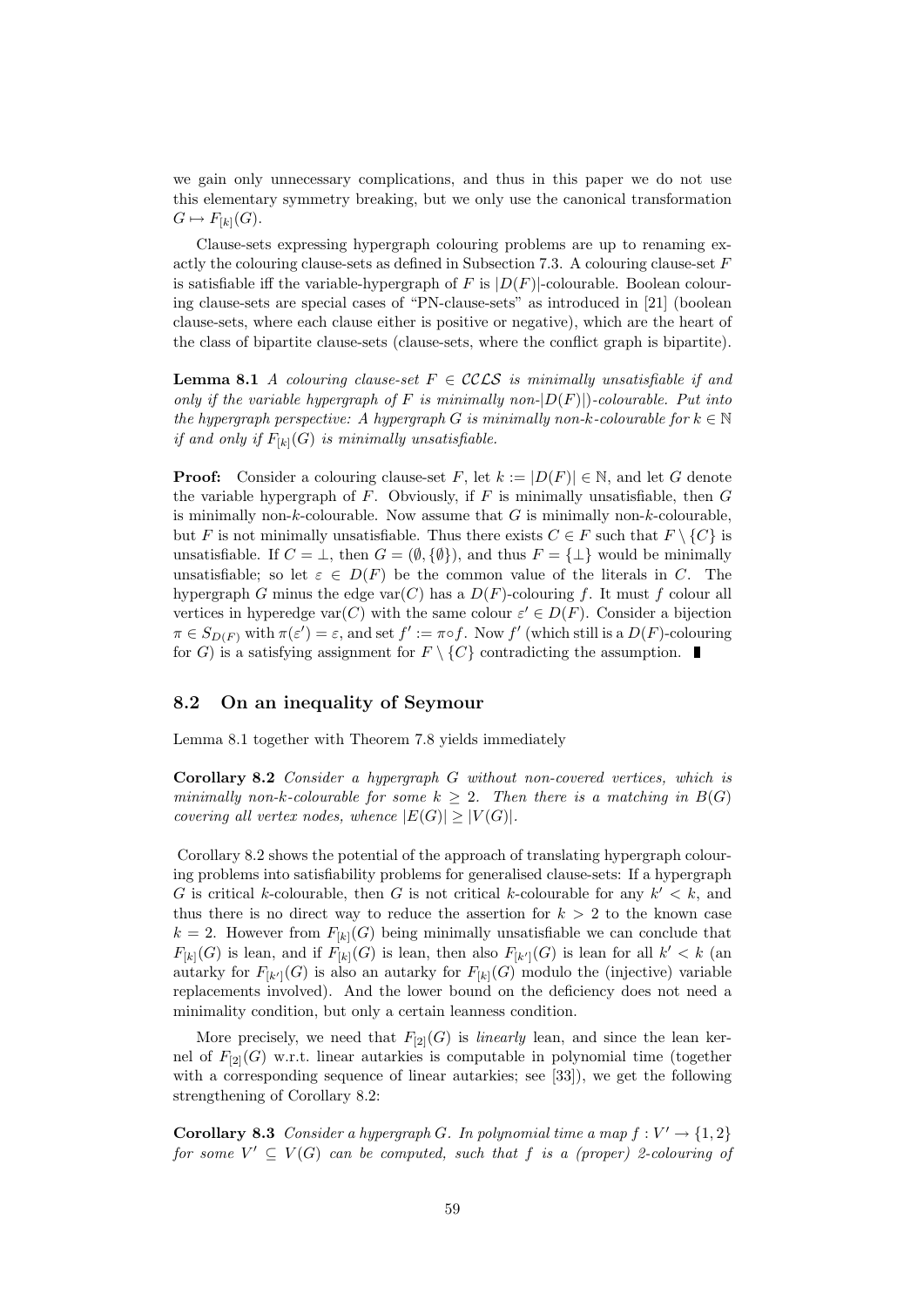$G' := (V', \{E \in E(G) : E \cap V' \neq \emptyset\})$  (the hypergraph with vertex set V' and hyperedges the hyperedges from  $G$  which have some vertex in common with  $V'$ ), and such that  $G'' := (V \setminus V', \{E \in E(G) : E \cap V' = \emptyset\})$  fulfils  $|E(G'')| \geq |V(G'')|$ . (If G is minimally non-k-colourable for some  $k \geq 2$ , and has no non-covered vertices, then necessarily  $G'' = G$  holds.)

For general boolean clause-sets  $F$  for the computation of the lean kernel w.r.t. linear autarkies a series of linear programming problems needs to be solved. However, if F is colouring, every linear autarky is a balanced linear autarky, and thus instead of finding a non-trivial solution of  $M(F) \cdot x \geq 0$  (where  $M(F)$  is the clause-variable matrix) we only need to solve systems  $M(F) \cdot x = 0$  of linear equations. So the polynomial-time computation for Corollary 8.3 is quite practical.

Corollary 8.3 is essentially the same as Corollary 6 in [43], but for their proof the authors used so-called "crown decomposition", which in this setting is closely related to reductions by matching autarkies (see Lemma 5 in [43]).

To conclude this subsection, I would like to point out the following interesting relaxation of the chromatic number of hypergraphs:

Consider a colourable hypergraph G. It is  $F_{[1]}(G)$  lean, while  $F_{[\chi(G)]}(F)$  is satisfiable, and thus not lean in case of  $V(G) \neq \emptyset$ . And if  $F_{[k]}(G)$  is lean, then so is  $F_{[k']}(G)$  for  $k' \leq k$ . So I propose to study the **autarky number**  $\chi_{\mathbf{a}}(G) \leq \chi(G)$ , the maximal k so that  $F_{[k]}(G)$  is lean. Corollary 8.2 then can be generalised as the assertion, that a hypergraph without non-covered vertices and with  $\chi_a(G) \geq 2$ has at least as many edges as vertices. Via the use of autarky systems the autarky number of hypergraphs can be generalised (considering for example the *matching* autarky number); by introducing an appropriate normal autarky system capturing "boolean balanced linear autarkies", and using the autarky number associated with that autarky system we then arrive at what looks as a very natural "most general condition" for having at least as many edges as vertices.

### 8.3 Characterising minimally unsatisfiable colouring clausesets

For a clause-set F denote by  $G(F)$  the variable hypergraph of F. And let

$$
\mathcal{MUCLSS}:=\mathcal{MUSAT}\cap\mathcal{CCLS}
$$

be the set of minimally unsatisfiable colouring clause-sets. In this final section we look into the issue of characterising  $\mathcal{MUCCLS}$ , those minimally unsatisfiable clausesets F which are determined by their variable graph  $G(F)$  (and the chromatic number of  $G(F)$ ). The following lemma recollects the basic information about (minimally unsatisfiable) colouring clause-sets.

Lemma 8.4 The class CCLS of colouring clause-sets has the following properties:

- 1. (a) For all domains  $D, D'$  and all hypergraphs  $G, G'$  without non-covered vertices we have  $F_{[D]}(G) \in \mathcal{C}\mathcal{C}\mathcal{L}\mathcal{S}$ , where  $F_{[D]}(G) = F_{[D']}(G')$  if and only if  $(D = D'$  and  $G = G'$  or  $(G = G'$  and  $V(G) = V(G') = \emptyset$ ).
	- (b) For every  $F \in \mathcal{CCLS}$  we have  $F = F_{[D(F)]}(G(F)).$
	- (c) For every  $F \in \mathcal{C}\mathcal{C}\mathcal{L}\mathcal{S}$  we have  $F \in \mathcal{M}\mathcal{U}\mathcal{S}\mathcal{A}\mathcal{T}$  if and only if  $G(F)$  is minimally non- $|D(F)|$ -colourable.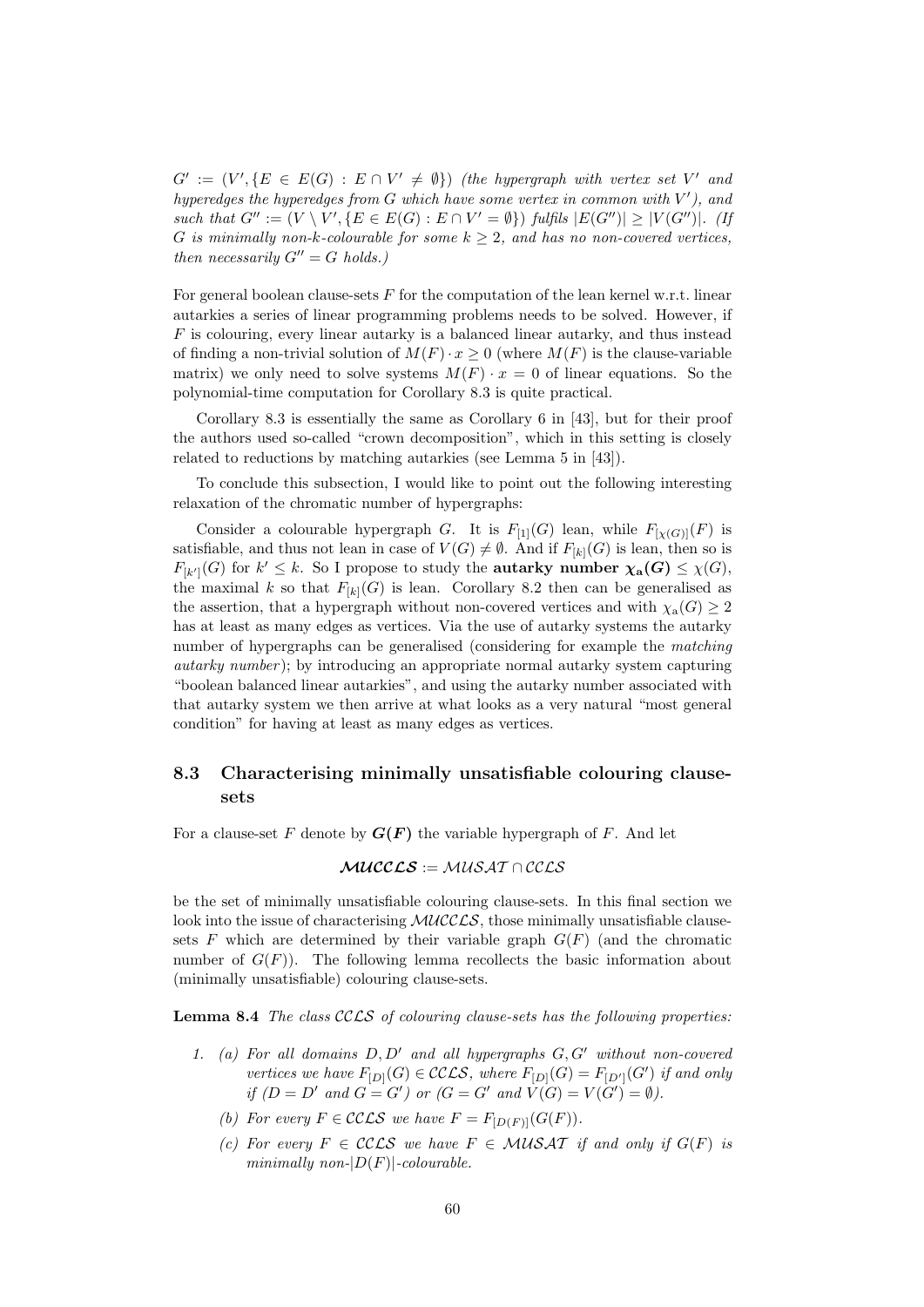- 2. For a clause-set  $F \in \mathcal{CLS}$  we have:
	- (a)  $F \in \mathcal{C}\mathcal{C}\mathcal{L}\mathcal{S} \Leftrightarrow F \setminus \{\perp\} \in \mathcal{C}\mathcal{C}\mathcal{L}\mathcal{S}.$
	- (b)  $var(F) = \emptyset \Rightarrow F \in \mathcal{C}\mathcal{C}\mathcal{L}\mathcal{S}.$
	- (c) Assume  $\bot \notin F$  and var $(F) \neq \emptyset$ . Then  $F \in \mathcal{CCLS}$  holds if and only if there is a domain D and  $\varepsilon$ :  $F \to D$  with the following properties:
		- i. For variables  $v \in \text{var}(F)$  we have  $D_v = D$ .
		- ii. For  $C \in F$  and  $x \in C$  we have  $val(x) = \varepsilon(C)$ .
		- *iii.* For  $C, C' \in F$  we have  $C = C' \Leftrightarrow \text{var}(C) = \text{var}(C') \wedge \varepsilon(C) = \varepsilon(C')$ .
		- iv.  $c(F) = |D| \cdot |E(G(F))|$ .

D and  $\varepsilon$  are uniquely determined here.

- 3. The set of all  $F \in MUCCCS_{|D|=1}$  is the set of all  $F_{|D|}(G)$  for  $|D| = 1$  and  $|E(G)| = 1$  (and thus MUCCLS<sub>|D|=1</sub>  $\subset$  MUSAT<sub> $\delta=1$ </sub>).
- 4. For  $F \in \mathcal{MUCLS}$  with  $|D(F)| \geq 2$  we have  $\delta(F) \geq n(F)$ .
- 5. For  $F \in \mathcal{MUCLS}$  we have  $\delta(F) = n(F)$  if and only if  $G(F)$  is square.

Proof: Follows by Remark 2 to Theorem 7.8, and with Lemma 8.1 and Corollary 8.2.

We set out to classify  $\mathcal{MUCLSS}_{\delta=n}$ , the set of minimally unsatisfiable colouring clause-sets where the deficiency equals the number of variables, which by Lemma 8.4 amounts to classify all pairs  $(G, k)$  such that  $k \in \mathbb{N}$  and G is a minimally non-kcolourable square hypergraph  $G$ . Except of the trivial instances of  $MUCCCS$  characterised in Lemma 8.4, Part 3, MUCCLS $_{\delta=n}$  is the set of instances of MUCCLS with "relatively lowest" deficiency.

Now actually it is not clear classifying  $\mathcal{MUCLS}_{\delta=n}$  is feasible (at all); here we will only classify the class  $\mathcal{MUCLSS}_{\delta=n} \cap \mathcal{MHT}$  (the multihitting minimally unsatisfiable colouring clause-sets of minimal deficiency), which can be subdivided into the level  $\mathcal{MUCCLS}_{\delta=n}^{\text{mh}=k}$  for  $k \in \mathbb{N}$ . For fixed k the classification of  $\mathcal{MUCCLS}_{\delta=n}^{\text{mh}=k}$ amounts to classify all intersecting minimally non-k-colourable square hypergraphs.

From Corollary 6.9 we get, that a subsumption-free multihitting clause-set is already minimally unsatisfiable if it is just unsatisfiable. Thus

**Corollary 8.5** Consider a simple intersecting hypergraph G and  $k \in \mathbb{N}$ . Then G is minimally non- $k$ -colourable if and only if  $G$  is not  $k$ -colourable.

Simple intersecting hypergraphs are "almost" 2-colourable:

**Lemma 8.6** Consider a simple intersecting hypergraph G. For all hyperedges  $H \in$  $E(G)$  then  $G - \{E\} = (V(G), E(G) \setminus \{E\})$  is 2-colourable.

**Proof:** Define a map  $f: V(G) \to \{1,2\}$  by mapping the points of H to 1, and every other point to 2. f is a 2-colouring of  $G - \{H\}$ , since any hyperedge different from  $H$  has a non-empty intersection with  $H$  and contains vertices not in  $H$ . П

A hypergraph G is called a *square pencil* if G is square, intersecting and  $|V(G)| =$ 1 (thus for  $v \in V(G)$  we have  $E(G) = \{\{v\}\}\)$ . Note that square pencils are not colourable.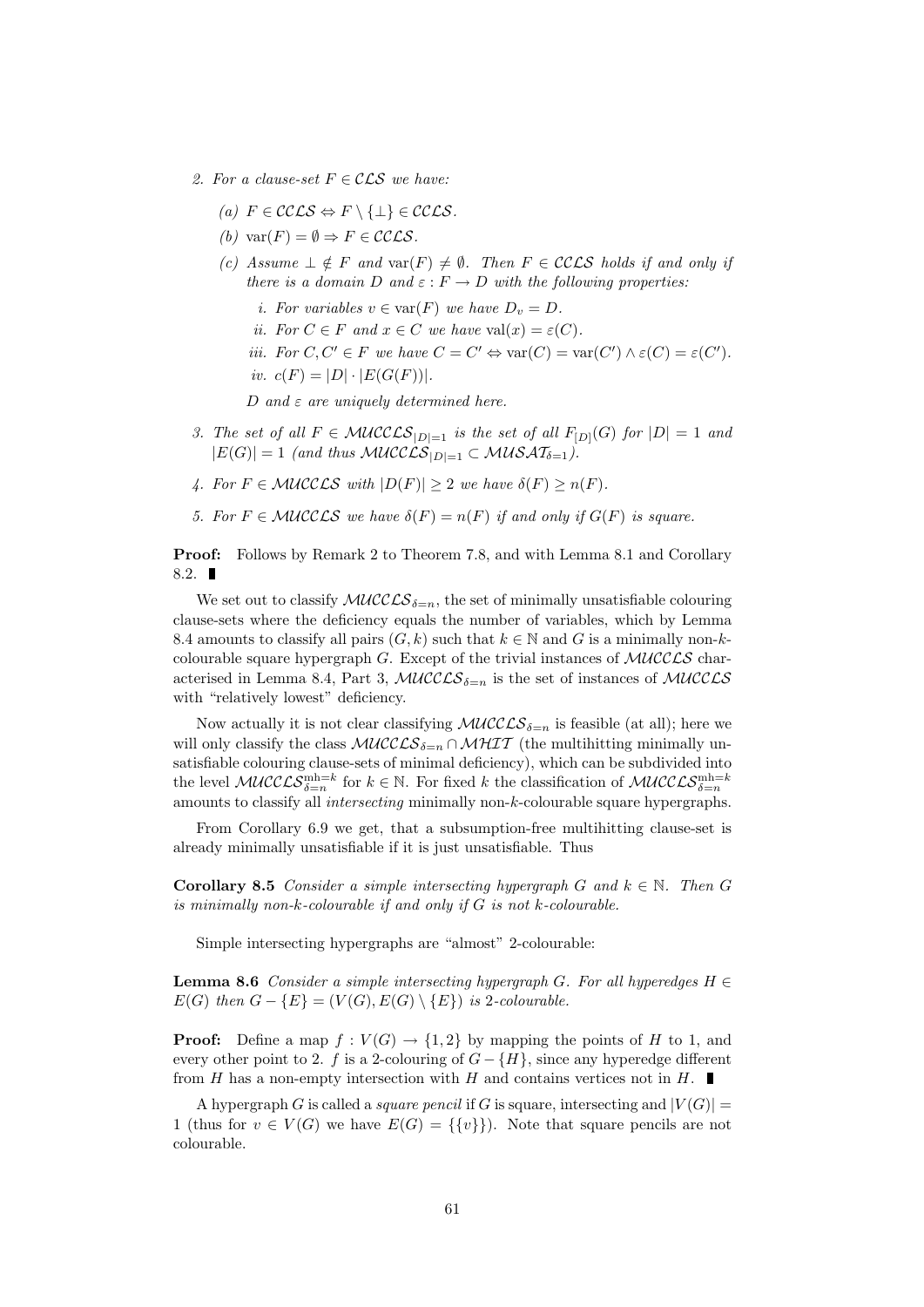**Corollary 8.7** An intersecting hypergraph  $G$  is 3-colourable if and only if  $G$  is not a square pencil.

For the ease of reference we note the following direct implication of Lemma 8.6 (some designs will yield key examples):

Corollary 8.8 Consider a dual linear design G with at least 2 points on each line. G is 2-colourable if any line is removed (only from the line set, while the point set is kept). Thus  $G$  is 3-colourable, while  $G$  is critical 3-colourable if and only if  $G$  is not 2-colourable (that is, has no blocking set).

For multihitting colouring clause-sets we see, that regarding (un)satisfiability only boolean clause-sets are of real interest:

Corollary 8.9 A multihitting colouring clause-set  $F$  with multihitting number at least three is unsatisfiable if and only if  $n(F) = 1 = \delta(F)$ .

Regarding the classification of minimally unsatisfiable multihitting colouring clause-set we obtain, that all levels  $\mathcal{MUCCLS}_{\delta=n}^{\text{mh}=k}$  for  $k \neq 2$  are trivial:

**Lemma 8.10** The elements of MUCCLS $_{\delta=n}^{\text{mh}=k}$  for  $k \in \mathbb{N} \setminus \{2\}$  are the  $F_{[D]}(G)$  for domains D with  $|D| = k$  where G is a square pencils.

**Proof:** The case  $k = 1$  is trivial, while the remaining cases follow from Corollary 8.9.  $\blacksquare$ 

For the remaining case  $k = 2$  we investigate projective incidence planes.

**Lemma 8.11** A projective incidence plane G of order  $k \in \mathbb{N}_0$  is minimally non-2-colourable iff  $k = 2$ , and in this case  $F_{[2]}(G) \in \mathcal{MUCLSS}_{\delta=n}^{m h=2}$ , while G is 2colourable for  $k \geq 3$ . Among the degenerated projective incidence planes exactly the following types are square and minimally non-k-colourable for some  $k \in \mathbb{N}$ :

- 1. A square pencil P; here  $F_{[k]}(P) \in \mathcal{MUCLSS}_{\delta=n}^{\text{mh}=k}$  for all  $k \in \mathbb{N}$ .
- 2. A "near pencil", a hypergraph N with  $|V(N)| \geq 3$  and  $|E(N)| = |V(N)|$ containing a (unique) point  $v \in V(N)$  such that  $E(N) = \{V(N) \setminus \{v\}\}\cup$  $\{\{v,w\}\}_{w\in V(N)\setminus\{v\}}$ ; these N are intersecting and minimally non-2-colourable. Thus  $F_{[2]}(N) \in \mathcal{MUCCLS}_{\delta=n}^{\text{mh}=2}$ .

**Proof:** As we have remarked, 2-colourability of  $G$  is equivalent to the existence of a blocking set (an independent transversal), and a projective plane contains a blocking set iff the order is at least 3 (this is well known, and follows also immediately from Corollary 8.13 below). The remaining assertions follow by Corollary 8.8 and elementary reasoning.

Lemma 8.11 yields three key examples of intersecting minimally non-2-colourable square hypergraphs:

- 1. The square pencil  $({1},({1})$ .
- 2. The near pencil with three vertices, i.e., the triangle

 $C^3 = (\{1, 2, 3\}, \{\{1, 2\}, \{2, 3\}, \{1, 3\}\}).$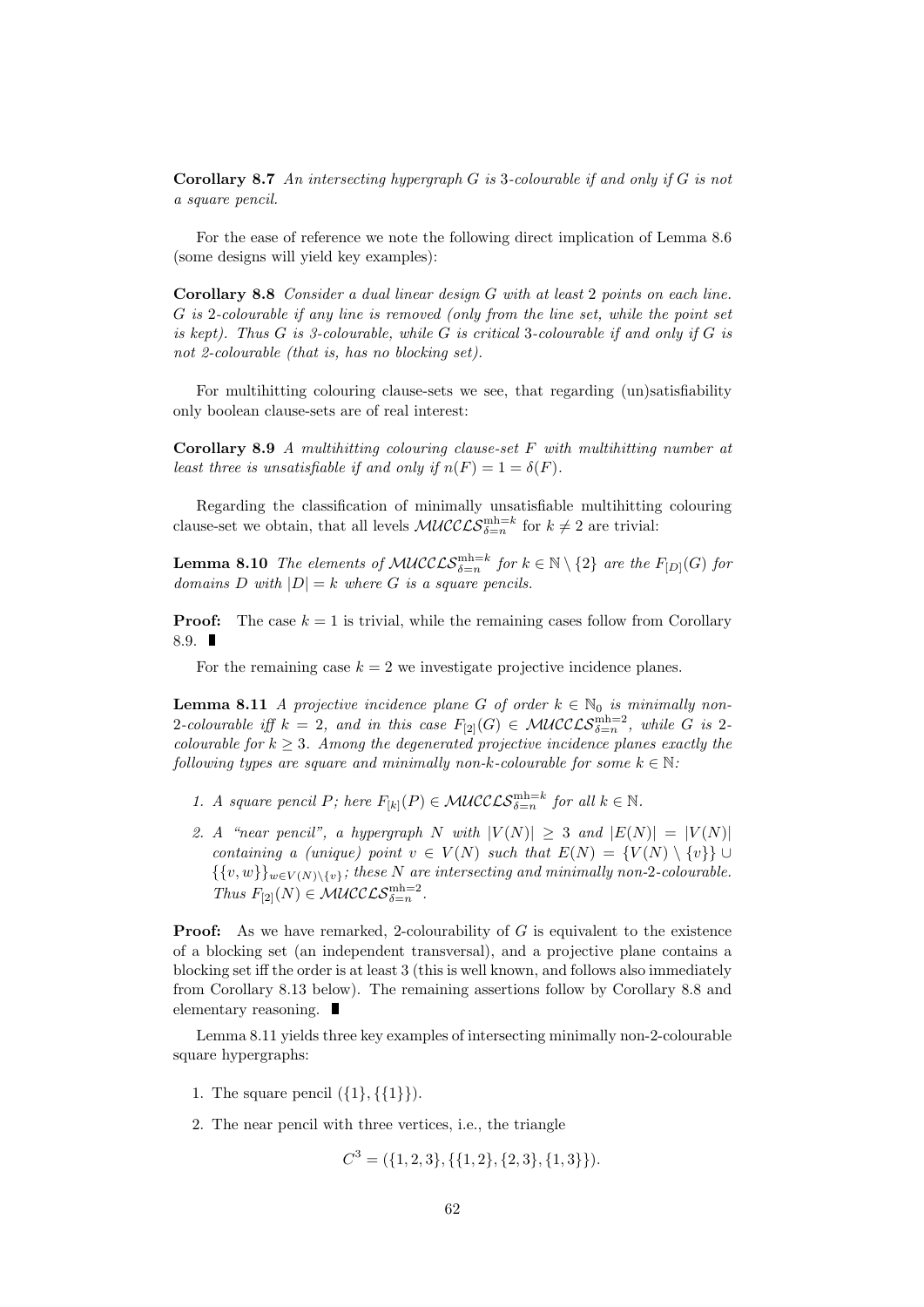3. The projective plane  $PG(2, 2)$  of order 2, i.e., the Fano plane

 $({1, ..., 7}, {1, 2, 3}, {3, 4, 5}, {1, 5, 6}, {1, 4, 7}, {2, 5, 7}, {3, 6, 7}, {2, 4, 6}$ }.

In [47] (Proposition 7) it was shown that these three hypergraphs plus a certain extension process exactly produce all intersecting minimally non-2-colourable square hypergraphs (solving the classification of  $\mathcal{MUCCLS}_{\delta=n}^{\text{mh}=2}$ ):

**Theorem 8.12** [47] The class of intersecting minimally non-2-colourable square hypergraphs is the class of hypergraphs containing square pencils and projective planes of order 2, and all "2-extensions of  $C^3$ ", which is the class of hypergraphs containing near pencils with three vertices and if G belongs to this class, then also  $G'$  arising from G by choosing an edge  $\{x_1, x_2\} \in E(G)$  of length 2 and some new vertex  $z \notin V(G)$ , and adding the edge  $\{x_1, z\}$  as well as adding the vertex z to all edges of G except of  $\{x_1, x_2\}$ .

**Corollary 8.13** Every intersecting simple square hypergraph  $G$  (by definition, this includes square dual linear designs) fulfilling at least one the following (sufficient) criterions is 2-colourable (and thus has a blocking set):

- 1. G has only hyperedges of size at least 4.
- 2. G has only hyperedges of size at least 3, and G has also hyperedges of size at least 4 or  $|V(G)| \geq 8$ .
- 3. G contains hyperedges of sizes 1 and 2.

Proof: By Theorem 8.12 such a hypergraph is not minimally non-2-colourable, and thus by Corollary 8.5 it must be 2-colourable.

By Lemma 8.10 and Theorem 8.12 we finally obtain:

**Theorem 8.14** The class MUCCLS<sub>δ=n</sub> ∩MHIT is exactly the class of clause-sets F fulfilling the following conditions:

1. If F contains a unit-clause, then  $G(F)$  is a square pencil.

Otherwise  $|D(F)| = 2$  must hold, i.e, up to renaming now F is boolean for the remaining cases.

- 2. If F contains a binary clause, then  $G(F)$  is a 2-extension of  $C^3$  (see Theorem 8.12).
- 3. Otherwise  $G(F)$  is isomorphic to the Fano plane.

Corollary 8.15 For  $F \in \mathcal{C}\mathcal{C}\mathcal{S}_{\delta=n} \cap \mathcal{M} \mathcal{H} \mathcal{I}$  each of the following conditions is sufficient to guarantee satisfiability of F:

- 1. F has only clauses of length at least 4.
- 2. F has only clauses of length at least 3, and F has also clauses of size at least 3 or  $n(F) \ge 8$  or  $c(F) \ge 15$ .
- 3. G contains clauses of sizes 1 and 2.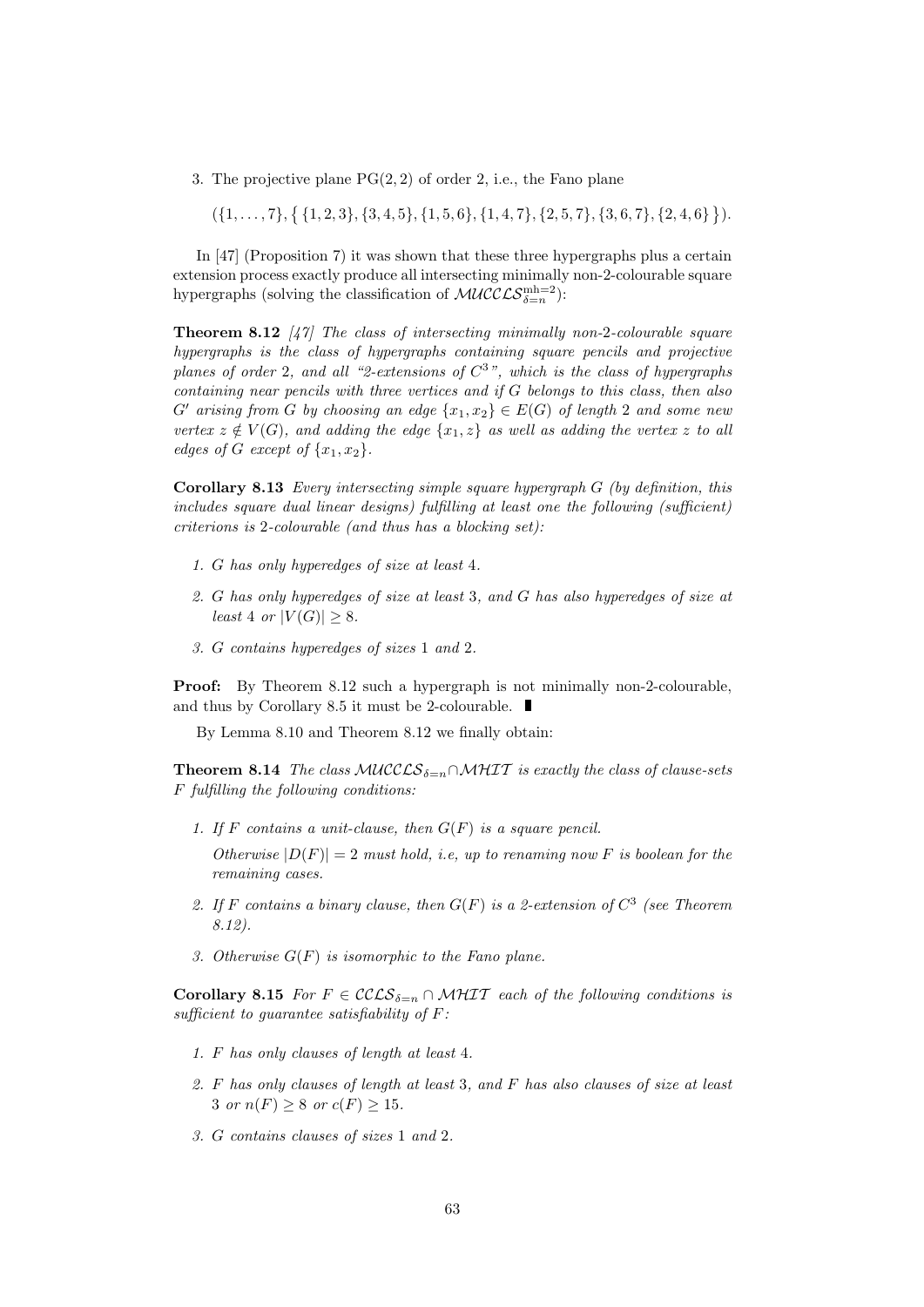## 9 Conclusion and open problems

The first purpose of this article was to set the stage for the study of generalised clause-sets as sets of "no-goods", where literals are given by one "forbidden value": We defined and summarised the basic properties of syntax, semantics, resolution calculus and autarky systems. Then we considered the generalisation of the notion of deficiency for these generalised clause-sets, and we studied the basic autarky systems related to this notion, matching autarkies and balanced linear autarkies. We showed fixed parameter tractability of generalised clause-sets in the maximal deficiency. For autarky systems both the application of autarkies as reductions and the properties of autarky-free, i.e., lean clause-sets are of interest. Lean clause-sets are a generalisation of minimally unsatisfiable clause-sets, for which we considered the basic problem, when the property of being minimally unsatisfiable is preserved under application of partial assignments, and we characterised also minimally unsatisfiable clause-sets of minimal deficiency. Besides using the generalised tools transferred from the boolean case, also the structure preserving properties of the boolean translation are important, and we investigated basic cases.

Turning to hypergraph theory, we gave a general method for proving that a hypergraph has a matching between vertices and hyperedges covering all vertices, exploiting here linear algebra, while in proving the analogous result for minimally unsatisfiable clause-sets we used matching theory. We applied this general method to Fisher's inequality, and, using the canonical translation of hypergraph colouring problems into generalised satisfiability problems, we obtained a generalisation of a well-known result of Seymour. Regarding the project of classifying minimally unsatisfiable clause-sets, the results of Seymour have been interpreted as the characterisation of the first non-trivial level of minimally unsatisfiable colouring clause-sets of minimal deficiency (where colouring clause-sets are those generalised clause-sets characterised completely by their variable hypergraph and their (uniform) variable domain).

The embedding of the hypergraph colouring problem into the richer space of generalised satisfiability problems enables operations which are external to the hypergraph environment, and can be expressed at this level only in clumsy ways. (However, it seems essential that this richer space is still "close enough" to the original space.) One of these operations is the operation of autarkies. Autarky-freeness ("leanness") yields a natural and "smooth" extension of the notion of "minimality".

There is a host of open problems, which seem to be non-trivial and opening new pathways into structural investigations of clause-sets and hypergraphs, which we will discuss in the remainder.

#### 9.1 Minimally unsatisfiable clause-sets of low deficiency

Having transferred the characterisation of minimally unsatisfiable clause-sets of deficiency one from the boolean case in Subsection 6.4, the next question concerns the generalisation of the structure of boolean  $\mathcal{M} \mathcal{U} \mathcal{A} \mathcal{I}_{\delta=2}$  as studied in [6]. This generalisation seems to be not straightforward, but we believe that minimally unsatisfiable generalised clause-sets of deficiency two are still quite close to the boolean case (while from deficiency three on generalised clause-sets behave more wildly).

In [28] it was shown that for every boolean minimally unsatisfiable clause-set  $F$ with  $n(F) > 0$  there exists a variable  $v \in \text{var}(F)$  such that for both  $\varepsilon \in \{0,1\}$  we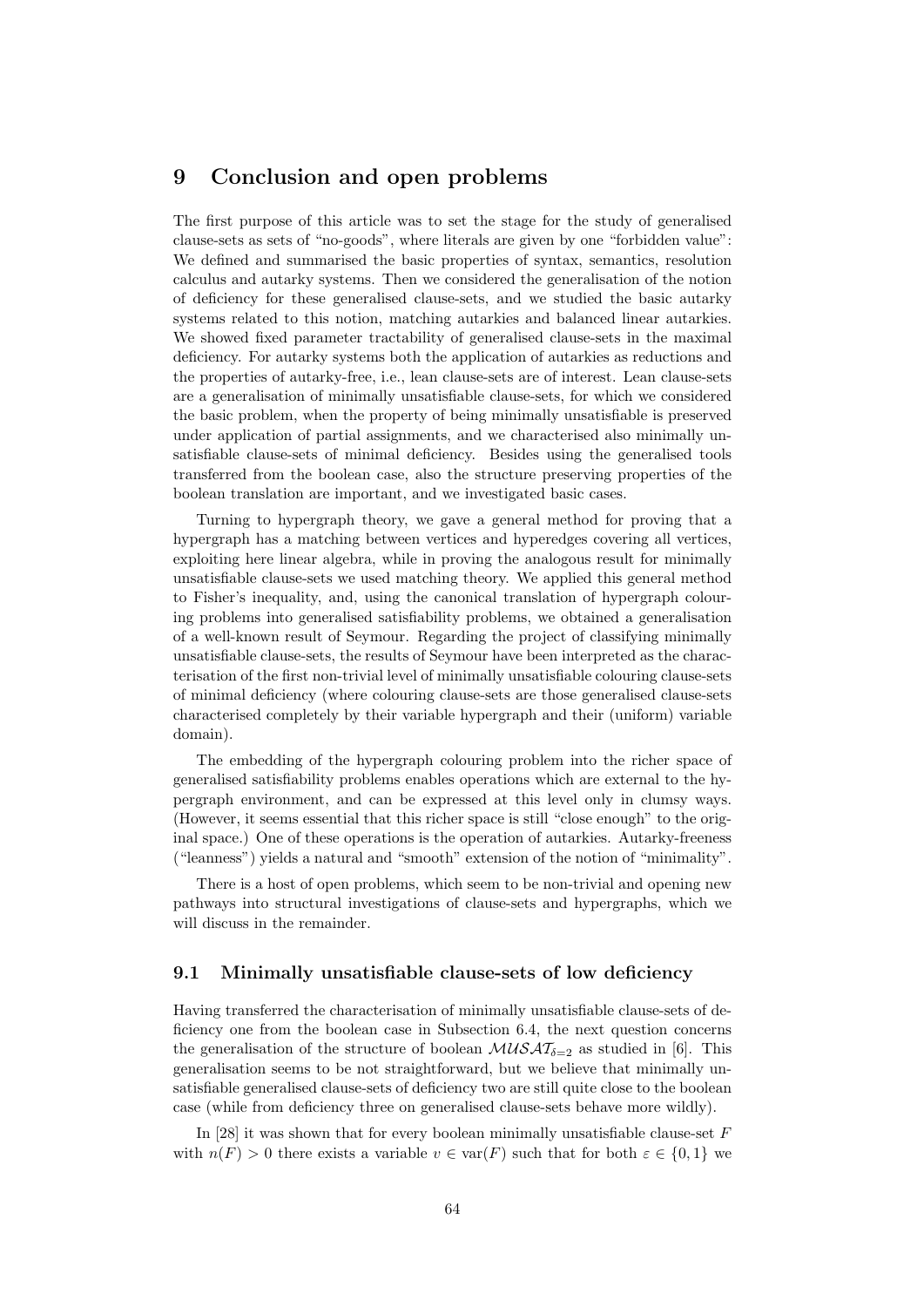have  $\#_{(v,\varepsilon)}(F) \leq \delta(F)$ . In Lemma 6.14 this property was shown to hold also for (generalised) minimally unsatisfiable clause-sets in case of  $\delta(F) = 1$  — does it also hold for arbitrary (generalised) minimally unsatisfiable clause-sets ?

#### 9.2 Uniform hitting clause-sets

Regarding the base case of deficiency 1 for minimally unsatisfiable clause-sets, a natural question is, whether every uniform unsatisfiable hitting clause-set has necessarily deficiency 1 ? (We remark here that obviously  $\mathcal{UHIT}_{\text{hd}=r}^{\text{sat}=0}$  is empty for  $r \geq 2$ , since no resolution is possible here.) We conjecture that this is the case:

## Conjecture 9.1  $\mathcal{UHIT}^{\text{sat}=0} = \mathcal{UHIT}_{\delta=1}^{\text{sat}=0}.$

From Conjecture 9.1 it would follow by Corollary 6.17, that the class of unsatisfiable hitting (generalised) clause-sets is equal to the class of saturated minimally unsatisfiable clause-sets of deficiency 1, generalising Corollary 34 in [35].

In [35] the property  $\delta(F) \leq 1$  was actually shown for arbitrary (not necessarily unsatisfiable) boolean uniform hitting clause-sets  $F$ . Whether this holds for generalised clause-sets seems to be a non-trivial problem, since the notion of hermitian rank exploited in [35] is specifically tailored to the use of matrices (which are inherently two-dimensional) and real numbers (with positive and negative values) and hence boolean clause-sets. Though we do not know how to prove it, we nevertheless believe that the generalisation holds true:

#### Conjecture 9.2  $UHIT = UHTT_{\delta \leq 1}$ .

Note that Conjecture 9.2 implies Conjecture 9.1 (using Corollary 4.21). In the terminology of graph partitions, Conjecture 9.2 generalises "Witsenhausen's Theorem", the special case of the Graham-Pollak Theorem asserting that every biclique partition of a complete graph  $K_m$  needs at least  $m-1$  bicliques:

Now we allow to partition the edge set of  $r \cdot K_m$  (exactly r edges joining two different nodes) into complete *multipartite* graphs, where every complete k-partite component  $(k \geq 2)$  contributes the "cost"  $k-1$ , and Conjecture 9.2 says, that the total cost must be at least  $m-1$  (allowing only  $k = 2$  is the Theorem of Witsenhausen, while allowing only  $k = m$  is trivial).

#### 9.3 Autarkies

Is the problem NOT-ALL-EQUAL-2-SAT for generalised (2-)clause-sets NP-complete? (As discussed in Subsection 7.1, this is equivalent to the problem of deciding whether a generalised 2-clause-sets is satisfiable by a balanced linear autarky.)

Is the concept of linear autarkies for generalised clause-sets useful? For example are there interesting poly-time computable subclasses (besides the boolean subcase)?

#### 9.4 Hypergraphs

Are there further applications of Theorem 7.8? Can the autarky number of hypergraphs as discussed in Subsection 8.2 be made useful?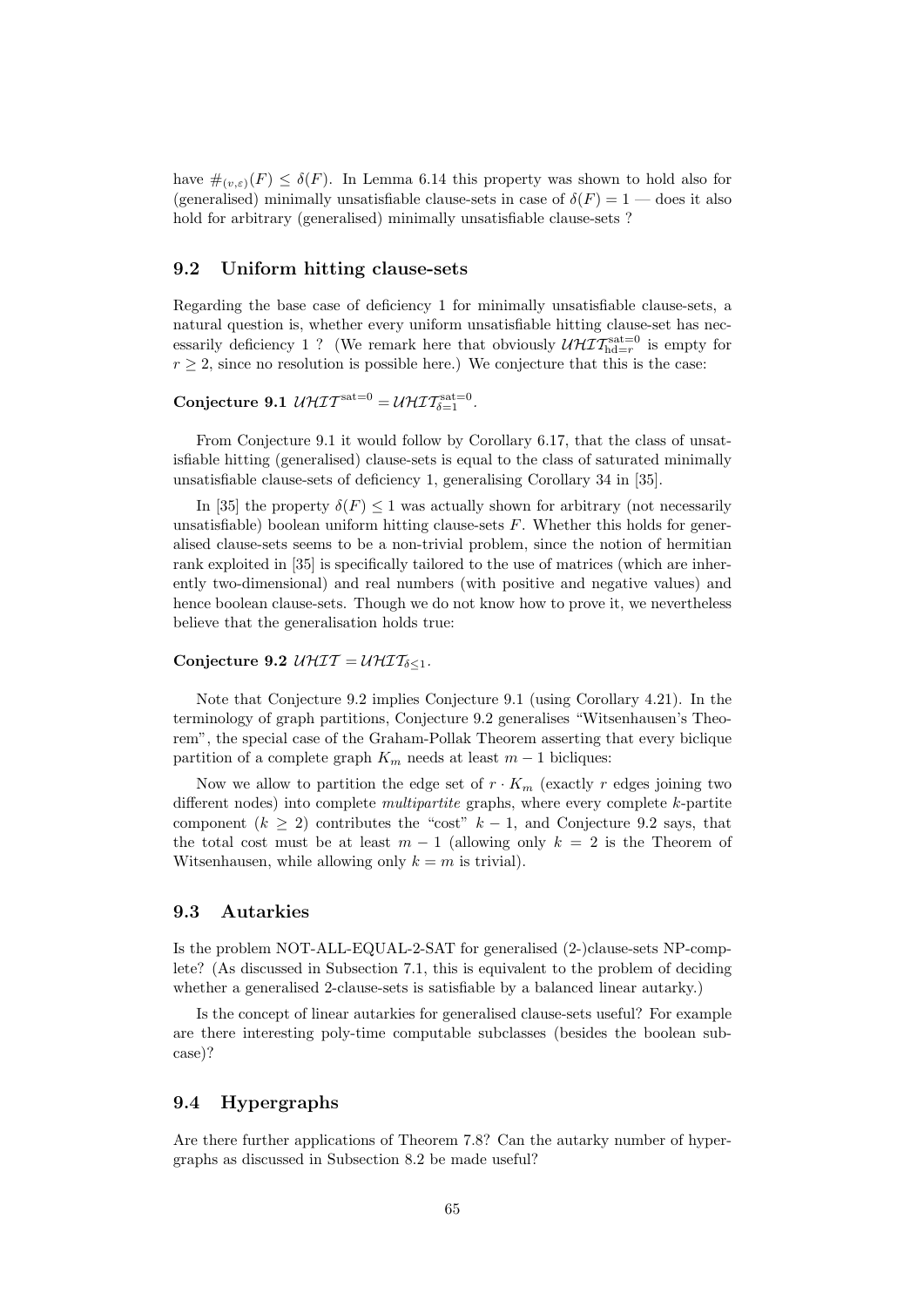## 9.5 Characterising minimally unsatisfiable colouring clausesets of minimal deficiency

What about the classification of  $\mathcal{MUCLSS}_{\delta=n}$ ? Is one of the following classes poly-time decidable:

- 1. MUCCL $S_{\delta=n}$  ?
- 2. MUCCLS $\delta_{\delta=n} \cap \mathcal{MHT}$  ? (As we have seen, deciding this class boils down to deciding  $\mathcal{MUCCLS}_{\delta=n}^{\text{mh}=2}$ ).

Finally, we can wonder whether there might be a generalised structure theorem for classes of minimally unsatisfiable (generalised) clause-sets of "relative" minimal deficiency? Can for example the de Bruijn-Erdös classification of square linear designs be made fruitful here?

## References

- [1] Ron Aharoni and Nathan Linial. Minimal non-two-colorable hypergraphs and minimal unsatisfiable formulas. Journal of Combinatorial Theory, A 43:196– 204, 1986.
- [2] Carlos Ansótegui and Felip Manyà. Mapping problems with finite-domain variables to problems with boolean variables. In Hoos and Mitchell [27], pages 1–15. ISBN 3-540-27829-X.
- [3] Andrew B. Baker. Intelligent Backtracking on Constraint Satisfaction Problems: Experimental and Theoretical Results. PhD thesis, University of Oregon, March 1995. The ps-file can be down loaded using the URL http: //www.cirl.uoregon.edu/baker/thesis.ps.gz.
- [4] Thomas Beth, Dieter Jungnickel, and Hanfried Lenz. Design Theory: Volume I, volume 69 of Encyclopedia of Mathematics and Its Applications. Cambridge University Press, second edition, 1999. ISBN 0-521-44432-2.
- [5] Hans Kleine Büning. An upper bound for minimal resolution refutations. In Georg Gottlob, Etienne Grandjean, and Katrin Seyr, editors, Computer Science Logic 12th International Workshop, CSL'98, volume 1584 of Lecture Notes in Computer Science, pages 171–178. Springer, 1999.
- $[6]$  Hans Kleine Büning. On subclasses of minimal unsatisfiable formulas. Discrete Applied Mathematics, 107:83–98, 2000.
- [7] Hans Kleine Büning and Xishun Zhao. The complexity of some subclasses of minimal unsatisfiable formulas. December 2003.
- [8] Hans Kleine Büning and Xishun Zhao. On the structure of some classes of minimal unsatisfiable formulas. Discrete Applied Mathematics, 130:185–207, 2003.
- [9] Hans Kleine Büning and Xishun Zhao. Extension and equivalence problems for clause minimal formulae. Annals of Mathematics and Artificial Intelligence, 43:295–306, 2005.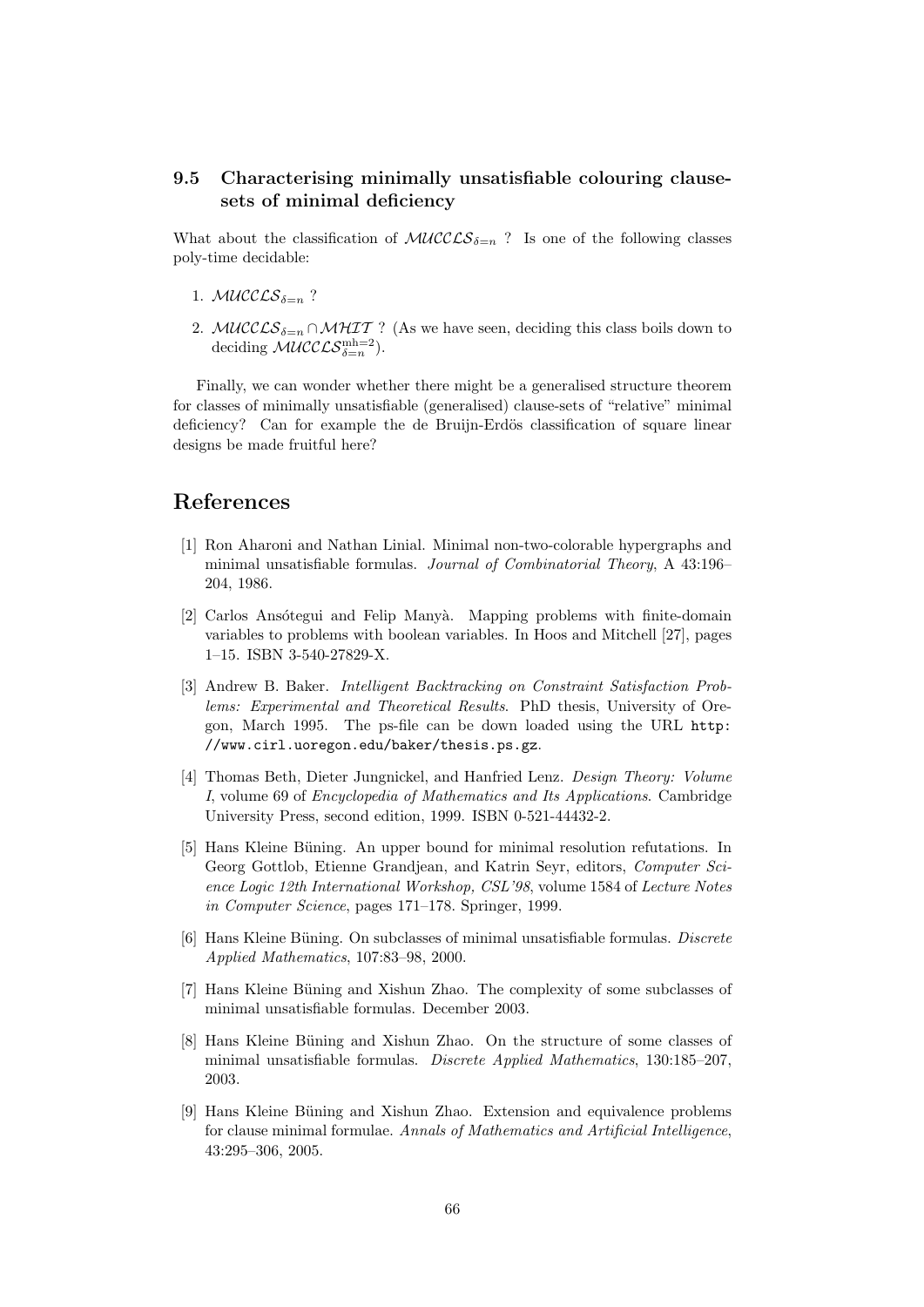- [10] Nadia Creignou and Hervé Daudé. Generalized satisfiability problems: minimal elements and phase transitions. Theoretical Computer Science, 302:417–430, 2003.
- [11] Gennady Davydov, Inna Davydova, and Hans Kleine Büning. An efficient algorithm for the minimal unsatisfiability problem for a subclass of CNF. Annals of Mathematics and Artificial Intelligence, 23:229–245, 1998.
- [12] Rina Dechter. Constraint Processing. Morgan Kaufmann, San Francisco, 2003. ISBN 1-55860-890-7; QA76.612.D43 2003.
- [13] Peter Dembowski. Finite Geometries, volume 44 of Ergebnisse der Mathematik und ihrer Grenzgebiete. Springer, 1997. ISBN 3-540-61786-8; reprint of the 1968 edition.
- [14] Michael R. Dransfield, Lengning Liu, Victor W. Marek, and Miroslaw Truszczyński. Satisfiability and computing van der Waerden numbers. The Electronic Journal of Combinatorics, 11(#R41), 2004.
- [15] Pierre Duchet. Hypergraphs. In Graham et al. [24], chapter 7, pages 381–432. ISBN 0-444-82346-8; QA164.H33 1995.
- [16] Herbert Fleischner, Oliver Kullmann, and Stefan Szeider. Polynomial–time recognition of minimal unsatisfiable formulas with fixed clause–variable difference. Theoretical Computer Science, 289(1):503–516, November 2002.
- [17] Herbert Fleischner and Stefan Szeider. Polynomial-time recognition of minimal unsatisfiable formulas with fixed clause-variable difference. Technical Report TR00-049, Electronic Colloquium on Computational Complexity (ECCC), July 2000.
- [18] T. Fliti and G. Reynaud. Sizes of minimally unsatisfiable conjunctive normal forms. Faculté des Sciences de Luminy, Dpt. Mathematique-Informatique, 13288 Marseille, France, November 1994.
- [19] John Franco and Allen Van Gelder. A perspective on certain polynomial-time solvable classes of satisfiability. Discrete Applied Mathematics, 125:177–214, 2003.
- [20] Alan M. Frisch and Timothy J. Peugniez. Solving non-boolean satisfiability problems with stochastic local search. In Proceedings of the 17th International Joint Conference on Artificial Intelligence, pages 282–288, 2001.
- [21] Nicola Galesi and Oliver Kullmann. Polynomial time SAT decision, hypergraph transversals and the hermitian rank. In Hoos and Mitchell [27], pages 89–104. ISBN 3-540-27829-X.
- [22] Enrico Giunchiglia and Armando Tacchella, editors. Theory and Applications of Satisfiability Testing 2003, volume 2919 of Lecture Notes in Computer Science, Berlin, 2004. Springer. ISBN 3-540-20851-8.
- [23] Chris D. Godsil. Tools from linear algebra. In Ronald L. Graham, Martin Grötschel, and László Lovász, editors, Handbook of Combinatorics, Volume 2, chapter 31, pages 1705–1748. North-Holland, Amsterdam, 1995. ISBN 0-444- 82351-4; QA164.H33 1995.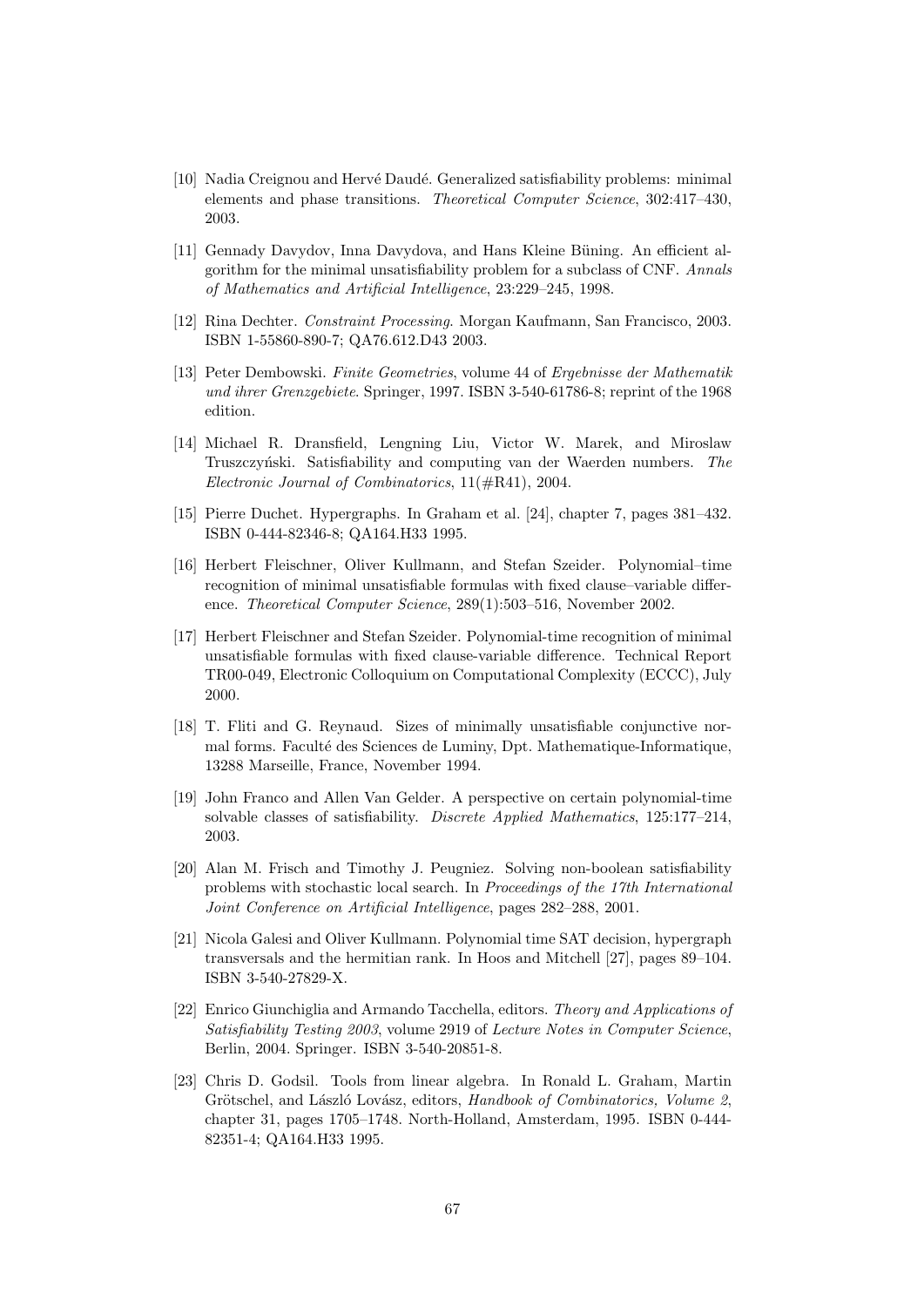- [24] Ronald L. Graham, Martin Grötschel, and László Lovász, editors. Handbook of Combinatorics, Volume 1. North-Holland, Amsterdam, 1995. ISBN 0-444- 82346-8; QA164.H33 1995.
- [25] P.R. Herwig, M.J.H. Heule, P.M. van Lambalgen, and H. van Maaren. A new method to construct lower bounds for van der Waerden numbers. The Electronic Journal of Combinatorics, 12(#R00), 2005.
- [26] Shlomo Hoory and Stefan Szeider. A note on unsatisfiable k-CNF formulas with few occurrences per variable. SIAM Journal on Discrete Mathematics, 20(2):523–528, 2006.
- [27] Holger H. Hoos and David G. Mitchell, editors. Theory and Applications of Satisfiability Testing 2004, volume 3542 of Lecture Notes in Computer Science, Berlin, 2005. Springer. ISBN 3-540-27829-X.
- [28] Oliver Kullmann. An application of matroid theory to the SAT problem. In Fifteenth Annual IEEE Conference on Computational Complexity (2003), pages 116–124.
- [29] Oliver Kullmann. New methods for 3-SAT decision and worst-case analysis. Theoretical Computer Science, 223(1-2):1–72, July 1999.
- [30] Oliver Kullmann. Restricted versions of extended resolution. The Bulletin of Symbolic Logic, 5(1):119, 1999. Abstracts of contributed papers of the Logic Colloquium' 98, Prague, Czech Republic, August 9 - 15, 1998.
- [31] Oliver Kullmann. Investigations on autark assignments. Discrete Applied Mathematics, 107:99–137, 2000.
- [32] Oliver Kullmann. On the use of autarkies for satisfiability decision. In Henry Kautz and Bart Selman, editors, LICS 2001 Workshop on Theory and Applications of Satisfiability Testing (SAT 2001), volume 9 of Electronic Notes in Discrete Mathematics (ENDM). Elsevier Science, June 2001.
- [33] Oliver Kullmann. Lean clause-sets: Generalizations of minimally unsatisfiable clause-sets. Discrete Applied Mathematics, 130:209–249, 2003.
- [34] Oliver Kullmann. On the conflict matrix of clause-sets. Technical Report CSR 7-2003, University of Wales Swansea, Computer Science Report Series, 2003.
- [35] Oliver Kullmann. The combinatorics of conflicts between clauses. In Giunchiglia and Tacchella [22], pages 426–440. ISBN 3-540-20851-8.
- [36] Oliver Kullmann. Conflict matrices and multi-hitting clause-sets. Extended Abstract for the Guangzhou Symposium on Satisfiability and its Applications, September 2004.
- [37] Oliver Kullmann. Upper and lower bounds on the complexity of generalised resolution and generalised constraint satisfaction problems. Annals of Mathematics and Artificial Intelligence, 40(3-4):303–352, March 2004.
- [38] Oliver Kullmann. Conjunctive normal forms with non-boolean variables, autarkies and hypergraph colouring. Technical Report CSR 5-2005, University of Wales Swansea, Computer Science Report Series (http://www-compsci. swan.ac.uk/reports/2005.html), March 2005.